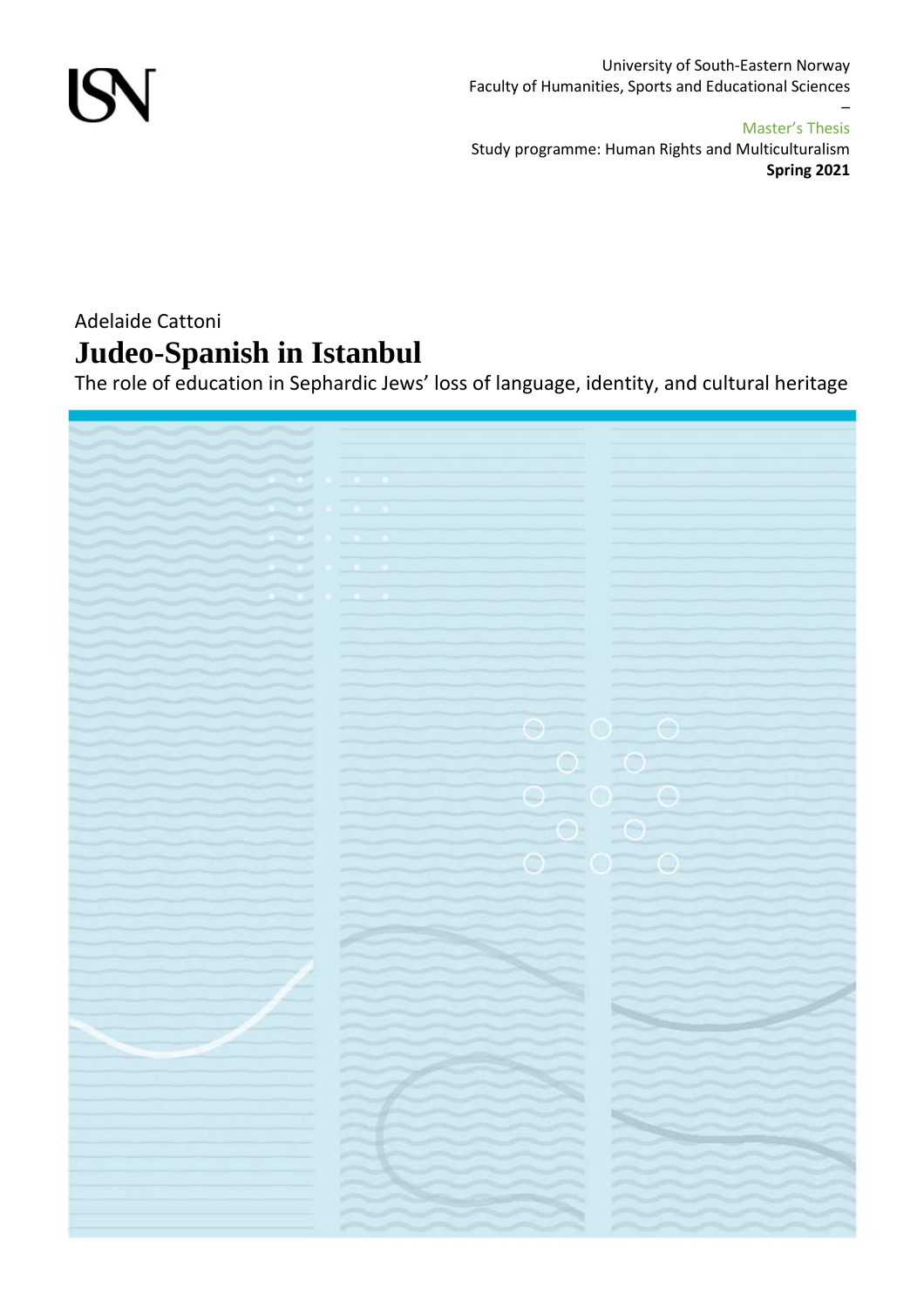University of South-Eastern Norway Faculty of Humanities, Sports and Educational Sciences Institute of Culture, Religion and Social Sciences PO Box 235 NO-3603 Kongsberg, Norway

http://www.usn.no

© 2021 Adelaide Cattoni

This thesis is worth 45 study points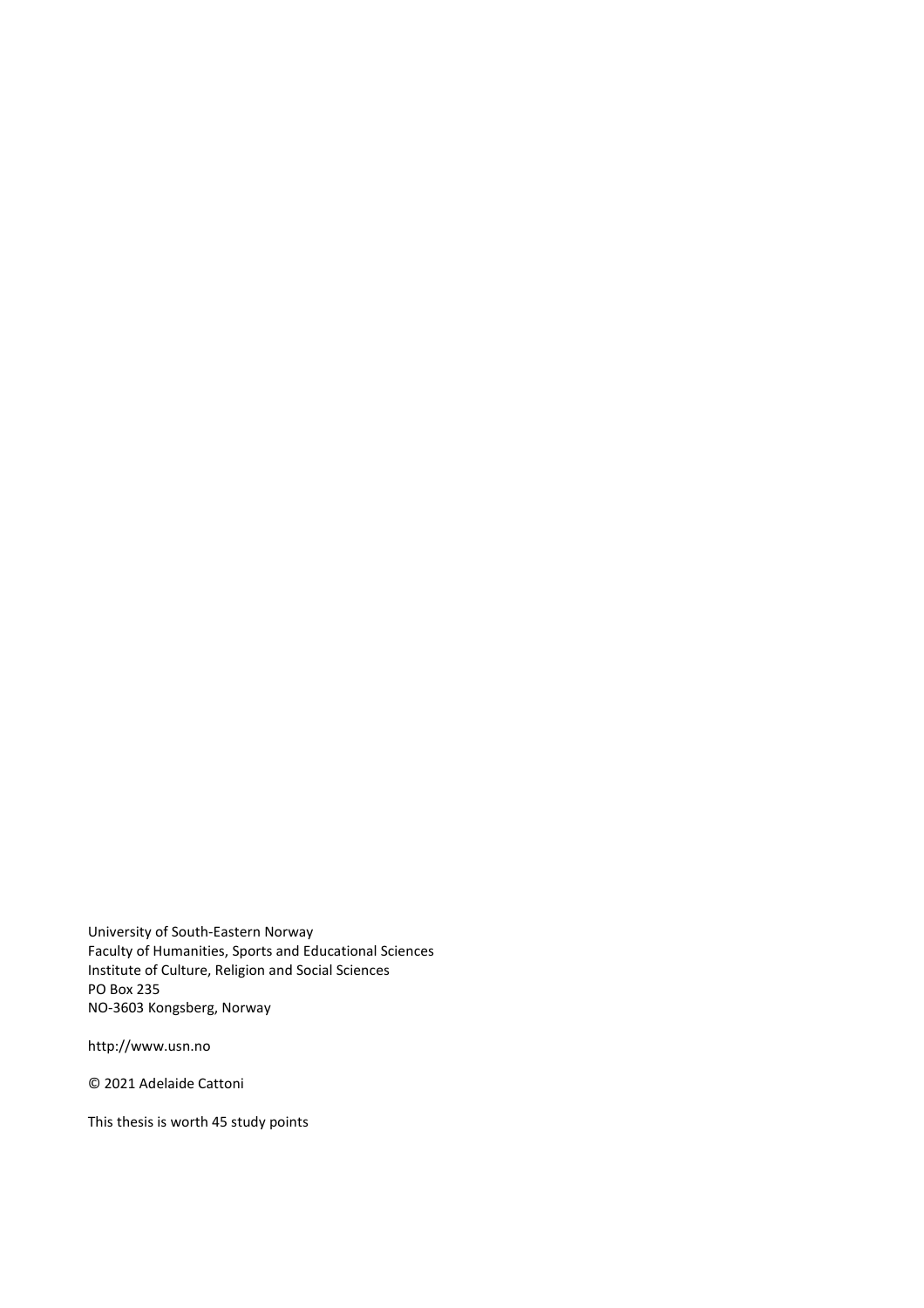#### **Abstract**

This thesis explores the relation between education and a group's identity and cultural heritage in a multicultural and multilinguistic context. More specifically, focus is set on the small community of Sephardic Jews living in Istanbul who speak Judeo-Spanish, a language that differs a lot from the country's official and majority one, Turkish.

This community, considered from the Turkish state as a religious minority, has been living in the country since 1492, the year in which they were expelled from the Iberian Peninsula because of their religion. Notwithstanding all these centuries living in Turkey, Sephardic Jews keep experiencing discrimination in the society they live in, and are struggling to find where they fit, also because they are perceived by the majority as foreigners.

Nowadays, Judeo-Spanish is mostly spoken by older Sephardic Jews, and is indeed a dying language. Turkey, despite being a highly multicultural country, in which many different languages, cultures and religions live next to each other, has adopted a very nationalistic minority regime since the foundation of its Republic in 1923. Indeed, many reasons brought to the loss of this ancient language, but this project aims at discovering whether the right to education and to learn in one's mother tongue has actually influenced Sephardic Jews' identity and the community's cultural and linguistic heritage.

The topic is explored through the perspectives, narrated experiences, and personal opinions of Sephardic Jews in contemporary Istanbul belonging to different generations – some of them indeed speak Judeo-Spanish, and some do not. The point of view of the minority members indeed shed light on today's situation with regards to the role of the language in Turkish society, and the general attitudes towards it.

The final objective of this thesis is to find out whether the bans in education and the consequent negative language attitudes actually had an impact on Sephardic Jews' identity and on the shaping of it, and then it this, in the long run, also affected the group's cultural heritage.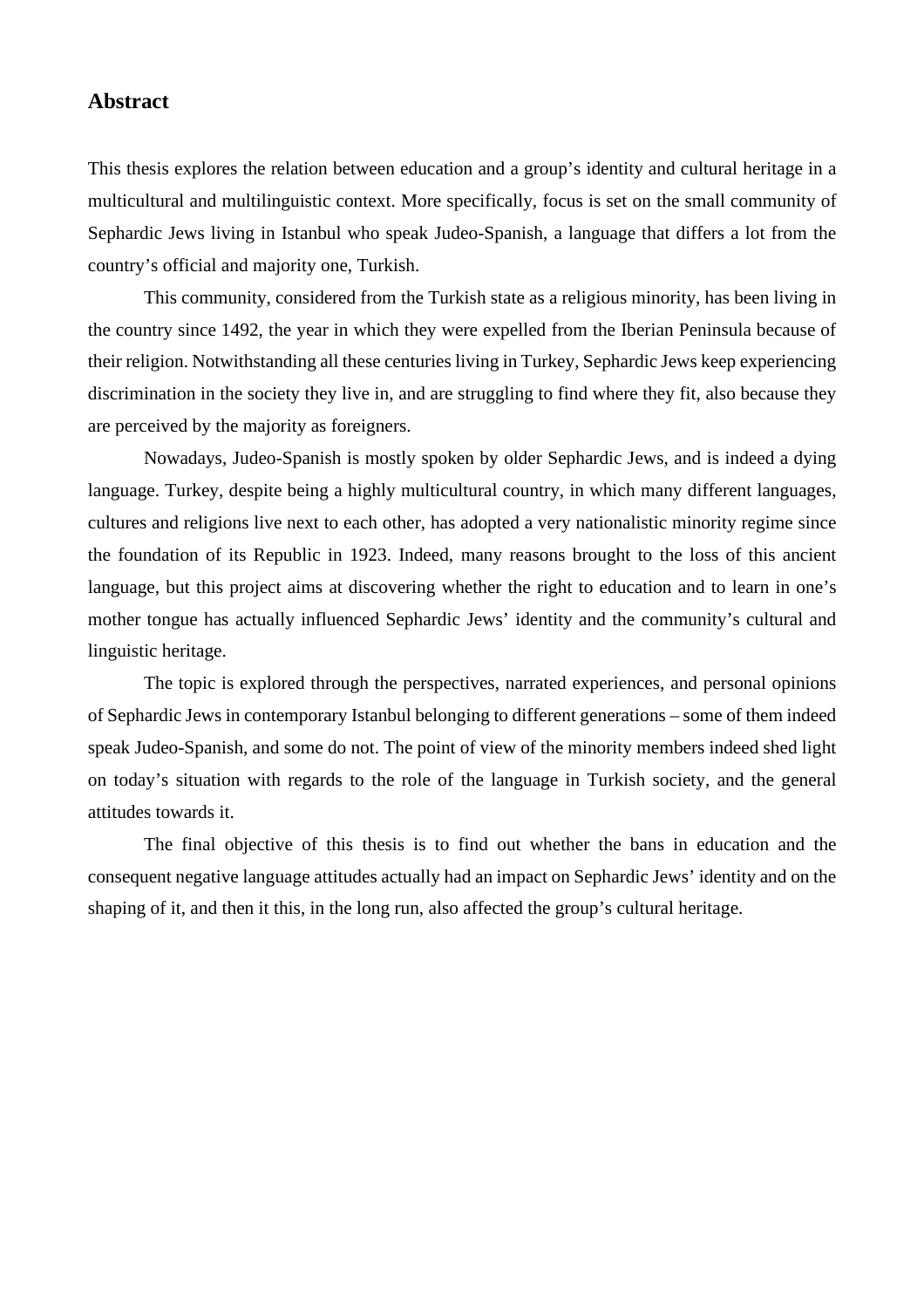## **Contents**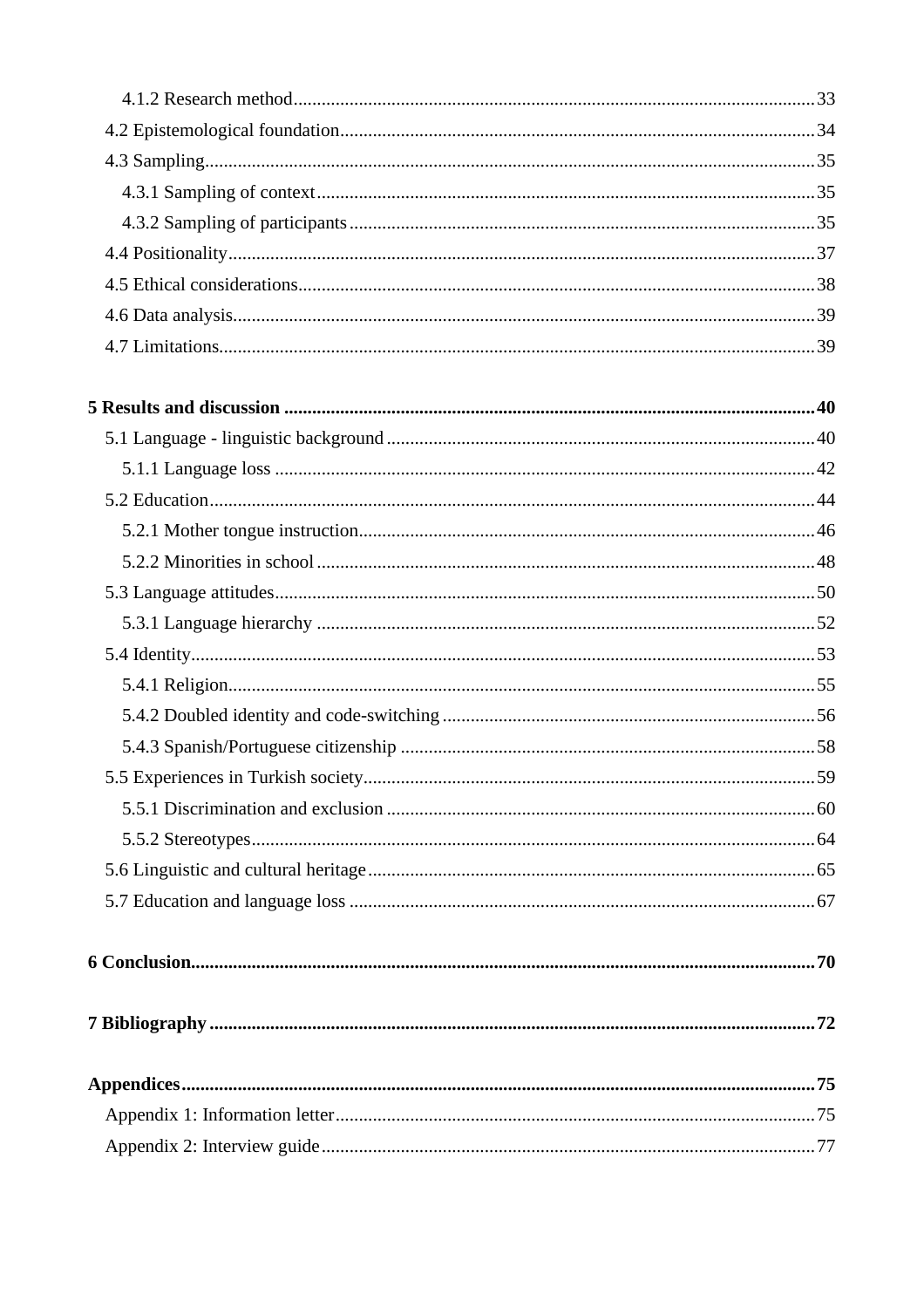### **List of abbreviations and acronyms**

EU: European Union LHREs: linguistic human rights in education MTM: mother tongue medium LHR: linguistic human right OHCHR: Office of the United Nations High Commissioner for Human Rights UNESCO: United Nations Educational, Scientific and Cultural Organization UN: United Nations CRC: Convention on the Rights of the Child UNGA: General Assembly of the United Nations IBE-UNESCO: International Bureau of Education - UNESCO HRs: human rights ICCPR: International Covenant on Civil and Political Rights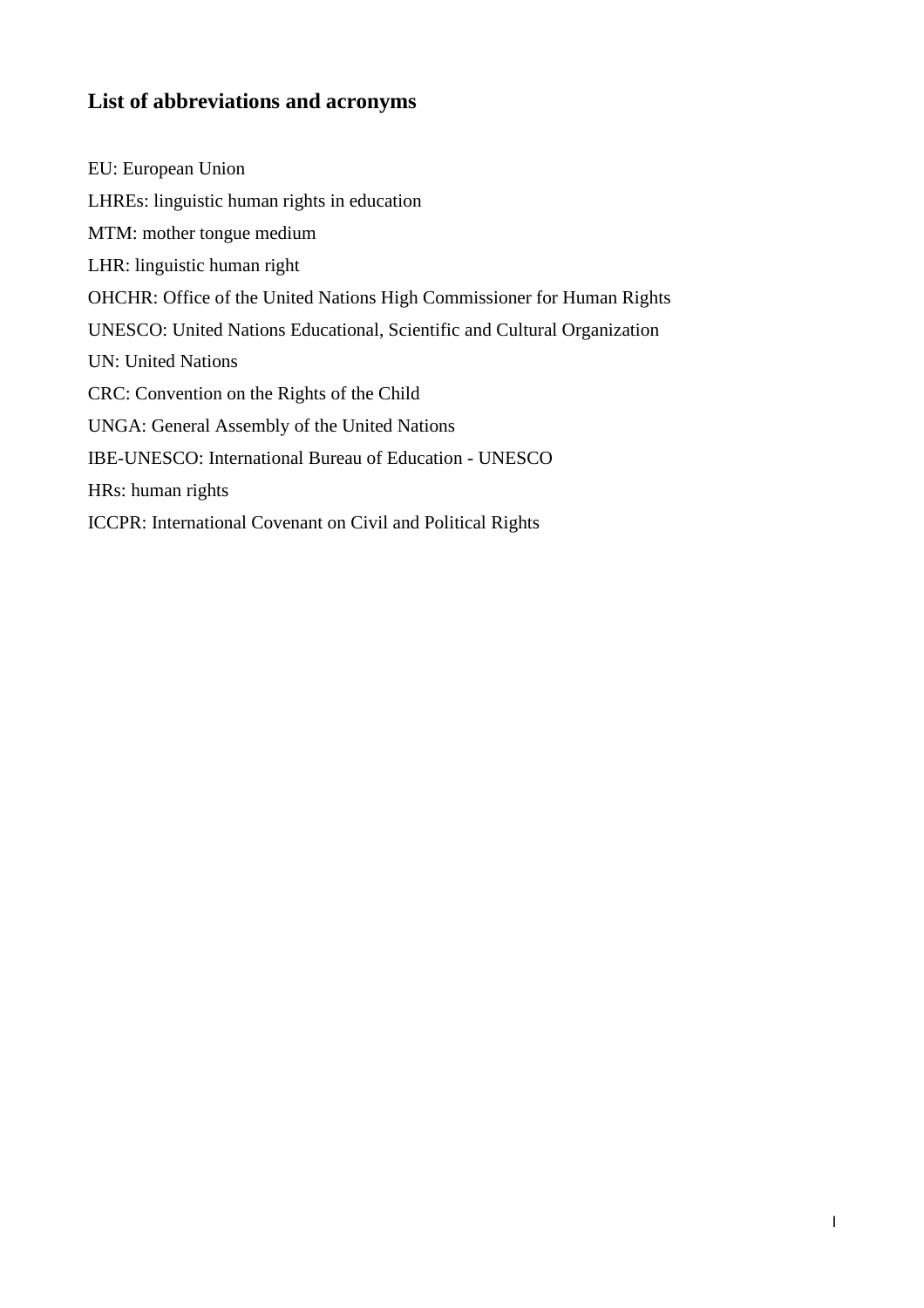# **List of Tables and Appendices**

Table 1: Interviewees overview Appendix 1: Information letter Appendix 2: Interview guide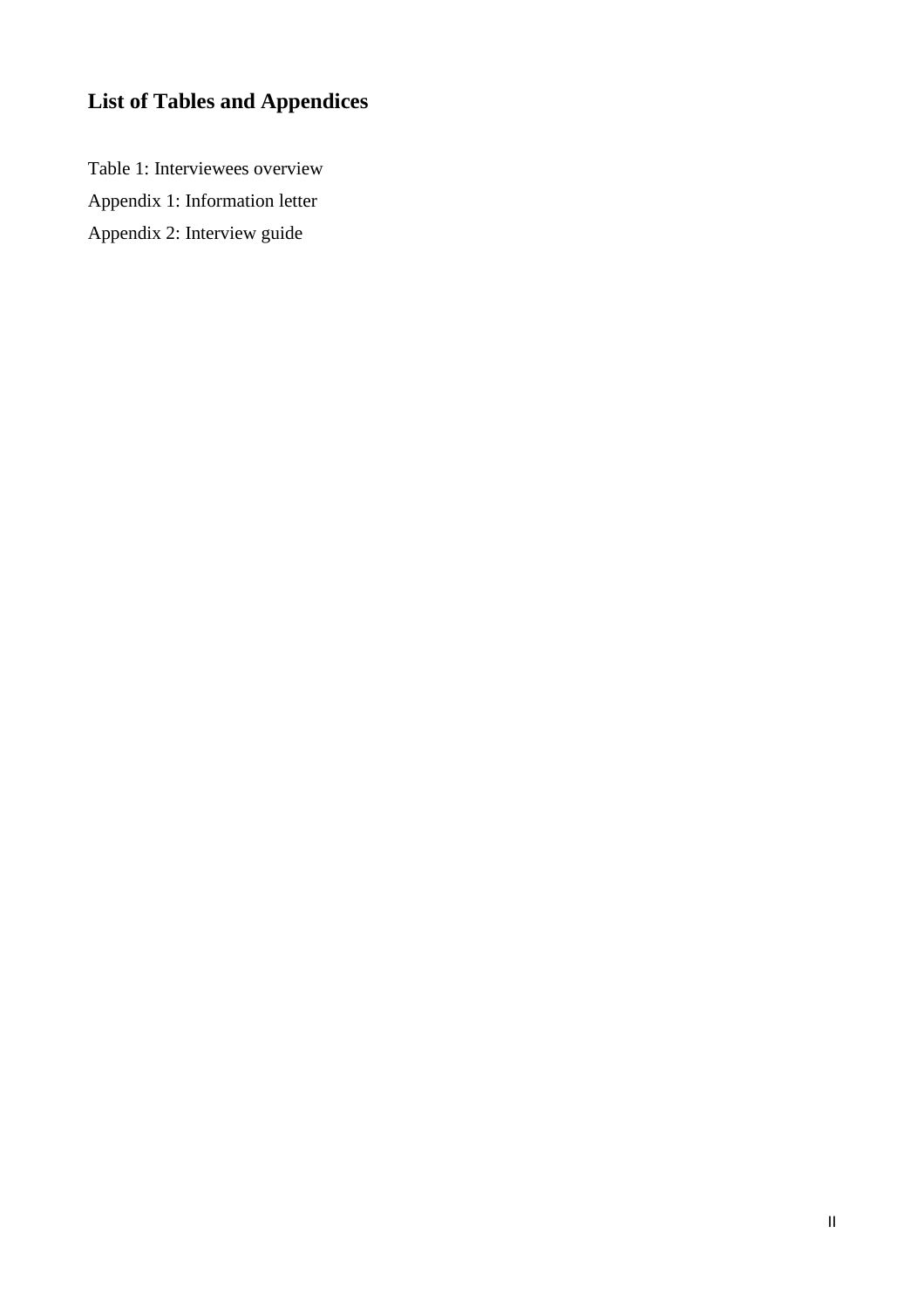### **Acknowledgements**

Throughout the writing of this thesis I have received a great deal of support.

First and foremost, I would like to acknowledge my supervisor, Lena Lybæk, for showing interest in my project from day one, and for encouraging, advising, and guiding me through the whole process.

I want to thank participants: this thesis would have not been possible without the help of the people who agreed to be interviewed. I want to thank them for trusting me and opening up to me – despite the distance. I would like to show them my infinite gratitude for sharing their personal experiences and opinions with me, for telling me more about their interesting history and beautiful heritage language, and for making this thesis happen.

Finally, I would like to show my appreciation to my friends and family for supporting me and helping me keep a positive attitude during the entire process.

Trento, Italy / May 16, 2021 Adelaide Cattoni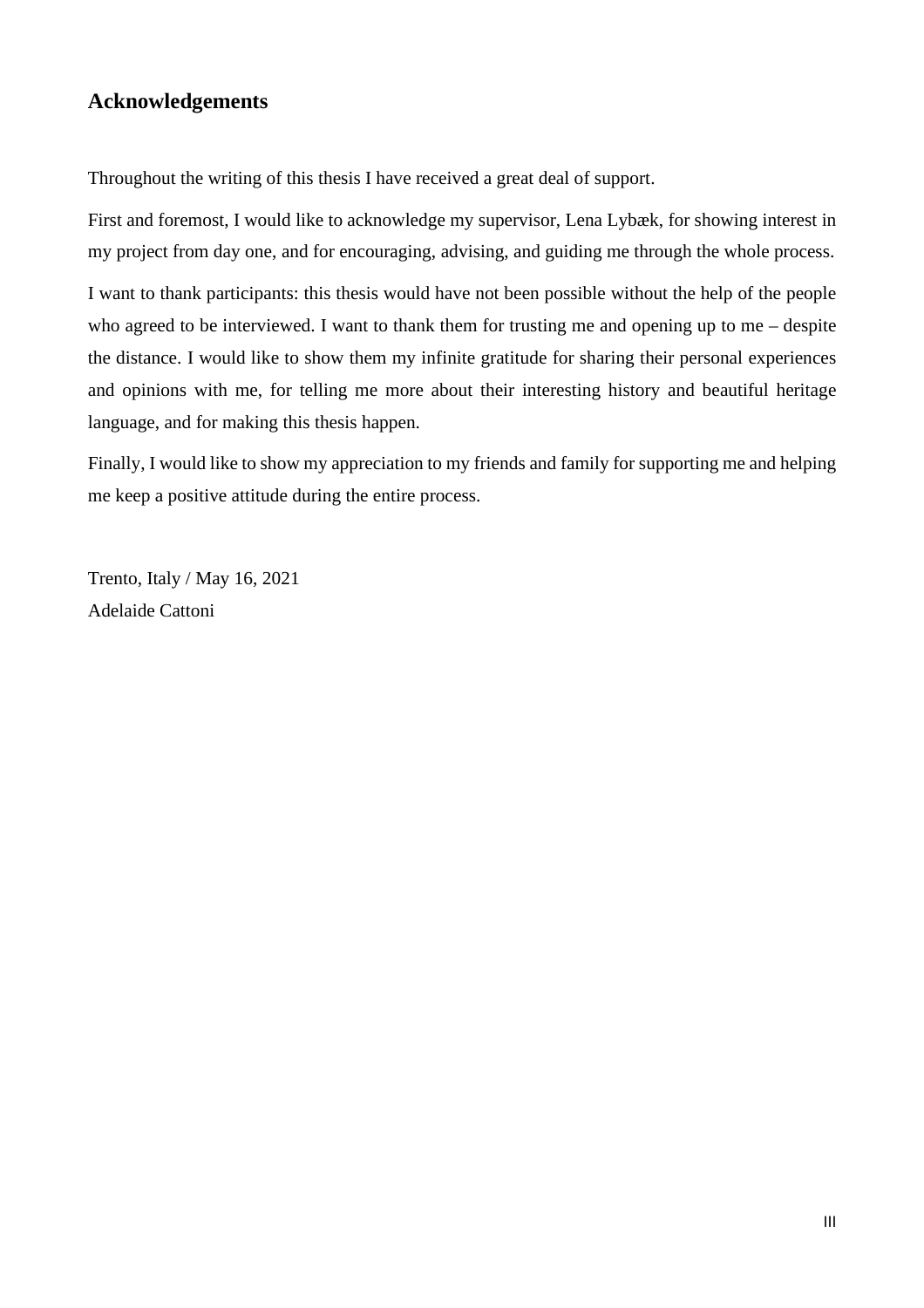#### **1 Introduction**

#### 1.1 Background and motivation

"[T]here's a saying in Turkish, that maybe you've heard. 'One language equates to one person'" (Isaac). This thesis deals with language, education, identity and cultural heritage in a multicultural and multilingual milieu, that of Turkey, and explores the topic through the situation of Sephardic Jews in Istanbul, and their language, Judeo-Spanish.

Language plays a vital role in education: it is indeed through this medium that knowledge is acquired. However, sometimes, some pupils may not be allowed to use their mother tongue at school, as a consequence of top-down approaches, or of people's attitudes towards a tongue differing from the majority's one – which leads to issues in the classroom. Can this actually lead to problems that go beyond the school environment, such as identity struggles and, in the long run, linguistic and cultural loss? A language ban usually aims at making a nation's minority speakers assimilate into the majority's language and culture, leading to loss of linguistic diversity. This is problematic because every language represents a specific worldview and culture, and also the group someone belongs to – such as their family, community, or country. Cultural diversity should indeed be preserved, protected, and even encouraged and transmitted.

Turkey is a nation with many different cultures, ethnicities, languages, and religions; however, historically, the country has tried to unify its entire population under one language and culture, as to group everyone under a single national identity. What impact did this have on the Sephardic community in Istanbul, and on Judeo-Spanish?I chose this topic because I am particularly interested in language: having studied Translation and Interpreting, I learned how important it is – although it is usually underestimated – and how strictly connected it is to culture. Every language represents a culture and a whole system of traditions, ideologies, and values, and plays a big role in identity shaping. Moreover, I see education as being one of the most important rights, and a main transmitter of languages to younger generations. More specifically, I chose to focus on Judeo-Spanish speakers in Istanbul because I found it extremely interesting how this community has managed to maintain its tongue for more than 500 years, but – at the same time – I found it important to focus on the current situation, in which multilingualism is being lost in favour of inclusion and assimilation into the Turkish society.

#### 1.2 Problem statement and research questions

This thesis aims at showing how language, and its use in school have been handled in a linguistically diverse country such as Turkey, and what the experience of minority members in modern Istanbul is.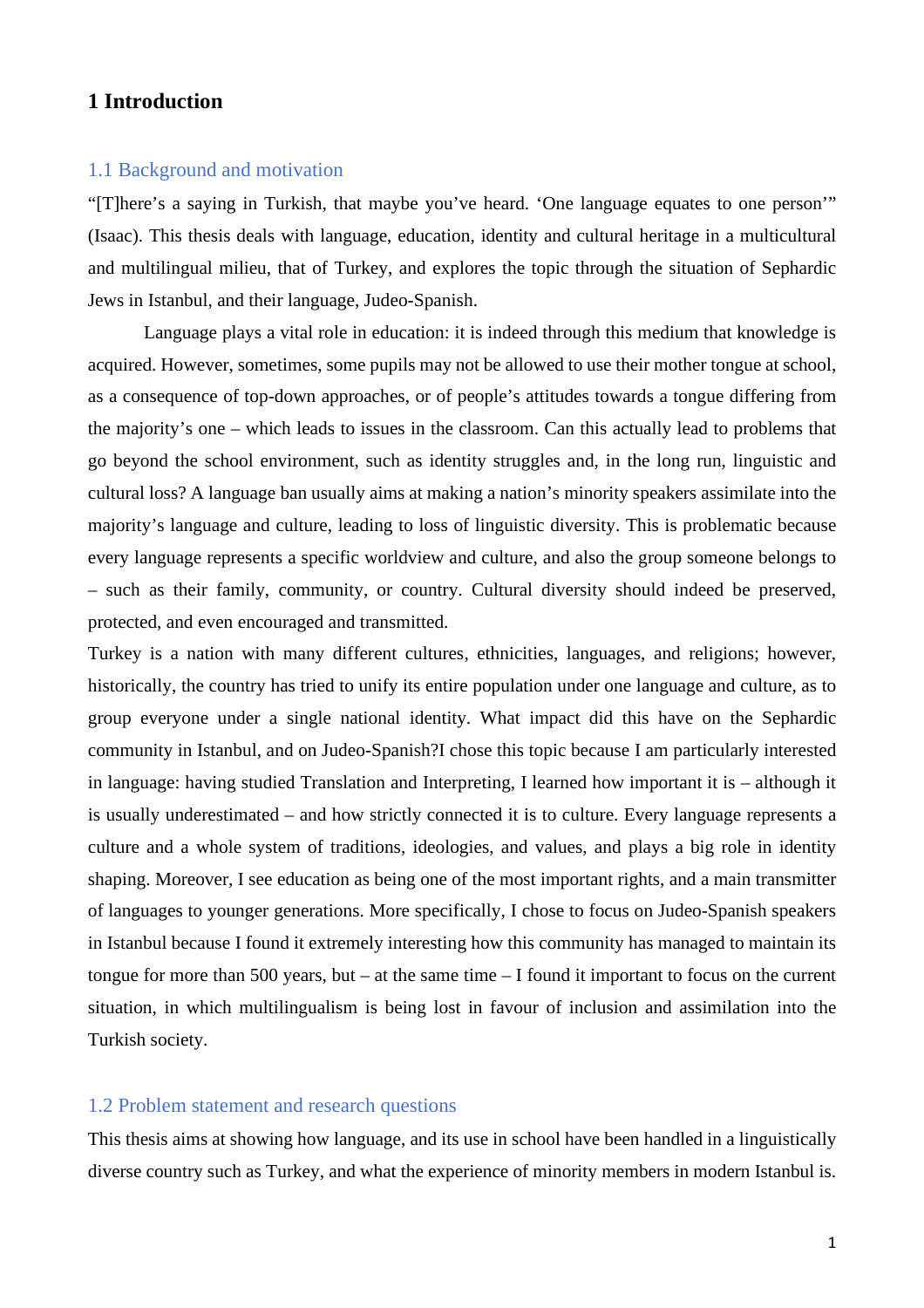The main goal of this thesis is therefore to research whether the use or ban of a mother tongue as medium of instruction in school can lead to consequences in minority language speakers, and their language attitudes. To what extent did language use in Turkish schools influence Sephardic Jews' identity? Have language bans and negative societal attitudes also had an impact on the group's transmission of cultural heritage to the new generations?

#### 1.3 Purpose and significance of the project

So, the goal of this thesis is to show how education, language, identity and cultural heritage are interconnected in the specific context of modern Turkey. The main objective is not to generalise the findings to the whole country, as it focuses only on Judeo-Spanish speakers in and from the city of Istanbul. Furthermore, this research deals with the topic through the perspective of the minority members themselves, their perspectives, personal experiences and opinions: the analysis is indeed based on interviews findings.

This project is significant for the Master in Human Rights and Multiculturalism because of the perspective it uses to analyse the topic. This thesis is relevant to the field of human rights because it focuses on the right to education, and on linguistic rights. The multiculturalism side is explored as linguistic diversity and identity, since this study deals with a linguistic community living in a highly multilingual and pluralistic society (Cattoni, 2020). In our world that is becoming increasingly globalised, it is important to focus on some smaller and less-known languages that have few speakers, and that are slowly dying, as in the case of Judeo-Spanish nowadays. Multilingualism is indeed something that is ought to be safeguarded and preserved because every language represents a culture that might disappear with the death of the tongue.

This paper is focusing on the perspective of Sephardic Jews from Istanbul. I am interested in hearing the opinions and experiences of older and younger minority members, as to see whether there are some generational differences with regards to language use, attitudes, and personal experiences in education and in Turkish society. It is indeed important for me to seek the point of view younger generations, as they are the ones now responsible to transmit the cultural and linguistic heritage to the future ones.

#### 1.4 Theoretical lens and methodology

For its theoretical background, this thesis presents ideas from various authors, coming from different countries and having different academic backgrounds. The key concepts are explained through their theories, which were first used to develop the interview guide, and later to analyse the interview's results.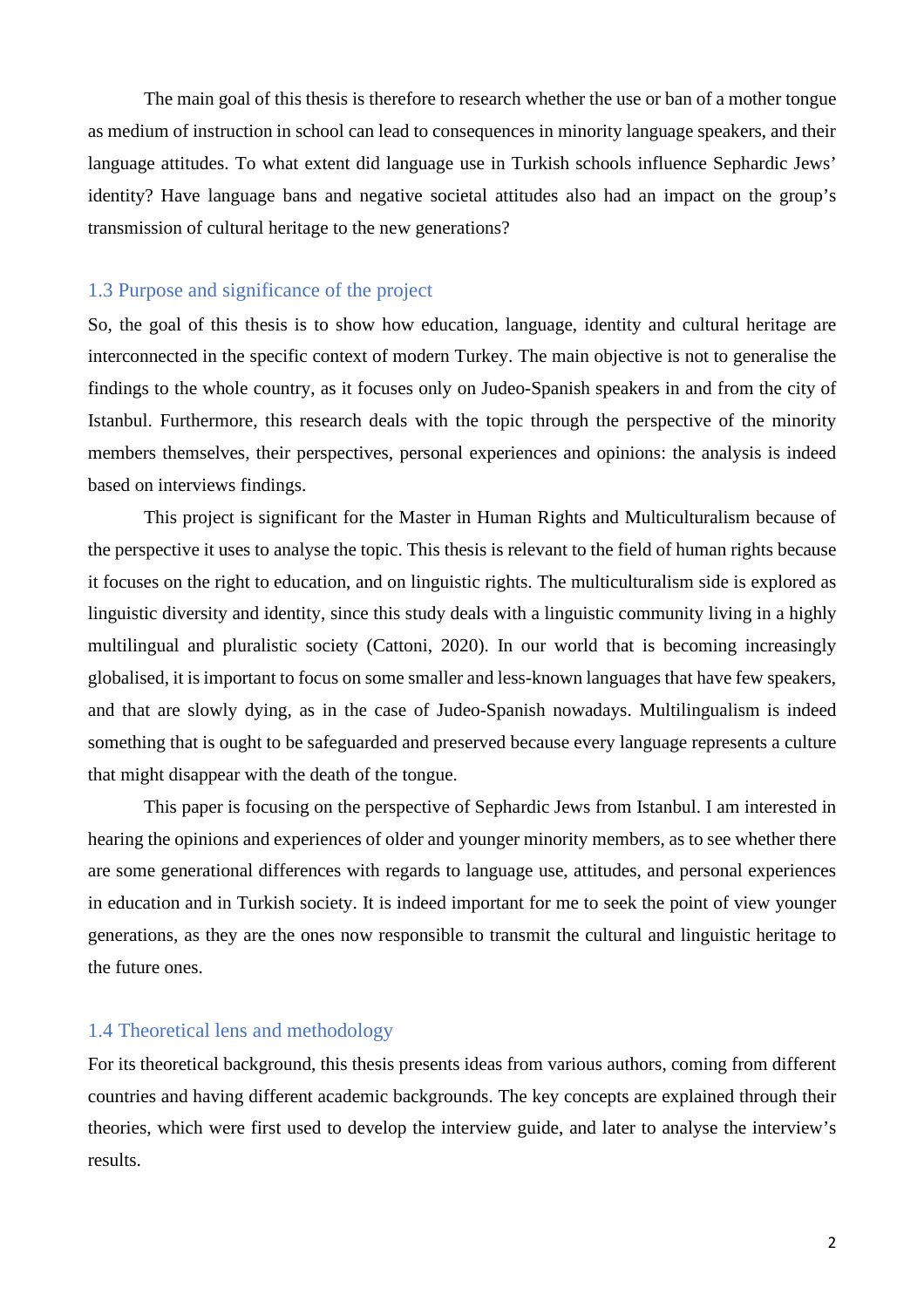For what concerns language, mother tongue, and other relevant concepts related to them, the most important theorists are Hall, Skutnabb-Kangas and Phillipson. Hall's ideas are also presented in the chapter on identity. Very significant are also Taylor and Douzinas in their discussion about recognition, whereas May's work on minority languages is used both for identity and education. Finally, the main author for the chapter about education and rights in education is Tomaševski. More generally, education, minorities and heritage are conceptualised through the definitions, and explanations presented by international agreements and conventions, as well as documents specific to Turkey.

The topic is examined with a qualitative research strategy. More precisely, data was collected through qualitative semi-structured interviews conducted online with Sephardic Jews from Istanbul. A qualitative method was chosen, as to grasp the topic through the opinions, experiences, and narratives of the interviewees. The epistemological stance used is therefore the one of interpretivism, as it is concerned with the social world, which is determined by human actions.

#### 1.5 Structure

To answer the research questions, this thesis first provides some background information: *Chapter 2* describes the context: Turkey's approach towards minority groups in society, and in the education system. First, the concept of Nationalism and the role of this ideology in Turkey is presented, followed by a discussion about education, and the role of minorities in Turkish schools. Later, this thesis analyses the situation of Turkish Jews in society in general, with a small parenthesis on anti-Semitism, to then focus specifically on the Sephardic community, and the Judeo-Spanish language. This is presented using both reports, books, and journal papers about Turkey, as well as local and international documents. *Chapter 3* introduces the theoretical framework that guided the data collection and analysis, and later also the discussion. The main terms presented in this section are 'language', 'identity', 'recognition', and 'minority', connected to the right to education, human rights in general, and the concept of 'cultural heritage'. *Chapter 4* examines the methodology used in this thesis: it presents the research strategy and research method, the sampling of the context and respondents, the epistemological foundation, and it provides information about my positionality towards the research, to finally describe ethical considerations and limitations. *Chapter 5* presents the results collected through the interviews with respondents, and analyses them through the theories presented in *Chapter 3*. *Chapter 6* provides a conclusion for the thesis. Lastly, a bibliopraphy of all the cited sources is given, as well as two Appendices.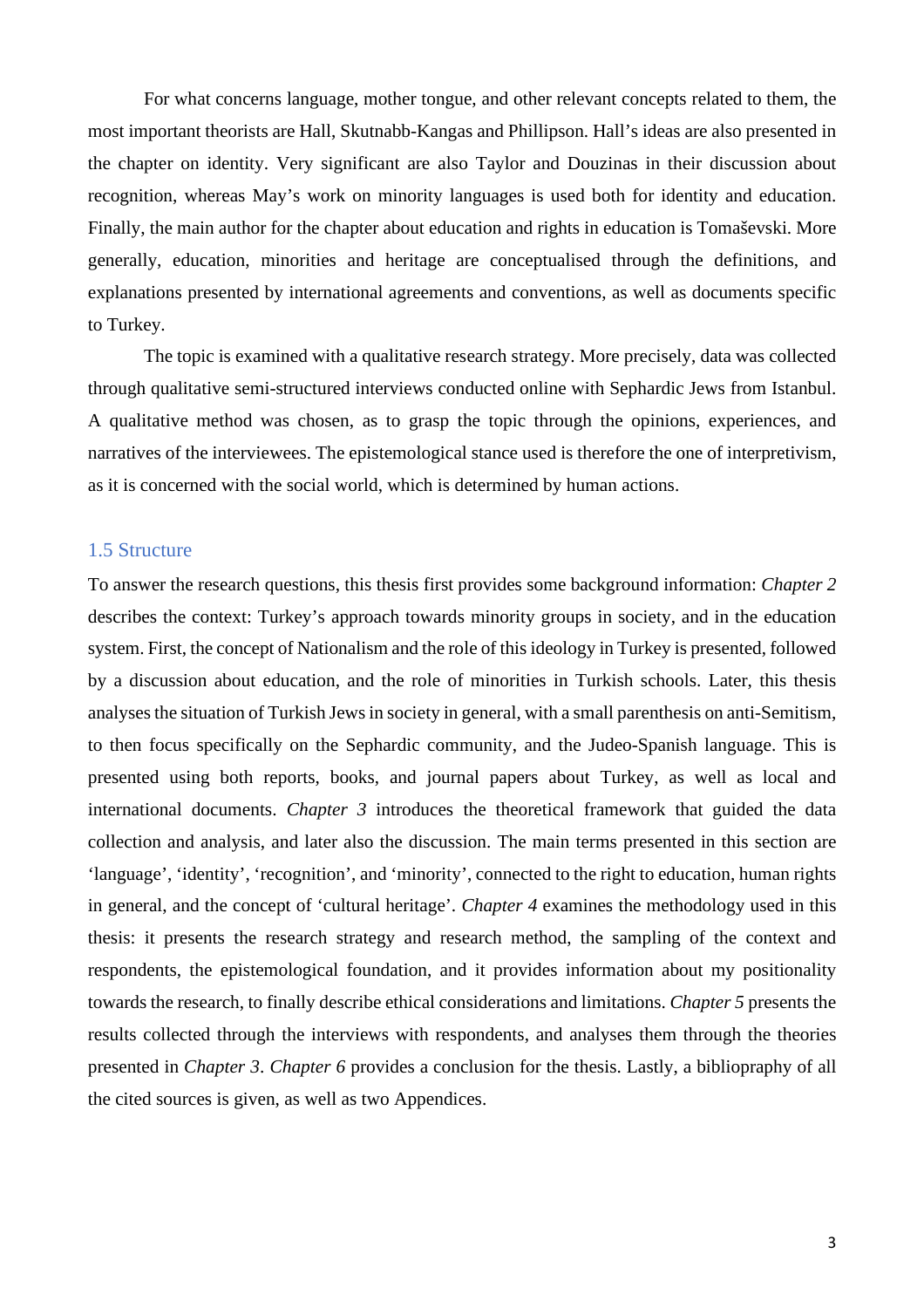#### **2 Background information**

Before talking about the specific community of Judeo-Spanish speakers in Istanbul, it is firstly important to understand what the situation in general is with regards to minorities, in a country characterised by the presence of various cultures, ethnicities, and languages. All sources used in this thesis agree that minorities have a disadvantaged position in Turkish society, and that – despite the positive reforms that have been taken as a consequence of the country's candidature to enter the European Union – a lot still has to be done to reach full equality. The presentation of the situation in Turkey starts with the concept of 'Nationalism' and the related ideal of a unified 'national identity', as both seem to have laid the foundations of the way minority communities are treated in the country.

Later, it is likewise important to understand how minorities are viewed in the country's educational system, and how pupils belonging to different ethnic, religious, and linguistic groups are treated at school. Here, it is essential to mention the process of Turkification adopted in the country, which led to discrimination of minorities in schools. Another chapter focuses on the role that language plays in discrimination, and assimilation of minority students into the majority.

Finally, focus is shifted to the Jewish community of Turkey – and their place in the wider society – and to their language, Judeo-Spanish. A brief historical overview is given, as to understand why the situation is the way it is nowadays.

#### 2.1 Nationalism

When discussing Turkey's attitudes towards minorities living in the territory, the first concept to be mentioned is that of 'Nationalism'. In their 2011 study on the learning process, school experiences and issues of children who have Kurdish as a mother tongue and have to learn through the medium of Turkish, Vahap Çoşkun, Mehmet Şerif Derince and Nesrin Uçarlar point to the role that Turkey's language policies and educational system play in the construction and promotion of a national identity. The authors hold that one of the main characteristics of the modern state is that of a national identity – a unified type of identity which overshadows all local ones (Çoşkun, Derince, & Uçarlar, 2011, p. 13). To reach the goal of unifying the country, "[a] single tradition is identified or invented for language, history, art and daily life and this tradition is given precedence over all other pre-existing traditions" (Çoşkun et al., 2011, p. 12).

In the process of nation-building, language and education always play a big role, usually through the imposition of one single standard tongue, and the institution of national education systems (Çoşkun et al., 2011, pp. 12-13).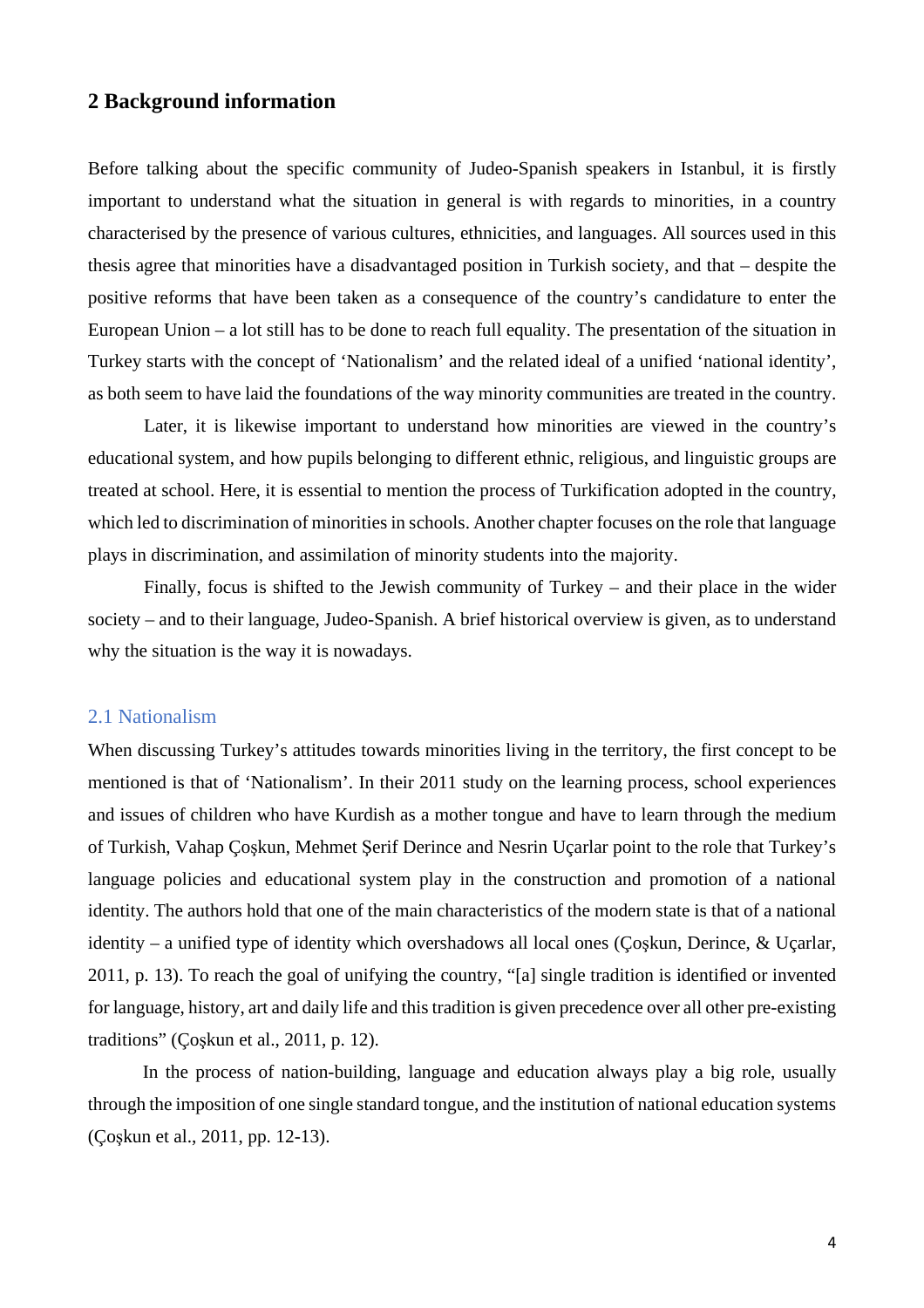Similarly, in their 2004 paper analysing the role that language has played in the creation of a national identity in Turkey, Ayşegül and İsmail Aydingün – with a sociology and political science background respectively – conclude that "in the case of modern Turkey, language was the main instrument that defined the nation and national history" (Aydingün & Aydingün, 2004, p. 417).

The Turkish advocate Nurcan Kaya, reporting on minority rights, equality and discrimination in the Turkish educational system, argues that language is the reason why minorities have been seen as a threat to the nation since 1923 (Kaya, 2009, p. 4), and are thus asked to assimilate into the majority. Çoşkun et al. (2011, pp. 13-14) state that language mainly has two roles: it is the symbol of a common 'we', and "can be a tool used to transform a population with different ethnic identities and languages into the semblance of a coherent whole in the interest of the nation". And this is particularly true in Turkey: speaking Turkish is seen as the most important condition for being a Turk; consequently, it is imperative for the state to make everyone speak the tongue (Çoşkun et al., 2011, pp. 26-27). And as explained by Aydingün and Aydingün (2004, p. 426), every community can actively become a Turk: all they need is to speak Turkish and assume the majority culture. This assimilation is considered necessary to lead to "the creation of common values and consciousness through creating a homogenous and secular national culture" (Aydingün & Aydingün, 2004, p. 428).

In order to reach this goal, various measures were taken in the country: first, with the creation of the Republic in 1923, the country decided to base everything on secularism and nationalism, undergoing a process of modernisation (Çoşkun et al., 2011, p. 20). As it was believed that it was multiculturalism that lead the Ottoman Empire to collapse, a unified Turkish identity – based on a single religion, language and culture – was created and imposed to the detriment of all the other ethnic identities (Çoşkun et al., 2011, p. 20). Consequently, Turkish was chosen as the only official language of the country in in the Constitution of 1924 (Çoşkun et al., 2011, p. 29) – and it was decided in the 1982 Constitution that "this clause was not to be amended, nor shall its amendment even be proposed" (Çoşkun et al., 2011, p. 36). Second, in 1928, the campaign called "Citizen, speak Turkish!" was introduced: it required everyone to speak Turkish in public, and established that using any other language was against the law (Coskun et al., 2011, p. 31). Later, minority surnames were 'Turkified' "to conceal subordinate identities such as religion, sect and class and to internalize the single national identity" (Çoşkun et al., 2011, p. 33); and then place names were also changed: in the period between 1950 and 1980, about 35% of village names were 'Turkified' (Çoşkun et al., 2011, p. 35).

In their paper, in which they discuss minority policies in Turkey with an international relations perspective, Şule Toktaş and Bulent Aras assert that the country's regime towards minorities includes laws and politics, as well as societal attitudes and cultural elements (Toktaş & Aras, 2009, p. 701), and – most importantly – has the Lausanne Peace Treaty (*see below, pages 8-9*) as departure point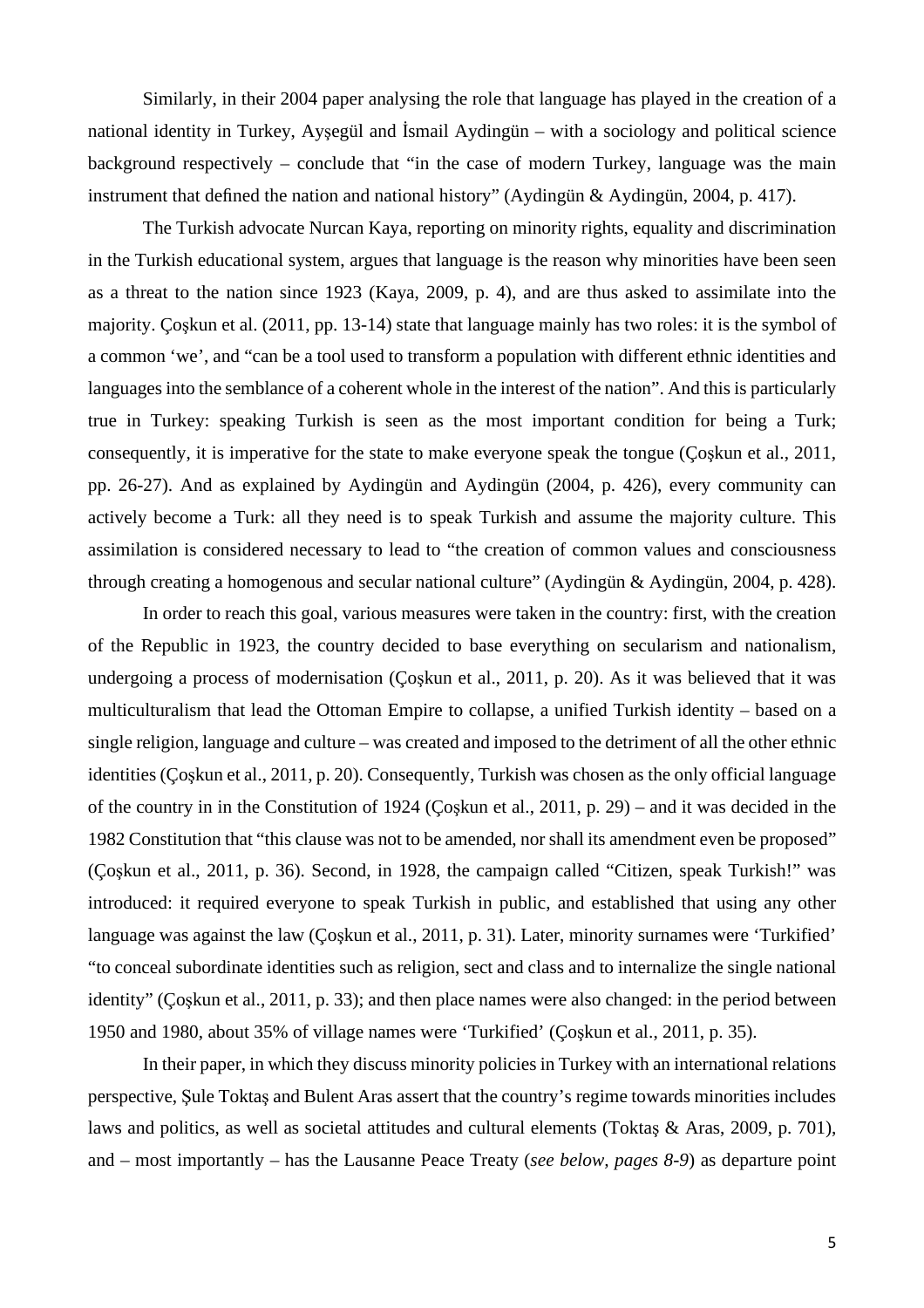(Toktaş & Aras, 2009, p. 717). No changes have been made to the treaty, except the addition of people of Bulgarian origin to the recognised minorities in 1925 (Toktaş & Aras, 2009, p. 700). With regard to this, the authors affirm that "[t]he aim of the Turkish policy is to stay within the boundaries of the Treaty of Lausanne and prioritize national security considerations over minority issues" (Toktaş & Aras, 2009, p. 697).

However, when, in 1999, Turkey became a candidate to enter the European Union – following a process of "more-liberal understanding of human rights and democratization" (Toktaş & Aras, 2009, p. 698), it adopted a second policy towards minorities in the territory. Since a certain standard of minority rights is a prerequisite to enter the Union (Toktaş & Aras, 2009, pp. 705-706), Turkey was asked to improve its policy, and the country decided to adopt reforms in three categories: discrimination, cultural rights, and religious freedom – without however changing the main minority regime (Toktaş & Aras, 2009, p. 712). One example is the possibility not to declare one's faith on the identity card (Toktaş & Aras, 2009, p. 712). Also, in 2002, broadcasting on television and radio of different tongues and dialects used by citizens in their daily lives became legal (Çoşkun et al., 2011, p. 37; Toktaş & Aras, 2009, p. 713); nonetheless, as Çoşkun et al. (2011, p. 37) specify, these programmes were kept short, the content given was limited, so that the broadcasts would not be informative, and programmes for children were not permitted. An exception was however the creation in 2009 of a twenty-four-hour television station in Kurdish (May, 2012, p. 180)

So, we can understand that the candidature to the EU brought some minor positive changes; nevertheless, the country seems to resist, as it does not want to change its minority regime nor extend the Lausanne rights to more minority groups (Toktaş & Aras, 2009, p. 716).

#### 2.2 Education

When it comes to schooling, nationalisation is achieved through standardised and compulsory education (Çoşkun et al., 2011, pp. 15-16). In fact, the educational system in Turkey is centralised: in 1924, the Turkish Parliament passed the Law on the Unification of Education, which standardised and centralised all institutions, as well as the language to be used in education (Aydingün & Aydingün, 2004, p. 426; Çoşkun et al., 2011, p. 29; Kaya, 2009, p. 8).

As Aydingün and Aydingün (2004, p. 417) explain, one of the main goals of the newly-formed Republic was cultural homogenisation, which was to be reached through education. Indeed, the Turkish educational system has a very specific task: to create a national identity, and instil some specific values and ideas into the students' minds, firstly through the creation "of an imagined common memory" (Çoşkun et al., 2011, p. 16). The authors state that centralised education aims at building a common "culturally, intellectually and socially integrated Turkish identity" (Çoşkun et al.,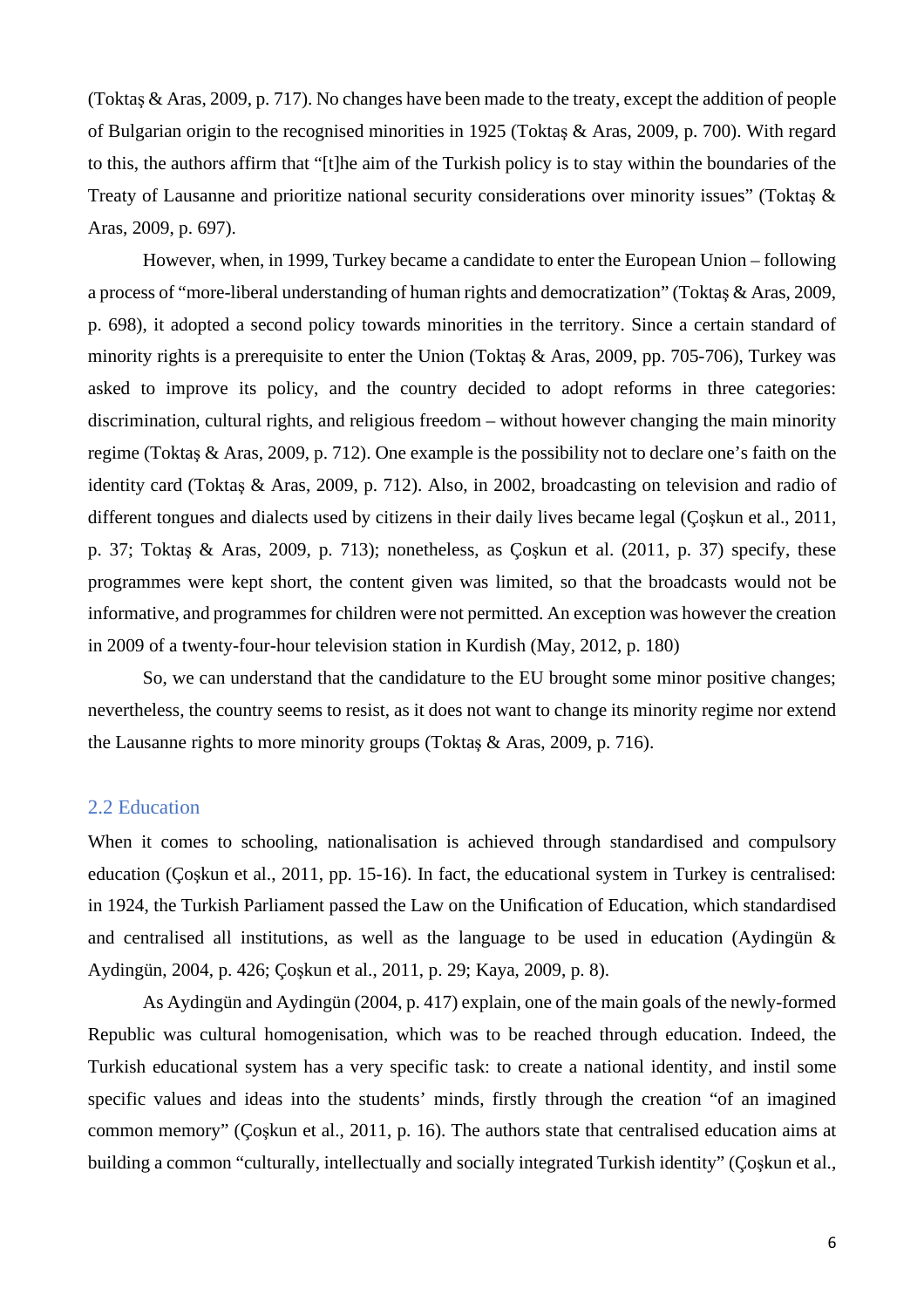2011, p. 23). And in schools, students are taught to internalise this identity, and to be proud of it, to the detriment of their own (Çoşkun et al., 2011, p. 25).

One drawback of this centralisation is that it does not take into account the country's diversity (Kaya, 2015, p. 71): minorities themselves were not consulted when it came to deciding what was best for them in terms of access to education and minority rights in general (Kaya, 2009, p. 4).

How are minorities actually treated at school in Turkey?

#### 2.3 Turkification - minorities in school

Kaya discusses the Turkish educational system both in her 2009 report dealing with the main challenges faced in education by minority people, and in her 2015 paper focusing on the challenges of the country with regards to equality education – exploring both topics through a human rights and legal perspective. When talking about the educational system in Turkey, Kaya (2015, p. 10) asserts how it has been used to promote a nationalistic ideology, formed on a monolinguistic and monocultural ideal. In fact, with the foundation of the Republic, a process of 'Turkification' started, aimed at making minorities assimilate (Kaya, 2009, p. 9).

Turkification is ever-present in the country's education system. For instance, the curriculum, as well as the materials used, have been developed taking only the majority into consideration – and either ignoring the minorities, or considering them as 'other' (Kaya, 2015, p. 10). Furthermore, textbooks also present xenophobic affirmations against non-Turkish minorities (Kaya, 2009, p. 27; 2015, p. 23). In addition, there is an oath that is to be recited in all schools – including Lausanne institutions – by everyone in the mornings, and that is all about feeling proud of being Turks (Kaya, 2009, p. 26). A further example of Turkification is "a mandatory religious culture and ethics class for primary and secondary schools" which is part of the country's Constitution (Kaya, 2009, p. 20): children belonging to different religions have to practice some Muslim rituals and attend religious classes based only on Islam (Kaya, 2009, pp. 4-6). Nonetheless, students from other faiths – such as Christians and Jews – are allowed to skip these classes, but only if they explicitly say they follow different religions (Kaya, 2009, p. 21) – which, however, goes against freedom of belief.

As a consequence, it is difficult for people belonging to communities other than the majority to feel included in the system. In this respect, Kaya (2015, p. 66) explains that discrimination at school is not rare in Turkey; and it is due to lack of information, as well as lack of action when a case of harassment is denounced in an institution. Therefore, children and teachers from minority backgrounds tend to hide their ethnic or religious identities (Kaya, 2009, p. 27), as "[e]ven when teachers speak a minority language, communication with children in that language may cause discrimination against them" (Kaya, 2009, p. 15).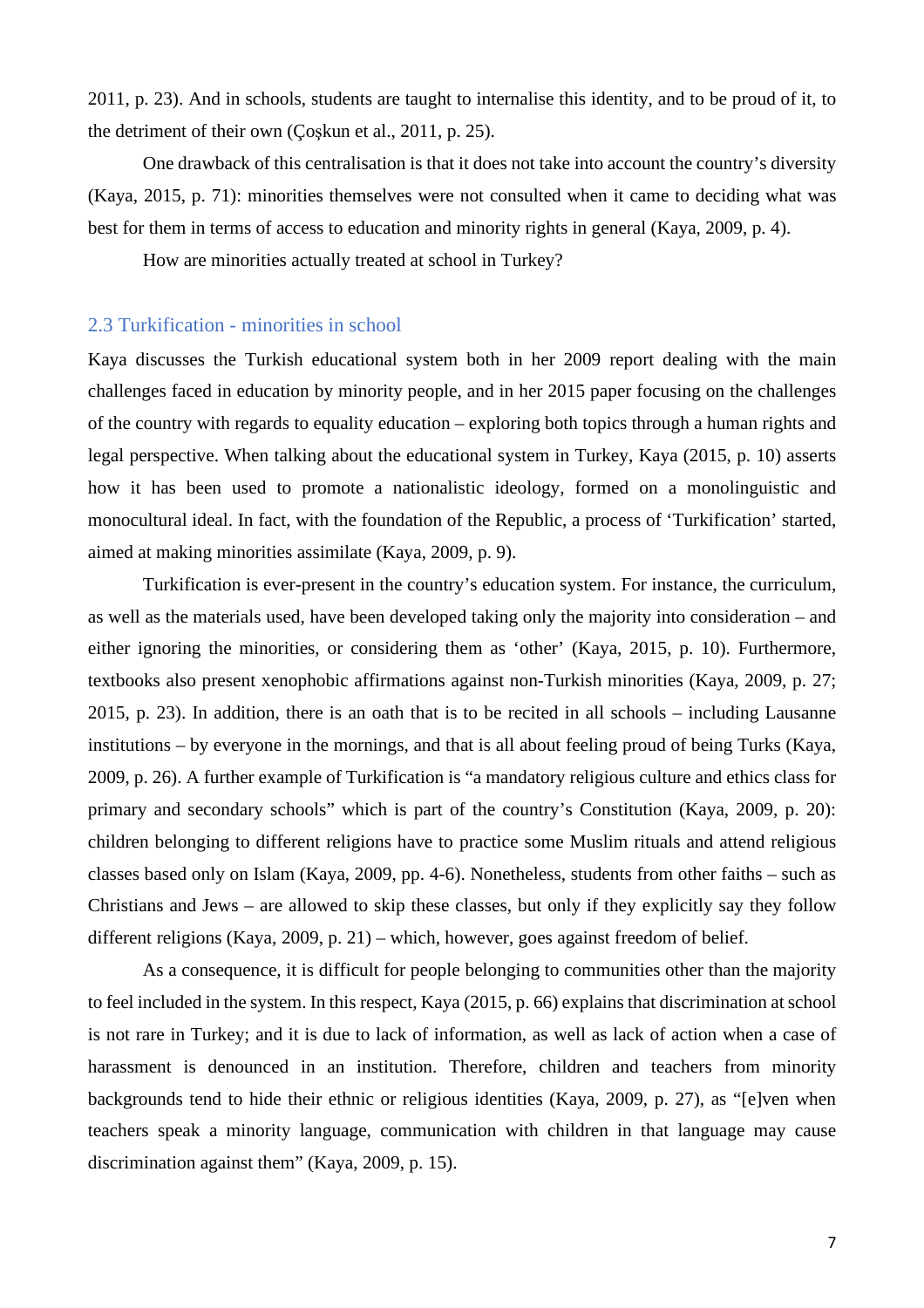As mentioned before, Turkey's candidature to the European Union in 1999 brought some positive reforms: one such example is the elimination of some discriminatory sentences in schoolbooks for religious classes (Kaya, 2009, p. 4). Furthermore, the candidacy to the EU led to the introduction of private instruction of foreign languages, minority tongues and dialects spoken in Turkey in the everyday life (Çoşkun et al., 2011, p. 37; Kaya, 2009, p. 18; Toktaş & Aras, 2009, p. 713); nevertheless, as Kaya (2009, p. 18) explains, "these courses should not be against the fundamental constitutional principles of the Republic". One further positive reform was the addition in 2012 of new elective courses called "Living Languages and Dialects", available from fifth grade. However, some issues are the lack of resources, and the fact that there must be at least ten people taking the class for it to be offered – which is challenging for smaller communities; this rule has also been used to discourage pupils from taking it, alongside the excuse of lack of teaching force (Kaya, 2015, pp. 24-29). These courses show that, despite some small positive steps towards equality in the formal education system, Turkey is still far from reaching it.

As it can be seen, minorities find themselves at greater disadvantage in the education system, and this has consequences on people's attitudes, and on the identity-shaping process of those belonging to an ethnic, religious or linguistic minority.

#### 2.4 Language in schools

After seeing how education has been used to instil nationalistic ideals into the younger generations, it is likewise important to analyse the role of language. Indeed, language and education are stricly intertwined: the choice of the idiom to be used in schools mirrors society's idiology, and can actually impact a pupil's educational experience, as well as his/her identity shaping.

In Turkey, following the ideals of Nationalism and Turkification, it was decided that Turkish had to be the only tongue used in education. Everything started with the language ban included in the Constitution of the Republic of Turkey of 1982. In the document it is stated that everyone is equal without any distinction, including language. However, it is also written that the national tongue is Turkish, and that "[n]o language other than Turkish shall be taught as mother tongue to Turkish citizens at any institutions of training or education. […] The provisions of international treaties are reserved" (*Constitution of the Republic of Turkey*, 1982, art. 42) (Cattoni, 2020). The Constitution has not been amended since, which means that there can be no schools in which students learn through a minority language (Kaya, 2009, p. 6).

A change happened in 1923, with the signing of the Lausanne Peace Treaty, which recognised Jews, Greeks, and Armenians as minorities (Kaya, 2009, p. 4) – and which has since provided a basis for the country's minority regime (Toktaş & Aras, 2009, p. 699). Article 40 states that non-Muslim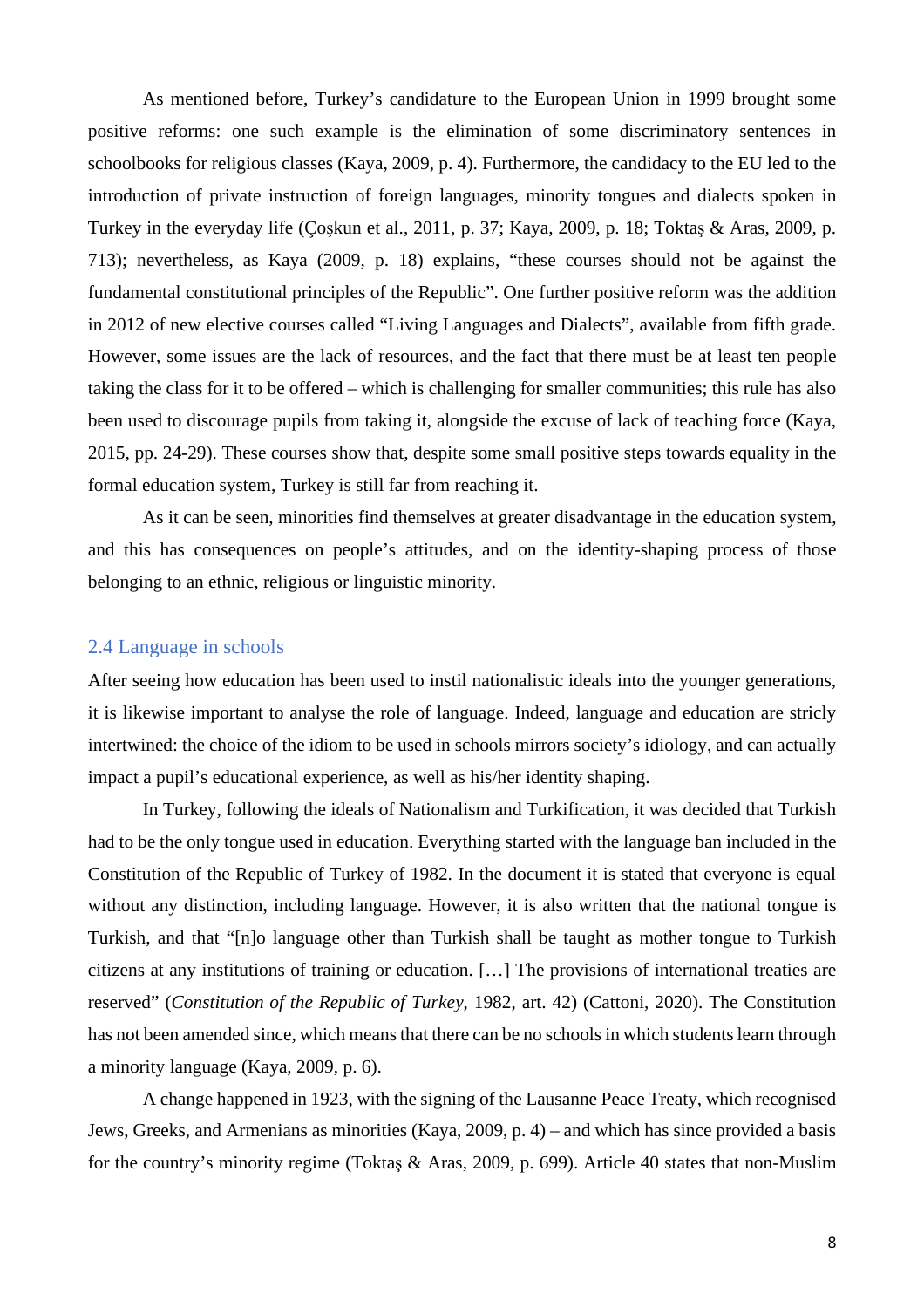communities "shall have an equal right to establish, manage and control at their own expense […] any schools and other establishments for instruction and education, with the right to use their own language and to exercise their own religion freely therein" (*Lausanne Peace Treaty*, 1923). Furthermore, Article 41 ensures those living in places where there is a high percentage of minority people to get their education in primary schools through their mother tongue (*Lausanne Peace Treaty*, 1923). However, these articles only apply to the three groups considered as minorities; all the other ethnic and linguistic communities living in the country are thus excluded from the rights ensured by the treaty. Additionally, minority schools are considered private, and in some cases, even foreign institutions (Kaya, 2015, p. 32). This 'special' status these schools are attributed contributes to the idea that ethnic, religious, and linguistic groups in Turkey are 'other' than the country's majority. Furthermore, Lausanne schools also lack resources and materials, and face difficulties when it comes to renewing their curricula (Kaya, 2009, p. 16).

Language plays a very important role in the development of a child; therefore, in Turkey there are many minorities who explicitly asked to have their tongue as medium of instruction in schools, and this applies especially to those communities who have fewer speakers or whose language is dying (Kaya, 2015, p. 15). And one of those languages, Judeo-Spanish, is the focus of this thesis.

Before talking about Sephardic Jews and Judeo-Spanish specifically, a brief explanation about how Jews in Turkey have been historically perceived and treated is provided in the following chapter.

#### 2.5 Jews in Turkey and anti-Semitism

In her 2006 study on anti-Semitism and discrimination in Turkey, the Turkish political scientist Şule Toktaş examines the phenomenon starting from the personal perceptions and experiences of ordinary Istanbul Jews in a predominantly Muslim country. Before starting her discussion, the author gives her interpretation of the term anti-Semitism, which she defines as the "feeling and/or wave of hatred against Jews" (Toktaş, 2006, p. 204). In her paper, Toktaş aims at challenging the belief that the Jewish community in Turkey has always lived peacefully, and that there has been little anti-Semitism in the country, differently from the rest of Europe (Toktaş, 2006, pp. 203-204).

Because of the role that Islam has historically played in Turkey, non-Muslim minorities have always been considered different, and they consequently do not fit in the national identity (Toktaş, 2006, pp. 205-206). With regards to this, Toktaş (2006, p. 206) explains that the country is characterised by a 'Muslim versus non-Muslim' distinction, which is why the history of the Jewish community is related to the one of all the other non-Muslims living in Turkey. For example, "Citizen, Speak Turkish!" was a general campaign targeting all languages other than Turkish in the public sphere – although it actually lead to personal warnings to Judeo-Spanish speakers (Toktaş, 2006, p.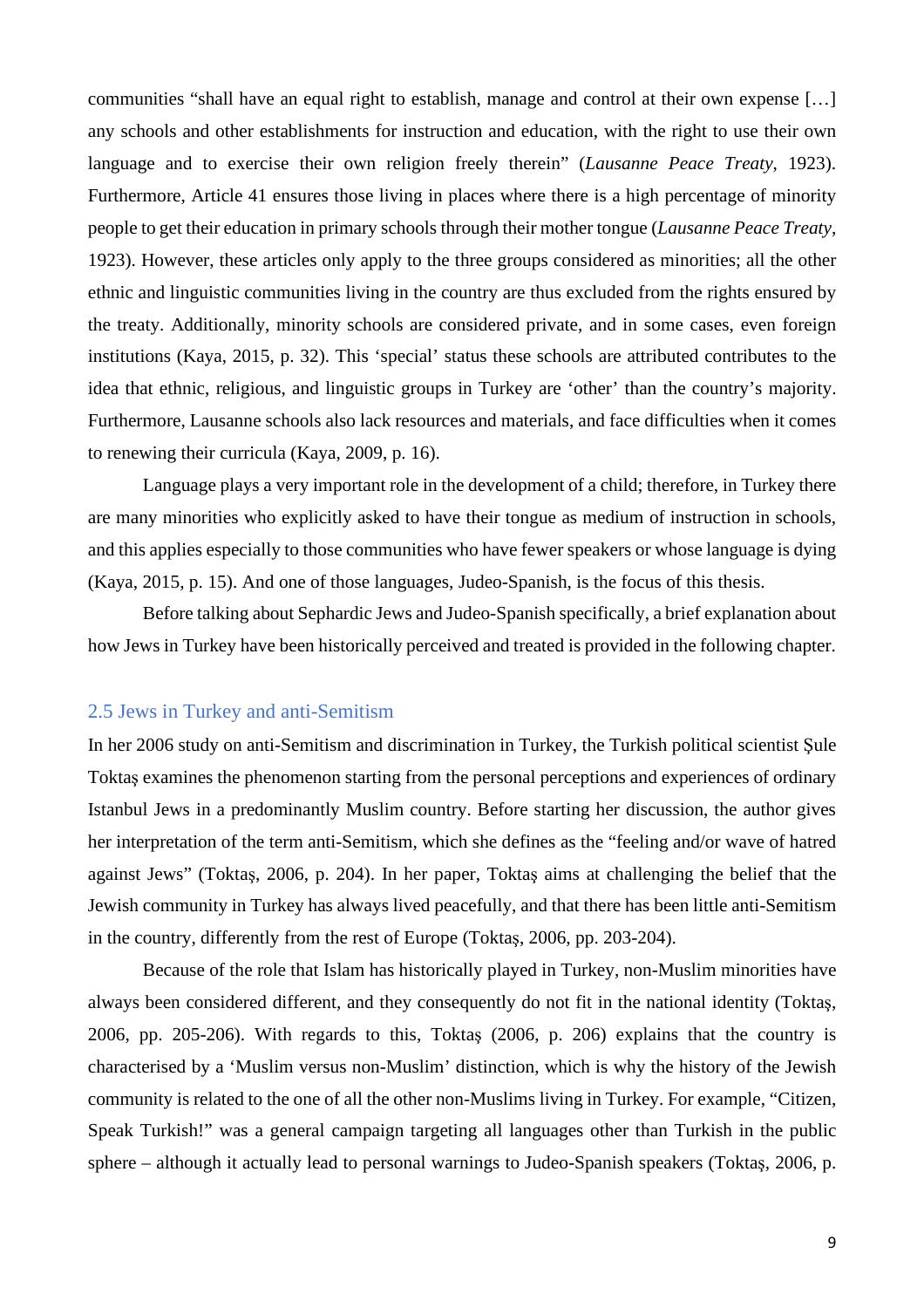206). Other examples would be the Capital Tax introduced in 1942 – which made all non-Muslim groups pay higher taxes, and the violence of September 6-7 1955 against Greeks in Istanbul and Izmir, which then lead to violent incidents against Jews and Armenians, too (Toktaş, 2006, pp. 206-207).

So, these are generally seen as being acts of xenophobia and not anti-Semitism, as they targeted all non-Muslim groups (Toktaş, 2006, p. 213). And there are different reasons behind these incidents, such as economic power held by minority groups (Toktaş, 2006, pp. 211-213), or nationbuilding procedures, as in the language campaign – which, however, should have been implemented in a more natural way (Toktaş, 2006, pp. 213-214).

Nowadays, the main reason for cases of xenophobia is rooted in religion (Toktaş, 2006, p. 219).

Nevertheless, there were incidents directed towards the Jewish community specifically, such as the bombing of one synagogue in 1984, and of two more in 2003. Both times, the blame fell on external factors and people, although it is not known why those places were targeted (Toktaş, 2006, p. 209). Interestingly, anti-Semitic incidents are always thought to be provoked from abroad (Toktaş, 2006, p. 208).

And there are also stereotypes exclusively targeting the Jews. For instance, in the 1930s and 1940s, Jews were portrayed in magazines as merchants who spoke with a heavy accent and only cared about money (Toktaş, 2006, p. 207). And the presence of prejudice was discussed by the respondents of the 2006 study carried out by Toktaş. Indeed, from the study it emerged that nowadays it is believed that the Jews want to control the world (Toktaş, 2006, p. 214). Moreover, it is highlighted that the Turkish population is lacking information and knowledge about the Jews and their religion (Toktaş, 2006, pp. 211-212), which could be the reason for these common beliefs.

Having said this, all the interviewees of Toktaş's study actually agree that anti-Semitism is not to be found in Turkey on the macrolevel, such as the legal or administrative one – especially in comparison to other countries –, but that it only exists as individual discriminations in the everyday life (Toktaş, 2006, pp. 210-212). In addition, incidents at the individual level are considered to be "a reflection of Muslim/non-Muslim dichotomy" (Toktaş, 2006, p. 218), and are not perceived as having an impact on Jews' life in Turkey (Toktaş, 2006, p. 217). Anti-Semitic ideas have traditionally been used in politics by nationalists and fundamentalists (Toktaş, 2006, p. 218), but there has never been a government agenda for anti-Semitism, also because the Jews represent a very small group in Turkish society (Toktaş, 2006, p. 221).

Furthermore, the respondents said that modernisation in Turkey has led to more openness towards non-Muslim groups (Toktaş, 2006, p. 212). Nonetheless, the author notes that the data was collected before the last bombings in Istanbul, and that the interviewees all live in Istanbul, which is known for being home to various cultures and religions (Toktaş, 2006, pp. 221-222). If the study had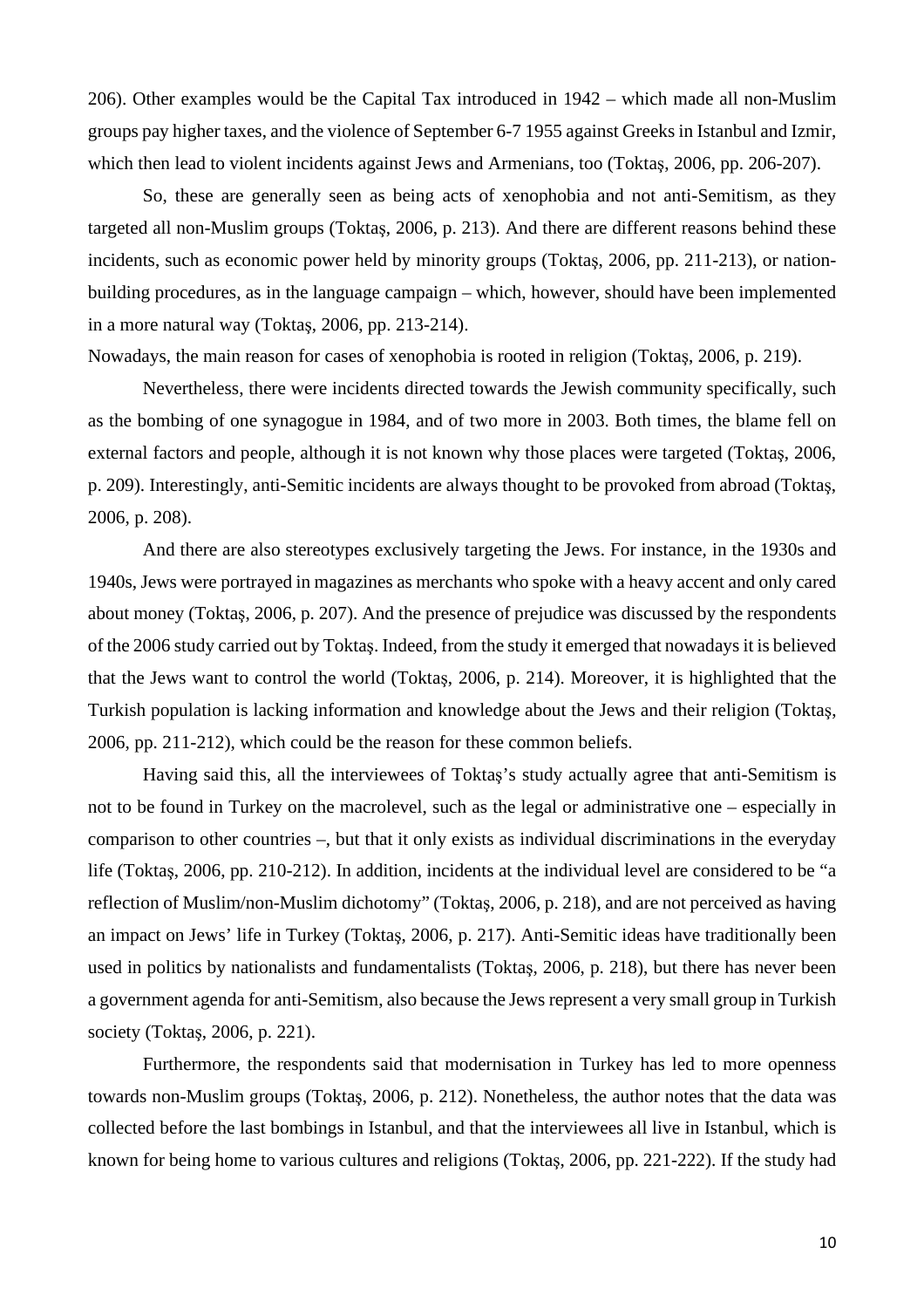been carried out later or with respondents from another area of Turkey, the answers could have been different.

To conclude Toktaş's discussion about the Jewish community in Turkey, we can say that, according to her, anti-Semitism has never been a real issue in the country: she in fact asserts that it is "ad-hoc, unsystematic, irregular, and not widespread" (Toktaş, 2006, p. 211).

The same topic is explored more deeply by Marcy Brink-Danan, an author from the United States with a background in Anthropology and Judaic Studies (Brink-Danan, 2011, p. 107). In her 2012 book, she deals with the Jewish community's life in Turkey in the  $21<sup>st</sup>$  century, and describes her work as being "the first English-language ethnography about contemporary Turkish Jewry" (Brink-Danan, 2012, p. xiii). She defines Turkish Jews as being a 'community' because most of them come from the Iberian peninsula and live in Istanbul, and because they are all under the authority of a chief rabbi (Brink-Danan, 2012, p. 18). In her book, Brink-Danan (2012, p. 27) studies how Turkish Jews are characterised by difference, and defined as 'foreigners' in the society in which they live. Her work is based on data collected during fieldwork in Istanbul from 2000 to 2003, and research visits in later years (Brink-Danan, 2012, p. 86). The point of departure for her discussion is the presence of ideologies of inclusion and exclusion in societies, which lead to the division of people "into religious, linguistic, and social groups" (Brink-Danan, 2012, p. 172).

Throughout her book, the author constantly defines Jews as being the "model minority" in Turkey, because of the role they've played in the country's accession process to the European Union as "the tolerated 'Other'" (Brink-Danan, 2012, p. ix). With regards to the community's integration in society, Jews have always been tolerated in Turkey – especially because of their 'special status' as "People of the Book" alongside with Christians (Brink-Danan, 2012, p. 10) –, and have had full citizenship since 1923. However, they are threatened by attacks against them, and by anti-Semitism (Brink-Danan, 2012, p. 1), and are faced with stereotypes such as the belief that they speak broken Turkish enriched with foreign words, and are loud (Brink-Danan, 2012, p. 93), or that they want power (Brink-Danan, 2012, p. 159).

The main idea of the book is that Turkish Jews are divided between their sameness as Turks and their uniqueness as Jews (Brink-Danan, 2012, p. 1): on one side, they have assimilated into the majority; on the other side, they have maintained some of the traits that distinguish them from the others (Brink-Danan, 2012, p. 19). In Turkish society, there is indeed a distinction between 'local' and 'foreign', which is a consequence of an 'us-vs-them' classification (Brink-Danan, 2012, p. 14). With regards to this, Brink-Danan (2012, p. 27) explains that Turkish Jews are usually thought to be 'foreigners', especially when they introduce themselves. And the author puts emphasis on a specific element creating this difference, one's name: through the process of naming, classifications are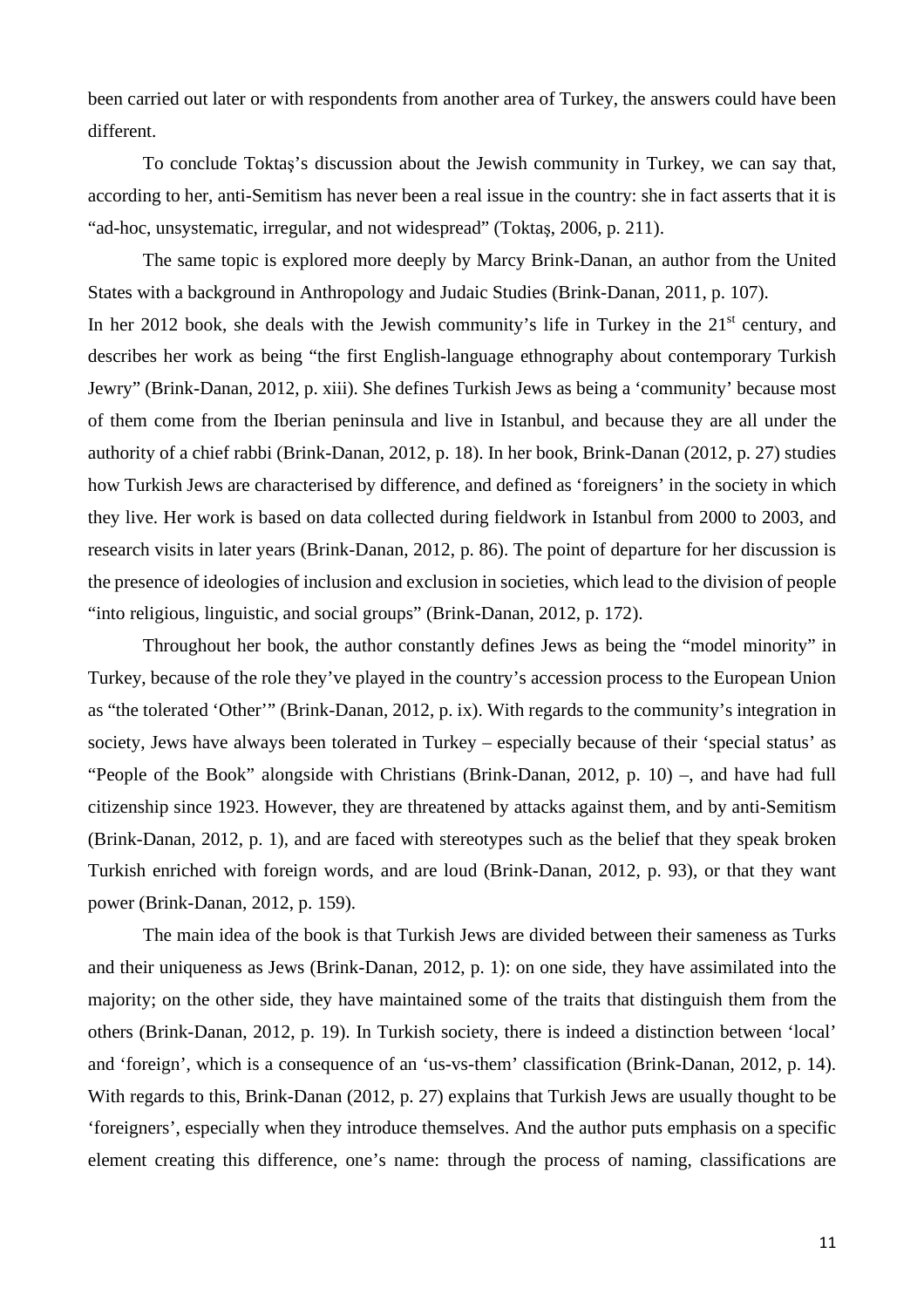created (Brink-Danan, 2012, p. 28), so that names can actually indicate inclusion or exclusion from society (Brink-Danan, 2012, p. 68). Most importantly, "[s]ometimes being classified as a foreigner seems a minor inconvenience […]; however, in other cases, being marked as foreign […] engenders more serious results, including economic and political exclusions" (Brink-Danan, 2012, pp. 65-66). In the past, Turkish Jews were in fact attached to traditional names, whereas nowadays – as a consequence of the founding of the Republic and the country's Europeanisation process – they aspire to have Turkish-sounding names (Brink-Danan, 2012, p. 68). Or sometimes they simply have double names: one for the community, and one for the society as a whole, "as a matter of security and to deal with the annoyance of all those questions about foreignness" (Brink-Danan, 2012, p. 72). Nevertheless, it is important to point out that people's interpretations of names as 'foreign' or 'local' change over time (Brink-Danan, 2012, p. 72).

Through various examples, Brink-Danan (2012, p. 83) explains that Turkish Jews hide their physical, cultural, and linguistic difference in public – as it is not fully tolerated –, but maintain it in private Indeed, as a consequence of the nationalist ideology and Turkification processes described above (*see Chapter 2.1*), Turkish Jews have historically maintained a low profile (Brink-Danan, 2012, p. xi). Moreover, they worry about their security; and this issue is shown by the fact that Jewish places in Istanbul are controlled (Brink-Danan, 2012, pp. 6-7), and also require permission and a 'reservation' before the visit (Brink-Danan, 2012, p. 88), which, according to the subjects of the study, is mainly due to the 1986 bombing attack (Brink-Danan, 2012, p. 85).

Because they are divided between maintaining their difference and being 'fully' Turkish, Jews know how to switch among different social codes: they namely speak and behave differently based on the context in which they find themselves (Brink-Danan, 2012, p. 22). And this is true also for language, as they know when to use a standard Turkish, and when to speak "a marked Jewish-Turkish" with loanwords from different idioms (Brink-Danan, 2012, p. 94). Consequently, the author states that Turkish Jews have a "doubled identity" (Brink-Danan, 2012, p. 86), and that both their private and public identity represent them and their lives (Brink-Danan, 2012, p. 170).

A positive step towards integration was the election of a chief rabbi in October 2002, which made it possible for the Jewish community to "perform identity" in public (Brink-Danan, 2012, p. 106) and participate in the wider society – which is usually denied to them due to their small number, and their minority status (Brink-Danan, 2012, p. 124).

In conclusion, it can be said that, officially, Turkish Jews are equal to all the other country's citizens, but, in their everyday life, they tend to hide those differences that form their unique identities, in order not to face discrimination or be considered 'foreign' in their own country.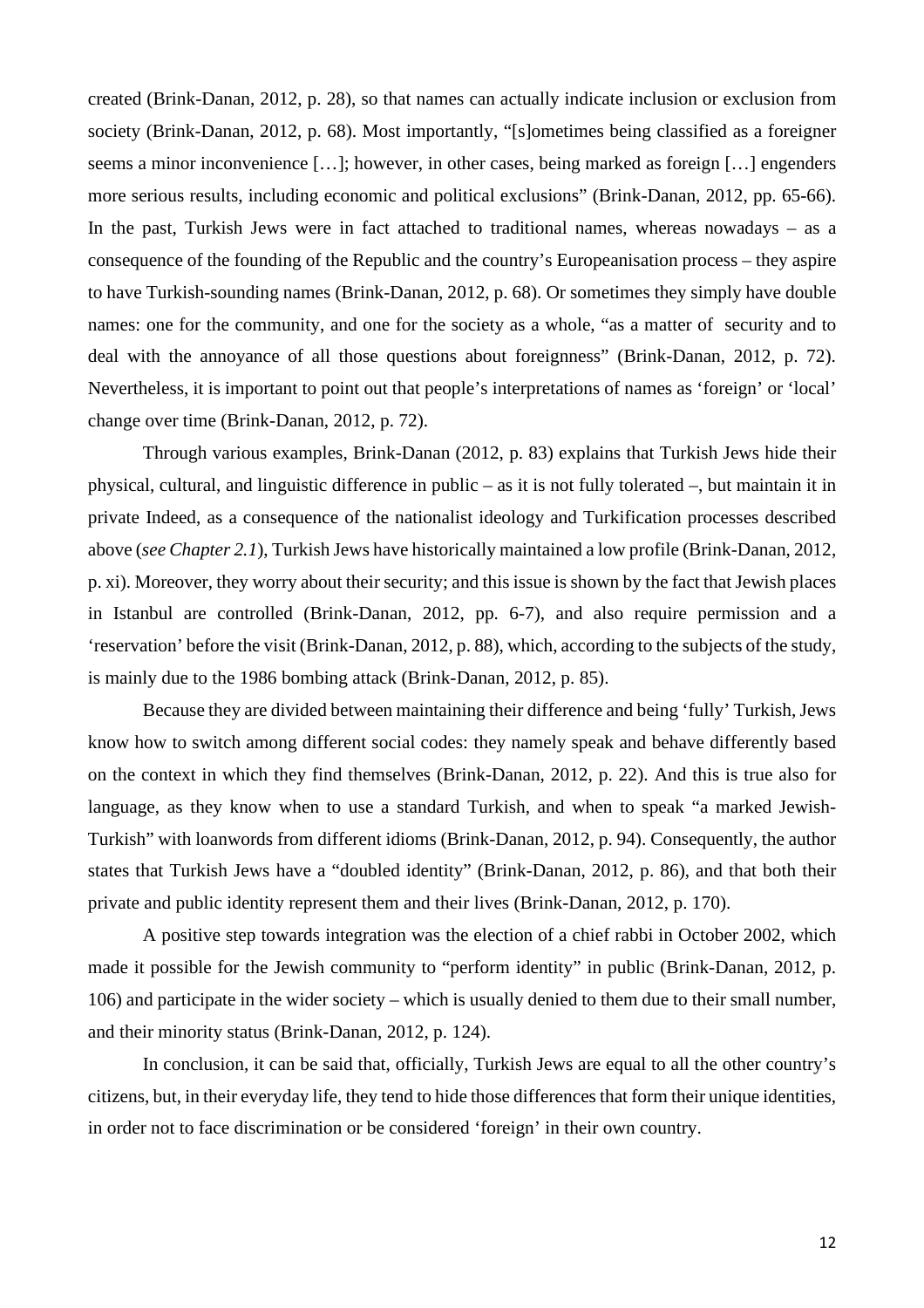#### 2.6 Sephardic Jews in Turkey

This subchapter deals with one specific group, that of Sephardic Jews. In Turkey, the majority of Jews descend from the Sephardic community expelled from Spain in 1492 (Kaya, 2009, p. 10). In the 2020 podcast episode in which she is interviewed about Judeo-Spanish, Karen Şarhon explains that around 40000 people emigrated from Spain in 1492 because of the Spanish Inquisition: "Jews faced expulsion, torture or death if they refused to convert to Catholicism" (Jewish Women's Archive, 2020). Interestingly, these Jews called themselves 'Sefardim', as in Hebrew 'Sefarad' means 'Spain' (KIVUNIM ONLINE, 2020).

What concerns the history of the Jewish community in Turkey, it is firstly important to mention that during the Ottoman Empire, Jews lived in their own communities, separated from the external reality. However, the foundation of the Turkish Republic in 1923 made them "open up to the outside world" and assimilate into the wider society (Şarhon, 2011, p. 70). A good example of this change is provided by Amy Mills, an American author specialised in geography (Mills, 2008, p. 383), who has written a paper focusing on a – once – multicultural neighbourhood in the city of Istanbul, Kuzguncuk. Through various citations from interviews with people who used to live there, Mills shows how this neighbourhood was characterised by cultural diversity and harmonious coexistence between people from different backgrounds; it was in fact a place that had "a unique identity […] that superseded any difference based on religion or ethnicity" (Mills, 2008, p. 383). And this is just one of the non-Muslim areas of Istanbul during the Ottoman Empire; the city was indeed extremely multiethnic (Mills, 2008, p. 387). For instance, various citations in the paper prove that in Kuzguncuk, Jewish, Greeks, Armenians, and Muslims were once living together in harmony (Mills, 2008, p. 383) – and that Muslims actually constituted only a small percentage of its inhabitants (Mills, 2008, p. 391). Most importantly for this thesis, Kuzguncuk "inherited a significant community of Sephardic Jews exiled from Spain" (Mills, 2008, p. 387).

However, in mid-20<sup>th</sup> century, "Istanbul was transformed from a multiethnic, multireligious city into a predominately Muslim, 'Turkish' city" (Mills, 2008, p. 384). This happened because many minority people emigrated from Kuzguncuk "to newer, more elite minority neighborhoods on the European side" (Mills, 2008, p. 388). And some moved out of the city because of the "Citizen, Speak Turkish!" campaign, and – especially Jews – because of World War II (Mills, 2008, p. 388). In addition, in 1948, many Jews decided to emigrate to the newly-founded state of Israel (Toktaş & Aras, 2009, p. 704).

It is now fundamental to discuss the history of Sephardic Jews' language: Judeo-Spanish.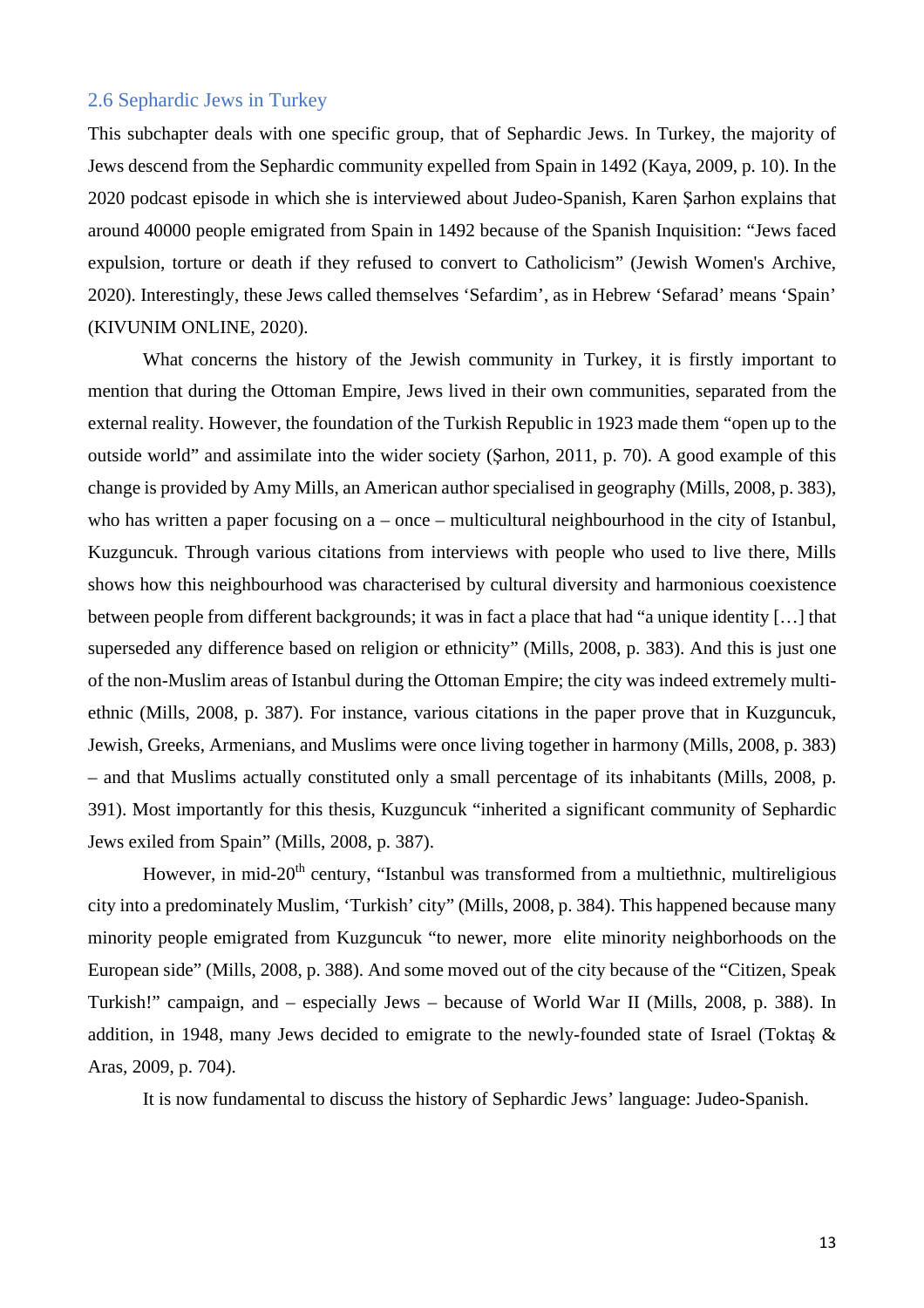#### 2.7 Judeo-Spanish

Judeo-Spanish, or Ladino, is the language spoken by Sephardic Jews in Turkey – as well as in other countries. The history of the language is well explained by Karen Şarhon – researcher of Sephardic culture, language, and music, and founder of the Ottoman-Turkish Sephardic Cultural Research Center in Istanbul (Şarhon, 2011, p. 62) – in a podcast episode by the Jewish Women's Archive, in an online seminar called "Summer Explorations", and in a documentary by the Istanbul Sephardic Center, all of which were released in 2020. The topic is also explored by the Israeli linguistic Ora Schwarzwald in her 2019 book chapter titled "Judeo-Spanish throughout the Sephardic Diaspora".

In the Iberian Peninsula, Jewish people did not have their own tongue, instead, they spoke the Spanish dialect of the area in which they lived, such as Castilian, Aragonese, or Galician (Jewish Women's Archive, 2020). Once in the Ottoman Empire, all those dialects got mixed up to gradually form what is now Judeo-Spanish (KIVUNIM ONLINE, 2020; Schwarzwald, 2019, p. 146), and since Castilian Spanish was the most popular dialect, it became the basis for this new tongue (Jewish Women's Archive, 2020). The language kept some characteristics of the Spanish of the time, which have instead evolved, changed, or even disappeared in modern Spanish (Schwarzwald, 2019, p. 146; Sentro Sefardi d'Estambol, 2020).

After having left Spain, the Jews moved to different places, which made the idiom develop based on the target language of the new country: as explained by Seloni and Sarfati (2013, p. 9) in their study on language ideologies and practices, in the case of Turkey, the tongue "heavily borrows from the lexicons of Turkish, French, Hebrew, and Italian". Indeed, Judeo-Spanish was influenced by the tongues of the neighbouring communities and countries, mostly borrowing vocabulary (KIVUNIM ONLINE, 2020; Schwarzwald, 2019, p. 146); so, "although its basic grammatical structure and vocabulary are based on medieval Spanish, there are many differences between Judeo-Spanish and Spanish" (Schwarzwald, 2019, p. 146). This is why Şarhon states that Judeo-Spanish is actually an Ottoman language, and that everyone who speaks it has origins in the Empire (KIVUNIM ONLINE, 2020).

What is interesting about Sephardic Jews is the fact that they managed to preserve their tongue – and their cultural heritage – for more than 500 years: in fact, a language of immigrants usually gets lost within four generations (KIVUNIM ONLINE, 2020; Sentro Sefardi d'Estambol, 2020). It is then important to understand how this was possible. First, the Ottoman Empire had a particular minority regime: every group administered itself and its internal affairs, and all they were asked in exchange was taxes (Jewish Women's Archive, 2020). In addition, the Empire did not interfere with the communities nor it imposed anything, like language or religion, to them (KIVUNIM ONLINE, 2020).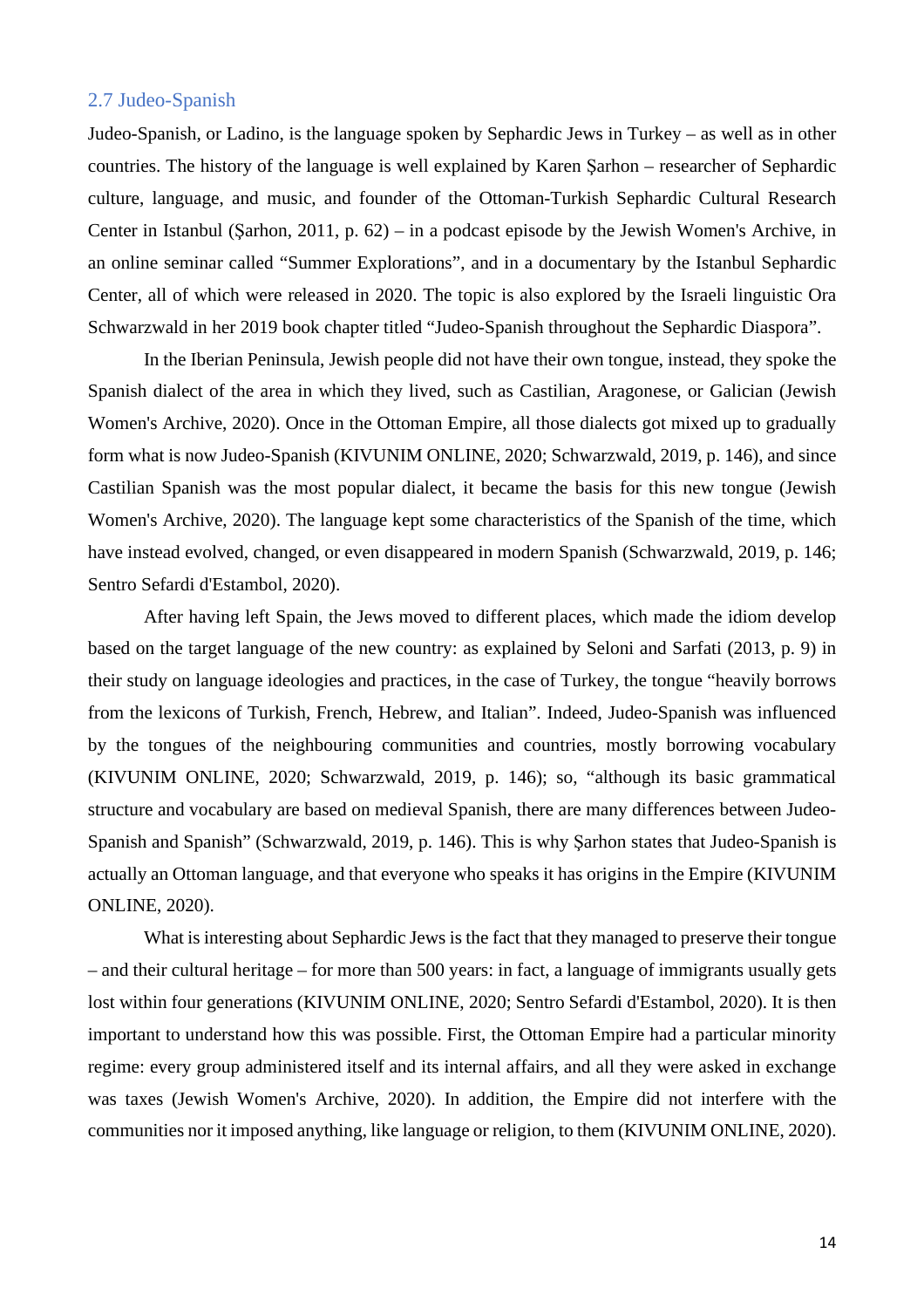Second, women played a big role in the preservation of cultural and linguistic identity. Because they were the ones staying at home, they had very limited contact with other linguistic groups, and only spoke Judeo-Spanish – which they taught to their children. They consequently did not assimilate into the Turkish majority (Jewish Women's Archive, 2020).

This situation started to change in the 1800s because of the French educational institution Alliance Israélite Universelle: in 1860, it opened about 115 schools in the Ottoman Empire with the goal of bringing Enlightenment to the East (KIVUNIM ONLINE, 2020). This is when women started attending school for the first time, and finally got training for jobs, which gave them independence (KIVUNIM ONLINE, 2020). However, this positive step also had a downside: Jewish women started losing their language, and Judeo-Spanish – or an accented Turkish – became the symbol of uneducated or lower-class people (Jewish Women's Archive, 2020). French was the language of instruction of the Alliance schools, as it was the lingua franca of the time; this made it preferable for pupils to learn it as first or second language. So, French overshadowed Judeo-Spanish, which was then only used for religious purposes, and was seen as impeding modernisation (Şarhon, 2011, p. 63). Plus, Jews were also exposed to Western ideas, and got introduced to the Latin alphabet: in fact, until then, Judeo-Spanish was written in the Rashi alphabet, an "adaptation of Hebrew letters to read Ladino"; consequently, "all works in the old alphabet could not be read by younger generations anymore" (KIVUNIM ONLINE, 2020), thus getting lost. And then, as already mentioned, Turkish became the official language of the newly-formed Republic, and therefore also the official language of the education system (Aydingün & Aydingün, 2004, pp. 421-422), and the "Citizen, Speak Turkish!" campaign was introduced. All of this led to a considerable decline of Judeo-Spanish.

In their 2016 study aiming at discovering whether participants think the Turkish educational system tries to assimilate people belonging to minorities, Mehmet Fatih Yiğit and Bulent Tarman – from the fields of Sociology, and Primary Education respectively – explain that, unfortunately, nowadays it is difficult to know how many native speakers there are for every linguistic community in Turkey, as the 1965 census was the last one asking people about their mother tongue and other languages (Yiğit & Tarman, 2016, p. 341).

In her 2011 small-scale research, Şarhon interviewed Judeo-Spanish speakers to know more about the language situation in Turkey. Şarhon (2011, p. 69) states that even native speakers are starting to be less fluent. Indeed, already in 2011, older speakers were more fluent, but only in everyday life topics, not in more sophisticated ones; they tended to use as less Turkish as possible, preferring French as a foreign language, and adapting all tongues to Judeo-Spanish; lastly, languageswitch was often used (Şarhon, 2011, pp. 68-69). The author believes that, seen the current situation, in the future there will be no native speakers left (Şarhon, 2011, p. 66).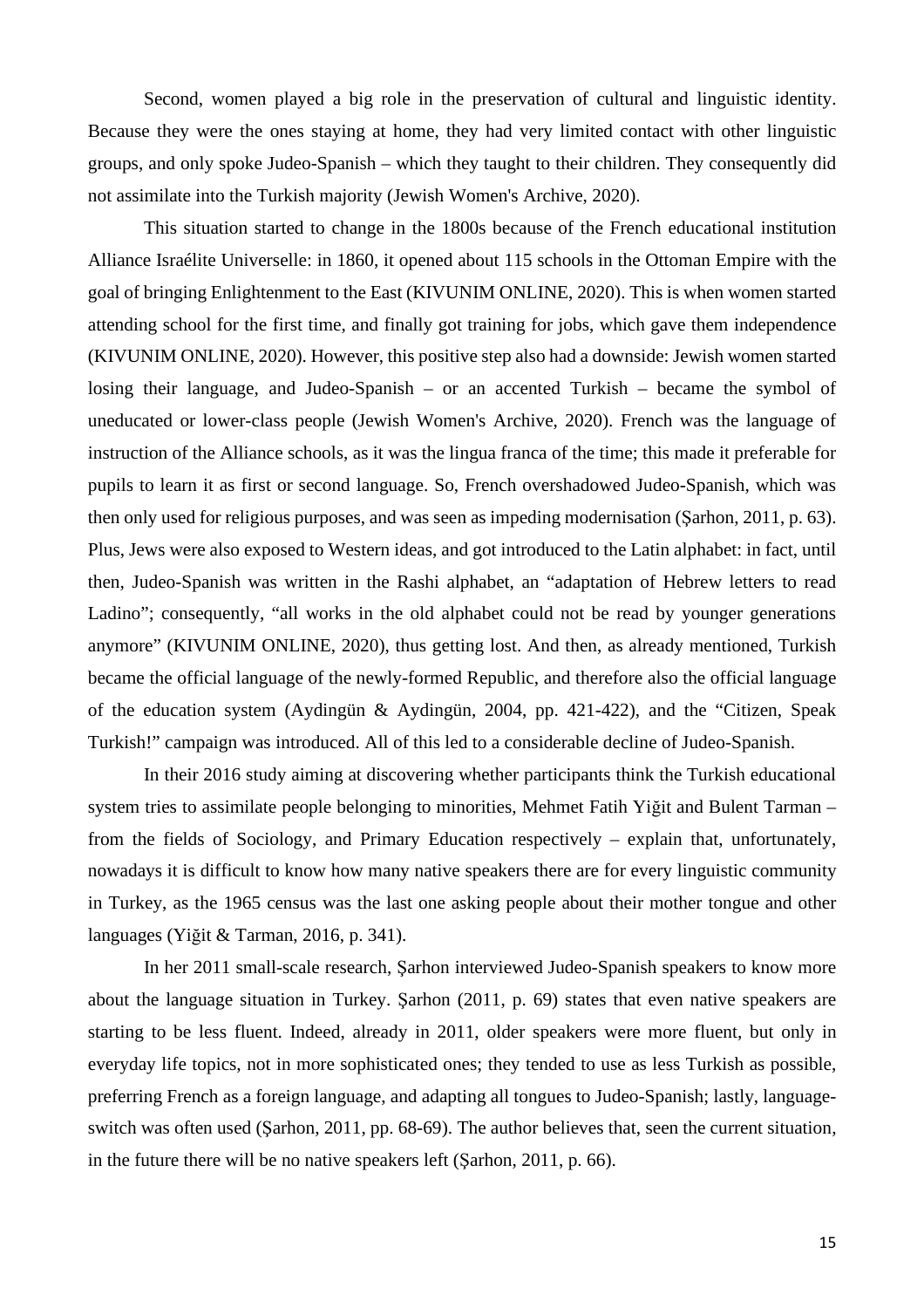Nowadays, Jewish people tend to assimilate into the majority through the use of Turkish (Yiğit & Tarman, 2016, p. 342), and, as Mills (2008, p. 385) also observes, they are a very assimilated group. And this is a consequence of the negative attitudes associated with the term 'minority' (Kaya, 2009, p. 8). And negative attitudes do not only belong to the majority's view, but also to the one of minorities themselves: for instance, parents did not want their children to speak Judeo-Spanish because of the fear that it would hinder their capacity to learn Turkish, or to speak it well – which would eventually lead to discrimination (Şarhon, 2011, p. 62). At this regard, Seloni and Sarfati (2013, p. 11) explain that minority language speakers have three main options regarding their tongue: "negotiation, resistance, or capitulation to powerful language ideologies". In other words, minority speakers can decide to "create hybrid language practices", "show loyalty to their heritage language, or display some level of adaptation to the national language" (Seloni & Sarfati, 2013, p. 10).

In their 2013 article, in which they talk about today's role of Judeo-Spanish, Lisya Seloni and Yusuf Sarfati – with a linguistics and politics perspective – explain that the family sphere plays a big role in the transmission of language and identity. In fact, national and societal ideologies, as well as language practices in the family and community, play a role in the development of an idiom. Therefore, to prevent the death of Judeo-Spanish, there is a need for better micro-level decisions and planning, and a common work among majority and minority (Seloni & Sarfati, 2013, p. 24).

An interesting paper dealing with the language nowadays was published by Marcy Brink-Danan in 2011. In this journal studying *Ladinokomunita*, a Judeo-Spanish online discussion group, the author analyses how the internet can "foster community and serve other functions among enthusiasts of endangered languages" (Brink-Danan, 2011, p. 117), through data collected during ten years (Brink-Danan, 2011, p. 112). This online community was created in 2000 mainly to preserve and revitalise Judeo-Spanish, and to bring people together – as to reverse the diasporic and scattered nature of the Sephardic community –, with the final objective of possibly recreating a virtual Sephardic community at global level (Brink-Danan, 2011, p. 108). These online discussions have also brought people together physically for meetings in Israel, the United States and Turkey (Brink-Danan, 2011, p. 109). To reach the goal of language revitalisation, it is requested that people only use Judeo-Spanish in the online discussions, which shows how members want the tongue to be a communication means (Brink-Danan, 2011, p. 113). Interestingly, this online community also demands linguistic purity, through a standardised orthography (Brink-Danan, 2011, p. 114), and prefers loanwords from Spanish to those from other languages (Brink-Danan, 2011, p. 116).

Most importantly, *Ladinokomunita* tries to give meaning to Judeo-Spanish (Brink-Danan, 2011, p. 109) because a language does not have value or a meaning per se, but gets one from people, and has various and diverse meanings depending on the culture, generation or class of the person (Brink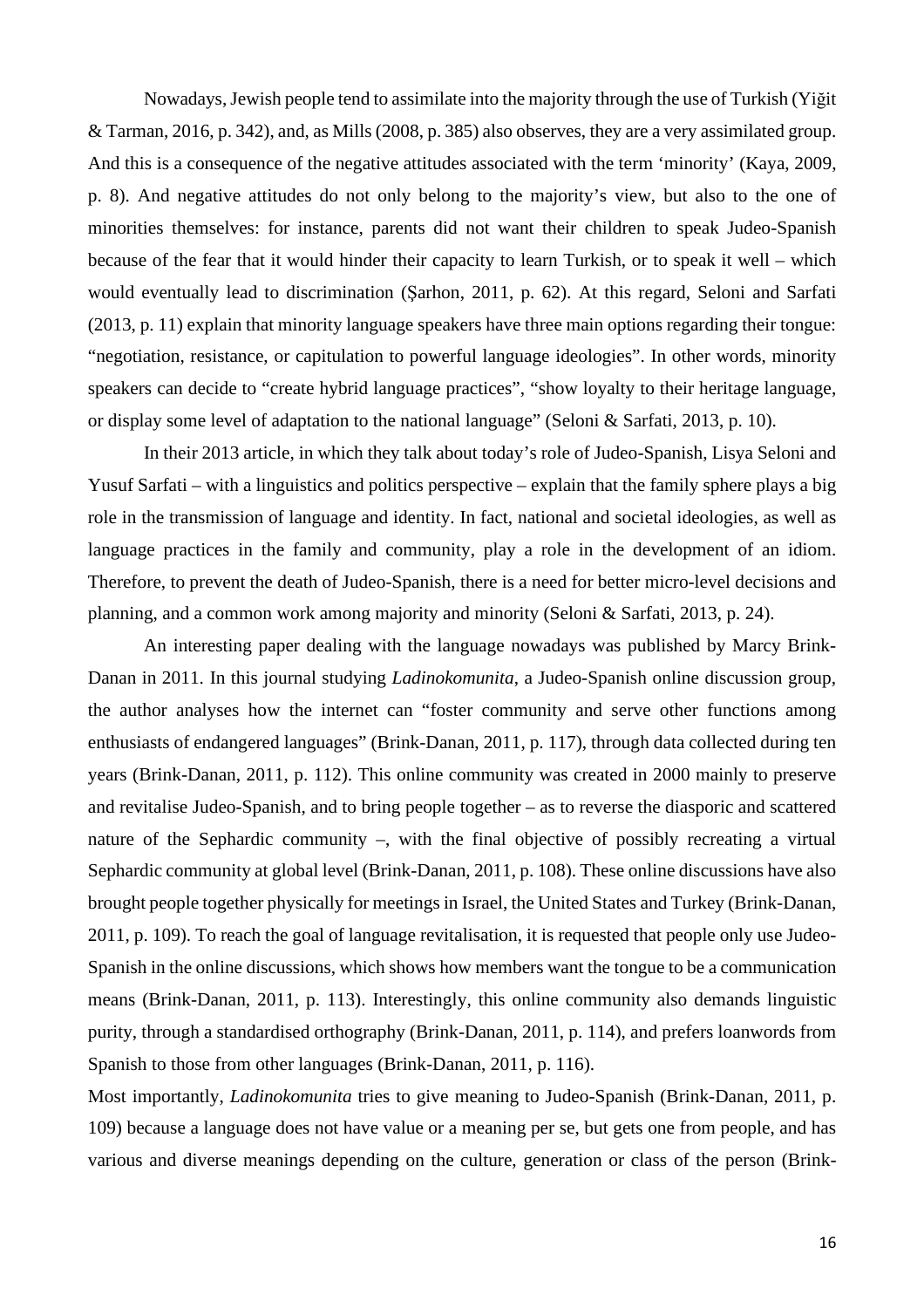Danan, 2011, p. 110). To do so, the group members debate about the tongue's status, and the name that should be used to call it, as the name can define the language, too – reproducing for example a sense of 'Jewishness' or 'Spanishness' (Brink-Danan, 2011, pp. 110-112). What is relevant to this thesis is that the group members aspire to reach a shared identity, and a sense of belonging (Brink-Danan, 2011, p. 117), and that, although most people come from various backgrounds, they see Judeo-Spanish as originating from – and being connected to – Spain and Castilian Spanish (Brink-Danan, 2011, p. 111). This sense of belonging is also created through the distinction between those who use Judeo-Spanish and those who do not (Brink-Danan, 2011, p. 112).

In this paper, not only does Marcy Brink-Danan show that there are still people around the world interested in maintaining Judeo-Spanish, but she also explains how language and culture are strictly connected in the case of Sephardic Jews, and how language seems to be the most important element in their identity (Brink-Danan, 2011, p. 109).

#### 2.8 Summary

All the sources presented above are essential to set this project into a specific context, that of contemporary Istanbul, and to understand the history and role of Sephardic Jews and Judeo-Spanish. However, none of the authors cited explores the topic through a human rights and multiculturalism perspective, which is what this thesis aims at doing – mainly with the help of international and national agreements dealing with rights and culture.

Moreover, all the sources used in this chapter tend to take older generations of speakers into consideration because it is in those that natives belong, as the language is getting lost in the youngest generations. It is then very interesting for me to seek the point of view of younger members of the community as well, to see how they perceive Judeo-Spanish, and what they think about this language. This can also be very useful to see whether there is a development from older to younger generations with regards to language and identity, and most importantly to cultural heritage.

In addition, education was not considered by all authors; it is however very important to highlight the essential role that schools can play in the transmission of a tongue from one generation to the next one. In fact, the studies about Turkey that connect language and education maily focus on Kurdish; consequently, I believe it is interesting to direct attention to another language spoken in the country. Furthermore, there are various recent articles, podcasts and videos focusing on Judeo-Spanish, which means that – although there are less native speakers – the topic is a very much-debated issue nowadays.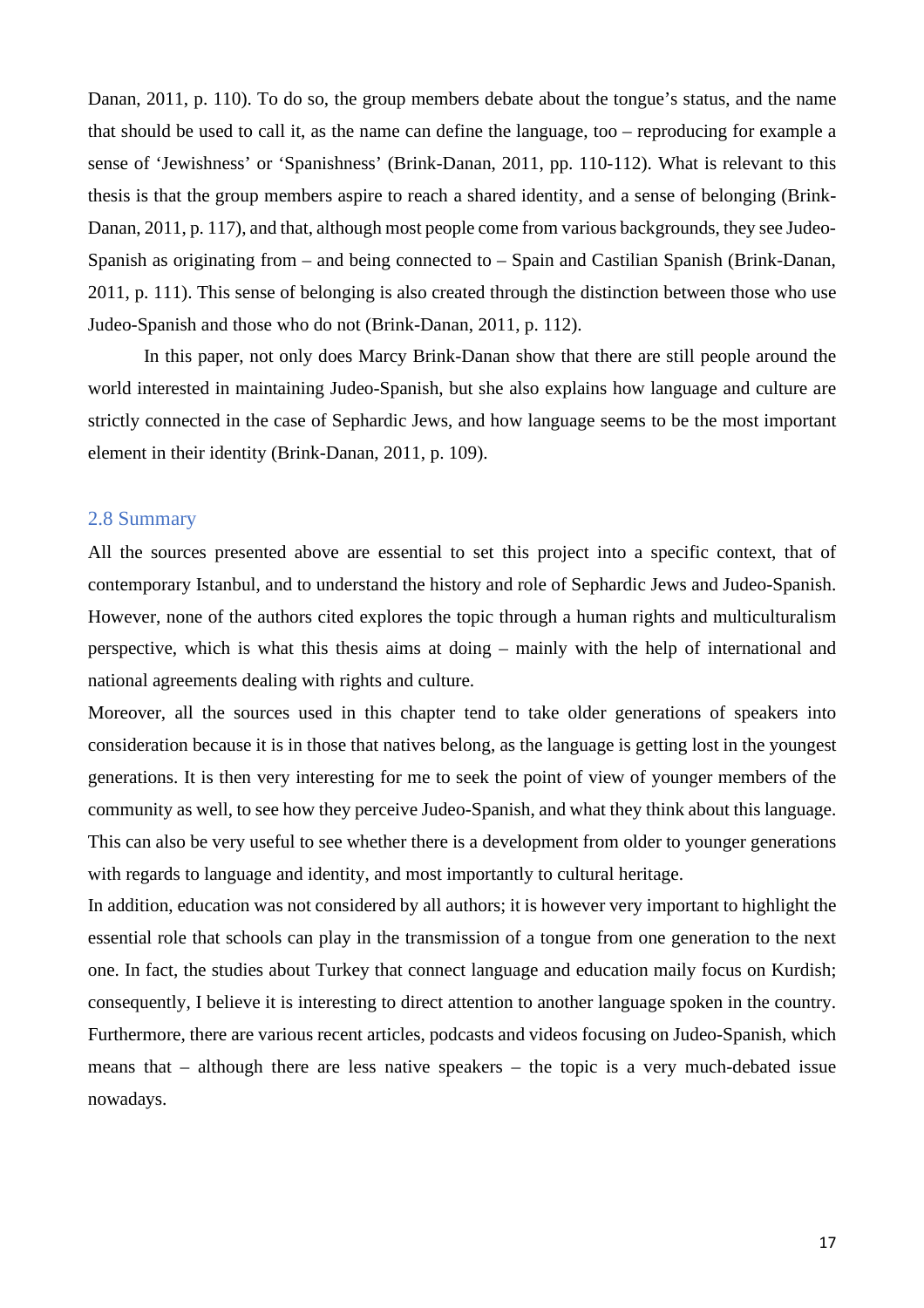#### **3 Theoretical framework**

This chapter examines the most important theories, terms and concepts essential for the understanding of this thesis, and later for the data analysis.

With regard to academic sources, the main one in relation to language is Stuart Hall's "Work of Representation". Indeed, the author, a cultural theorist, defines language in a way that is relevant to this thesis, that is, not as a simple means of communication, but as a means to create and share meaning and culture. For this reason, Hall (1997b, p. 22) talks about 'linguistic relativism': speaking a specific language does not only mean using different words or grammatical systems, it also means having different concepts and ways of classifying what we see around us. And this is important for this project because it shows how a distinct mother tongue also entails different needs and ways of expressions (Cattoni, 2020).

The most relevant authors to have discussed linguistic human rights are Tove Skutnabb-Kangas and Robert Phillipson, especially in their article "Linguistic Human Rights, Past and Present". The two authors, with a linguistic perspective, make a particularly significant point when they present and explain the distinction between necessary and enrichment-oriented linguistic rights (Skutnabb-Kangas & Phillipson, 1995, p. 102). This thesis focuses on the first category, that of necessary human rights, which includes both one's mother tongue and the official language spoken in his/her area of residence. It is important to see how the authors perceive both as necessary for one's living in a society: mother tongue is essential for culture and identity-shaping, whereas the official language of the country of residence is fundamental for a person's active participation in society (Skutnabb-Kangas & Phillipson, 1995, p. 102) (Cattoni, 2020).

Another fundamental point that Skutnabb-Kangas and Phillipson make in the paper is the development of language use in a society from prohibition to promotion, which is extremely interesting to apply to any multilinguistic context. They present five stages of language use: the 'promotion continuum' they talk about can be the basis to analyse the development of mother tongue use in school. The promotion continuum starts with total prohibition of a language, it later evolves into toleration, non-discrimination, and then permission, to finally reach the ideal stage of active promotion of a mother tongue (Skutnabb-Kangas & Phillipson, 1995, p. 79). Indeed, it is possible to present the steps that bring to the effective and active use of a child's first language in formal education using this scheme (Cattoni, 2020).

The most important terms and concepts for this thesis are: 'language', 'mother tongue', and 'linguicism', 'identity' and 'recognition', 'minority', 'children' and 'education'. A subchapter is dedicated to human rights, and finally, the concept of 'cultural heritage' is framed.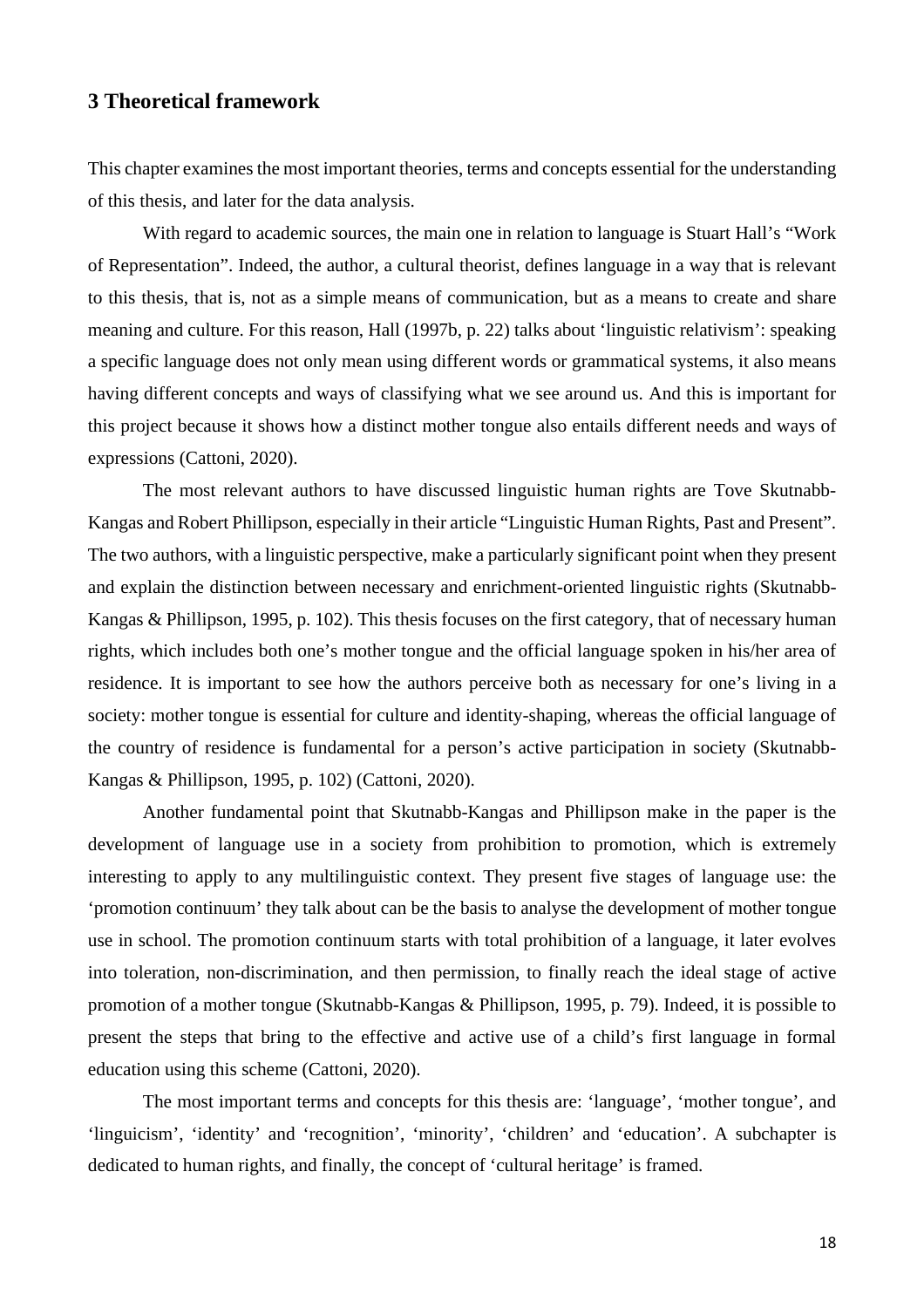#### 3.1 Language

Language is a fundamental element in a child's development. Its importance is underlined in "The Work of Representation" written by Stuart Hall, who sees language as a crucial aspect in a person's identity. I agree with the author when he affirms that language is not only a means of communication, but it actually shapes our worldview and the concepts we use in our everyday life, as we interpret the word through the idiom we speak (Hall, 1997b). In the introduction of "Representation: Cultural Representations and Signifying Practices", he states that it is through language that we give meaning to our reality and "'make sense' of things"; moreover, language is "the key repository of cultural values and meanings" (Hall, 1997a, p. 1) (Cattoni, 2020).

The term 'mother tongue', also called 'primary language' or 'first language' (UNESCO, 2003b, p. 15), has different definitions. Skutnabb-Kangas (1989, p. 44) divides them into four categories: origin – the language or languages a person learns first –, competences – the one(s) he/she knows best –, function – the one(s) he/she uses most –, and finally internal and external identification – respectively the tongue or tongues someone identifies with, or the one(s) the others recognise him/her to be native in. The exact same categories have been adopted by UNESCO (2003b, p. 15). Skutnabb-Kangas (1989, p. 45) suggests that the best definition in terms of human rights combines origin and identification, thus making mother tongue "*the language one has learned first and identifies with*" (emphasis in original) (Cattoni, 2020).

Related to mother tongue, there is the concept of 'mother tongue instruction', which can indicate both education given through the medium of the learners' first language, and the learner's mother tongue as a subject at school (UNESCO, 2003b, p. 14). For the scope of this thesis, the term refers in particular to the child's mother tongue as the language of instruction, so as medium to learn ever subject at school (Cattoni, 2020).

In his article "Linguistic Human Rights in Education", Łukasz Szoszkiewicz talks about the connection between language and education, stating that the latter is "one of the most linguistically sensitive spheres" (Szoszkiewicz, 2017, p. 105). He provides a definition of 'linguistic human rights', which are the "concept that encompasses the language-related elements of other human rights, e.g. right to fair trial […], cultural rights or the right to identity" (Szoszkiewicz, 2017, p. 105), to focus then on linguistic human rights in education, shortened LHREs. And Skutnabb-Kangas (2002, p. 198), in her 2002 article discussing human rights and diversity in education, defines education through the mother tongue medium – abbreviated MTM – as being the most important linguistic human right, LHR. In the same way, Szoszkiewicz (2017, p. 109) specifies how important the right to learn through one's mother tongue is: the length of its use determines the student's educational success. Indeed, the lack of possibility to learn in one's primary language is "the most important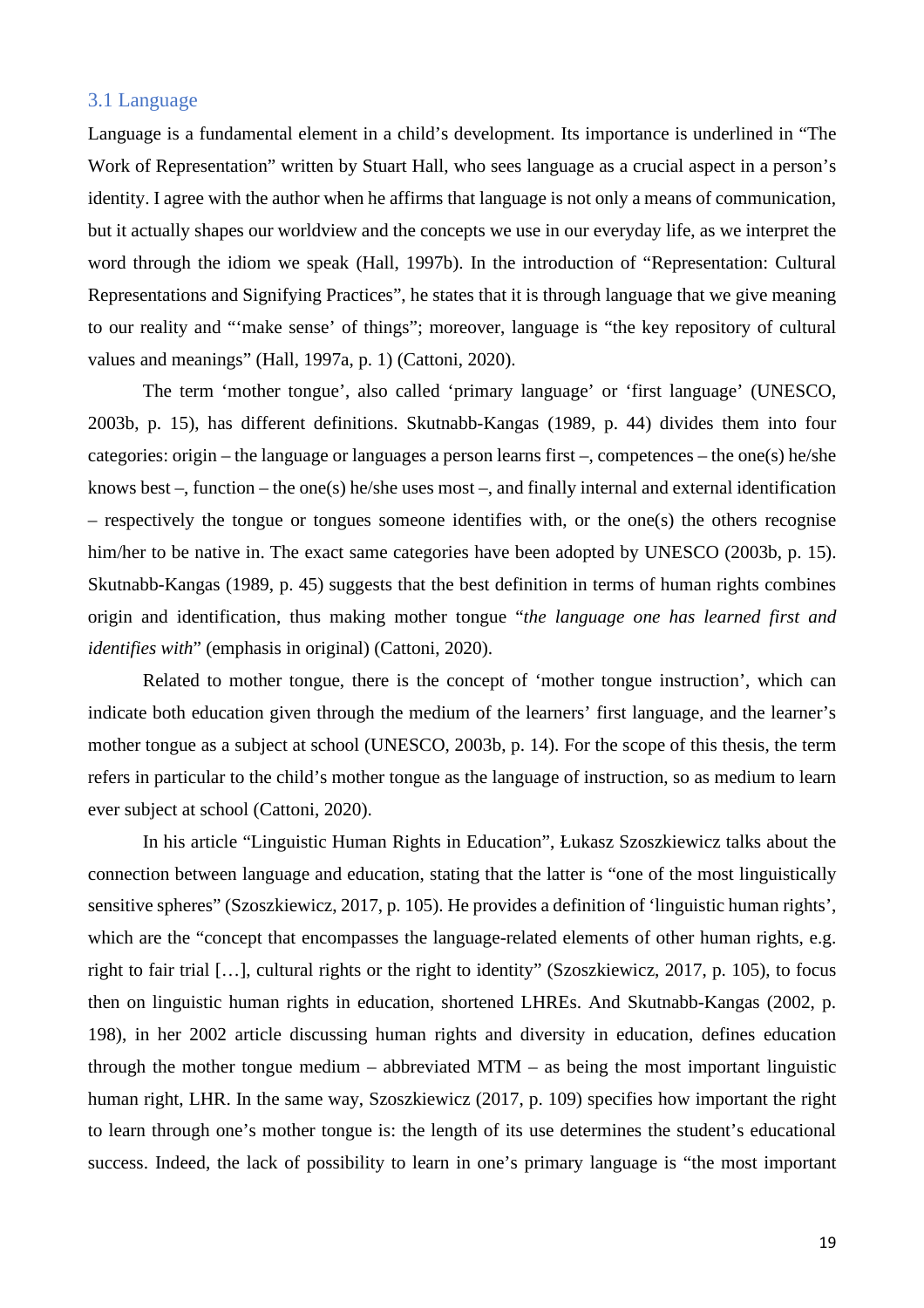pedagogical reason for the lack of literacy in the world" (Skutnabb-Kangas, 2002, p. 180). Moreover, education can play a role in the process of language maintenance and language loss: MTM education is indeed "[t]he most important LHR needed to maintain the world's linguistic diversity" (Skutnabb-Kangas, 2002, p. 180); without it, and with what Skutnabb-Kangas (2002, p. 182) calls "assimilationist submersion education", the tongue is not passed on to the younger generation, which is thus forced to become part of the majority group and culture. In fact, "schools can not save languages by themselves, but they can be the primary agents of killing a language in one or two generations" (Skutnabb-Kangas, 2002, p. 181). Nonetheless, as mentioned before, it is fundamental for the child's development to also learn the dominant language of the country of residence (Skutnabb-Kangas, 2002, p. 181; Szoszkiewicz, 2017, p. 109).

Another very important term connected to language is 'linguicism', used and defined by Skutnabb-Kangas and Phillipson. Linguicism is a language-based form of discrimination, which considers some tongues as being "more adapted to modern technological life, to market economies and democratic forms of government, more developed or useful" or having "more potential than others" (Skutnabb-Kangas & Phillipson, 1995, p. 104). And, as a consequence, various languages are compared, and a hierarchy is formed based on the supposed usefulness of some as opposed to others. "Central in this process are institutionally controllable measures such as education. Somehow it always turns out to be majority languages and cultures which are the fittest survivors." (Skutnabb-Kangas & Phillipson, 1995, p. 104) (Cattoni, 2020)

#### 3.2 Identity

Another essential term for this thesis is 'identity'. First of all, what is determining to specify about identity is that it is not something fixed: it is a social phenomenon that is not innate in individuals, but is "the product of situated social action", and can therefore change and "recombine to meet new circumstances" (Bucholtz & Hall, 2004, p. 376) (Cattoni, 2020). Identity "works through sociospatial practices and emplaced memory" (Mills, 2008, p. 384), and has various dimensions; it is reproduced and can always be reinterpreted – and this is true for both majority and minorities. This process is very much influenced by the state and its policies (Mills, 2008, p. 386).

Hall discusses the concept of identity also in his introduction "Who Needs 'Identity'?" to the book "Questions of Cultural Identity". Hall (1996, p. 2) states that identity can only be understood through a theory that focuses on discourse; this means that the subject is not at the centre of the analysis, and has to be reconceptualised. The most interesting thing for this thesis is Hall's conception of the term 'identification'. He defines it as being "preferable" to 'identity', but as being a tricky concept (Hall, 1996, p. 2). Identification, as Hall sees it through the discursive practice, is never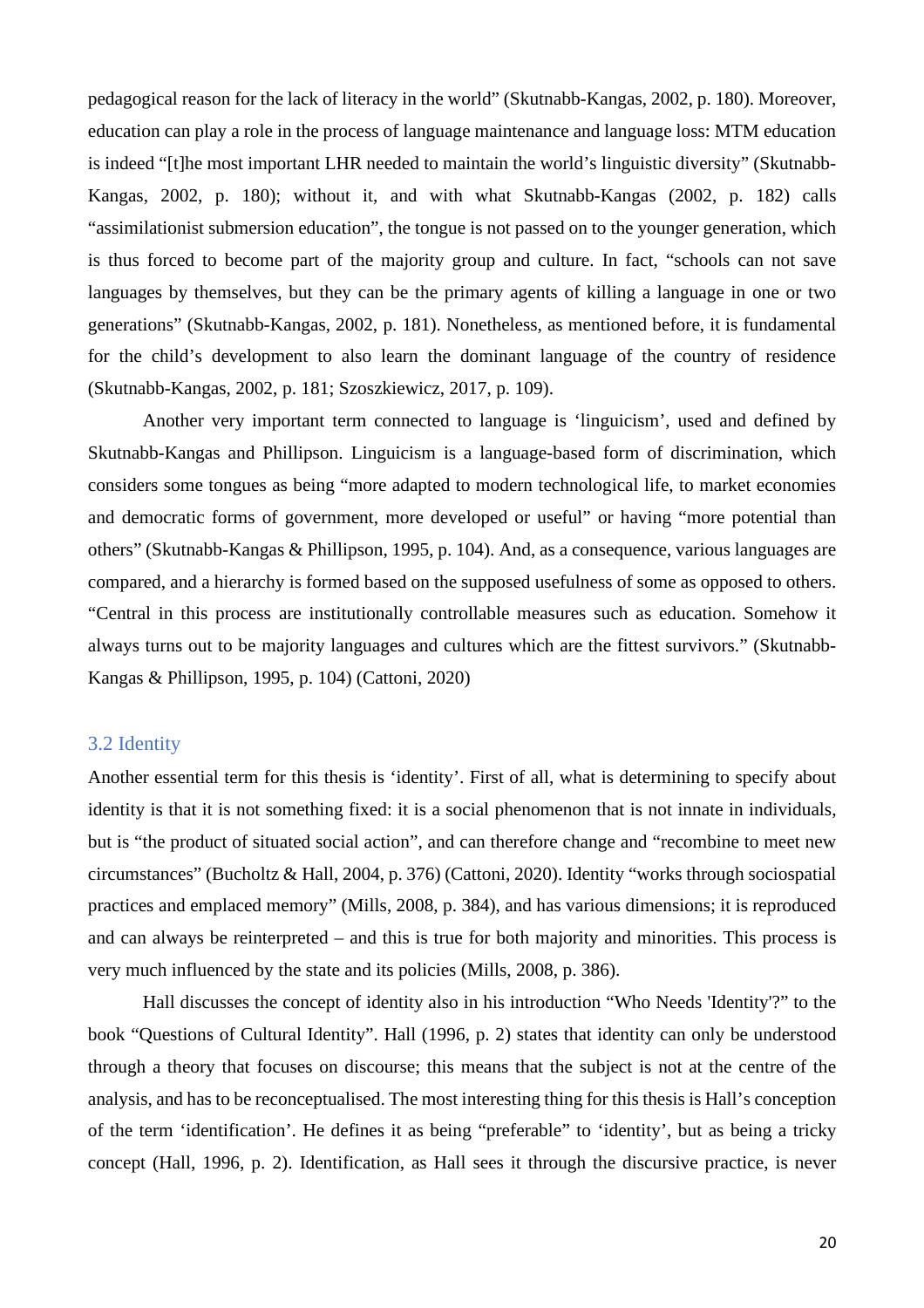completed and "not determined in the sense that it can always be 'won' or 'lost', sustained or abandoned" (Hall, 1996, p. 2). According to the author, identification always entails "an overdetermination or a lack" (Hall, 1996, p. 3).

Hall (1996, p. 4) believes identities are not to determine what a person is, but rather what an individual can become, through the interplay between "history, language and culture". Identities establish how we are represented by others and ourselves; consequently, they are to be studied and analysed considering the "specific historical and institutional sites", as well as the power relations in which they are formed (Hall, 1996, p. 4). Identity is indeed always constructed within representation, and we always write or speak from a specific position, which is a combination of the place and culture in which we live, and the time and historical period in which we find ourselves: "What we say is always 'in context', *positioned*" (Hall, 1990, p. 222; emphasis in original). In fact, identities are "in late modern times, increasingly fragmented and fractured; never singular but multiply constructed across different, often intersecting and antagonistic, discourses, practices and positions. They […] are constantly in the process of change and transformation" (Hall, 1996, p. 4).

In "Language and Minority Rights: Ethnicity, Nationalism and the Politics of Language", Education Professor Stephen May (2012, p. 8) believes that members of linguistic communities cannot be solely identified by their tongue – especially because sometimes they abandon the latter as a consequence of language loss: "while language may not be a *determining* feature of ethnic and national identity, it remains nonetheless a *significant* one in many instances" (May, 2012, p. 135; emphasis in original). He states: "it can be argued that the language we speak is crucial to our identity *to the degree to which we define ourselves by it*" (May, 2012, p. 141; emphasis in original), which can be connected to the different definitions of mother tongue provided by Skutnabb-Kangas (*see page 19*). May (2012, p. 138) explains that – exactly like identity itself – the link between language and identity is constructed by people based on historical, political and social factors, and can thus change. However, it is clear that "one's individual and social identities, and their complex interconnections, are inevitably mediated in and through language" (May, 2012, p. 137), and the same is true for most cultural elements (May, 2012, p. 140). Moreover, May (2012, p. 140) holds that language and culture "symbolically represent the particular ethnic and/or national collectivities that speak them". He finishes his argumentation with the following sentence: "For all their constructedness, evolution and change, both national and minority language varieties remain, for many of their speakers, important indicators of individual and collective identity. To accept this principle for one and not the other is clearly unjust" (May, 2012, p. 173); especially as people belonging to minorities can have various identities – based on different cultures and idioms (May, 2012, p. 158).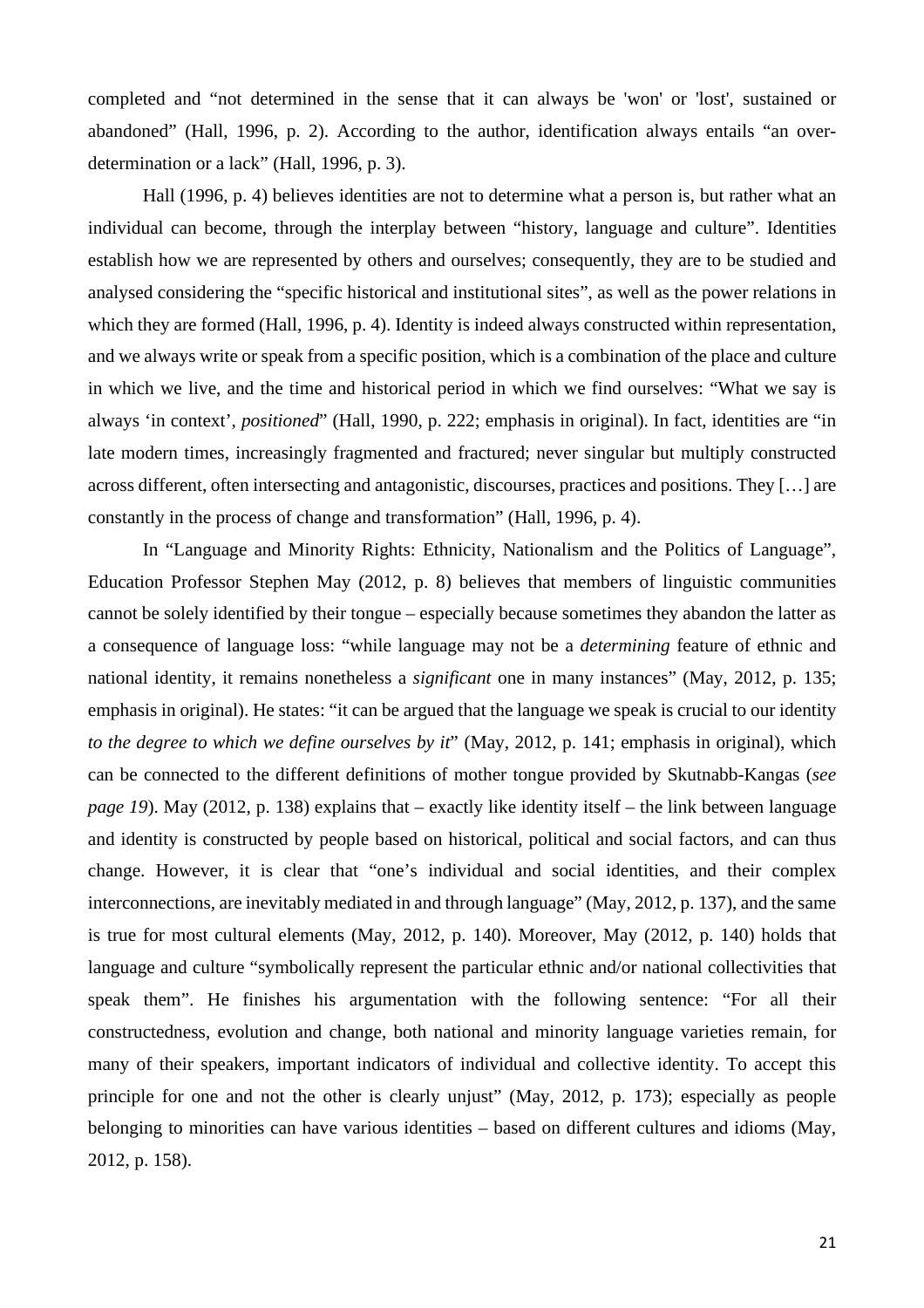This idea of 'collective identity' is also mentioned by Hall (1997a, p. 3): he defines identity as "who we are and with whom we 'belong'" – in fact, language "remains the main source for sustaining collective identity" (Szoszkiewicz, 2017, p. 110). This is determined by meaning – an essential element in language (Hall, 1997a, p. 3).

Mors importantly, identity is strictly connected to culture: the latter is indeed used to differentiate between our group and the others (Hall, 1997a, p. 3). The differentiation mentioned by Hall is an interesting concept for this project, as it makes us understand how identity and culture can create an 'us-vs-them' relationship in society. Tariq Modood (2007, p. 37) talks about this in his book "Multiculturalism: A Civic Idea", when he explains that this distinction is always based on negative difference, which often leads to the marginalisation of a group. As mentioned before, when discrimination is based on someone's mother tongue, we talk about 'linguicism' (Cattoni, 2020).

In "Language and Identity", Bucholtz and Hall (2004, p. 369) refer to the opposite concepts of 'sameness' and 'difference' as processes resulting from the individuals' interactions with each other, and providing "complementary perspectives on identity". Although the term 'identity' comes from the Latin for 'sameness', it is often used to highlight differences between the members of a group and the people outside it, seen as 'the others' (Bucholtz & Hall, 2004, p. 370). In other words, "identities can function as points of identification and attachment only because of their capacity to exclude" (Hall, 1996, p. 5), also because of the influence of power relations.

In "Cultural Identity and Diaspora", Hall provides two different views of cultural identity principally based on sameness and difference. The first one is a shared and collective identity, built on a common history, past and culture, going beyond small differences and providing "us, as 'one people', with stable, unchanging and continuous frames of reference and meaning" (Hall, 1990, p. 223) – especially important for people belonging to enforced diasporas (Hall, 1990, p. 224). The second view holds that identities keep changing and are in fact "[n]ot an essence but a *positioning*" (Hall, 1990, p. 226; emphasis in original). Accordingly, there is no common identity because "there are also critical points of deep significant *difference* which constitute […] – since history has intervened – 'what we have become'" (Hall, 1990, p. 225). Cultural identities are in fact always framed by the "'doubleness' of similarity and difference": "The one gives us some grounding in, some continuity with, the past. The second reminds us that what we share is precisely the experience of a profound discontinuity" (Hall, 1990, p. 227). And this is especially true for diaspora peoples: Hall (1990, p. 235) describes them as being characterised by heterogeneity, so "by a conception of 'identity' which lives with and through, not despite, difference". And difference is necessary for representation (Hall, 1990, p. 229): through it, those who speak get the dominant position and decide how to represent other people, excluding them, and imposing a specific visual representation on them (Hall, 1990, p. 233). Taking the black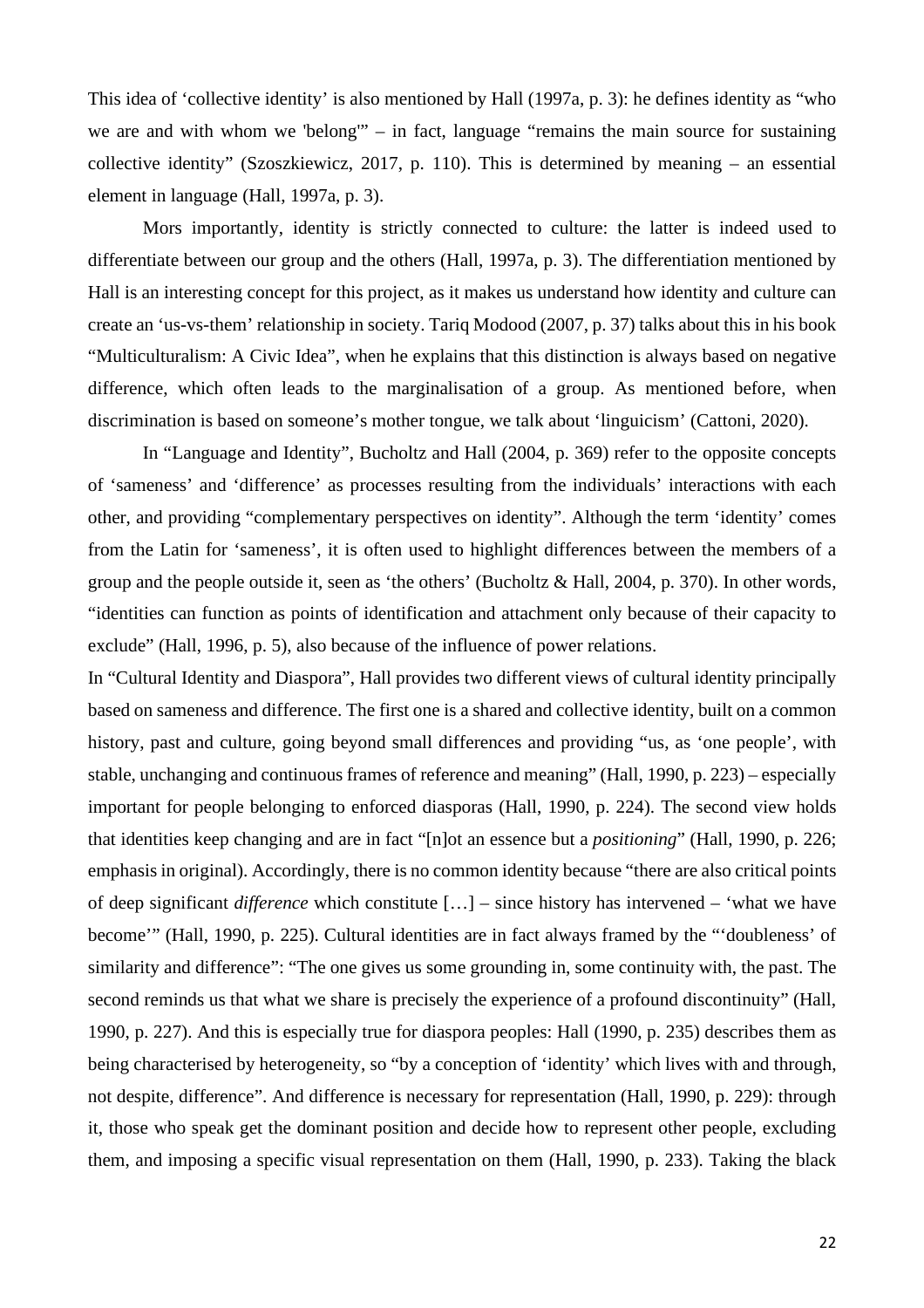experience as an example, Hall (1990, p. 225) mentions those in the dominant position and says: "They had the power to make us see and experience *ourselves* as 'Other'." (emphasis in original). Knowledge can indeed be used not only to dominate, but also to change someone internally: "This inner expropriation of cultural identity cripples and deforms" (Hall, 1990, p. 226). As Hall (1990, p. 235) points out, external representation is problematic because there are "complexities entailed in the process of trying to represent a diverse people with a diverse history through a single, hegemonic 'identity'".

Both aspects will be analysed in this thesis. On one side, the need to belong, to be recognised as members of a group and share the 'sameness' that 'identity' refers to; in most cases, both majority and minority members want to share sameness with people belonging to the majority, and this is often reached through assimilation. On the other side, there is difference, which is usually used negatively to stigmatise and discriminate minorities, although 'difference' equals linguistic diversity and cultural richness (Cattoni, 2020).

In conclusion, it can be seen that there is a factor that emerges from all the theories presented here: that of power. Languages are categorised based on their 'usefulness' in society, and this is what makes institutions and states control what tongues people are allowed to speak or study – which in turn leads to discrimination and exclusion. The concept of identity entails power issues, too: identities in fact "emerge within the play of specific modalities of power" (Hall, 1996, p. 4), as they are created through action, and influenced by context. In this regard, Aydingün and Aydingün (2004, p. 416), explain that "[g]roups of people are not passive actors, and their exclusion or inclusion in a national identity is not entirely determined by state policies": individuals themselves can choose to change their identities based on the context in which they live – as it is all about how we represent ourselves and the others. This is also the case in Turkey because minorities are influenced by national policies, but also by negative attitudes towards their languages on the side of both the majority and the group members themselves.

#### 3.3 Recognition

Connected to identity and difference is the concept of 'recognition'. Taylor and Douzinas, despite their different backgrounds, have a very similar understanding of the term: according to both, our identity is shaped by the contact with others and is based on our differences, but – at the same time – our specificity as individuals must also be recognised. Both authors believe that recognition is central to the debate about identity.

In his 1994 paper "The Politics of Recognition", Canadian philosopher Charles Taylor discusses minorities' need for recognition in today's multicultural societies. He deals with the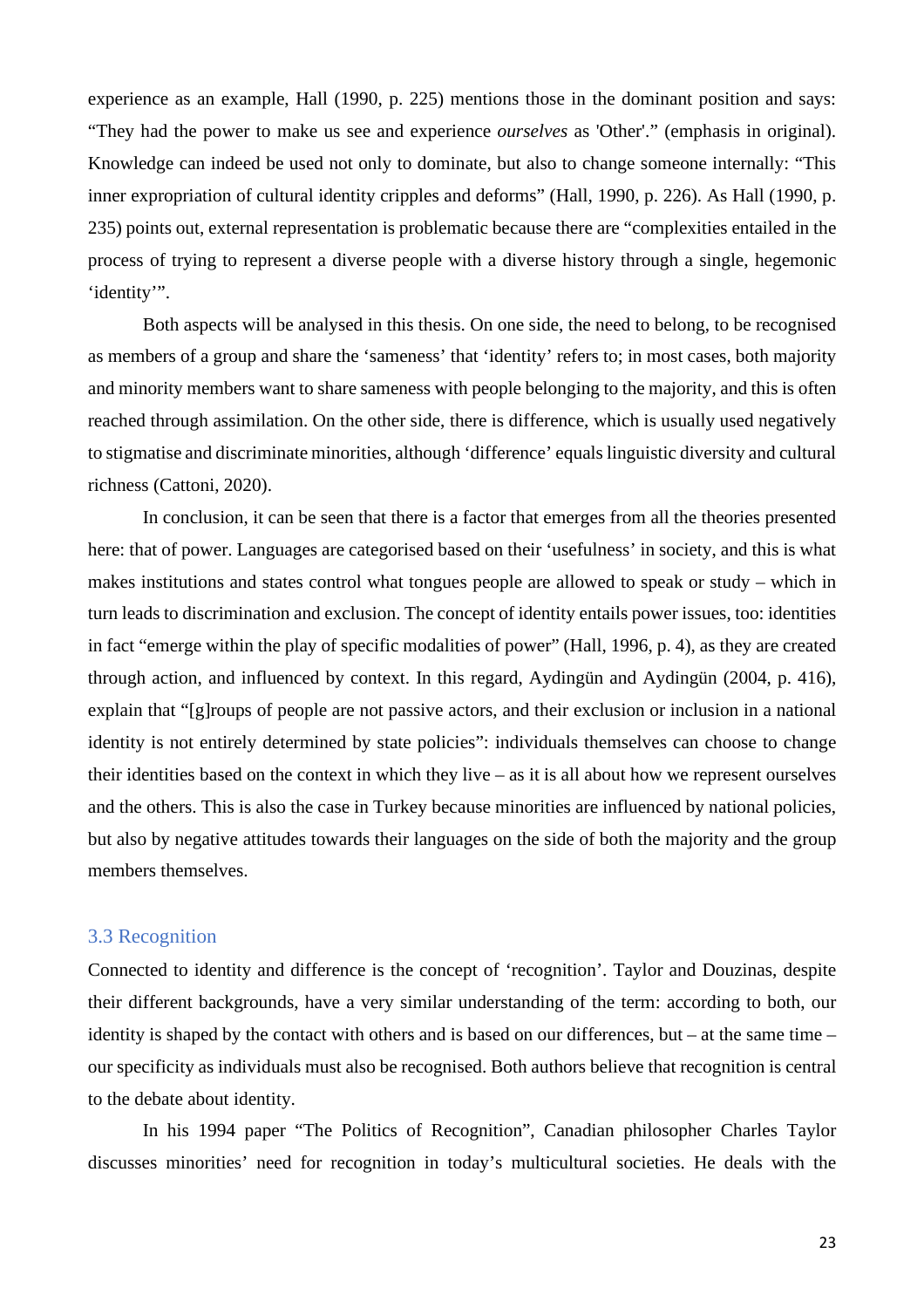multicultural context because, as he explains, it is becoming more common for a society to have various cultural communities wanting to survive (Taylor, 1994, p. 61). And as we are confronted with multiculturalism both on a societal and on a world level (Taylor, 1994, p. 72), it is important to make every culture prosper, by equally recognising their worth and value (Taylor, 1994, p. 64). To do so, it is essential not to impose a culture on others (Taylor, 1994, p. 63), and not to judge different ways of living with our own criteria because this can make every culture the same (Taylor, 1994, p. 71). Taylor (1994, p. 25) starts his discussion asserting that "our identity is partly shaped by recognition or its absence, often by the misrecognition of others"; consequently, misrecognition or even nonrecognition of a person can have a negative impact on his/her identity because he/she can form a false imagine of the self. It is clear then that recognition is essential to someone's identity and, more generally, it is also important for the "equal status of cultures" (Taylor, 1994, p. 27).

In a similar manner, in his 2002 paper studying the role that the human rights discourse plays in the recognition of identity, Greek Law professor Costas Douzinas (2002, p. 403) explains that our identity is influenced by our context, and constituted by various "positions, beliefs, and traits […] which combine in various ways". A person's identity is in fact formed through the recognition of these specific characteristics by others; Douzinas (2002, p. 383) therefore agrees with Taylor when he states that "[l]ack of recognition or misrecognition undermines the sense of identity, by projecting a false, inferior or defective image of self".

Taylor talks about a 'dialogical process': to understand and define ourselves and our identity we need language, which we form through the interaction with others (Taylor, 1994, p. 32). And our identity is created through dialogue also because we accept or reject what the others want us to be (Taylor, 1994, p. 33). In the same way, Douzinas (2002, p. 383) explains that this 'negotiation' makes us realise that we are different, thus leading us to the construction of our self as unique individuals. The author calls this process 'mutual recognition': every person understands him/herself in relation to others, and must be recognised by someone who he/she, in turn, recognises as a human being (Douzinas, 2002, p. 384). Nevertheless, this continuous exchange with others also 'imprisons' us, as we become inextricably dependent on the outside world to define ourselves (Douzinas, 2002, p. 385).

Additionally, Taylor (1994, pp. 28-31) discusses the concept of 'individualised identity', which is, once again, based on difference: everyone has a particular way of being and living, that is his/her own, and it is important to follow it, without 'imitating' anyone else because every person is responsible for forming and discovering this individualised identity.

Recognition is connected to difference because, with the modern conceptualisation of identity, we understand that we recognise the others for their uniqueness, the traits that differ them from everyone else (Taylor, 1994, p. 38); and in this 'politics of difference', everyone should have the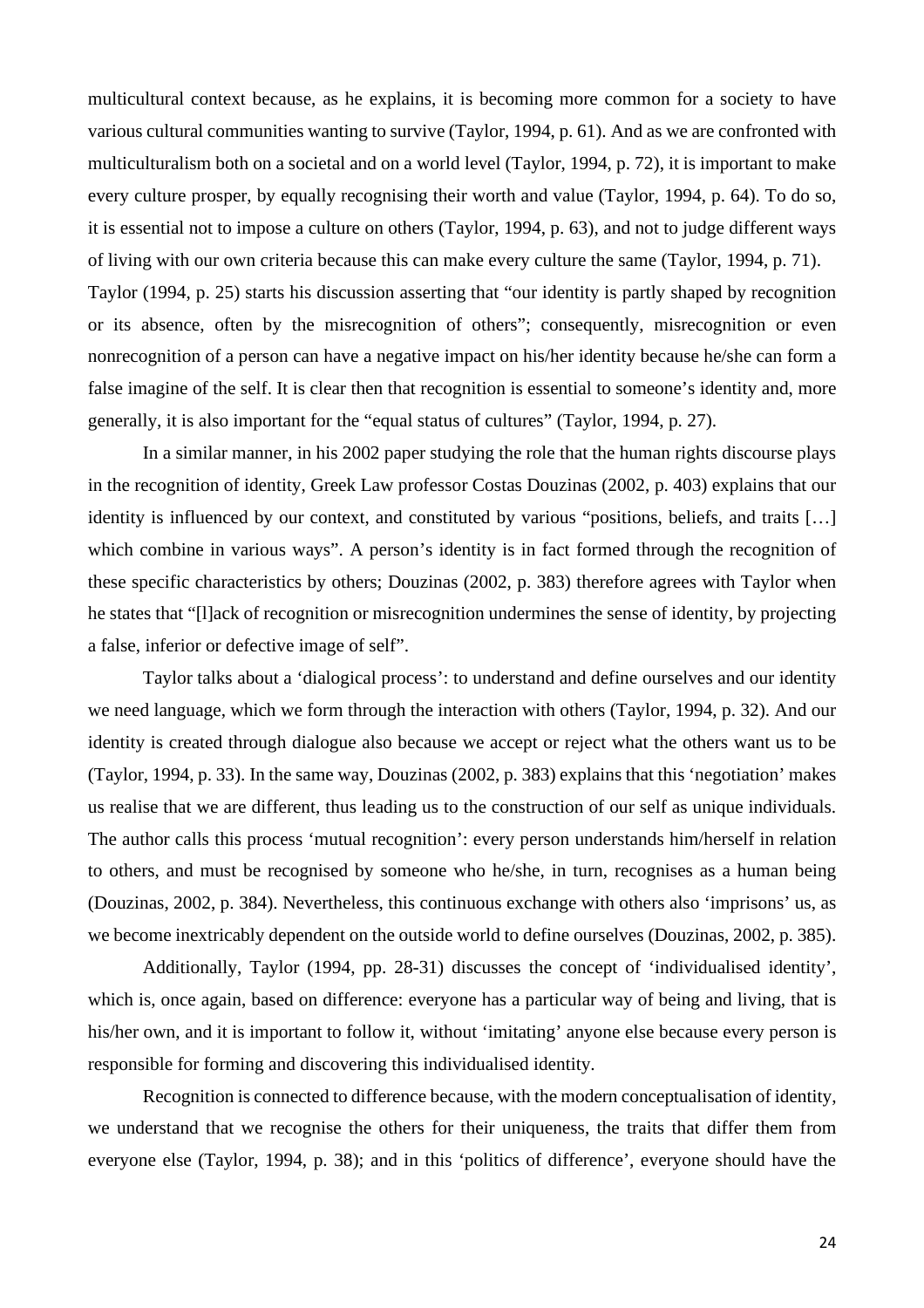possibility to form a proper identity as a person, and as a culture (Taylor, 1994, p. 42). However, the concept of difference seems to collide with the principles present in the human rights discourse: on one hand, we are asked to treat people in an equal manner, without any distinction; on the other, we need to recognise and even promote everyone's specificity (Taylor, 1994, p. 43). In fact, regarding the role of human rights, Douzinas's (2002, p. 379) main idea is that they serve a double function: on one side, they defend the abstract concept of similarity between human beings based on universality; on the other side, they also accept every person's uniqueness. An example provided by the author is the feminist discourse: feminists want people to consider women like men, but, at the same time, they want recognition of the fact that women are different from men (Douzinas, 2002, p. 401); this 'contradiction' is the reason why nowadays new rights specific to certain groups are being created (Douzinas, 2002, p. 404).

Relevant to point out is that recognition works on two levels: the private and the public one. In the private sphere, we form our identity through "a continuing dialogue and struggle with significant others" (Taylor, 1994, p. 37), and on the public level, we are recognised as equals (Taylor, 1994, p. 37). Exactly how in Taylor's understanding of the concept, Douzinas (2002, p. 387) explains that our identity is firstly shaped through dialogue with the people around us, especially our family, and that nowadays an important role is also played by our society, and its legal system. Indeed, the latter enforces the universalistic idea that we should all be equally recognised and respected as individuals who have responsibilities, autonomy, rights and interests to be defended (Douzinas, 2002, pp. 387-390). To conclude, Douzinas (2002, p. 404) states that human rights are what formalises our identities, as they promote and demand mutual recognition; "Dialectic between self-image, the recognition of others and social legal acknowledgment leads to the endless proliferation of rights" (Douzinas, 2002, p. 391).

So, both Taylor and Douzinas talk about identity as being formed and disformed by the dialogue and conflict with others, and their recognition of our difference – or their failure to do so: "We are doomed or blessed to strive endlessly for concrete recognition of our unique identity" (Douzinas, 2002, p. 405). Moreover, both authors describe recognition as working on two levels – the private and the public one –, the same distinction that is made by Brink-Danan in her discussion about Turkish Jews' life in their society.

#### 3.4 Minority

In *Chapter 3.2* on identity, there is more than a reference to different groups in society, which leads to another extremely essential concept for this project: that of 'minority'. As explained by the Office of the United Nations High Commissioner for Human Rights (OHCHR, 2010, p. 2), it is difficult to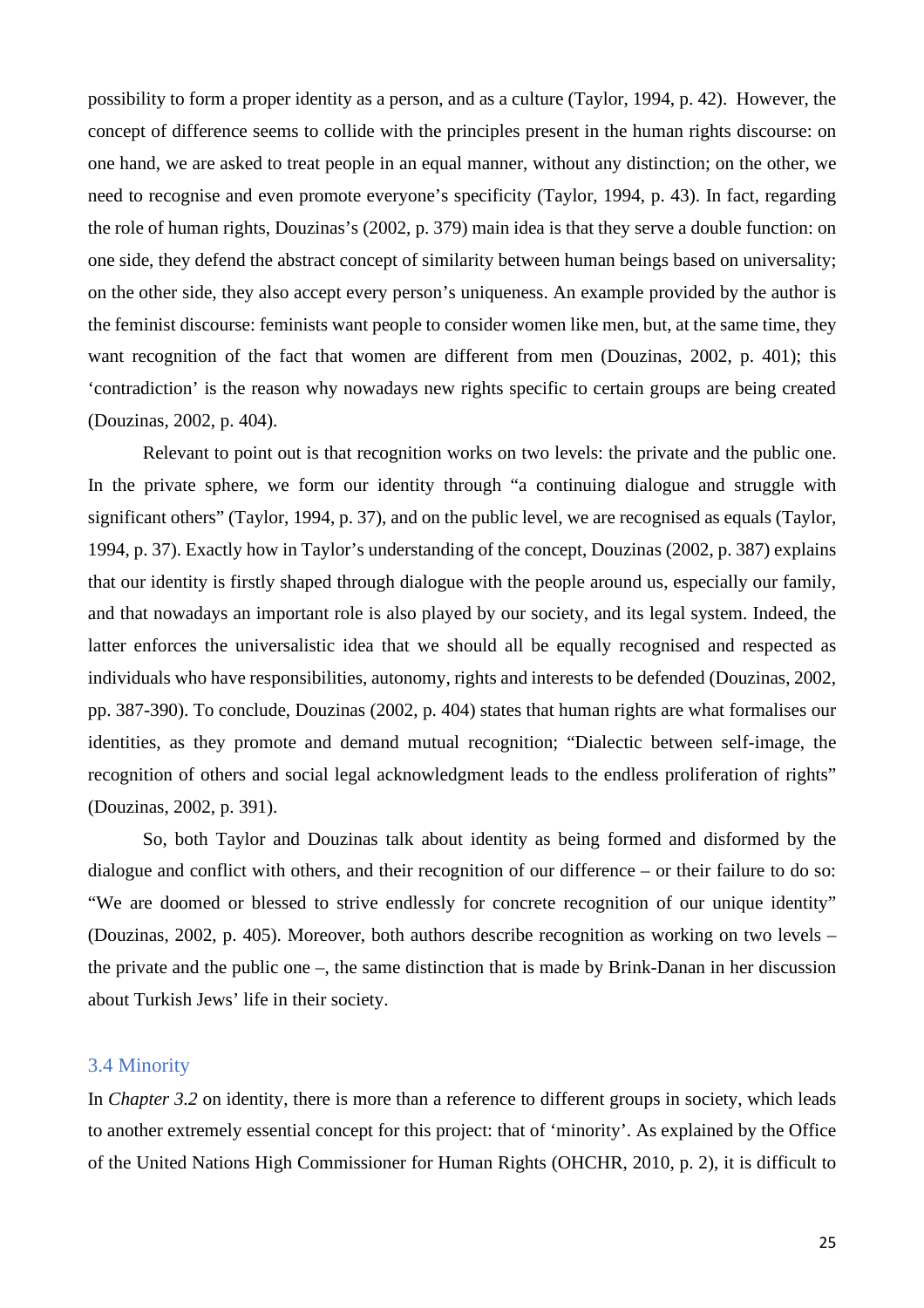agree on an internationally accepted definition of the term, mainly for two reasons. First, there are different situations in which minority groups live: some are concentrated in precise areas, whereas others are dispersed, some strongly share a common identity and history, while others only have a feeble bond to their heritage and little knowledge about it (OHCHR, 2010, p. 2). Second, a definition of the concept would have to include both objective and subjective elements. Among objective factors is the effective presence in a country of a group that differs from the majority, and actually "[a]ll States have one or more minority groups within their national territories" (OHCHR, 2010, p. 2). Instead, the will of individuals to belong to a specific group and be members of it, or to keep the elements characteristic of it are subjective factors (OHCHR, 2010, p. 3).

At this regard, UNESCO (2003b, p. 13) states that the term is actually unclear, as 'minority' could designate a smaller group, as well as a group with a socially or politically inferior position in a specific context. No matter the reason, a minority always has a non-dominant position in the society in which it lives (OHCHR, 2010, p. 2). Both UNESCO and the OHCHR talk about 'difference' and a 'nondominant state', which again shows how determining power issues are in the relation between minority and majority in any context.

Similarly to the UN, my understanding of the concept 'minority' is that of national, ethnic, religious, and linguistic groups differing from a country's majority.

Regarding Turkey, there are only three recognised minorities, which were the largest non-Muslim communities in the Ottoman Empire: Rum Orthodox Christians – Greeks –, Armenians and Jews (Toktaş, 2006, p. 205). The webpage by the Minority Rights Group International dedicated to Turkey, updated in 2018, gives a brief overview about the different minorities in the country. It is stated that "[m]inorities who differ from the majority on the basis of their ethnicity, religious affiliation or mother tongue remain unacknowledged in the eyes of the law" (Minority Rights Group International, 2018).

Minority Rights Group International (2018) provides a "non-exhaustive" list of the main groups in Turkey, specifying that it also includes the ones that do not consider themselves as minorities. The list is divided into two categories: "Ethnic and linguistic minorities" and "Religious minorities". The first includes Caucasians – "various peoples of Caucasian origin", Kurds – "the largest ethnic and linguistic minority in Turkey" –, Laz, Roma, and finally Arabs, Bulgarians, Bosnians, Pomacs and Albanians. The group of religious minorities consists of Alevis, Armenians, Assyrians, Caferis, Jews, Reformist Christians, Rum Orthodox Christians, and Yezidis " (Minority Rights Group International, 2018). So, the three recognised minorities in Turkey are to be categorised as religious minorities, and not as national ones.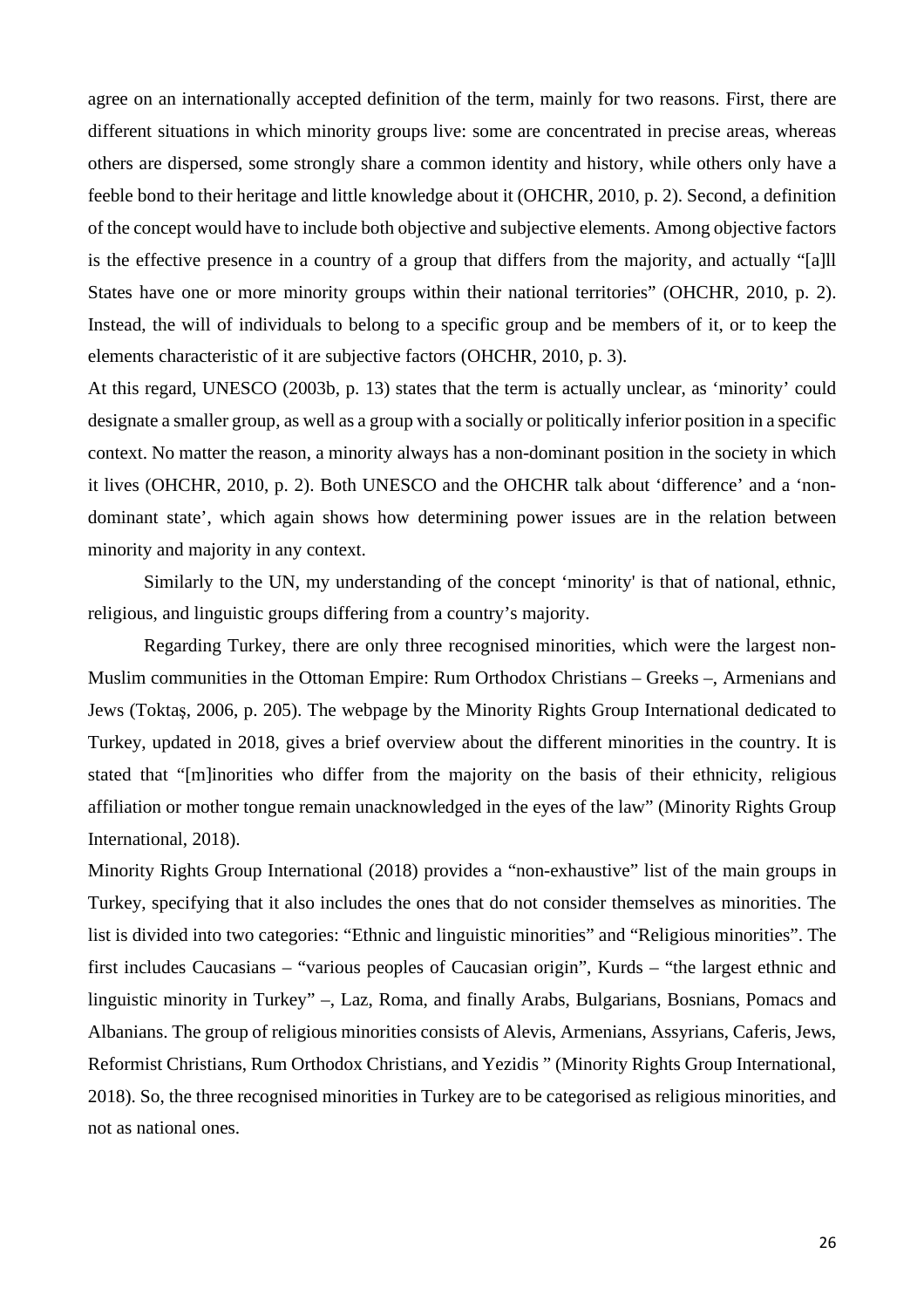Connected to 'minority' is the concept of 'minority language', which is always relative to the country one is referring to; indeed, a tongue that is considered a minority language in a specific nation, can be a majority one in a smaller place. "However, most of the world's languages, including sign languages for the deaf and braille for the blind, are minority languages in any national context." (UNESCO, 2003b, p. 13)

#### 3.5 Children and education

This thesis deals with language connected to education: as the latter mainly focuses on a specific group, that of children, it is fundamental to define what a child is. According to the UN Convention on the Rights of the Child – abbreviated CRC –, a child is "every human being below the age of eighteen years" (UNGA, 1989, art. 1). And the most important rights for this project are the right to education and development (Cattoni, 2020). What is necessary to notice is that the CRC puts emphasis on the importance of education, underlying the role of states, which have to "[t]ake measures to encourage regular attendance at schools and the reduction of drop-out rates" (UNGA, 1989, art. 28.1). It is interesting to point out that Turkey has ratified the document, but making reservations to the two articles in the Convention dealing specifically with the right of the child to education, that is Articles 29 and 30 (Cattoni, 2020).

In this thesis, 'education' refers to the formal one, and mainly to schools. In the case of Turkey, the education system is structured in the following way: there are eight years of basic education, which are free for all, and have been compulsory since the school year 1997/98; in fact, before that, the grades six to eight were not mandatory, making compulsory education last only five years (IBE-UNESCO, 2012). After completion of basic education, students enter high school, which is not compulsory, and, since 2005/2006, lasts four years – plus one extra year in the case in which a foreign language is used as main medium of instruction (IBE-UNESCO, 2012). In other words, education has "three stages: four years of primary, four years of secondary and four years high of [sic] school education" (Kaya, 2015, p. 11).

Language in education is essential mostly because if knowledge at school is imparted through a tongue the pupil does not speak or understand, there might be some consequences. Indeed, it can be difficult for the child to follow classes, or participate during lessons; plus, if a person does not learn through the language he/she identifies with, he/she could also have some identity problems.

Stephen May (2012, p. 132) specifically deals with minority languages and education, and starts his argumentation by acknowledging the role that education has historically played in the institutionalisation of certain languages in nation states, thus believing it can also do something for the maintenance of minority idioms. He nonetheless notes that "the fate of a language cannot be borne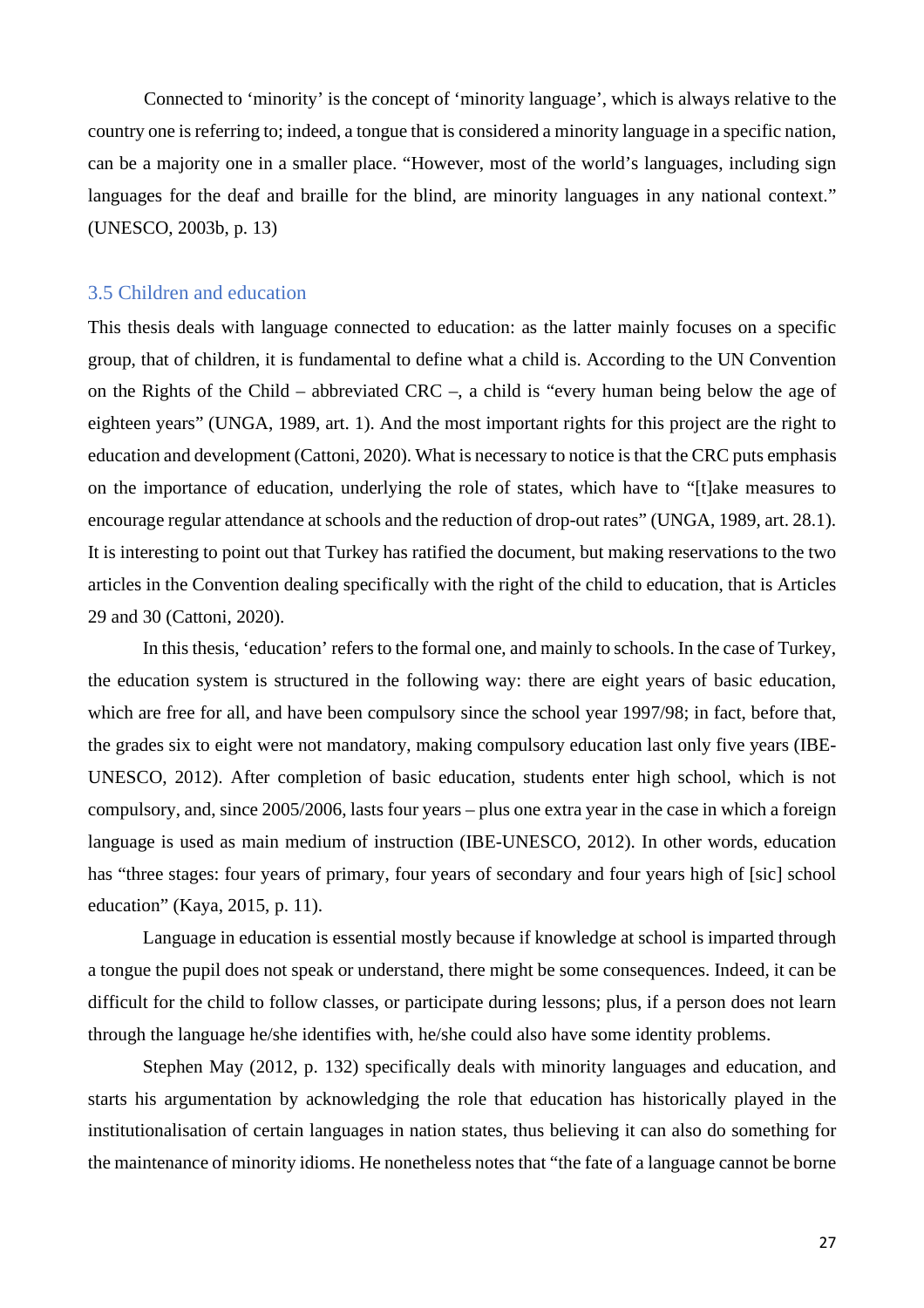on the back of education alone" (May, 2012, p. 175). Although he thinks only national minorities can aspire to it, May talks about multicultural education, and makes points that are relevant to this thesis. This type of education indeed includes minorities cultures and values in the curriculum (May, 2012, p. 182) because this is as important for minorities as for the majority (May, 2012, p. 187). It is likewise necessary for the education system to recognise that minority members are faced with systematic inequalities in society, and that they do not simply have personal 'deficits' (May, 2012, p. 182). Additionally, schools should reconsider and amplify "what counts as 'accepted' and 'acceptable' cultural and linguistic knowledge" (May, 2012, p. 176) because "[i]n the end, the essence of the multicultural model is the recognition of the right to be different and to be respected for it, not necessarily to maintain a distinct language and culture" (May, 2012, p. 185). The main objective of this educational approach is in fact that of making minority members understand their culture and background are something positive, which can then lead to greater success at school (May, 2012, p. 182). The author finally thinks that all of this is possible if minorities themselves are given the chance to have a say in the "actual control, organization and delivery of minority language education" (May, 2012, p. 192).

Minority language education can help a country to aim at a more pluralistic society, but is not immediate nor easily attained, as it might require the state to change its overall "balance of wider power relations between dominant and subordinate groups and the languages they speak" (May, 2012, p. 205).

#### 3.6 Human rights

When it comes to language in human rights, the first thing to mention is how it is treated in international agreements. Szoszkiewicz (2017, p. 107) is convinced that linguistic human rights have not been sufficiently addressed in international documents, and that there is a "lack of references to the language-related rights of communities other than indigenous peoples". Skutnabb-Kangas (2002, p. 185) also states that language is given little space: "At most, languages have negative rights […] rather than positive rights". Moreover, "[o]ften, language is present in the lofty non-duty-inducing phrases in the preambles of the HRs instruments but disappears completely in educational parts of these documents" (Skutnabb-Kangas, 2002, p. 185). In a similar manner, Kaya (2015, p. 16) explains that mother tongue education is assured by international agreements, but the latter "do not provide specific definitions or limitations in this regard".

With regards to legal documents, the point of departure for this thesis is the UN Convention on the Rights of the Child, an internationally accepted agreement which has been ratified by every country except the United States of America. The Convention deals with the basic rights and freedoms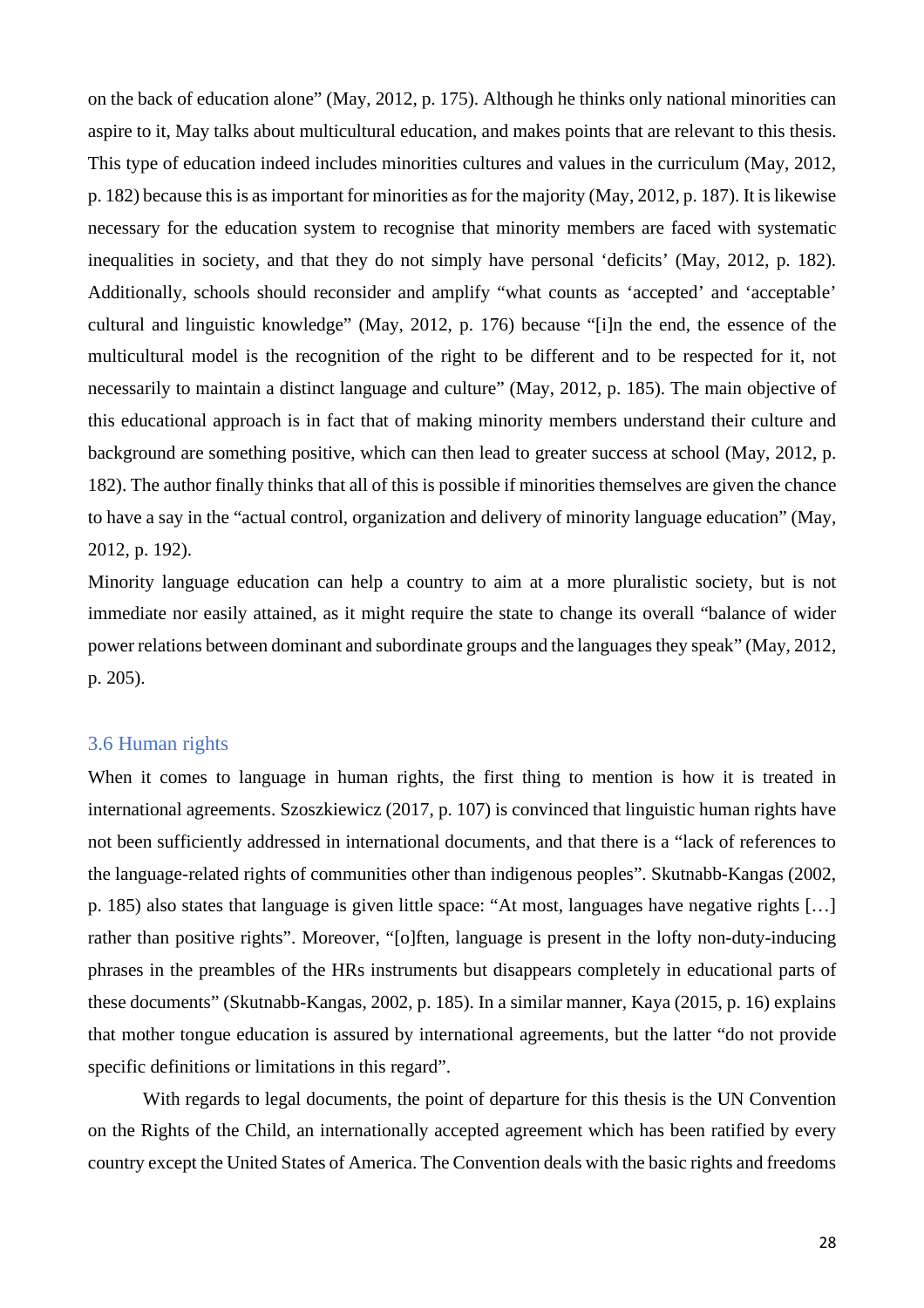of children, and in Articles 29 and 30, it puts emphasis on the right to education – which is what this project focuses on (Cattoni, 2020).

Another fundamental document is the 1986 Declaration on the Right to Development. Article 6 is especially important because, according to it, the United Nations member states should promote respect for all human rights without any discrimination, and among the factors cited we can find language. Additionally, this article puts all human rights – civil, political, economic, social and cultural – on the same level, thus showing that cultural rights are not to be considered inferior to the others (UNGA, 1986). The Declaration is also relevant because, in Article 8, it is stated that countries "shall ensure, inter alia, equality of opportunity for all in their access to […] education" (UNGA, 1986) (Cattoni, 2020).

Language is therefore mentioned in various international agreements; however, it is never given prior importance. A further example of this is the 1966 International Covenant on Civil and Political Rights, ICCPR, which states that in countries in which there are minority groups, "persons belonging to such minorities shall not be denied the right, in community with the other members of their group, to enjoy their own culture, […] or to use their own language" (UNGA, 1966, art. 27). This article was later adopted by the 1992 Declaration on the Rights of Persons Belonging to National or Ethnic, Religious and Linguistic Minorities. However, the article shows how the use of language is not banned, but, at the same time, it is not actively promoted.

Most importantly, in its first article, the 1992 UN Declaration recognises the identity of those belonging to minorities and declares that states have to protect and help promote it (UNGA, 1992). Plus, Article 4 specifies that states should enable people belonging to linguistic minorities not only to learn their first language, but also to have it as medium of instruction, and that states should "take measures in the field of education, in order to encourage knowledge of the history, traditions, language and culture of the minorities existing within their territory" (UNGA, 1992) (Cattoni, 2020). Nevertheless, the same article also specifies that minorities should "develop their culture, language, religion, traditions and customs, except where specific practices are in violation of national law" (UNGA, 1992, art. 4), which can be connected to the presence in Turkey's Constitution of an article stating that Turkish is the only language to be used as instruction medium.

Relevant is also Katarina Tomaševski's 4-A scheme. In "Human Rights Obligations: Making Education Available, Accessible, Acceptable and Adaptable", the author presents the four categories in which a government's responsibilities for the right to education can be divided into. According to this scheme, education should be available, accessible, acceptable and adaptable (Tomaševski, 2001, p. 5). In general, the problems present in the educational system with regard to minorities and their mother tongue can be categorised into accessibility and adaptability. As Tomaševski (2001, p. 14)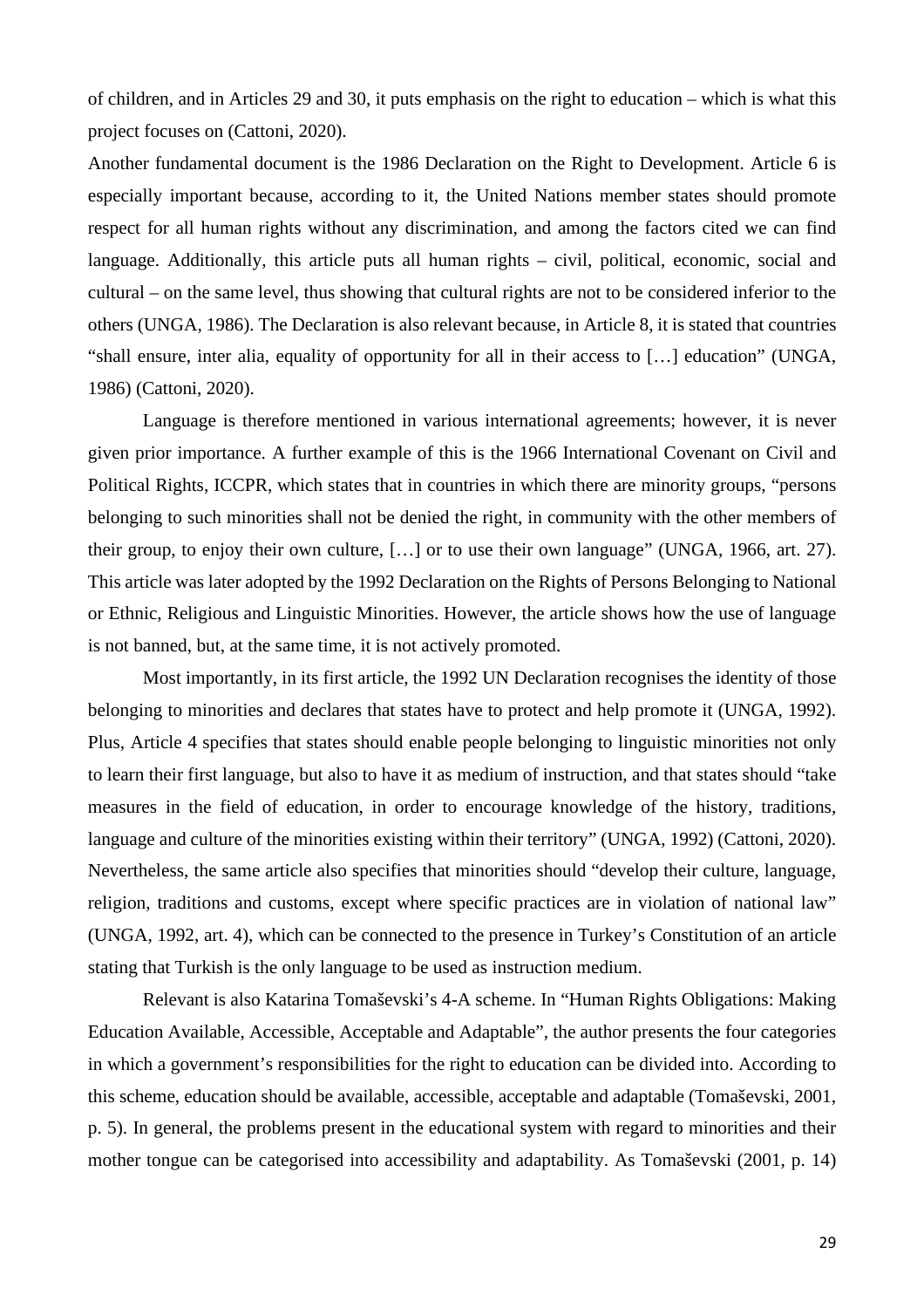explains, acceptability includes various elements, among which we can find "respect of diversity" and "language of instruction" – both essential for the inclusion of minority children. Indeed, not only should learning materials be accessible to children, they also need to be adapted to their backgrounds and needs. For instance, textbooks and lessons have to be culturally acceptable to all pupils: knowledge should not be given considering only one perspective – usually the majority's one – because this could be alienating for minority children. Adaptability concerns the rights in and through education of – inter alia – minority and indigenous children (Tomaševski, 2001, p. 12): the education system should meet pupils' needs, and not vice versa, which means that children who cannot and do not adapt to the system should not be excluded from it (Tomaševski, 2001, p. 31).

As Tomaševski (2001, p. 43) asserts, the fact that a child goes to school does not directly mean that he/she has his/her right to education realised: "Securing the means does not automatically mold education towards desired ends". This means that the child's right to education must be actively protected and promoted, following the categories of the 4-A scheme (Cattoni, 2020).

Regarding Turkey, there are three main points to be discussed when it comes to legislation and human rights concerning language and education. First, only the recognised minorities of the Lausanne Peace Treaty, and people of Bulgarian origin can use their mother tongue (Çoşkun et al., 2011, p. 39). Second, Turkey still has reservations on some articles of internationally recognised agreements; and third, the country has not ratified some important human rights documents (Çoşkun et al., 2011, p. 39). For example, Turkey "reserves the right to interpret and apply the provisions" (OHCHR) to Articles 17, 29, and 30 of the CRC, and Article 27 of the ICCPR "in accordance with the related provisions and rules of the Constitution of the Republic of Turkey and the Treaty of Lausanne of 24 July 1923" (OHCHR). And the country still has to ratify treaties such as the UNESCO Convention against Discrimination in Education (Çoşkun et al., 2011, p. 40; Kaya, 2015, p. 13).

### 3.7 Cultural heritage

Language, culture and identity are connected to cultural heritage, a fundamental concept for this thesis. At the international level, the most important document dealing with heritage is the 2003 UNESCO Convention for the Safeguarding of the Intangible Cultural Heritage, which was ratified by Turkey in 2006. In the Convention, UNESCO (2003a, p. 1) describes "the intangible cultural heritage as a mainspring of cultural diversity and a guarantee of sustainable development", which can be reproduced by communities and individuals as well. "This intangible cultural heritage, transmitted from generation to generation, is constantly recreated by communities and groups […], and provides them with a sense of identity and continuity" (UNESCO, 2003a, p. 2). The Convention sees intangible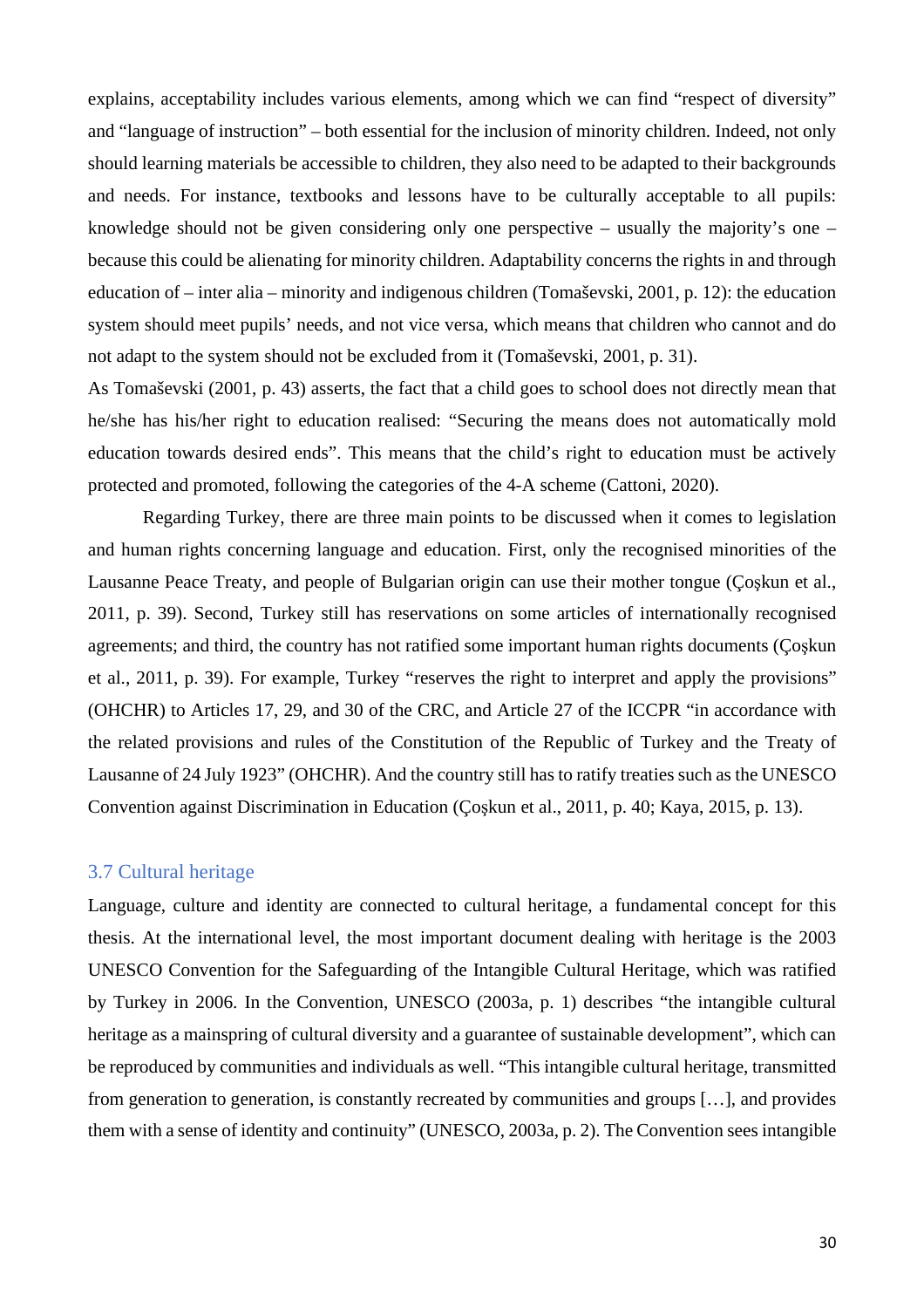cultural heritage as being a determining factor in human beings' mutual understanding, and in their coexistence (UNESCO, 2003a, p. 2).

In Article 2, the domains included in the concept of 'intangible cultural heritage' are presented: in paragraph (a) we have "oral traditions and expressions, including language as a vehicle of the intangible cultural heritage" (UNESCO, 2003a, p. 2), which shows how important language is in the transmission of culture and identity. Essential for this thesis is also the fact that the safeguarding of cultural heritage is achieved especially through formal, as well as non-formal education (UNESCO, 2003a, p. 3); education should indeed be accessible to all, and should respect everyone's cultural identity (UNESCO, 2001, art. 5).

Heritage is so fundamental for a culture, that its elements should be recognised by the state with the help of local communities and groups, and their importance should be made clear especially to the younger generations (UNESCO, 2003a, pp. 5-6). In fact, "heritage in all its forms must be preserved, enhanced and handed on to future generations as a record of human experience and aspirations" (UNESCO, 2001, art. 7). This is what we find in the Universal Declaration on Cultural Diversity, another significant document created by UNESCO in 2001; being a declaration, it is however not binding. In the Preface, the Declaration starts by giving a brief definition of 'culture':

culture should be regarded as the set of distinctive spiritual, material, intellectual and emotional features of society or a social group, and that it encompasses, in addition to art and literature, lifestyles, ways of living together, value systems, traditions and beliefs (UNESCO, 2001).

So, culture is multifaceted and includes many different elements that are all equally important, which makes us understand how present it is in a person's life.

Article 4 focuses on the role of internationally recognised human rights, and states that cultural diversity – exactly like human dignity – is to be protected and respected; this, in turn, will lead to respect for basic rights and freedoms, especially of minorities and indigenous people (UNESCO, 2001). Plus, it is specified that human rights cannot be violated because of cultural diversity (UNESCO, 2001, art. 4). This Declaration also highlights the role of language and multilingualism in allowing people and groups to express themselves freely in the idiom of their choice (UNESCO, 2001, art. 5-6).

Both the Convention for the Safeguarding of the Intangible Cultural Heritage and the Universal Declaration on Cultural Diversity state that, on one side, the process of globalisation can pose a threat to the world's cultural diversity, but on the other side, it can lead to more intercultural exchanges important for mutual acceptance (UNESCO, 2001; 2003a, p. 1). And cultural diversity is "as necessary for humankind as biodiversity is for nature" (UNESCO, 2001, art. 1).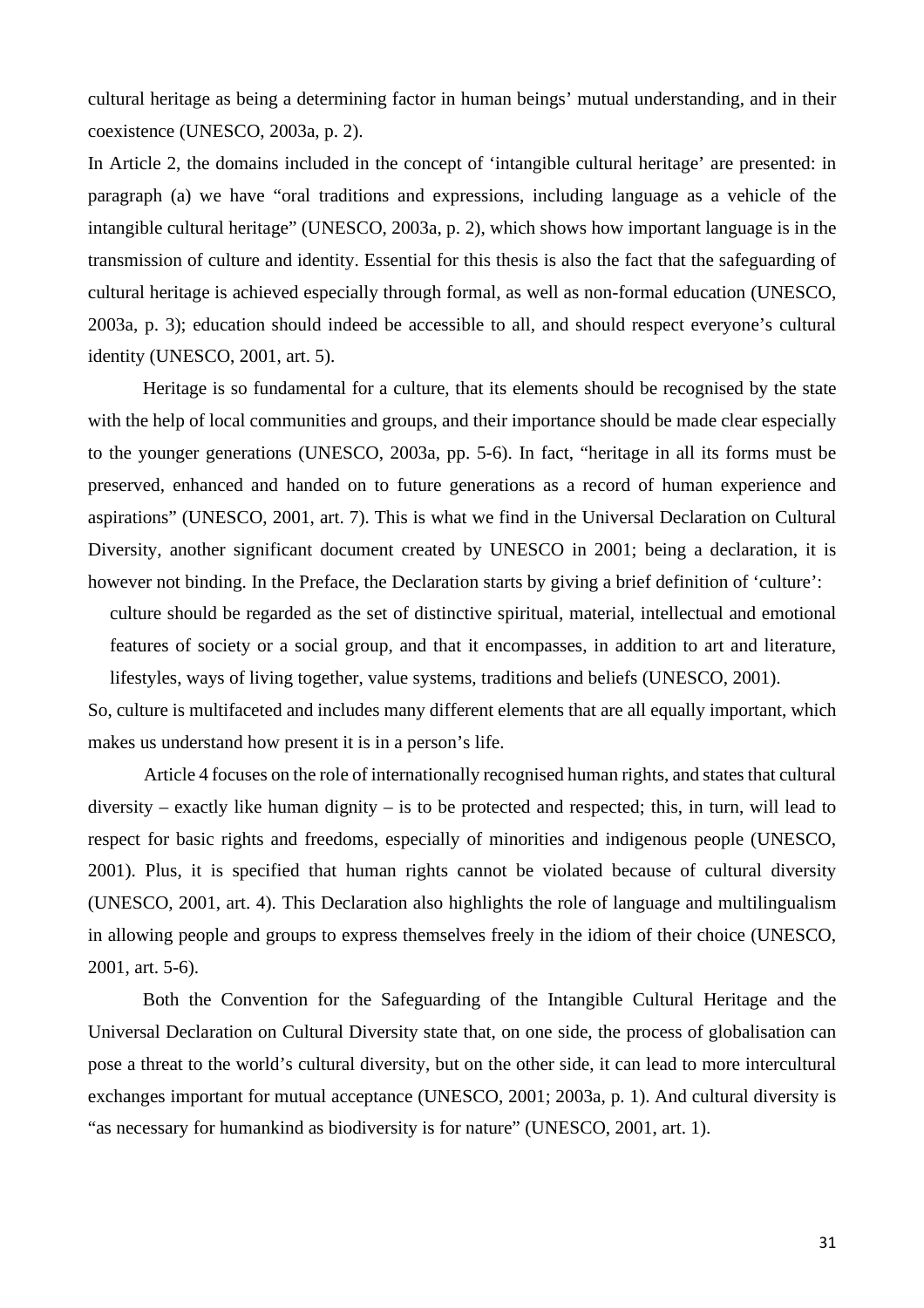The concept of heritage is mentioned and discussed in various of the papers presented in *Chapter 2*. For instance, Kaya (2009, p. 6) asserts that "[e]ducation is vital for the preservation of minority language, culture and religion; and for the passing on of identity from one generation to the next". In the same way, the interviews conducted by Şarhon with native Judeo-Spanish speakers show that people regret that the new generations do not speak the idiom; one interviewee indeed said: "this is part of our heritage that is slowly dying out" (Şarhon, 2011, p. 69).

### 3.8 Summary

The main concepts for this project – language and mother tongue, education, identity and cultural heritage – are all interconnected, particularly when it comes to a minority group. Mother tongue is especially important for someone's identity, and for a community's culture. In multicultural settings such as the Turkish one, it is therefore essential that mother tongue is transmitted to the next generations, mainly through education, as to avoid the loss of linguistic and cultural diversity. Cultural transmission should indeed be protected and promoted through specific human rights; but, as seen above, Turkey still has to recognise those rights that would permit all languages and cultures inside its boundaries to flourish.

The authors presented in *Chapter 3* come from different academic backgrounds, such as linguistics, sociology, politics, international relations, and education, but they all provide relevant theories which are employed in this thesis for the data collection and data analysis.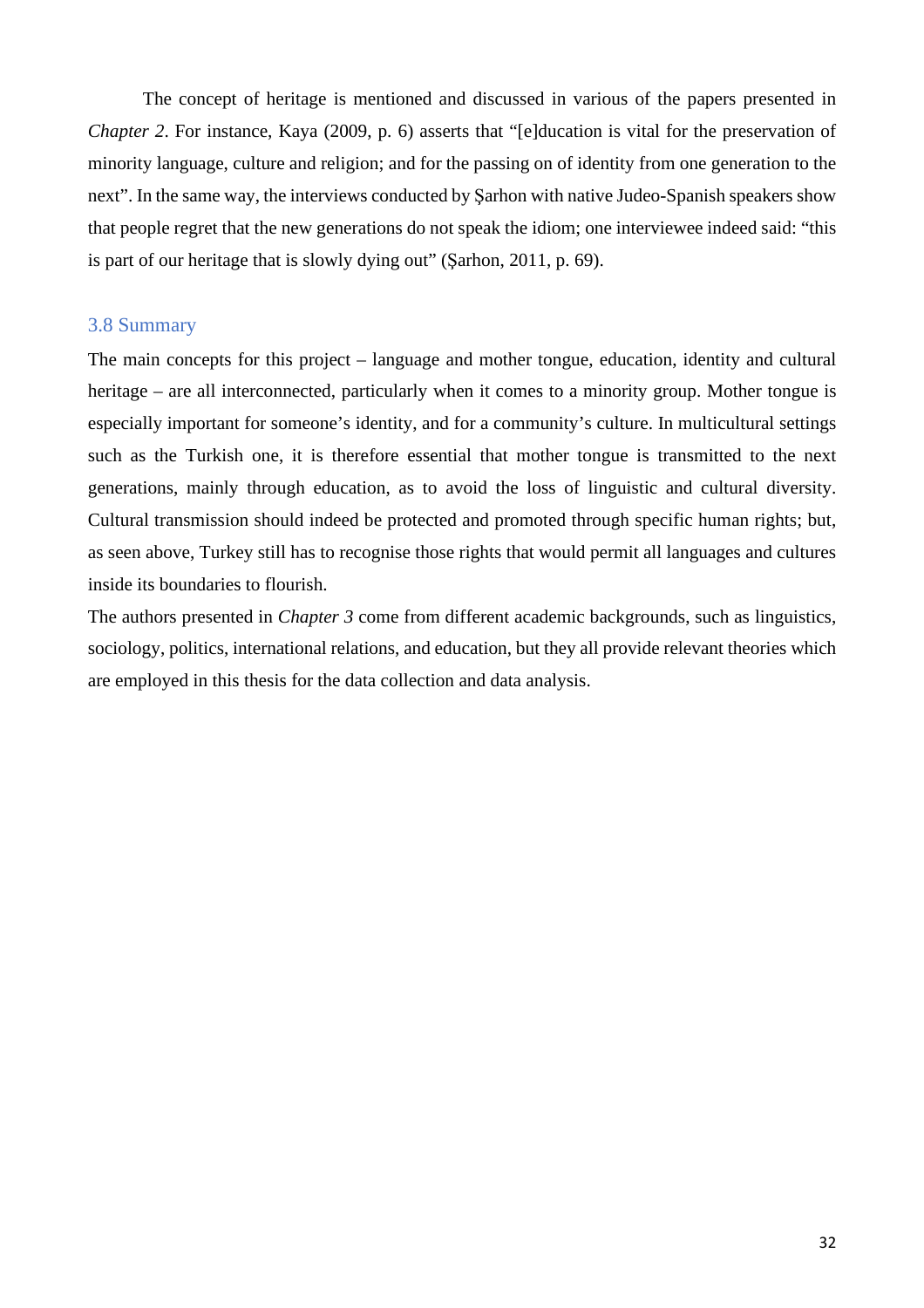# **4 Methods**

This chapter presents the research strategy and method used in this thesis, as well as the sampling procedure for both site and respondents, and it examines the process of data collection and the ethical aspects considered while carrying it out. It then presents the procedure for the data analysis, and it briefly talks about this project's limitations.

# 4.1 Methodology

Both the research strategy and research method were chosen considering the main purpose of the project.

### 4.1.1 Research strategy

For this thesis, I chose a qualitative research strategy. As Bryman (2012, p. 380) affirms, "[q]ualitative research is a research strategy that usually emphasizes words rather than quantification in the collection and analysis of data. As a research strategy it is broadly inductivist, constructionist, and interpretivist". It was indeed chosen because it gives more space to interpretations and meanings.

Moreover, the focus of qualitative researches is set on contextuality: "One of the main reasons why qualitative researchers are keen to provide considerable descriptive detail is that they typically emphasize the importance of the contextual understanding of social behaviour" (Bryman, 2012, p. 401). As already mentioned, this thesis analyses a specific context, that of Istanbul, through Sephardic Jews' point of view; this is why the necessary data to answer the research questions were collected through interviews.

#### 4.1.2 Research method

I decided to carry out interviews because I believe studying language attitudes, identity issues, and cultural heritage without hearing the perspectives of minority members would be impossible. I chose qualitative interviewing because I am interested in the participants' lived experiences and personal opinions; and this type of interviewing does in fact put great emphasis on people's point of view (Bryman, 2012, p. 470). The goal of interviewing is indeed "to understand themes of the lived daily world from the subjects' own perspectives. The structure comes close to an everyday conversation" (Brinkmann & Kvale, 2014, p. 27).

A further aspect of qualitative interviewing is flexibility, meaning that "[t]he researcher can change direction in the course of his or her investigation much more easily than in quantitative research" (Bryman, 2012, p. 404), "responding to the direction in which interviewees take the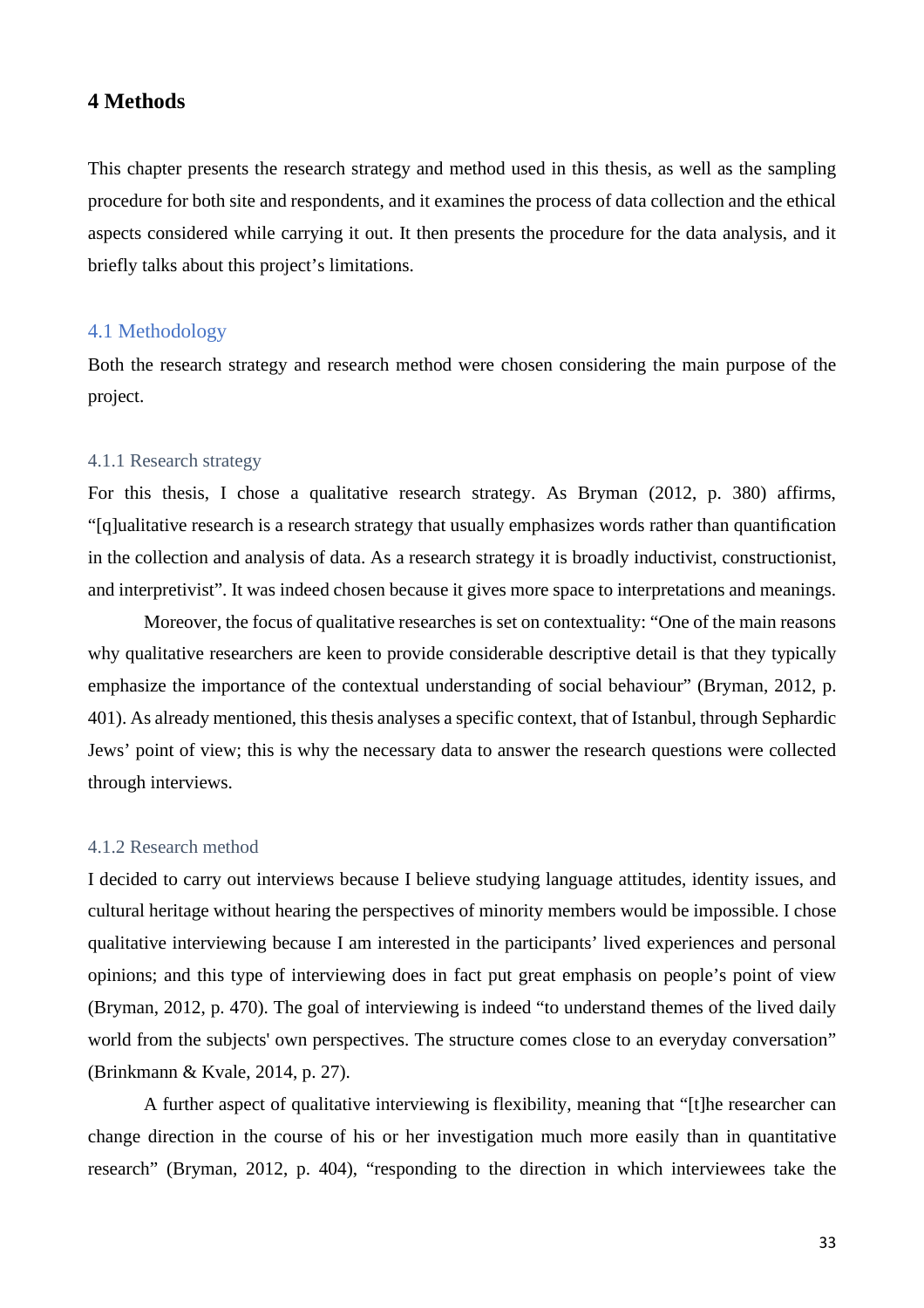interview" (Bryman, 2012, p. 470). I chose this type of interviewing because it gave me the chance to ask questions in a 'free' order, without having to stick to a strict scheme, and ask follow-up questions and clarifications based on what the interviewees said.

More specifically, I chose to use semi-structured interviews: as explained by Bryman (2012, p. 471), for this interview type the researcher prepares an interview guide, which simply is "a list of questions or fairly specific topics to be covered". However, as seen above, qualitative interviewing is characterised by flexibility, which gives the researcher the chance to change the questions, the wording, or the order in which he/she asks them. "But, by and large, all the questions will be asked and a similar wording will be used from interviewee to interviewee." (Bryman, 2012, p. 471)

So, I prepared an interview guide (*see Appendix 2*) with questions about language, education, linguistic attitudes, identity, and cultural heritage, which I used as an input during the interviews: they indeed guided me through the conversation with the interviewees, helping me to stay within the thesis topic, and allowing me to go through all the important subthemes. Because much space is given to the interviewees' point of view, "[t]he interviewer leads the subject toward certain themes but not to specific opinions about these themes" (Brinkmann & Kvale, 2014, p. 34). Besides the interview guide, I also asked some follow-up questions depending on what the respondents said. The interviewees were also given the chance to add whatever they felt could contribute to the research topic, and to a deeper understanding of it, which helped me even more to get their perspective.

## 4.2 Epistemological foundation

Regarding epistemology, in this thesis I take an interpretivist stance, as most of qualitative researchers do. Interpretivism is used to study the social world because it "reflects the distinctiveness of humans as against the natural order" (Bryman, 2012, p. 28), and can "grasp the subjective meaning of social action" (Bryman, 2012, p. 30). Indeed, the most important thing in my research is human action, as seen and described through the participants' point of view.

With regards to ontology, the most fitting stance for this thesis is that of constructivism, "an ontological position […] that asserts that social phenomena and their meanings are continually being accomplished by social actors" (Bryman, 2012, p. 33). In other words, according to constructivism, the social world is a result of social interactions. As explained in the previous chapters, in this thesis, language, identity, and culture are seen as being dynamic elements: they are not fixed, but rather change over time depending on the context, and on dialogue and contact among people. Indeed, even in the case of interviews, "knowledge is constructed in the interaction between two people" (Brinkmann & Kvale, 2014, p. 35). This ontological position is therefore the most appropriate for my thesis because it highlights "the active role of individuals in the social construction of social reality"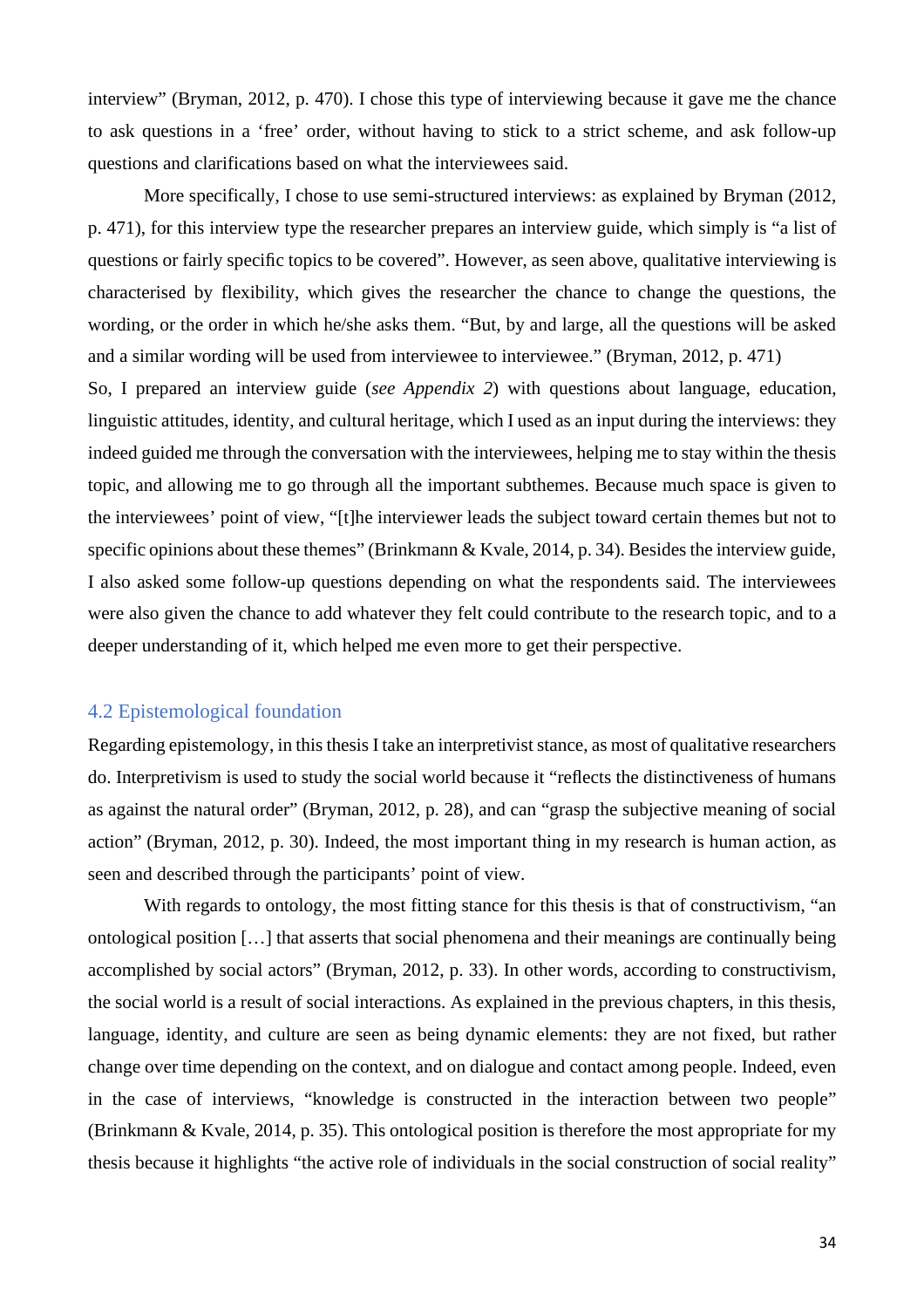(Bryman, 2012, p. 34). Consequently, I will go through the discussion and analysis part focusing on a social reality and its categories as seen by the people living in it – which makes this study extremely contextual and interpretative.

# 4.3 Sampling

After defining the methodology and epistemology suitable for my project, I had to find respondents who would help me find an answer to my research questions, so I started the sampling procedure.

# 4.3.1 Sampling of context

For my thesis, I decided to focus on Turkey and, more specifically, my research is based on a single place, the city of Istanbul. I chose this as the site of my research mainly because Istanbul is where most Turkish Jews and Judeo-Spanish speakers live nowadays – as previously mentioned *(see page 11)*. Furthermore, as I had applied for an Erasmus exchange semester in the city, and was supposed to be there during the writing of my thesis and the process of data collection, it would have been easier for me to find participants being there. I consequently decided to look for interviewees who come from Istanbul.

### 4.3.2 Sampling of participants

With regards to participants, I decided to use a purposive sampling approach. As Bryman (2012, p. 418) explains, "[p]urposive sampling is a non-probability form of sampling". Indeed, participants are not chosen in a random way; instead, "the researcher samples with his or her research goals in mind" (Bryman, 2012, p. 418). In other words, the researcher uses his/her research aims as a criterium to find the right people to be selected (Bryman, 2012, p. 416), "so that those sampled are relevant to the research questions that are being posed" (Bryman, 2012, p. 418). In addition, the researcher seeks to include various categories of people, as to have "as wide a range of individuals relevant to their research questions as possible" (Bryman, 2012, p. 416). With this sampling approach, it is not possible to make generalisations to the wider population because it is a non-probability method (Bryman, 2012, p. 418).

I therefore decided to look for participants based on what I was planning on asking them, and on what I wanted to find out through my research. To find informants, as I was not able to travel to Istanbul due to the Coronavirus pandemic, I had to contact various people online. I searched for online groups on Judeo-Spanish and for Sephardic Jews, I joined the *Ladinokomunita* online discussion group (*see Chapter 2.7*), I looked for studies, researches, papers, videos, conferences, and institutions dealing with the language, and contacted people, academics, and professors connected to them. It was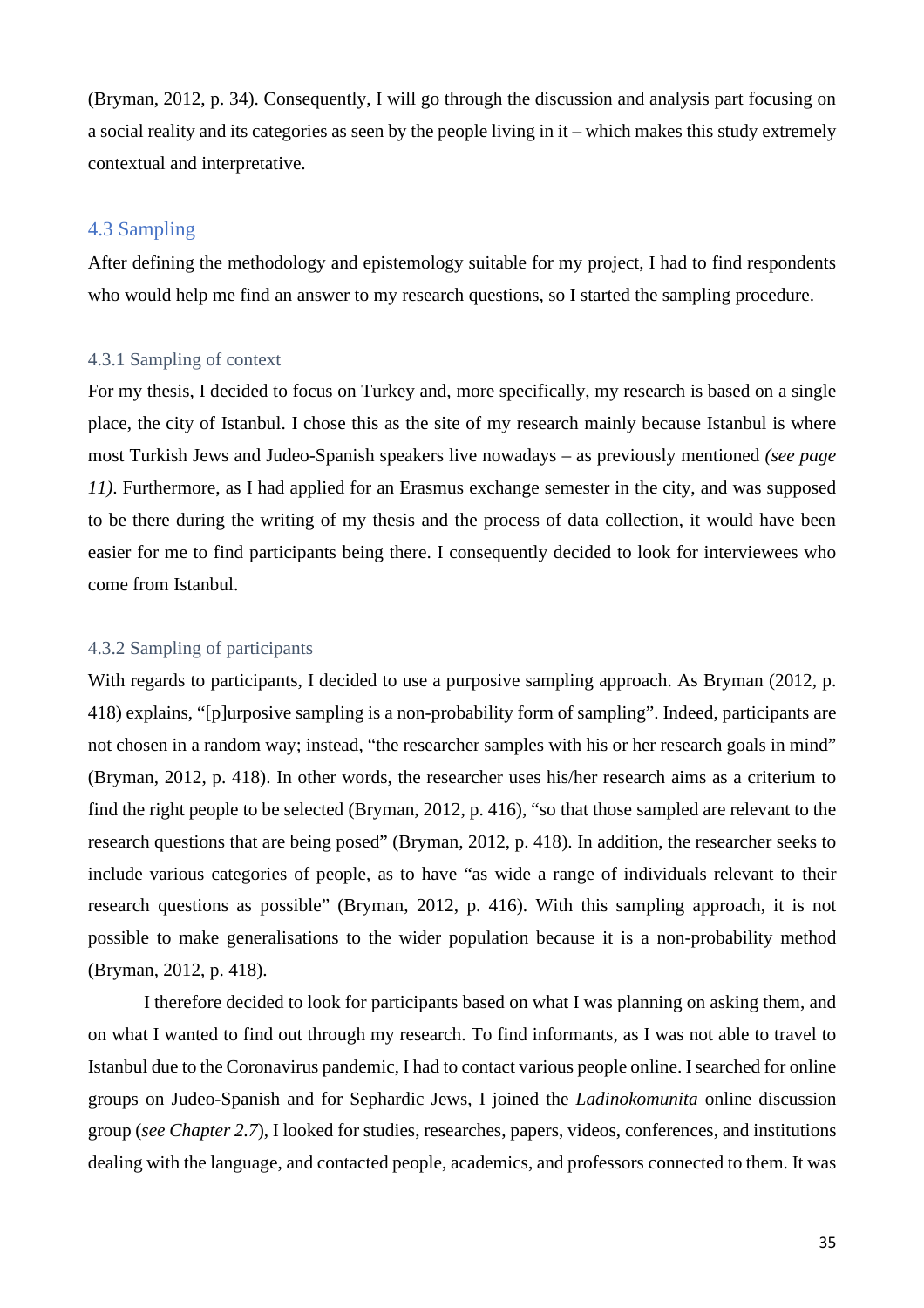a very slow and long process: it was in fact very difficult to get hold of people only relying on internet sources, but, in the end, I managed to establish contact with the first two or three people relevant for my research.

I then found other participants through snowball sampling: with this approach, "the researcher makes initial contact with a small group of people who are relevant to the research topic and then uses these to establish contacts with others" (Bryman, 2012, p. 202). Indeed, the first interviewees talked to other people who 'met the criteria' and wanted to help me, and passed their contacts to me. Nonetheless, "[t]he problem with snowball sampling is that it is very unlikely that the sample will be representative of the population, though […] the very notion of a population may be problematic in some circumstances" (Bryman, 2012, p. 203). However, I chose this non-probability type of sampling because my intent was not to generalise the results to the whole minority, but to seek the perspective and personal experiences of those being interviewed.

Since all the papers and research projects I found mainly focus on the older generations of Judeo-Spanish speakers, I decided to look for younger members of the minority, as to hear their opinions, too. Also, I chose to talk to younger people to see whether the language – and the worldview, values, and cultural practices connected to it – are being transmitted from one generation to the next. My initial intention was to focus on children, so people under the age of eighteen (*see Chapter 3.5*), because of my focus on the relation between language and education. However, this turned out to be very challenging; so, I instead chose to ask interviewees about their own school experiences.

In the end, I managed to interview eleven people, and below is a table showing the most important information about them: their name – which is a pseudonym I am using to distinguish them –, their gender, age, mother tongue(s), and whether they speak Judeo-Spanish or not.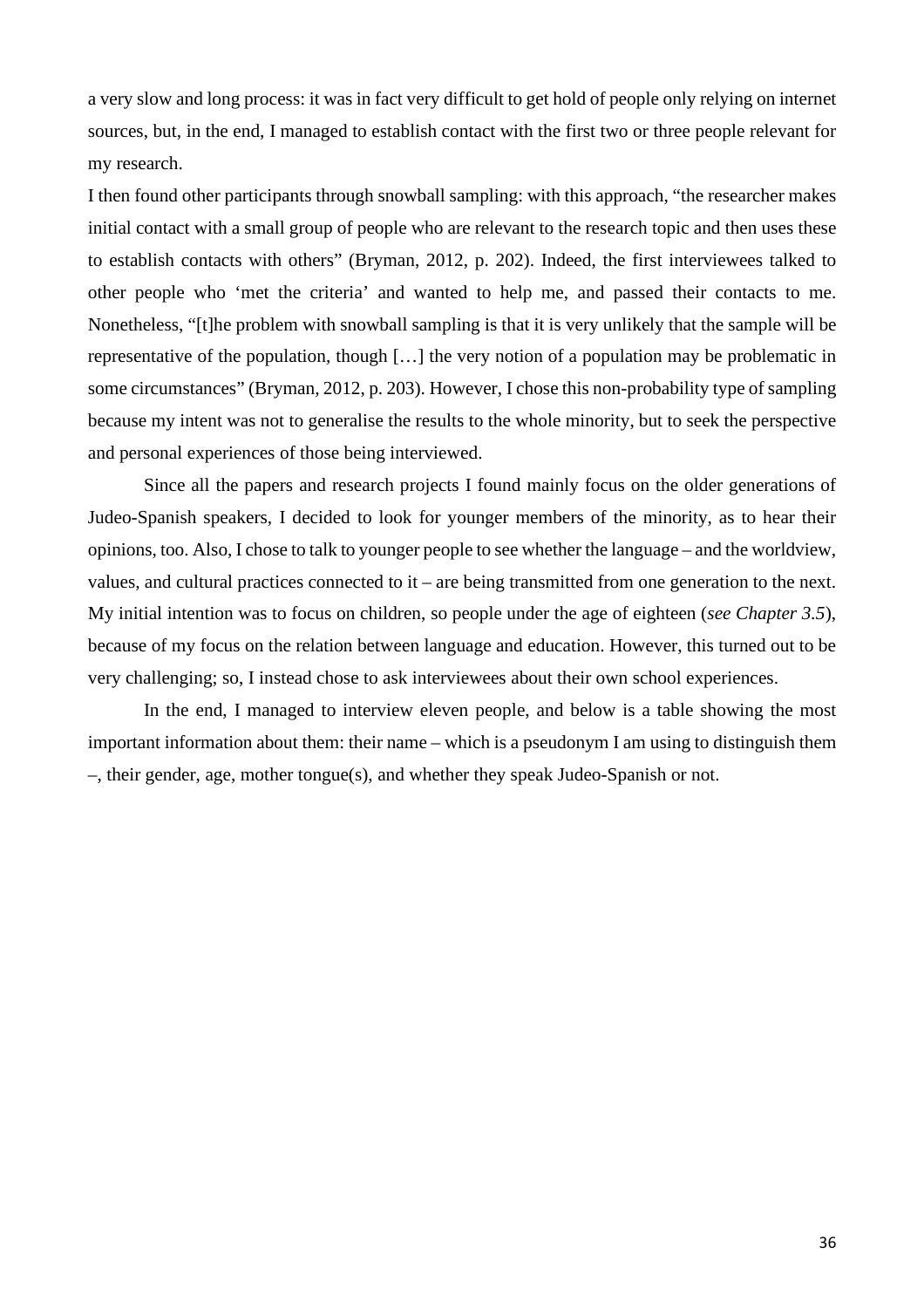| No.            | <b>Name</b> | <b>Gender</b> | Age | <b>Mother Tongue</b>         | <b>Speaks</b><br>Judeo-Spanish | <b>Date of Interview</b> |
|----------------|-------------|---------------|-----|------------------------------|--------------------------------|--------------------------|
| $\mathbf{1}$   | Sarah       | $\mathbf{F}$  | 50  | Turkish                      | yes                            | 21.03.2021               |
| $\overline{2}$ | Rebecca     | $\mathbf{F}$  | 71  | (Judeo-Spanish)<br>Turkish   | yes                            | 22.03.2021               |
| 3              | Isaac       | M             | 26  | Turkish                      | no                             | 24.03.2021               |
| $\overline{4}$ | Esther      | $\mathbf{F}$  | 25  | Turkish                      | no                             | 28.03.2021               |
| 5              | David       | M             | 48  | Turkish and<br>Judeo-Spanish | yes                            | 28.03.2021               |
| 6              | <b>Noa</b>  | $\mathbf{F}$  | 52  | Turkish                      | no                             | 30.03.2021               |
| $\overline{7}$ | Miriam      | $\mathbf{F}$  | 28  | Turkish                      | no                             | 01.04.2021               |
| 8              | Aaron       | M             | 23  | Turkish                      | yes                            | 02.04.2021               |
| 9              | Ruth        | $\mathbf{F}$  | 62  | French, Turkish              | yes                            | 05.04.2021               |
| 10             | Eva         | F             | 65  | Turkish                      | yes                            | 10.04.2021               |
| 11             | Albert      | M             | 30  | Turkish and<br>Judeo-Spanish | yes                            | 11.04.2021               |

*Table 1: Interviewees overview* 

As can be seen in *Table 1*, I could not get hold of anyone younger than 23, which changed my initial plan that focused on children in their school years. However, I soon noticed that various people from older generations were indeed willing to participate, so I decided to pass from children to different generations, as to be able to track a possible development. As it can be seen, I therefore tried to have an heterogenous group of respondents – both men and women, and from different ages – to be able to see whether there is an age-based pattern regarding mother tongue and the fact of speaking or not Judeo-Spanish.

All eleven interviewees were born and raised in Istanbul; however, three of them are currently living abroad – in the United States, Israel and Canada.

I carried out all the interviews in the months of March and April 2021: I interviewed every respondent individually in sessions that lasted from thirty minutes to about an hour. I conducted the interviews in English – as it was a common language –, except for one, which I carried out in French. And, as the interviews were spread out during three weeks, I had the time to transcribe each of them right after carrying it out, which was easier, as my mind was 'fresh' from the conversation.

#### 4.4 Positionality

Concerning my positioning in relation to the research, I am aware that I am external to the context I am studying, and in which the interviewees live. Indeed, I am external both to the Turkish society as a whole and to the specific minority group of Sephardic Jews. Although I tried to be as neutral as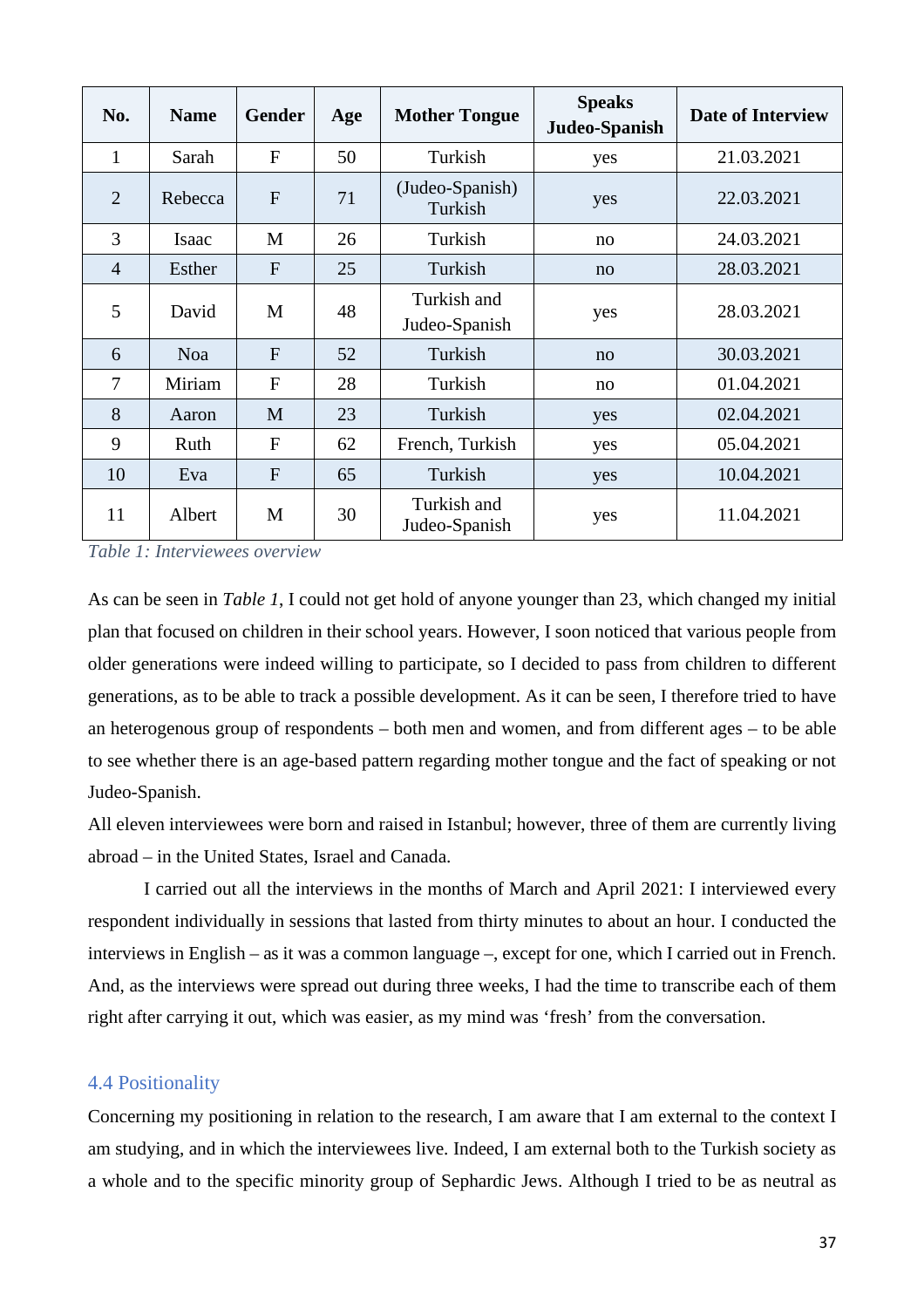possible, I am aware that my positionality, and the assumptions resulting from it, have impacted the research in all its steps – from the formulation of the questions, to the interpretations of the answers. So, my being foreign to the culture, language, and worldview of the participants had an impact on the interviews. I am also conscious that it is difficult to be completely objective, especially when it comes to 'sensitive' subjects and situations, such as those the human rights discourse usually addresses. Furthermore, I am aware that interviews are an "instrumental dialogue" defined and dictated by the interviewer: they are "a one-directional questioning–the role of the interviewer is to ask, and the role of the interviewee is to answer" (Brinkmann & Kvale, 2014, p. 37). Therefore, I also gave space to interviewees to add what they thought would be relevant or simply interesting.

At the same time, Bryman (2012, p. 403) asserts that having little knowledge in advance of the context one is studying can be positive. According to him, this can actually be preferable because it "is supposed to enhance the opportunity of genuinely revealing the perspectives of the people you are studying" (Bryman, 2012, p. 403). So, my being external to the reality in which the respondents grew up and live entails that I have little prior knowledge about their context, but also that I am unaware of certain presuppositions about them and their experiences, which makes me depend on their answers and opinions.

### 4.5 Ethical considerations

With regard to ethical concerns, I made sure to follow the necessary steps for data protection. First, my thesis project was checked and approved by the Norwegian Centre for Research Data, which provided me with the main guidelines for the collection and treatment of participants' personal data.

In preparation to the interviews, I secured informed consent, a principle according to which "prospective research participants should be given as much information as might be needed to make an informed decision about whether or not they wish to participate in a study" (Bryman, 2012, p. 138). To this end, I prepared an information letter containing a description of the project and its purpose and relevance, to "give respondents the opportunity to be fully informed of the nature of the research and the implications of their participation at the outset" (Bryman, 2012, p. 140), and offer them the possibility to get in touch with those responsible of the project, and also to withdraw from it at any point (*see Appendix 1*). After getting the Norwegian Centre for Research Data's approval, I sent this information letter to those who gave me their availability to be interviewed, so they could consent to participate. However, there was one person who was not willing to give written consent; oral consent was therefore necessary: the participant did not sign a paper, instead, I went through the information letter orally before we started the actual interview, and asked him/her directly if he/she was agreeing to participate. I recorded the audio of both the explanation of the project and the consent.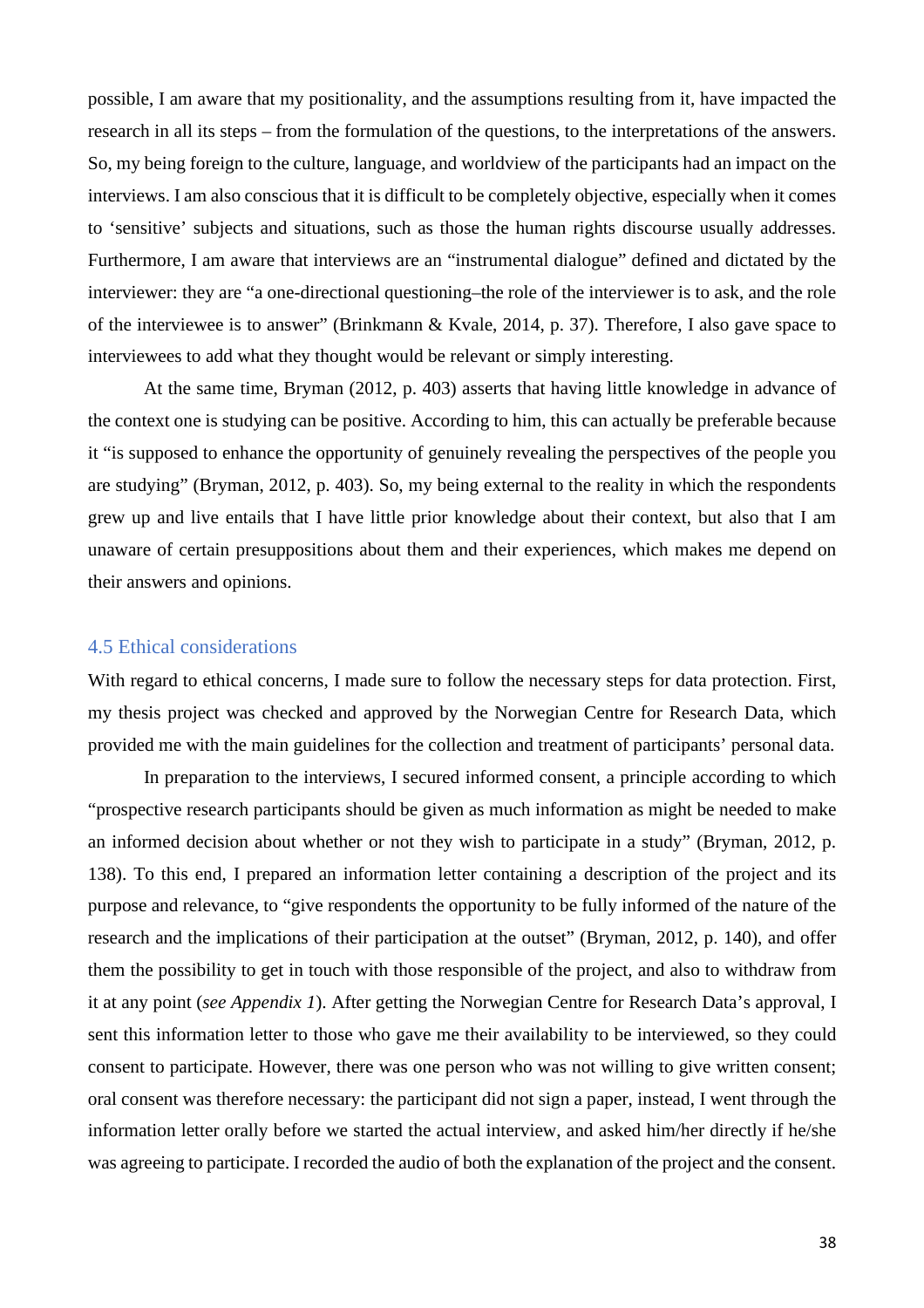After receiving consent from the participants, I proceeded with the interviews, which I sound recorded through the *Nettskjema* website and app, that helped me make sure the recordings were stored and kept in a secure place. I transcribed every interview right after carrying it out, and I was particularly careful in preserving the interviewees' anonymity through the use of pseudonyms, and their confidentiality, by avoiding disclosing all those elements that would make them recognisable and identifiable.

#### 4.6 Data analysis

To analyse the data collected through qualitative interviewing, I decided to use a thematic analysis. Bryman (2012, p. 580) explains what a theme is

a category identified by the analyst through his/her data; that relates to his/her research focus […]; that builds on codes identified in transcripts and/or field notes; and that provides the researcher with the basis for a theoretical understanding of his or her data that can make a theoretical contribution to the literature relating to the research focus.

Most importantly, "[a]n emphasis on repetition is probably one of the most common criteria for establishing that a pattern within the data warrants being considered a theme", as long as this is connected to the research focus (Bryman, 2012, p. 580). So, after having listened to the interviews and having carefully transcribed them, I found recurring themes and subthemes in the respondents' words – which would help me answer my research questions –, and grouped them together, looking for similarities and differences in their opinions. I have subsequently structured the chapter presenting and discussing the results into six main themes (*see Chapter 5*): language, education, attitudes towards Judeo-Spanish, identity, experiences in Turkish society, and linguistic and cultural heritage. Finally, a whole subchapter is dedicated to the connection between education and language, as it is the main focus of this thesis. I then found connections between these themes – and their relative subthemes – to the background information of *Chapter 2* and the theories of *Chapter 3*.

#### 4.7 Limitations

As I was not able to meet my informants in person, I carried out the interviews online, over Zoom. This obviously had some limitations: it is possible that someone did not feel comfortable in being interviewed by a stranger online, or that they did not have the right equipment to do so, such a computer, or a good-functioning internet network. Moreover, as I do not speak Turkish nor Judeo-Spanish, I could not interview people in those languages, and had to stick to English and French – which already excluded some people from my research.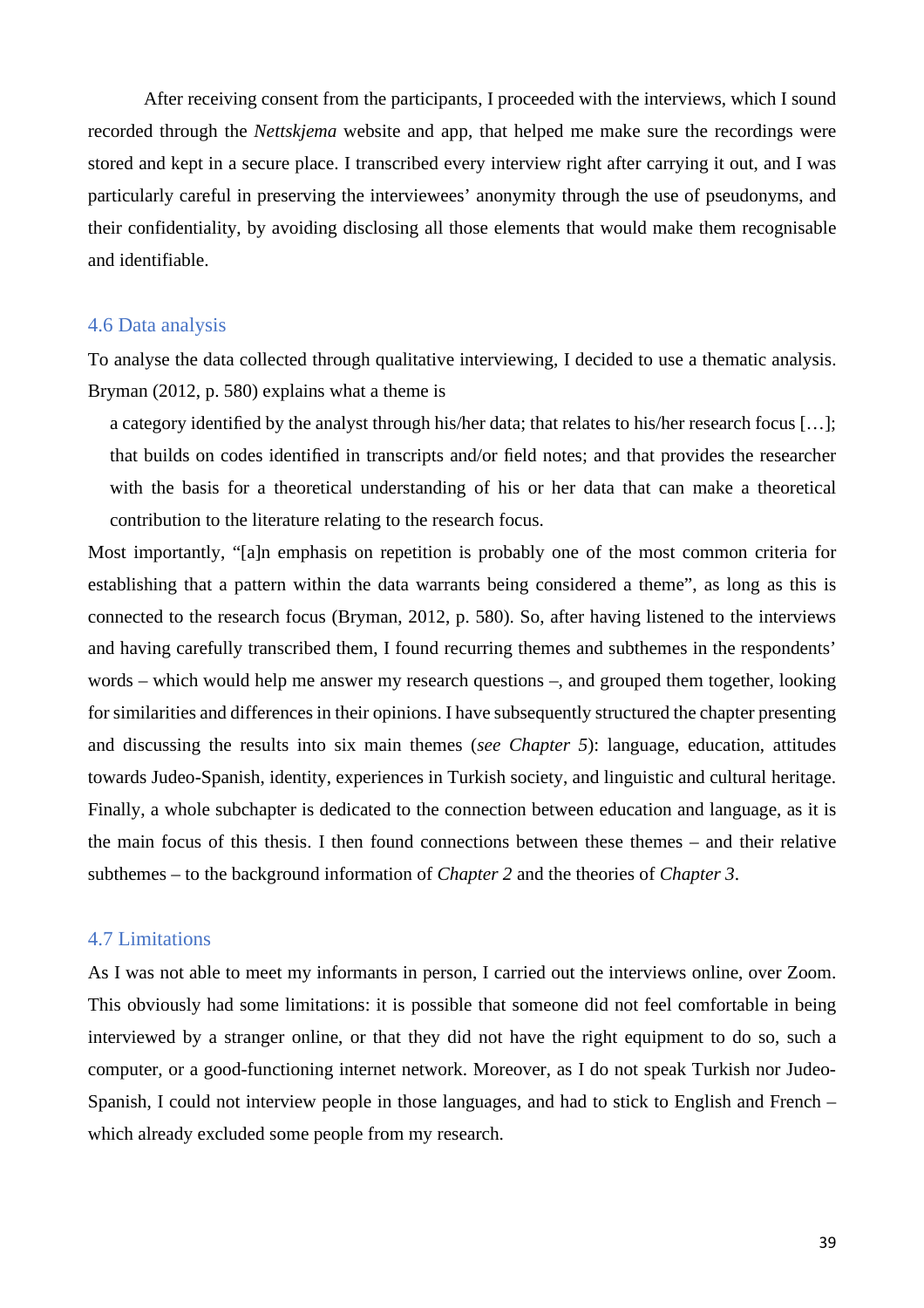# **5 Results and discussion**

This chapter presents the data resulting from the interviews with the eleven participants, and connects them with the previously given information and theories of *Chapters 2 and 3*.

I have divided the data into the main themes that the participants talked about during the interviews (*see Chapter 4.6*): linguistic background and language loss, education, attitudes towards Judeo-Spanish, identity, experiences in Turkish society – including discrimination and exclusion –, linguistic and cultural heritage, and finally education and language loss.

# 5.1 Language - linguistic background

Ladino is not Spanish, is not a dialect of Spanish, it is not, you know, a hybrid language like between Spanish and Turkish and Greek. It's a totally different language which has its own values, it has its own sayings, and sometimes its own grammatical rules. And it's a living language. It used to be a living language. (David)

This quotation essentially makes it clear that Judeo-Spanish is an independent tongue, and, as such, is a set of values, and represents Sephardic Jews. During the interviews, many names were used to call the language: Judeo-Spanish, Ladino, Judeo-Espanyol, Jewish Spanish, and even simply Spanish – in contrast to "classical", "modern" or "regular" Spanish.

All eleven interviewees are multilingual, and described Judeo-Spanish as being a language spoken at home, and used solely in a familiar context. Also, they agreed that there are some generational differences in the use and knowledge of Judeo-Spanish: for instance, Sarah, aged 50, said that most of the people her age do not speak the language; indeed, they "mostly do understand, at least 50%, but they're not able to speak, or they don't try" (David). Nowadays the language is mostly spoken by the elderly: as David explained, people from his parents' generation used it spontaneously. Interviewees belonging to the 20-30 age group agreed that Judeo-Spanish practically stopped one generation before them: "up to my generation I think that everybody is kind of bilingual, like speak Turkish and Ladino" (Esther). Albert, who actually speaks Judeo-Spanish, used to ask his grandparents to use it with him because there was no one his age to talk Judeo-Spanish with. Isaac summarised it clearly when he said: "My parents' parents spoke very very well, my mum and my dad spoke partially well, I don't speak it at all, almost nothing".

A couple of interviewees heard Judeo-Spanish growing up because some older relatives did not speak Turkish, or did not like speaking it, whereas the majority of participants asserted that the language was used by the elderly, but only among themselves. I found it surprising that many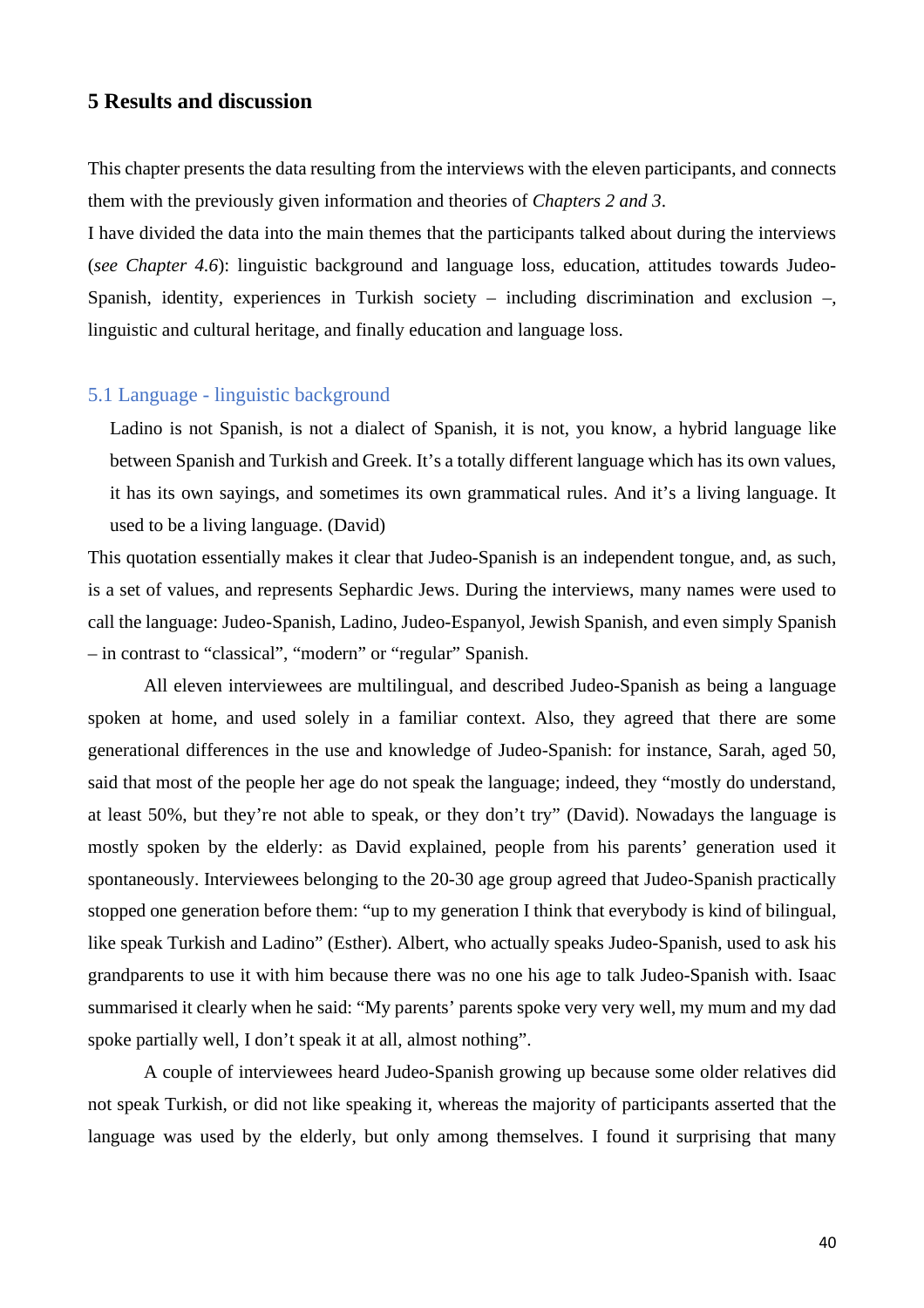interviewees said their parents or grandparents used Judeo-Spanish in order not to be understood by them:

Especially for those stuff that they didn't want us to understand, they used to use Ladino. And that's how I started to understand it actually because they also used some Turkish words in it, and if you understand the context, you just get it. (Miriam)

David explained that this attitude was common in more languages: his grandparents indeed switched from Judeo-Spanish to French, and later to Greek, for this purpose – which shows how multilingual Sephardic Jews' households were.

Rebecca said Judeo-Spanish was her mother tongue when she was little because she remembers hearing Turkish while playing with other children, and asking her mother what some words meant in the language. However, she stopped speaking the tongue when she started attending school: "I started talking Turkish at home, and I didn't like to answer anymore in Judeo-Spanish" (Rebecca). Although she kept hearing Judeo-Spanish in her family, Turkish became her primary language. Differently from her, David and Albert consider both Turkish and Judeo-Spanish as their mother tongues, since they were exposed to them in their childhood. Interestingly, Albert said that until the age of ten, there were some Judeo-Spanish words he thought were Turkish.

So, the interviewees represent different definitions of mother tongue provided by Skutnabb-Kangas: Rebecca stands for the 'competences' and 'function' ones, as she used to speak Judeo-Spanish, but then started forgetting it when her use of, and competence in, Turkish increased, thus making it her mother tongue. David and Albert represent 'internal identification', as they define themselves with both Turkish and Judeo-Spanish, without considering what language they learned first, or which one they use the most. The only undecided interviewee was Ruth: she explained that French is her first language, as it is the idiom she spoke when she was little; but she said now her mother tongue might be Turkish, which represents all the definitions except the 'origin' one. All other respondents represent the HR definition combining origin and identification, because for them Turkish is indeed the language they learned first and the one they identify with.

Most of the interviewees who do speak Judeo-Spanish actually learned it later in their life and not as children: Albert asked questions to his grandparents, David and Eva started writing for *Şalom* – the newspaper about the Jewish community of Turkey –, and Ruth did theatre in the language as part of the Jewish youth club.

I asked interviewees if they think that learning Judeo-Spanish could prevent a child from speaking 'proper' Turkish, and they agreed that this is not the case, as one language does not exclude the other: "linguistically speaking, one doesn't have anything to do with the other. I mean, you can speak five, six languages and not have an accent in any of them. But […] that's what people used to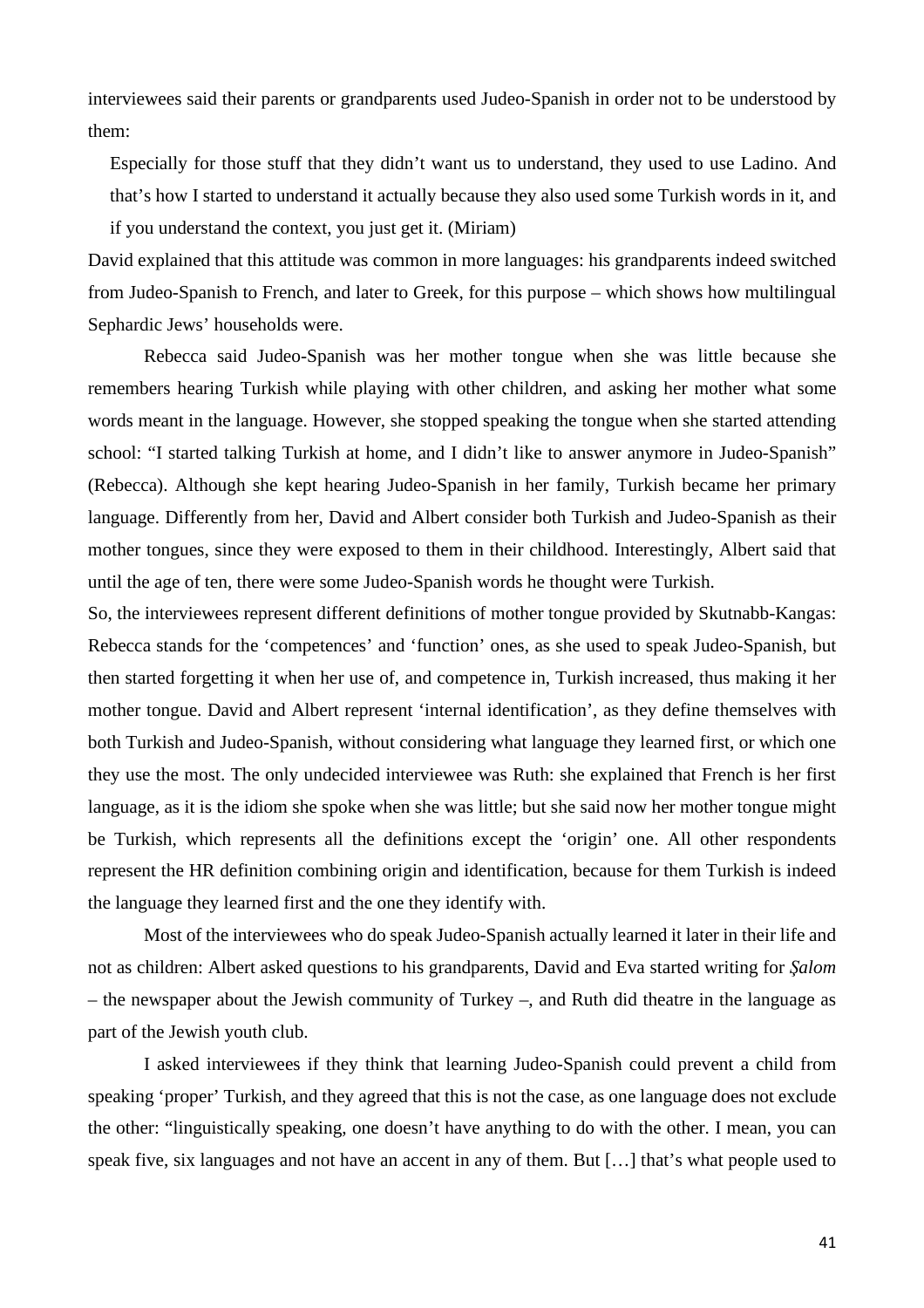think" (Ruth). Some interviewees even asserted that knowing Judeo-Spanish can be advantageous when it comes to learning other Romance languages, such as Italian, Spanish, French or Portuguese. This proves that mother tongue and a foreign language can actually be learned alongside each other – an idea which is further developed in *Chapter 5.2*.

 The interviewees made it clear that Judeo-Spanish only belonged to the household and the family. Why was this the case?

#### 5.1.1 Language loss

What emerged from the interviews is that the older generations purposely decided not to pass on Judeo-Spanish: "they consciously made the choice to not teach their children" (Aaron). And, according to the respondents, there are many reasons behind this decision.

First, everyone preferred Turkish over Judeo-Spanish, as it is Turkey's official language, and it therefore allows people to be part of the society; in this regard, Rebecca said:

we were the generation we wanted to be mainstream. We didn't want to speak Judeo-Spanish, and I don't think our parents wanted that either. We did keep our Jewish identity and everything, but you knew that if you want to advance, you just have to be really part of the bigger culture.

Second, "the younger generations made it a point to learn Turkish properly, and that's what the parents wanted, they didn't want any discrimination against them" (Ruth); so, Turkish was also preferable because people thought speaking Judeo-Spanish would lead to societal discriminations. Connected to this, what interviewees described as one of the main causes for language loss was indeed "fear of accent-based discrimination" (Aaron). For instance, Albert said her mother did not want to speak the language "because everyone told her that if she spoke Judeo-Spanish, everyone, she's going to lose her accent in Turkish, she's going to talk with a foreign accent in Turkey".

According to Şarhon, Judeo-Spanish and its speakers' accent started representing an issue especially after the foundation of the Alliance schools: they indeed indicated that people were uneducated, contrary to French, which became the intellectuals' tongue (*see Jewish Women's Archive, page 15*).

I consequently asked interviewees if they think Judeo-Spanish speakers have an accent in Turkish, and received contrasting opinions. The general rule is: "the older they are, the stronger their accent. The younger they are, less strong is their accent" (Albert). In fact, many respondents said older people have a strong accent, and positively noticed that young people have none. Aaron also explained that the accent is more recognisable in older women, as they stayed at home, contrary to men, who socialised with Turkish speakers at work; "Among young people, I think we know this like the 'grandmama accent'" (Aaron). Eva, for instance, did not transmit the language to her children – and did not send them to the Jewish school – because she did not want them to be recognised as a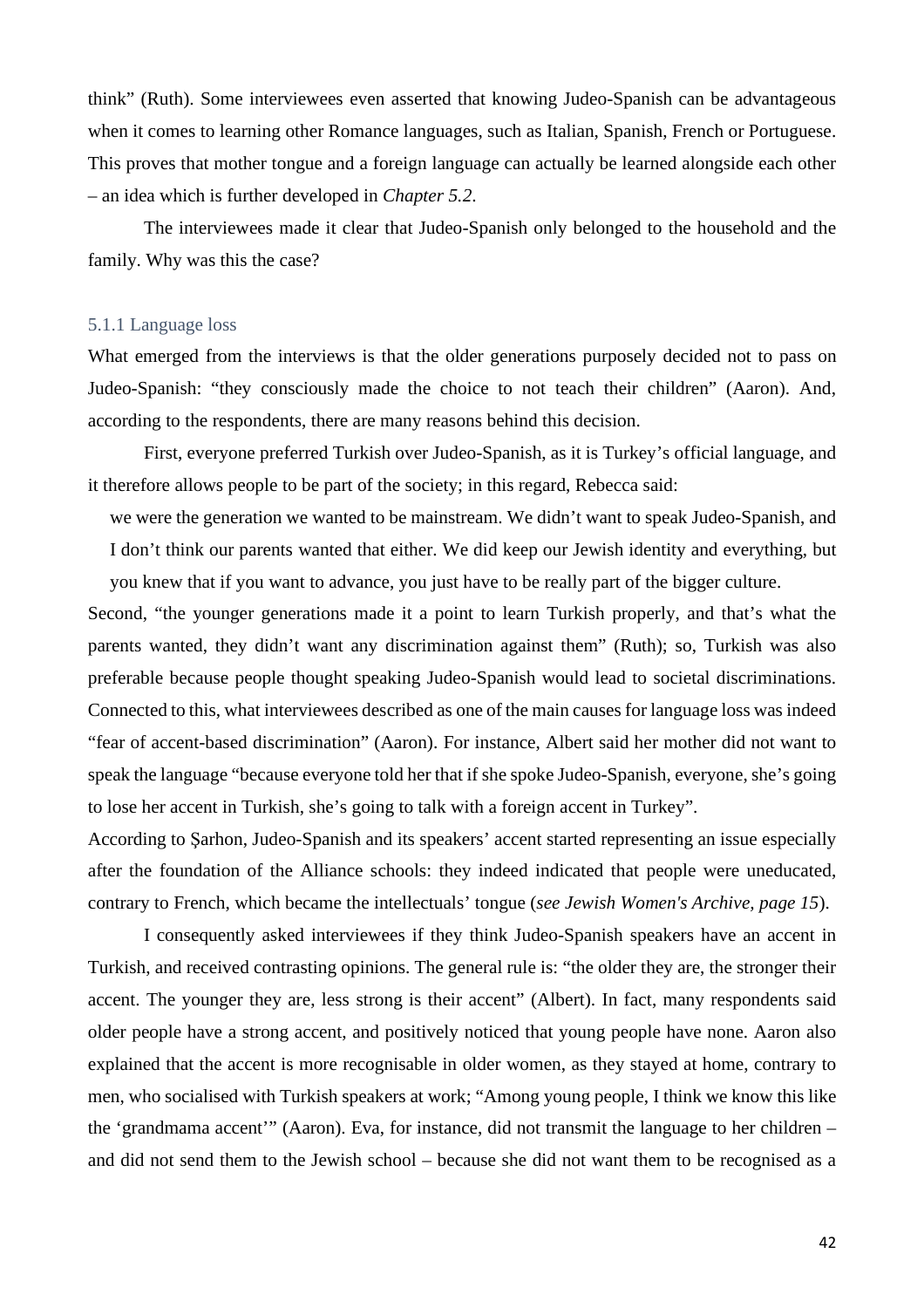minority: "I regret it, but […] in Turkey, we have a complex because those who speak Ladino talked by singing, you know? So, we didn't want it, we are a minority here, we wanted every child to speak Turkish well" (Eva). Rebecca also mentioned that the accent was not the only issue:

my parents did not speak Turkish well. You see, that generation, they were really born end of Ottoman Empire. And they knew French, they knew Greek, they knew… Their Turkish was not well spoken, and it stayed that way. They always had a heavy accent, they couldn't speak it correctly, so… At home, they were comfortable speaking Judeo-Spanish.

And "[i]f they opened their mouths, you knew they didn't speak Turkish well, so… And they didn't feel good about it" (Rebecca).

Contrary to this main idea, some interviewees stated that younger generations actually have an accent. According to Miriam, even those who do not speak the language have it: "if you ask them, they will say they don't have, but they do. Believe me they do. We have a certain, like, melody"; and she noticed it because in high school she was once made fun of by her Turkish teacher for a sound she pronounces differently. Noa also said that, generally, her friends tell her she does not have an accent, but that sometimes it can still be noticed. So, language was lost mostly because Jews wanted to be integrated in society and avoid accent-based discrimination.

Lastly, some interviewees also mentioned the fact that their parents, not having studied Judeo-Spanish formally at school, could not write – which made it challenging for them to teach it to them –, or they simply did not feel very confident. Moreover, families preferred other foreign languages for their children, such as French "because it was the prestigious language of the time" (Ruth), or English and German because, Noa said: "that would be very useful in our lives, they said". Finally, because of assimilation, Judeo-Spanish was considered to be of no use to younger people.

From a historical point of view, the participants presented the same events that were discussed in *Chapter 2*: first, the establishment of the Alliance Israélite Universelle schools, which made French a lingua franca, and made the prestige of Judeo-Spanish fall; and second, the foundation of the Republic, and its consequent "big Turkification process" (David), as "the nationalistic makeup of the country required that people speak one language" (Ruth). In the Ottoman Empire, Jews – as the other groups – lived within themselves, and so managed to keep their language for centuries, "[b]ut with the Republic, everything became more centralised, and it was under the Turkish Educational Ministry, so, everything was in Turkish" (Rebecca). Plus, as Albert explained, the "Citizen, Speak Turkish!" campaign was turned into a slogan, and people would even throw stones at minority shops because of it. Interviewees said people were arrested, beaten up, or even raped for speaking a language other than Turkish in public, so they became afraid to speak their mother tongue outside their home. In this respect, Miriam said that Jews, having been expelled from various countries, were keen in respecting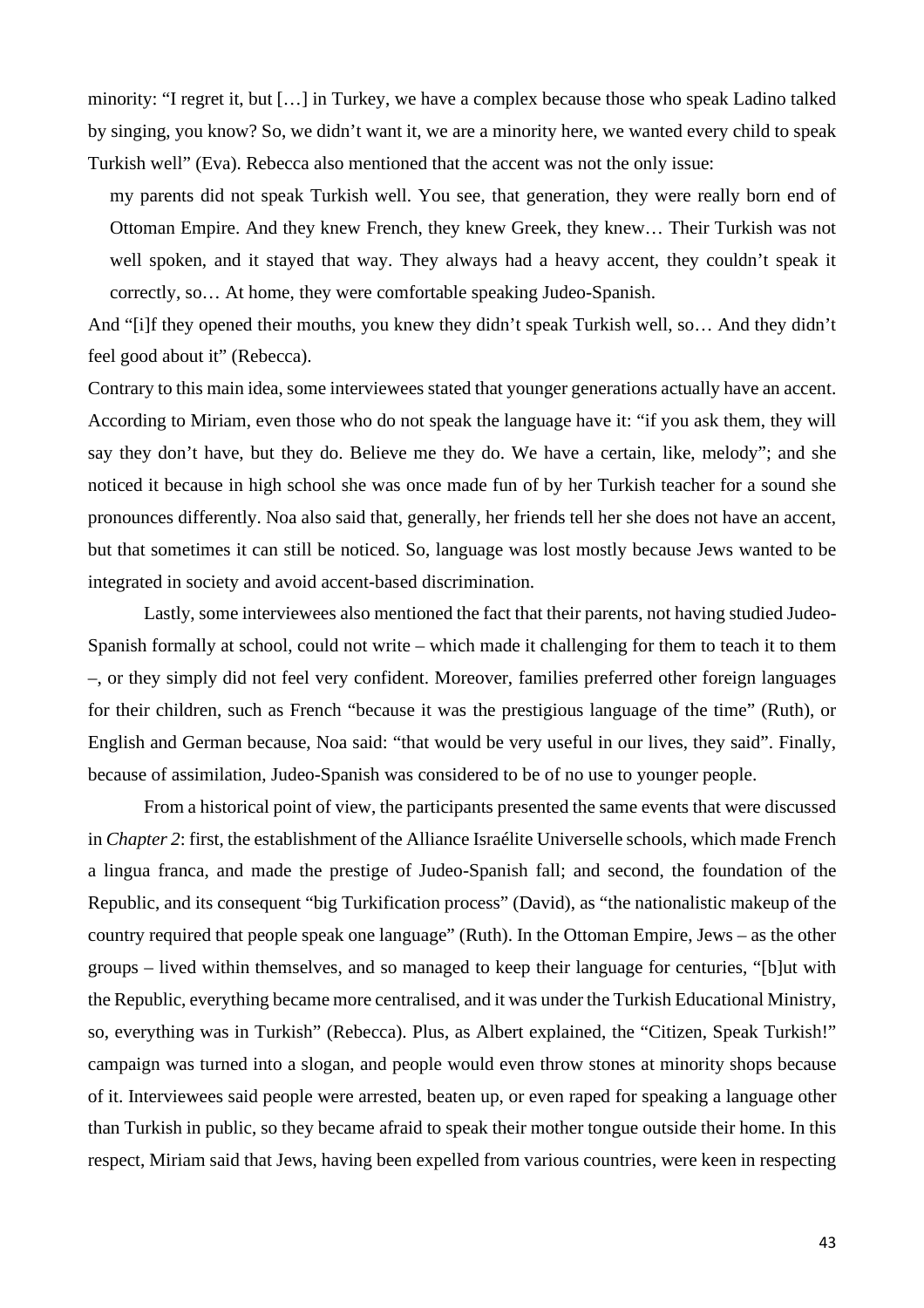the rules; contrary to Armenians, for instance, who insisted on speaking their idiom. Third, Ruth mentioned the 1928 alphabet reform as a cause for language loss: after it, "everything that had existed before 1928, it just, well, kind of disappeared […] from the minds because nobody could read those books anymore, after a generation or two". Finally, some interviewees talked about the choice of Hebrew as a foreign language in the Jewish school. As David explained, this happened because people could not understand how Jews still spoke the language of the country that expelled them, and because Hebrew was considered "the language of the Jewish people". Nonetheless, it was the tongue of religion and liturgy, but never the one of the people: "it is totally incompatible with the traditions of, let's say, the community" (David), as people used to speak Judeo-Spanish.

All the above-mentioned reasons contributed to the loss of Judeo-Spanish, but despite the tendency of older generations to only use it among themselves, young people in the families inevitably learned something. In this regard, David stated that Judeo-Spanish became the language of the household once being abandoned on the streets, "[a]nd from there, it made a retreat to the kitchen"; consequently, the words that were indeed transmitted to younger people are names of dishes. Miriam explained that food is part of the home: "you don't take it like to outside of the building, and like the building is all composed of Jews". Moreover, Miriam and Aaron said that people their age do not only know food-related words and household items, but also some swearwords. Lastly, as Judeo-Spanish is "heavily saying-based" (Aaron), the majority of people actually know at least a couple of expressions. "So, I think that traditional knowledge does pass down to even young people, to some extent." (Aaron) This proves that Seloni and Sarfati are right in regarding family as the most important place where language and identity are passed on to younger generations, which is especially true for Judeo-Spanish, since the language is nowadays solely present in the kitchen.

The interviews showed that Sephardic Jews, because of Turkey's nationalisation process, and societal discriminations, decided not to pass on Judeo-Spanish to their children, so that they would learn Turkish, and would be integrated in society without having problems. However, negative attitudes existed even before the foundation of the Republic in 1923, particularly after French became the lingua franca.

### 5.2 Education

As seen above, the fact that Judeo-Spanish in modern Istanbul is dying is also attributed to education, and this is why I asked interviewees to talk about their educational background.

The overwhelming majority of interviewees attended a private elementary school, and all of them went to at least one private institution during their school years, Rebecca being the only one who attended Istanbul's Jewish school. Participants agreed that in public schools the medium of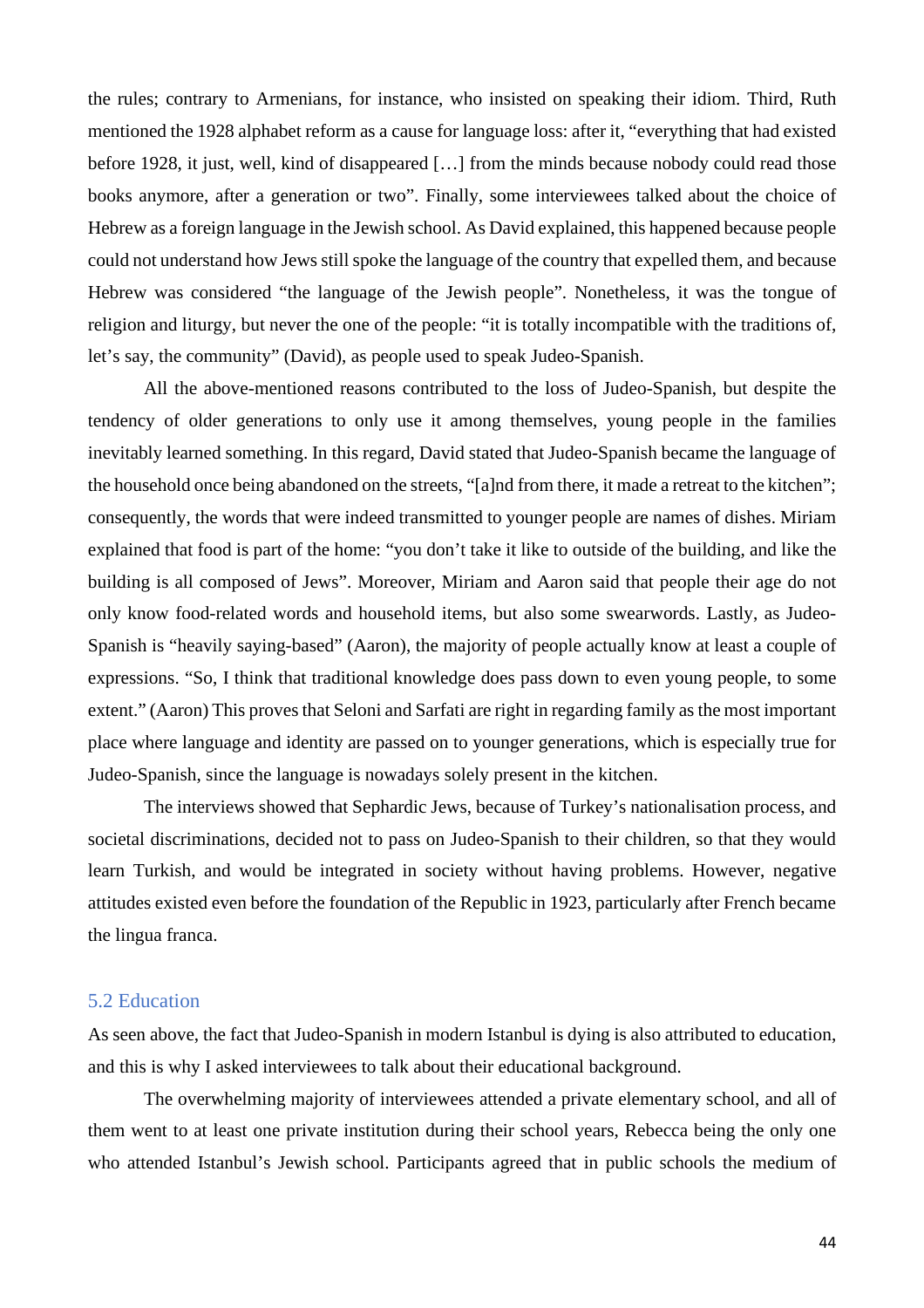instruction is – and has to be – Turkish, and that only private institutions offer education in other languages; the interviewees indeed all studied either in Turkish, English or French. However, as Kaya explained, the fact that private and Lausanne institutions in Turkey are considered as foreign, adds to the 'othering' feeling that minorities face compared to the country's majority.

It is not possible to get education through the medium of Judeo-Spanish, and many respondents instinctively talked about Greeks and Armenians – the other recognised minorities in Turkey – who, contrarily to Jews, kept teaching their languages at school. For instance, "an Armenian young people [sic] who is not able to speak Armenian, it is very, very rare because at home they speak Armenian and at school, they learn it formally" (David). However, this had one negative consequence: as Rebecca said, "I did notice eventually that my Greek friends, their Turkish was weaker because of that".

Regarding language use at school, Esther explained that, because all institutions are under the Turkish Education Ministry, students must have a definite percentage of teaching in Turkish – including the most important classes, such as history and math. Judeo-Spanish was not used at school mainly because it was not a written nor a standardised language, so, "it had to disappear with modernisation and so on because it wasn't written and there was no reason for it to be written" (Rebecca). Plus, Judeo-Spanish did not have the means and resources to be revitalised, or for books to be written: Rebecca indeed believes that this is not something minorities can generally do – which is connected to Kaya's argument according to which Lausanne institutions in Turkey are faced with problems regarding means, materials and curricula.

So, during the years, Sephardic Jews were not allowed to study in Judeo-Spanish, which goes against Tomaševski's idea of acceptability in education, and the rights guaranteed by the Lausanne Peace Treaty. Notwithstanding the desire to speak Turkish well, many interviewees actually studied in a foreign language, which I think could be a consequence of their historically multilingual households.

I then asked participants what language they would have picked for their education, and which tongue they would like their children or the future generations to study in. Most of them would have 'stuck' to the language they studied in, so Turkish, English or French. For instance, Turkish was chosen by Rebecca, as she thinks that the language of the residence country has to be number one, whereas English and French were chosen by interviewees for the benefits they can bring in the job world. Only three people mentioned Judeo-Spanish in their answer: Noa stated she would have preferred to get education in it or in Hebrew – being Jews' traditional languages –, whereas Aaron mentioned education in Judeo-Spanish and said: "even the possibility feels so remote, that I haven't considered it before". Finally, Albert asserted: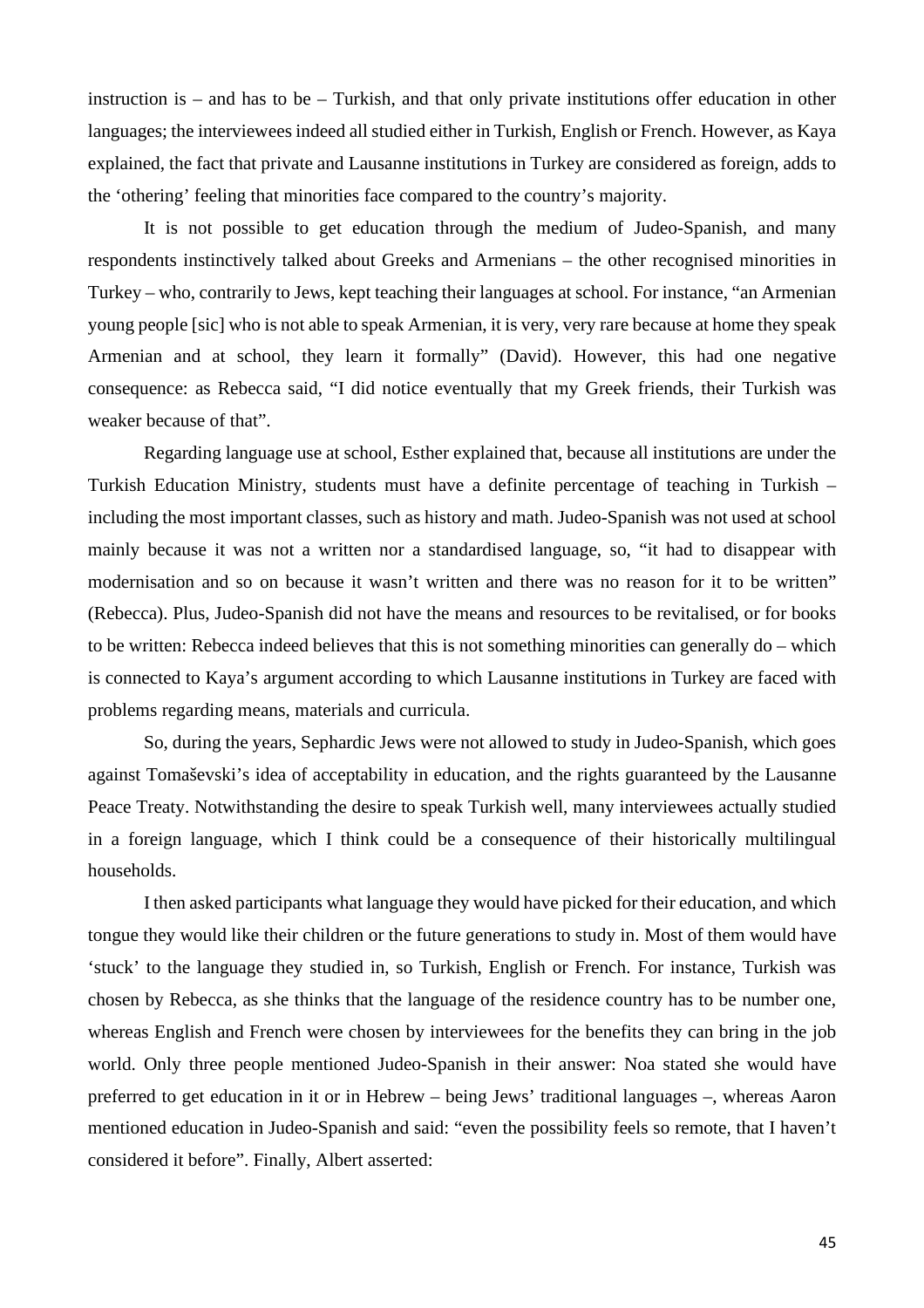every human being is entitled to have their education in their mother tongue. So, for me it doesn't happen so much, but for me... if I could build the ideal system, I would want to have the education in Judeo-Spanish.

This last statement puts emphasis on the importance of instruction through the MTM – according to Albert, especially in elementary school –, a right I discussed with respondents.

#### 5.2.1 Mother tongue instruction

Two interviewees started school without knowing the medium of instruction at all. The first one, Ruth, grew up with French, and then found herself at school with everyone speaking Turkish, and stated it was traumatic. The teachers therefore asked her parents to speak Turkish with her: "I guess I learned very quickly because I don't remember the trauma going on, you know. I guess I adapted very quickly" (Ruth). And, despite the initial issues, she was happy because she got to learn "two other language for free, at home" (Ruth). The second person, Isaac, only spoke Turkish when he went to a school with English as the medium of instruction: "I had no English language in my mind, I solely spoke Turkish. And honestly, I don't even remember how I learned English", as he was very young; but also, he had to learn it, as the institution was international, and everyone spoke English. I found it surprising that Ruth and Isaac did not really struggle to learn through an idiom they did not know before starting school, and that they believe this did not lead to any consequences. However, this is actually essential to understand that children can easily learn languages, and consequently would be able to progress in their mother tongue and a new foreign language at the same time.

 During the interviews, I asked participants about their personal opinion about mother tongue instruction, and they all agreed that it is important, mostly because it makes learning easier:

it would be easier for you to understand the concepts and to follow the lessons, I believe. Because your… Ladino can be practiced at home in your daily language, but in terms of science, or chemistry terms, using the mother tongue I believe is better. (Sarah)

Ruth thinks that mother tongue is important, but that children learn so quickly that it would be better for them to be raised multilingually, as it is "a very enriching experience". Aaron said that MTM education "should be a right", especially when there are enough people for the language to be taught, and David asserted: "education, and formal education in the mother tongue is a right which should not be denied. […] I was entitled to enjoy that right for Ladino as well, but which is not the case for many reasons". Indeed, some interviewees said mother tongue is not being used in Turkey for different groups. Nevertheless, "this is only being discussed for the Kurdish language" (David), probably because Kurdish people "were persecuted the most because they were the majority of the non-Turkish speaking population" (Albert). With regards to Kurdish people, Miriam said: "We like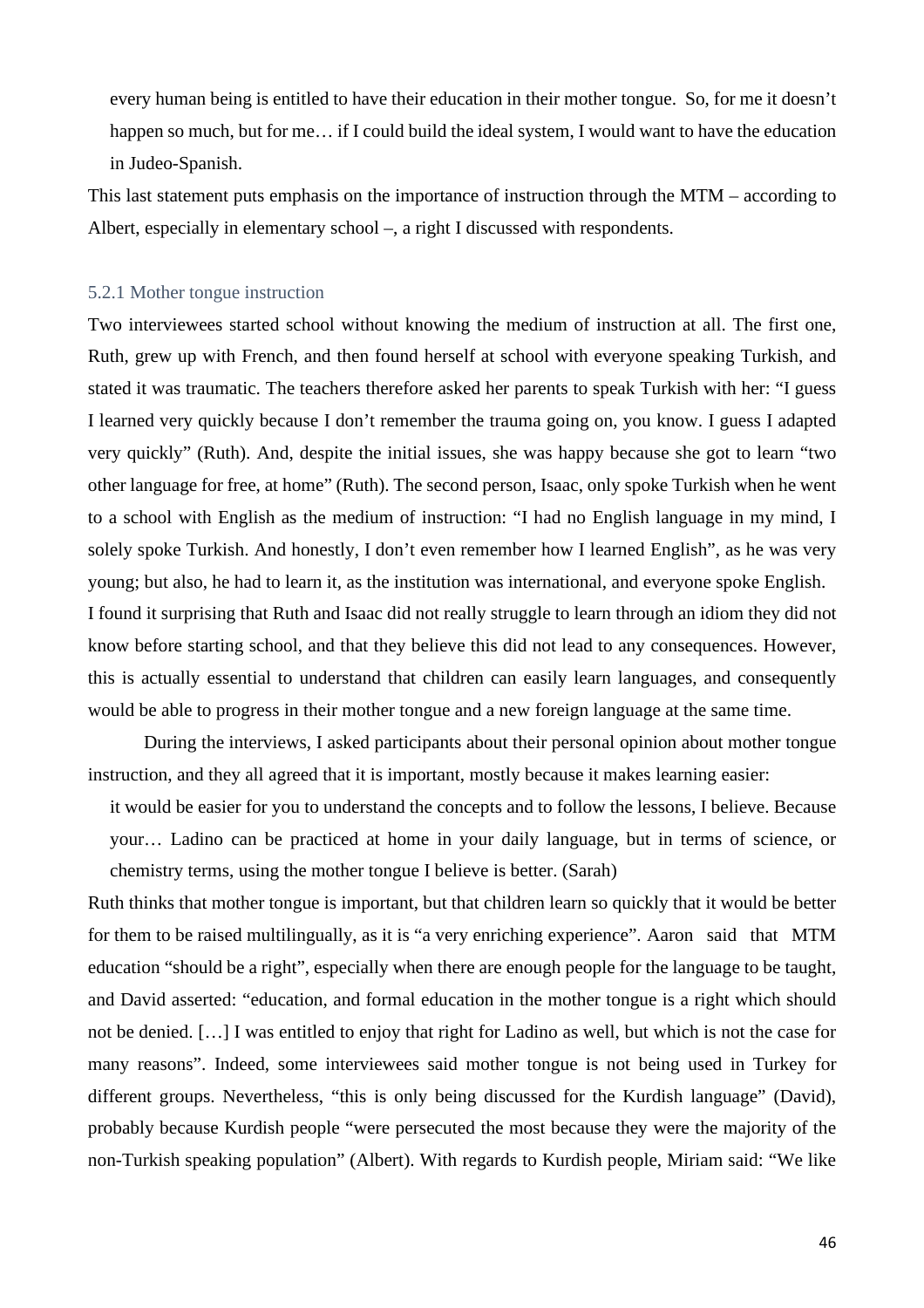see them as uneducated people, but […] it's not what they want. They want to attend to the school, but like when they do, they don't understand what's going on".

This is the reason why everyone should learn in their mother tongue, as studying in a language differing from it can have a double effect. First, it affects a person's school experience: Miriam explained that the Kurdish "sometimes got kicked out of the school because they don't speak Turkish very well", which goes against Tomaševski's conceptualisation of adaptability, and supports Skutnabb-Kangas's and Szoszkiewicz's argument that the absence of MTM instruction can impact someone's literacy, and educational success. Moreover, in this case, it is obvious that schools tend to consider the 'failure' of Kurdish students to learn Turkish well as a personal difficulty, and not as a result of the inequalities that Kurdish people face in society, such as underrepresentation and the exclusion of their language in public institutions – which is the same for every minority in the country. This is the exact opposite of what the education system should be doing: according to May, in fact, schools are responsible for recognising minority people's 'issues' as deriving from societal inequalities, and for adopting and fostering a positive attitude towards minority languages, cultures, and backgrounds.

Second, according to Skutnabb-Kangas, this 'assimilationist submersion education', can lead to language loss in individuals – Rebecca being a perfect example of this –, and consequently in a group, too because it inevitably results in the assimilation of minorities. This is why MTM education is the main linguistic human right that can preserve linguistic diversity. Although both Skutnabb-Kangas and May state that education cannot save a dying language on its own, Skutnabb-Kangas actually believes that the school is the main agent for killing a tongue in a couple of generations.

The only interviewee with a different idea about mother tongue instruction was Rebecca: It's a very good thing because being exposed to another language is fun, it's a great experience, but it has its limits if it's very different than the large culture; it just has to be adaptable to the large culture.

She indeed put emphasis on society integration: according to her, people who do have the chance to get education in their primary language tend to have problems learning the majority one. It is indeed fundamental for a child's development to learn the official idiom of the country of residence as well. However, it would suffice for pupils to learn the two languages in a parallel way, as it was agreed by Ruth and Isaac that small children have no problems in learning new tongues.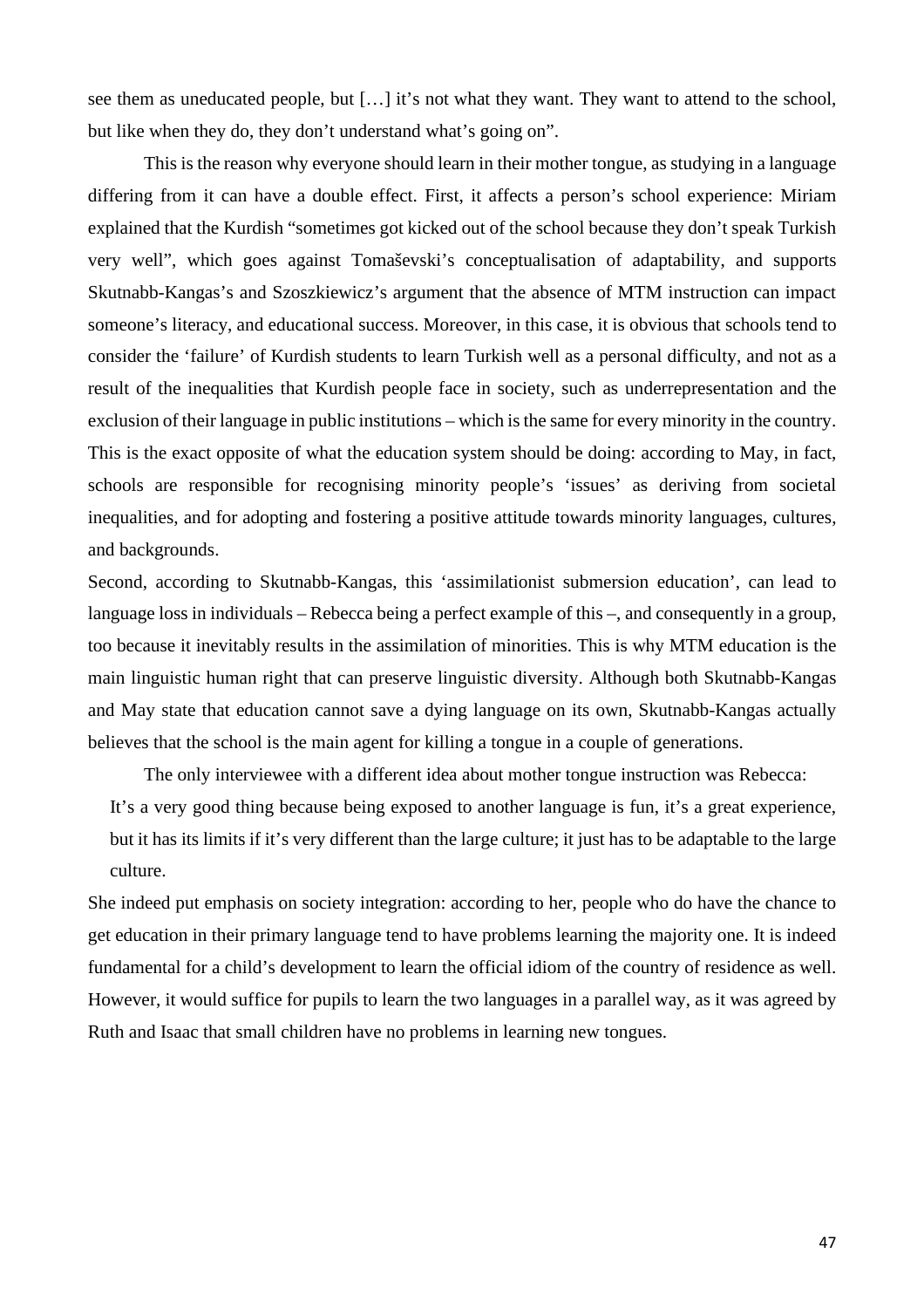#### 5.2.2 Minorities in school

Afterwards, I asked interviewees to discuss the role and/or status of minorities in school. The main view is that minority people, and their languages and cultures are not considered in the Turkish educational system.

Generally speaking, Aaron defined the role of minorities in school as "[n]on applicable… doesn't exist. In school, there's no such thing as 'Armenian', 'Kurdish', 'Jewish'. […]. School, everyone's a Turk", and described this as "terrible". He then explained:

But it's not like our culture is, or our history, is reflected in any of the course material in any way. Like even in history class, they never, the Jews are only mentioned once: 'They arrived in 1942', and like 'We love them', and then, that's it, and then they never come up again... or before. (Aaron)

Some participants discussed the absence of minority tongues in schools; for instance, Albert said that Turkish has always been the language for everyone, so, even for the groups that are Muslim, the same pattern can be seen: young people do not know the language, older ones understand it, and only those over seventy can speak it. However, he also said he did not notice anything particular regarding minority tongues at school because language is something 'internal' that is not seen outside.

Furthermore, the interviewees talked about the religious class at school, which, as Miriam explained, is mandatory every week according to the Ministry of Education. "But religion class, it's equal to only Islamic thought. Like they don't teach Judaism, they don't teach anything else, they don't teach of course any other forms of believes or religions." (Esther) Some interviewees explained that, as Jews, they were exempt from the course: Noa actually felt glad she could not participate, as the class only focuses on Islam, whereas Esther affirmed:

I spent twelve years of mandatory education, two hours each week, sitting at the library not doing anything because if you're a non-Muslim, you're exempt from those classes, but they don't provide a substitute […]. I would really be happy to, you know, [be] given the chance to speak about my own religion and everything, and I think that's what feeds the… feeds anti-Semitism in Turkey because people don't get the chance to actually engage in a dialogue.

Also, Esther explained that the university entrance exam contains about five questions from this course, which many students, being non-Muslims, do not attend. And Ruth affirmed:

a lot of young families have opted for emigrating to Israel or other countries, especially because primary education has become mostly radical religious. And, so, people don't want to send their children to public schools […]. So, if you don't have money to send your kids to private schools, then your only option is to leave.

Ruth stated that there was no such problem when she went to school. Similarly, Eva said she belongs to the last generation in which everyone studied together; nowadays, "[i]n elementary school, it's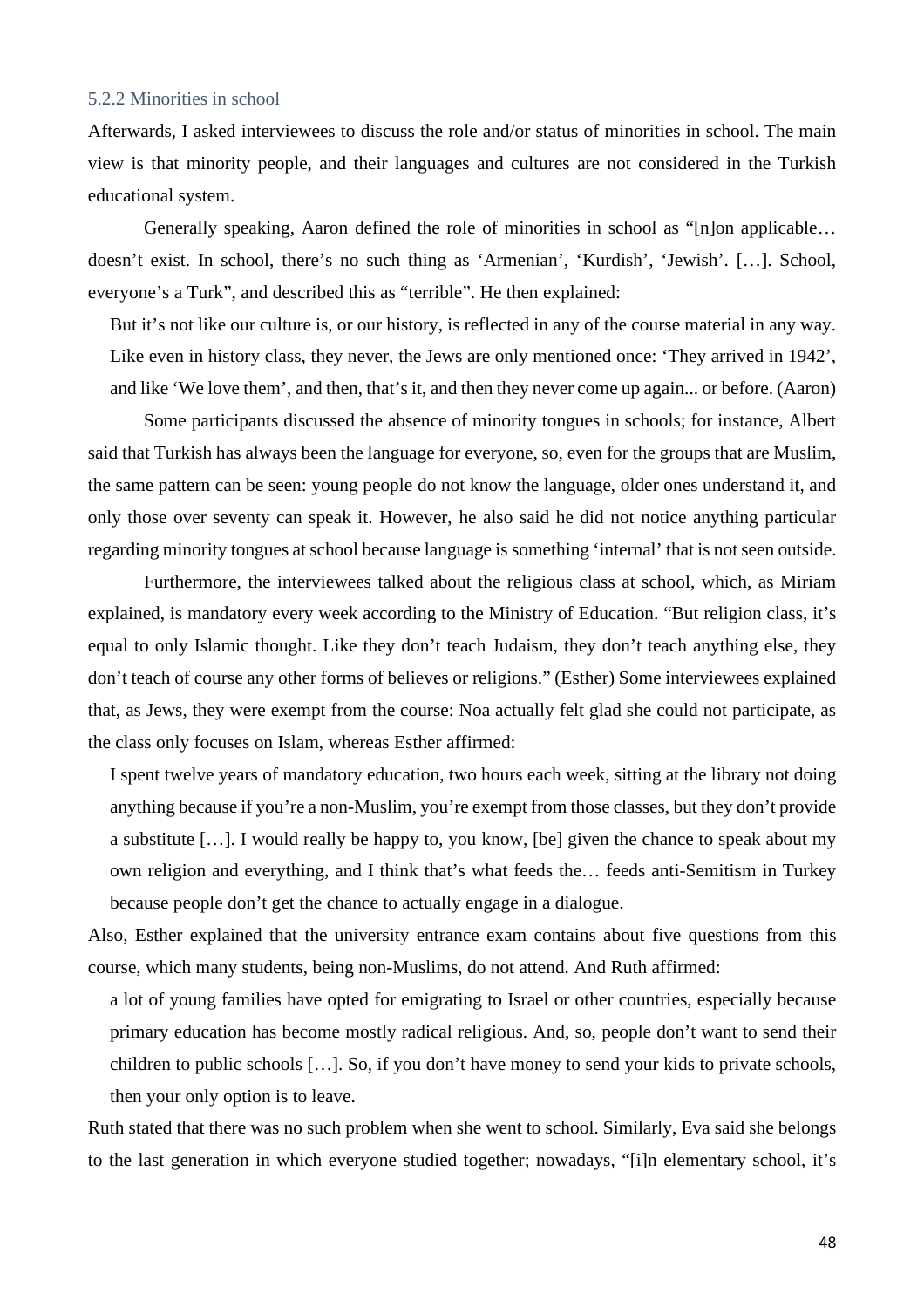terrible": minority children constitute a small percentage because there is jealousy towards them, so they prefer private institutions.

Finally, Miriam stated that her elementary school, besides being secular, was also "very 'Atatürkist'": Atatürk was indeed described as a God who taught them everything; but "Atatürk was not the best person for the minorities actually" (Miriam). According to Miriam, this kind of indoctrination is present in almost every school in the country, which shows how important Nationalism is in Turkey.

On a more personal level, some interviewees talked about something they experienced in first person during their school years. For example, Esther remembered one time a friend of her posted some very anti-Semitic statements on Facebook, also citing Hitler. She decided to report this to the dean explaining that she did not feel safe; however, no action was taken against this. This episode confirms Kaya's argument that there is lack of action against actual discrimination at school.

Eva told me that during her university years, around 1980, people

were forced to march, for instance, every Friday, at the university door, we burnt the Israeli flag, and all that. We are not Israeli, we are Turkish Jews. […] And there have been many events, so, because of that, we always spoke in Turkish, always.

To conclude, it is clear that minorities living in Turkey are not represented in schools: not only are their languages not taught in public institutions – not even as foreign languages –, but their culture, religion, and history are not present in the school curricula. This prevents the realisation of Tomaševski's acceptability rights in education, and has an impact on both minority and majority people, as they all lack information about Turkey's communities, which is what usually leads to discrimination and stereotypes. This is the reason why the Declaration on the Rights of Persons Belonging to National or Ethnic, Religious and Linguistic Minorities states that knowledge about a country's minorities should be taught to all in education – an idea supported by May, too. Indeed, everyone at school should know and learn about the minorities living in the territory, so that, first, minority members can feel recognised and included, and second, prejudice can be overcome as a consequence of information.

What emerged from the interviews is that the lack of recognition and representation at school is pushing many minority members to attend private institutions. Nowadays, in the public system, education is radical religious and only focuses on Islam, which further confirms what Mills believes about Istanbul: that the city is not as multicultural as it once was. Additionally, as Eva said minority children only constitute a small percentage in classrooms, which is driving minorities towards private schools, thus making this percentage become even smaller.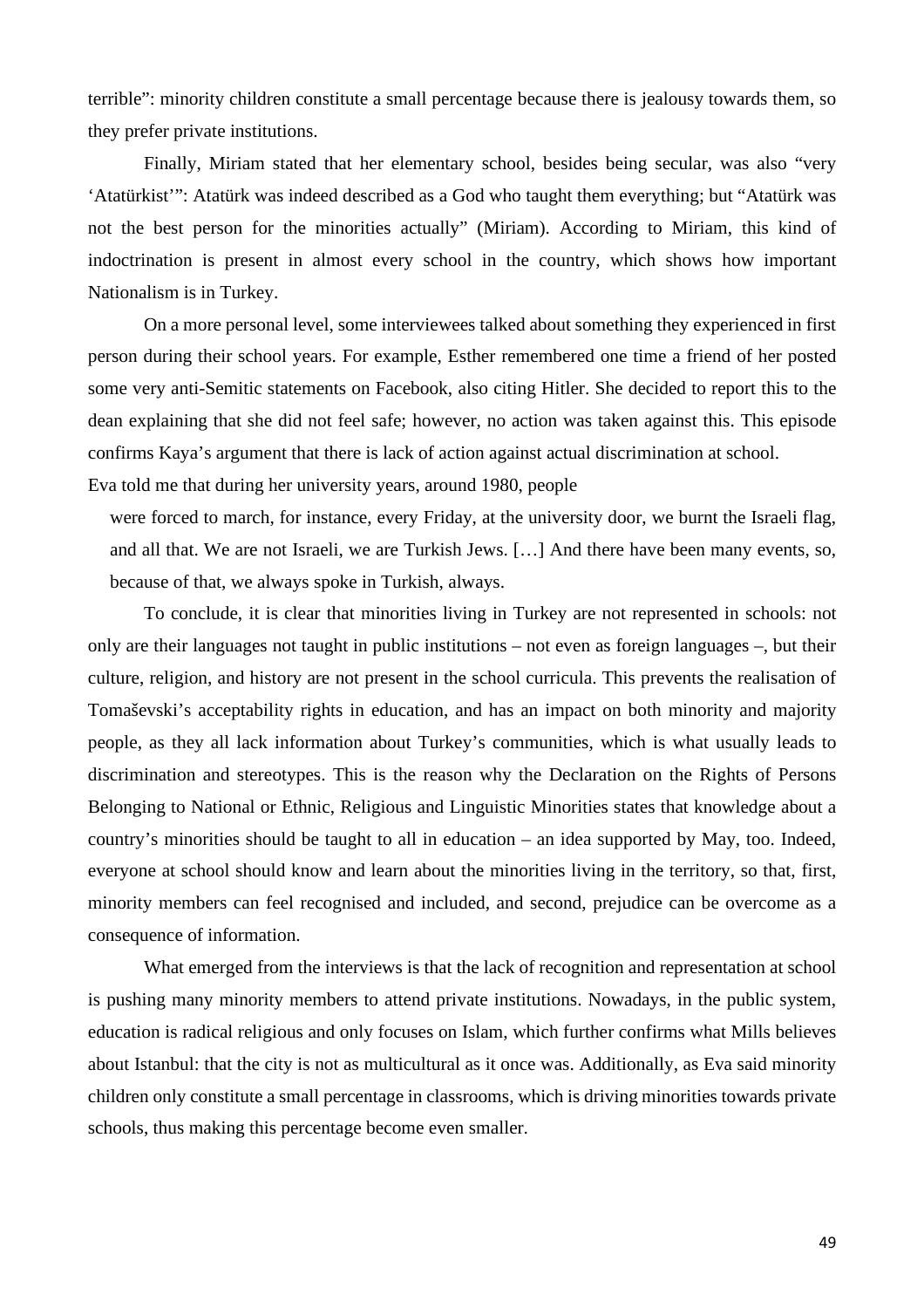# 5.3 Language attitudes

I then discussed language attitudes with the interviewees: I asked them what they think about Judeo-Spanish, and what value they would assign to it.

Generally, the respondents linked Judeo-Spanish to family, culture, identity, and heritage. And many of them said that the language reminds them of their grandparents: "Ladino, for us, is not the mother tongue, it's a grandmother tongue" (David). And consequently, "it's a language of love, a language of affection. It's a great culture that lies behind it" (David).

Language was described as being more than a simple means of communication: two people mentioned the Turkish saying "one language is one person" (Isaac), and Ruth explained:

I love the language, it's wonderful, it's, you know, part of my ethnic identity, and it shows me […] how my ancestors lived, what they thought of life in general, their philosophy; I mean, a language is not some abstract thing hanging, you know, on the wall or something. It's something that it's alive, and has the whole culture in it, and the people and the character of the people.

David stated that Judeo-Spanish "totally reflects the Sephardic way of thinking", and Aaron said it is helpful to read what was written about Sephardic Jews and their history, but most importantly,

it's a symbol of, of our separate peoplehood, like we're not just Turks, but we're our own group of people. And the language is one of those strongest markers of our sense of self. And it was forcibly taken away, which I think makes me want to use it more.

So, when talking about Judeo-Spanish, the interviewees reflected Hall's concept of 'linguistic relativism': they described the tongue as representing Sephardic Jews' values, culture, and way of living and thinking. Some interviewees explained that a person has different personalities, talks and behaves differently based on the language he/she is speaking.

Moreover, some participants said Judeo-Spanish is a very rich tongue, full of expressions and sayings, and two of them agreed that it "does have a funny element" (Rebecca): Sarah, for instance, does not like speaking the language now, but told me she used to laugh a lot with her parents.

Interestingly, the vast majority of interviewees mentioned a trip to Spain or Portugal, saying that, thanks to their knowledge of Judeo-Spanish, they could understand or communicate there.

Aaron and Esther mentioned that Judeo-Spanish is the language used during Passover prayers: Esther explained that they read the prayers either in Hebrew – which no one in her family knows – or in Judeo-Spanish. Not speaking the tongue, she does not understand what it is said: "if I knew the language, I would understand what's going on, maybe I would be more religious" (Esther). And connected to the possibility of enjoying some cultural elements, Sarah talked about *Şalom*, the newspaper in Turkish that has an additional page in Judeo-Spanish, which mainly contains stories, jokes, and poems. She indeed enjoys reading them in the language, as this reminds her of her past.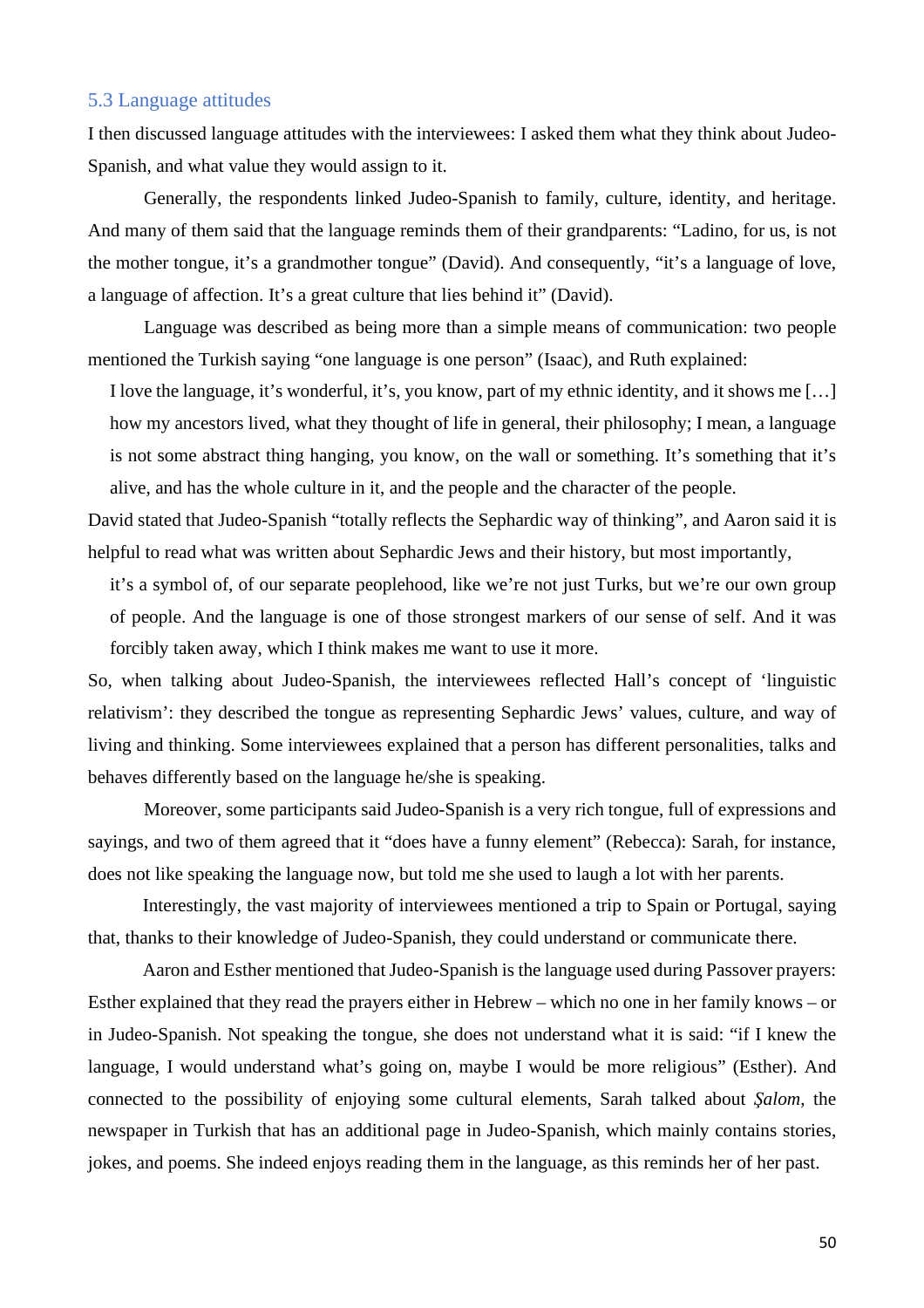The interviewees attributing great value to Judeo-Spanish and connecting the tongue to culture, to the past and their ancestors show how similarity plays a role in identity: as explained by Hall, similarity provides people with a connection to history, and a continuity with it – and this could be a way for Sephardic Jews to deal with their diasporic state – which is also what Brink-Danan asserts people worldwide are trying to do through the *Ladinokomunita* group. Indeed, regarding the value of Judeo-Spanish, interviewees said they mostly realised its importance later in their lives; some of them, like Noa and Ester, even started considering the fact that the language is ancient as something valuable. In this regard, Esther asserted, "now that I understand it has to do something with the past and the culture and everything, I understand that it's something important", which once again shows how the link to the past can create a sense of unity for people who have historically experienced exile, and nowadays assimilation.

 Nonetheless, Judeo-Spanish was also negatively connected to history and the past, and described as something old. For instance, Sarah mentioned a time in Spain in which a taxi driver asked her and her husband from which mountain they were coming from, "because Ladino in Spain is somewhere out of logic", and seen as extremely ancient. In the same way, Isaac does not want to practice Judeo-Spanish because his parents, in Spain, were asked: "'What are you? Are you Don Quijote?'". With a similar attitude, Rebecca said the language is "just part of history, it's a cultural thing. I think it should be preserved the way it was. But that's what it is, there's not more value, as far as I'm concerned". She indeed believes Judeo-Spanish is the language that was spoken in the 1950s because today people try to contaminate it with modern Spanish; Isaac explained that this happens because new words such as 'computer' do not exist in Judeo-Spanish. Consequently. "when you actually learn the Spanish language, the language that they're speaking sounds very funny" (Isaac).

Those interviewees who are 'distancing' themselves from Judeo-Spanish represent Hall's idea of rupture from the past, and also prove that May is right in saying that language is not the only element determining someone's identity, especially for members of those communities experiencing language loss and shift, as in the case of Sephardic Jews – whose identity is discussed in *Chapter 5.4*.

I then asked Judeo-Spanish speakers if they feel confident using the language in public. On one hand, some feel confident because people in Istanbul cannot distinguish between Turkey's minority and local tongues, and might believe it is a foreign language, as there are many tourists in the city: "they can't even separate between the minorities: who's Jew, who's Armenian, who's Greek, for example. Ladino, they understand that it's a foreign language – like French, like English –, they are so illiterate" (Eva). Indeed, "it would be extremely rare that someone who hears Ladino, would say: 'Jewish'" (Albert). On the other hand, two interviewees stated that in Turkey it is not well-seen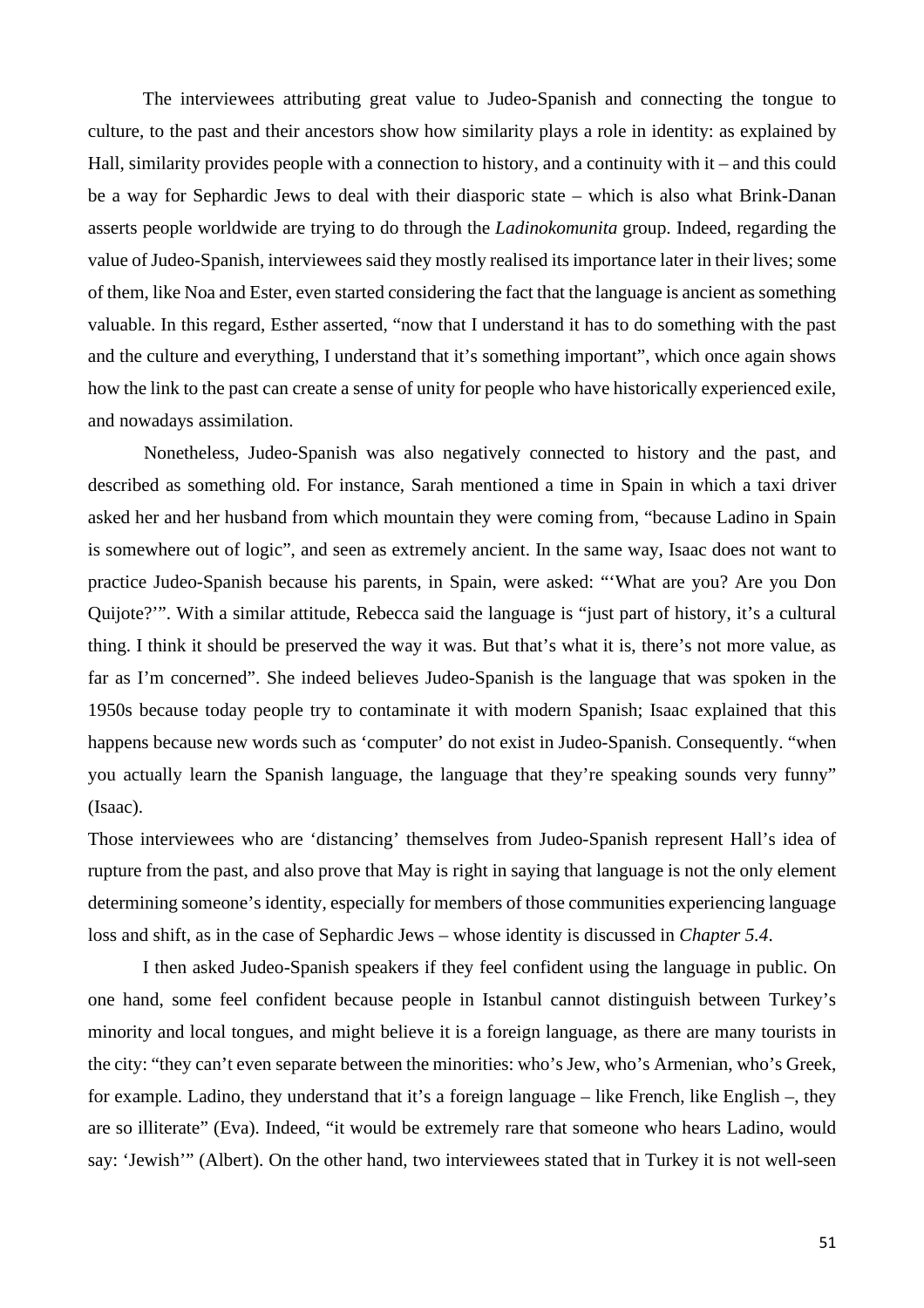if you speak a language different than Turkish on the streets: "If we're out, not at home, we always speak Turkish, so that we don't irritate people. Because it's disrespectful in Turkey to speak another language other than Turkish" (Isaac). For instance, Sarah mentioned the International Ladino Day and said: "In such an environment I feel confident speaking Ladino […]. But in a community who speaks only Turkish, just speaking with somebody else in an open area, I wouldn't feel confident". Connected to this, Ruth said she now feels confident, but in the past, it was different because of the government campaigns. Similarly, Albert told me that he once saw two elderly men speaking Turkish, but who he recognised as Jewish by their strong accent. When he started speaking Judeo-Spanish to them, they immediately told him to stop talking, mentioning the "Citizen, Speak Turkish!" slogan. Albert said he saw "pure fear" in their eyes, as they were afraid of using Judeo-Spanish in public.

So, the interviewees' attitudes were mostly positive. Some of them said that, in Turkey, people generally do not see any value in Judeo-Spanish because they were "educated, or brainwashed, to believe that this is a jargon" (Albert), and to learn French instead, or, as Miriam explained, to think Hebrew is the Jewish language. Despite the different opinions about Judeo-Spanish, most interviewees actually said they wished they had learned it when they were little, and those who have children said they regret not teaching it to them. In general, they all wish that the language will not die, but see this as inevitable. In a very 'extreme' way, Rebecca compared Judeo-Spanish to Latin: a dead language you can study "for a hobby", getting to know and understand the culture connected to it, but nothing more.

# 5.3.1 Language hierarchy

Afterwards, the conversation moved on to language hierarchy in Turkish society, and I surprisingly got different answers.

Some interviewees stated that Turkish is obviously more important: Rebecca thinks it is essential because people need education – which is transmitted in Turkish – to be independent and survive in society: without education, "you stay behind". She also said that her generation was the first one to have different professions because they were actually able to attend school and college. Isaac asserted: "the society's still uneducated, that there's no choice that they can hierarchally choose which language to speak", as everyone uses Turkish.

The interviewees who defended the importance of Turkish for its utility in society – also considering the current Jews' assimilation – reflected Skutnabb-Kangas and Phillipson's theory of necessary human rights, according to which the mother tongue and the country's official language – in this case Judeo-Spanish and Turkish respectively – are the most important tongues for an individual: neither language can be excluded from a person's life.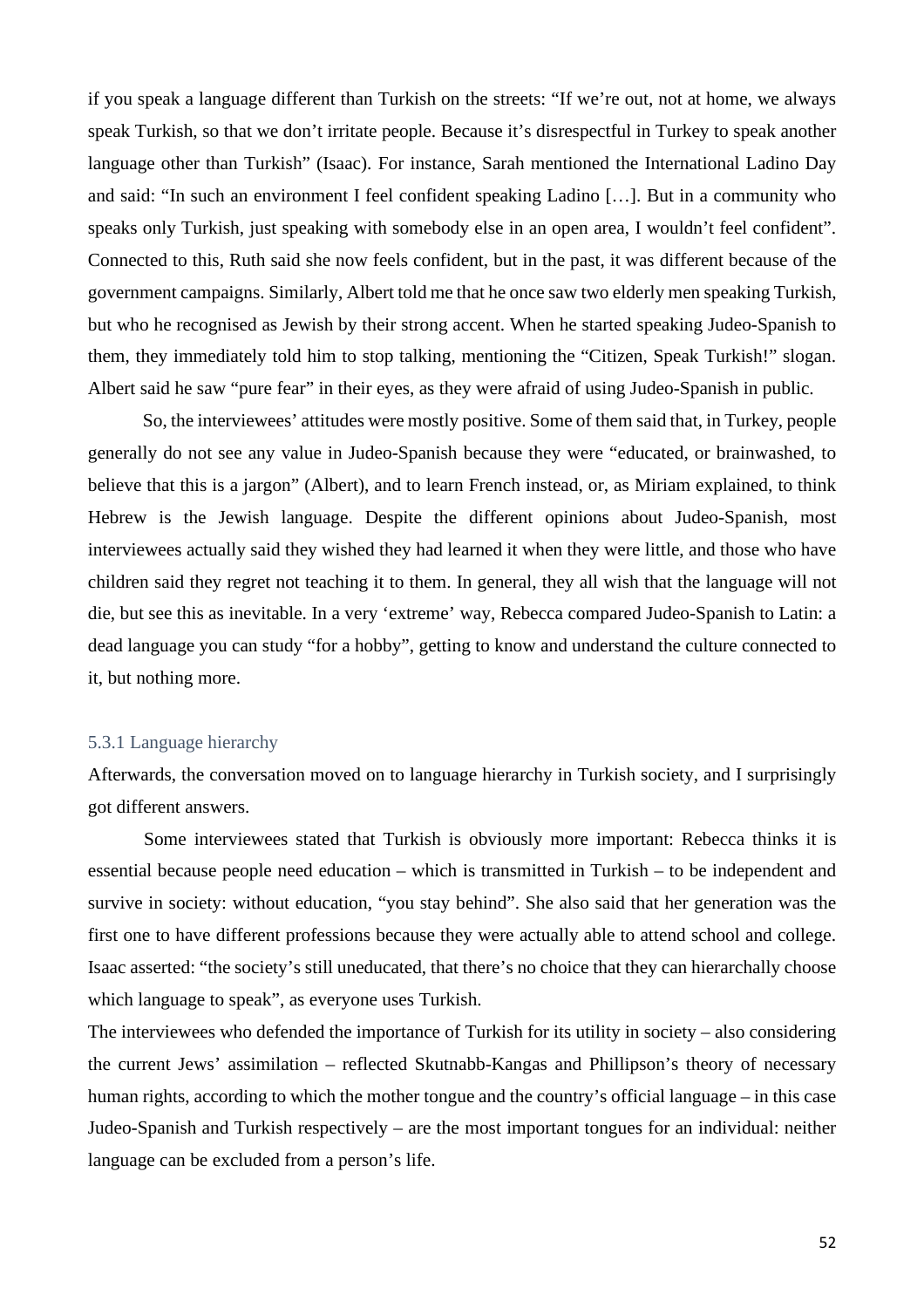A great number of respondents consider English as more important because it is an international idiom useful on a global level – according to Eva, especially compared to Turkish. Sarah personally sees it as an equivalent to Turkish: while looking for a job, it is English employers look for. With regard to this, Albert said that there is a language that is seen as 'prestigious' in every historical period: nowadays, in Turkey, it is English. Indeed, "if you don't know it, you're like illiterate" (Albert).

Differently from the other respondents, Miriam interpreted the question as member of the Jewish community, and said that Judeo-Spanish is important, as it is spoken by the elderly, and that Turkish is essential to talk to young people. Noa, finally, does not think that there is a language more useful than another in society.

It is clear that there is some linguicism in Turkey: on the societal level, there have been discriminations based on language, such as the government campaign against the public use of tongues other than Turkish; on the individual level, some people see no use or benefit in learning Judeo-Spanish, and prefer either Turkish, or more international languages like English, French or Spanish. These tongues are favoured because they are believed to be more useful, and have more potential than Judeo-Spanish, which is one of the reasons why the language is dying today.

#### 5.4 Identity

Some participants mentioned identity in different parts of the interviews, which shows how intertwined identity is with language, culture, and societal experiences. I asked interviewees a very general question: what elements they would describe as being part of their identity, or how they would define themselves. The answers I received were various, but can be grouped in two main categories: those who define themselves as Jewish, and those who describe themselves as Turkish.

For the first category, many interviewees said they are Jews, Sephardic Jews, or Jews from Turkey. Some of them included culture, rituals and traditions into their identity, and some of those who speak Judeo-Spanish included the tongue as well. Noa said that, being a Jew, her parents tried to make her stay within the community, and to raise her "differently". Finally, David said Jews "have never been Turks", and defended this position by explaining that he is a Jew with a Turkish citizenship, meaning that he has rights and duties, but is not connected to the country in any other way.

Esther is in the second category; she said everything depends on how you define identity: she personally describes herself as Turkish, since she was born in Istanbul, and is a resident of Turkey. She is however struggling to find where she fits because people are not convinced that she is Turkish due to her name or accent: "de facto some people still don't consider you Turkish if you are non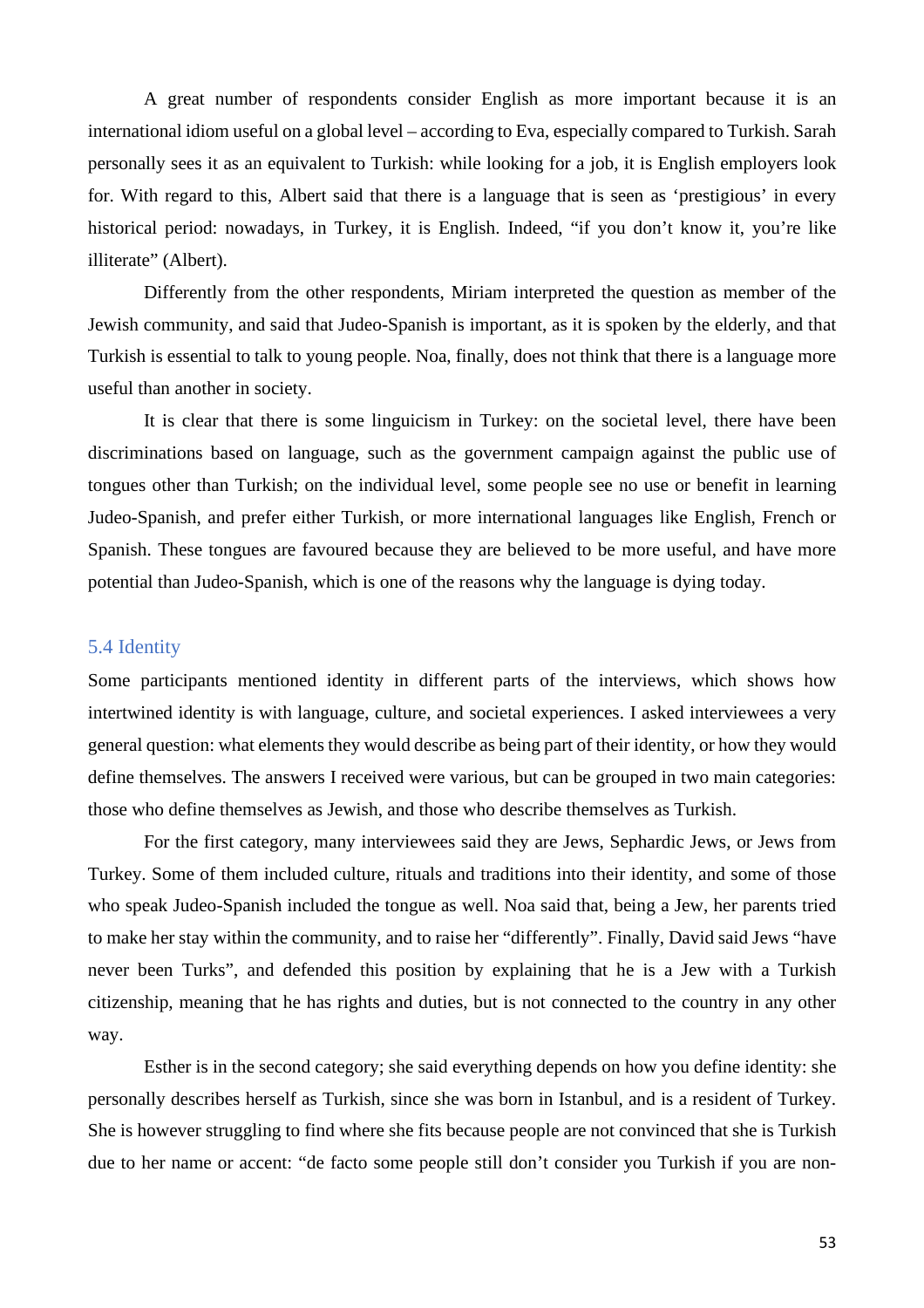Muslim" (Esther). In fact, Turkey "it's not somewhere that is very open to diversity and you know, different kinds of identities" (Esther).

Nonetheless, different interviewees said Jews are facing an identity crisis nowadays: there is indeed a third group including all those who are in-between the categories of 'Jewish' and 'Turkish'. Ruth, for instance, answered to my question simply saying she is a "Turkish Jew", and Rebecca, having lived abroad, affirmed: "I noticed that the things that I considered being Jewish in me, are really Turkish, that's how I feel about it. Very few differences". According to David, Jews want to become 'real Turks', especially to avoid discrimination and exclusion; but this

also led an identity crisis, which we still could see the effects of today. Some people, I'm talking about the Jews in Turkey in general, they say that they are Turkish Jews, or that they are Turks, but with a Jewish religion. And some of them say: 'I'm not Turk', like me.

With regards particularly to Sephardic Jews, David believes that there is a struggle to find a Sephardic identity: in Jewish clubs, children are taught about general elements common to all Jews, but nothing connected to Sephardic Jews. He is indeed not able to define the Sephardim, unless he differentiates himself from another group, for instance the Ashkenazim, "which is not correct" (David): according to Douzinas, it is indeed not good to depend on others. Also, as Taylor asserts regarding recognition, every person needs to be able to have a distinct identity, both as an individual and as part of a culture. When talking about religion, Ruth said:

when we were young, there was no question about who we were, and we never asked that, we knew we were Turkish Jews, ok? And we had the traditions, we had the language, we had, you know, all the religious holidays and everything that we celebrated, we sang songs, that were in Ladino, etcetera etcetera. [...] But then, with the loss of the language, or… things got more difficult.

Ruth actually thinks this identity struggle mainly derives from the lack of one fundamental element: language. The role of language was also underlined by Albert: when talking about his identity, he said he came close to "the feeling of being Jew through Judeo-Spanish". The significance that these interviewees have assigned to Judeo-Spanish underlines the crucial role that May ascribes a tongue in someone's identity. Moreover, this also proves May's argumentation that a person's language is fundamental to his/her identity to the degree to which he/she defines him/herself with it: those interviewees who do not identify themselves with Judeo-Spanish – such as Rebecca – obviously do not consider the language as being part of their identity or as being crucial for the Sephardim. Contrarily to what Brink-Danan believes, I do not think that language is the most important element in Sephardic Jews' identity; Brink-Danan stated this – ten years ago – basing her affirmation solely on the *Ladinokomunita* group, where everyone speaks the language and wants to revitalise it. What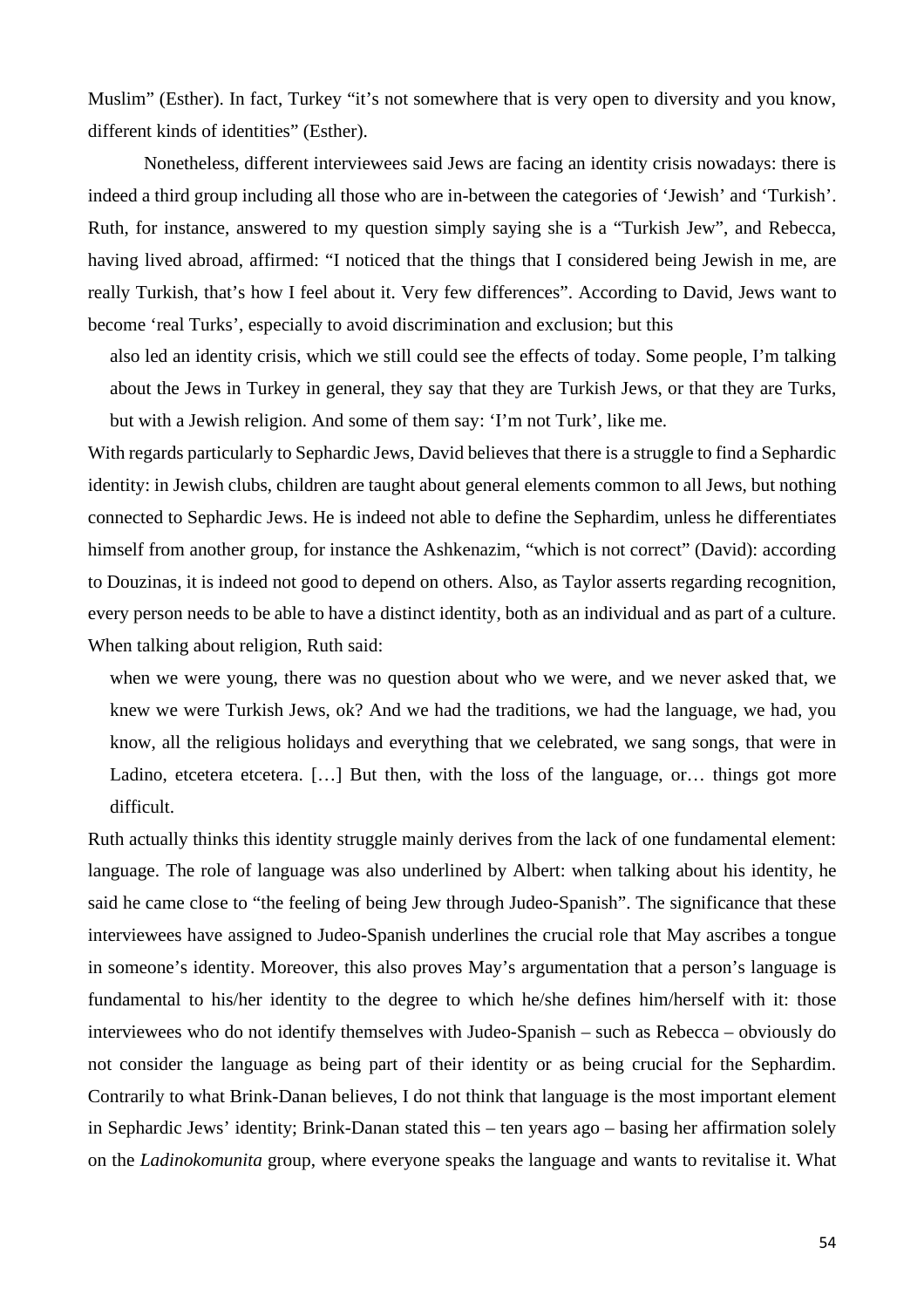emerged from my interviews, is that nowadays the most important elements are culture and traditions – also as a consequence of language loss.

Interestingly, when I asked him about minority languages in school, Albert said: "I didn't separate the identities", meaning the ones connected to Turkish and Judeo-Spanish. Albert is an example of the fact that minority members can manage multiple identities at the same time (*see May, page 21*).

Isaac was the only interviewee who, regarding identity, said: "I wouldn't talk about my ethnicity, my background or that I'm Jewish. I would talk about myself", as to make people go beyond his religion. He stated: "trying to belong somewhere, is a sign, I find, a sign of insecurity" (Isaac).

Finally, one thing that was pointed out by three people, all older than fifty, is that nowadays, there are more mixed marriages, and that young people are more assimilated, which is making identity 'fluid': "[y]ou do take some of the influence and you change in that way. And now I see more and more how the Jews in Turkey are like the Turks that they live with" (Rebecca). This happens because, once, minorities were closed in their communities, but there were also more Jews compared to today. This idea of 'fluidity' further proves that identity is dynamic and changes continuously. Indeed, the identity of Sephardic Jews is shifting alongside societal and historical changes, which proves Hall's argumentation that identity is the product of a particular discourse. However, identity is also determined by situated social action, meaning that a person him/herself, as well as others can have an influence on it. Esther, for instance, is struggling to identify herself because people in Turkey tend to see her as a foreigner: this external representation is based on a single position – that of a Turk belonging to the majority and living in modern Turkey, and is the result of a society dictated by Nationalism, and by the lack of recognition and acceptance of multiculturalism and multilingualism. Generally, identity was described by interviewees as a mixture of place of birth and residence, culture and traditions, language, and religion.

### 5.4.1 Religion

I asked participants whether they think religion still plays a big role in Sephardic Jews' life nowadays. Accordingly, religion and traditions are generally important for their identity also because, as David explained, the Turkish state perceives Jews as a religious minority.

From a historical perspective, Rebecca explained that during the Ottoman Empire, Jews were a closed society and therefore kept all their traditions; with the institution of the Republic, however, government and religion were separated, which led her generation to detach from faith. The overwhelming majority of participants indeed defined themselves as not being very religious, but stated that there are some people for whom religion is very important.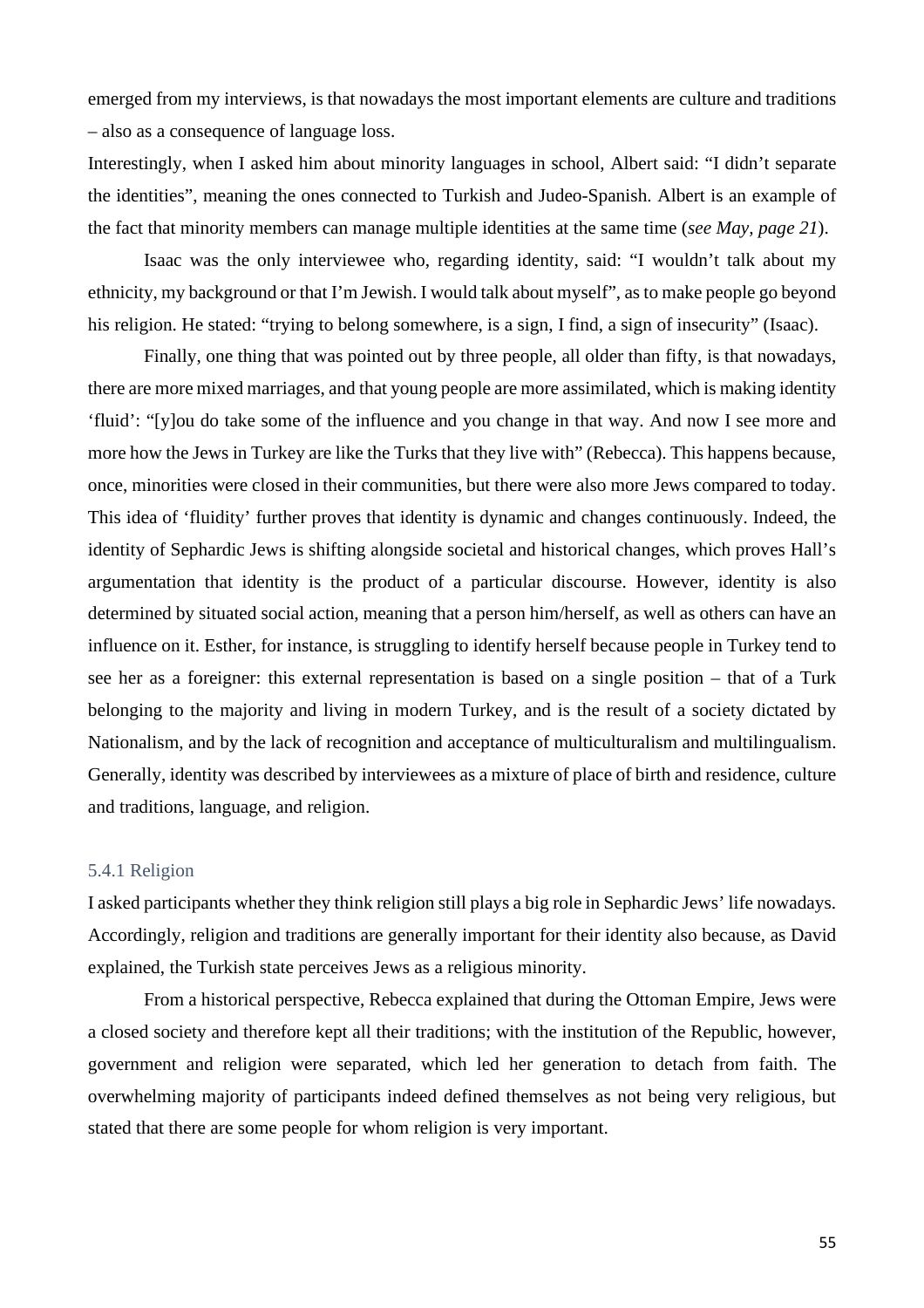The general view is that everyone is connected to religion and traditions but to a different degree: regarding Turkish Jews, Albert said, "everyone is traditional, but some people are a bit less traditional and more secular, and some people are more traditional and more religious". David defined Judaism as a 'cocktail' prepared with various ingredients – religion, culture, and nationalism: every person has them in different amounts, but none of them can be left out, "[b]ecause the Jews are at the same time a religion, a culture, and of course a people" (David).

The importance of religion-based traditions was indeed acknowledged by all interviewees:

when you ask someone about something in Judaism, they immediately tend to talk about like how important it is to be a community, how important it is to transmit it to the next generation, how important it is to multiply our community. (Esther)

It is therefore mostly about "culture, the community life, […] family and values" (Esther). Aaron said he practices traditions "not for any faith-based reason, but just as communal practice. They're interesting". Additionally, Esther explained that most people do not know where the rituals come from or why they are like this: "maybe it has to do with, you know, being used to that tradition". Ruth answered my question by stating, "when you say 'religion', I would say 'traditions'. So, religious traditions are very very important. Because they constitute the ethnic identity that we have"; and this identity, according to Albert, was preserved all these years thanks to traditions and language. Ruth therefore explained that today some traditions are getting lost because the language is vanishing – which was also mentioned in *Chapter 5.3* regarding Passover prayers in Judeo-Spanish.

Notwithstanding the general tendency to be detached from religion, Rebecca and Ruth said nowadays there are young Jews who are even more religious that what people used to be once, probably because "people like to claim to an identity, they feel better that way" (Rebecca). At this regard, Rebecca defined religion as being "fluid", as "it comes and goes".

#### 5.4.2 Doubled identity and code-switching

In *Chapter 2.5*, I presented the argument of Brink-Danan according to which Turkish Jews have a 'doubled identity', so I asked interviewees whether they think Turkish Jews speak and behave in one way among themselves, and do differently when among the majority, and whether there are differences between their private and public life.

Most interviewees asserted there is a tendency among Turkish Jews to 'hide' some traits and opinions when outside their home. "First of all, […] the invisible rule was: you don't show any sign of your religion outside your home, like, wearing a kipah" (Albert). The kipah was also mentioned by Esther, who told me that a very religious person she knows has to wear a cap over it, in order not to show it. At this regard, Eva stated that in the private sphere, "you can be very very intimate,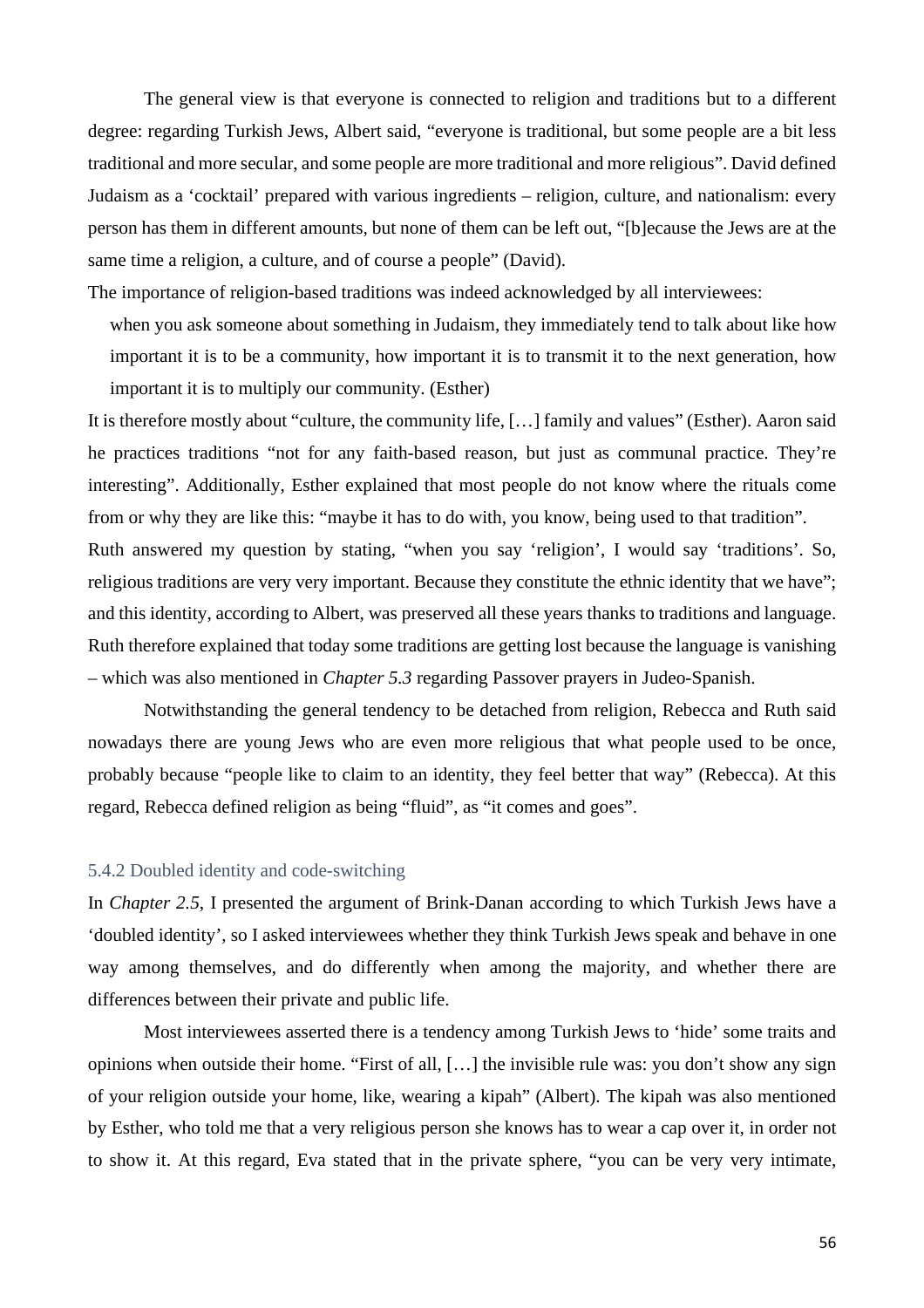religious, non-religious, no problem", but that religious people "don't show it when they are outside". Isaac thinks Jews should not expose themselves and show off, "[b]ecause then you become a target": he believes it is only logical to behave like this because, he said: "I've listened to so many horror stories from my grandparents about how discriminatory the government has been towards non-Muslims", such as the old income tax solely directed at them.

Interviewees 'hide' too: Esther, for example, does not disclose her identity or religion when she is around new people; she first tries to understand what they generally think about minorities, and what their political ideas are, and then behaves based on that. This could be a reason why Sarah said that Jews tend to like people "from the same background".

According to Albert, the main issue is that "most of the Turkish people haven't met a Jewish person in their lives, and have no idea how a Jew behaves", which was asserted by other interviewees as well; and this happens because Jews represent a tiny percentage of the total Turkish population, but also because, as seen in *Chapter 5.2.2*, there is a lack of knowledge on minorities at school.

Moreover, when not among themselves, Jews pay attention to what they say: "we try to control [...] what comes out of our mouths" (Ruth), in particular when it comes to politics discussions. For instance, David said that Jews show themselves as being very nationalist when around Turks, especially when Israel is the topic of the conversation:

if they were too verbal, too vocal about with their positive views and their real action towards Israel, among Turkish society, that would not end up good for them, so it's… As you know, it's a defence mechanism, I believe.

This was confirmed by Aaron: according to him, people tend not to pick a side in public, but are very critical in their private, like being "very anti-Erdoğan" or, as most Jews, "super pro-Israel".

I asked interviewees whether this doubled identity exists for language as well, in the form of code-switching. The respondents answered that this mostly happens among older people.

From a historical point of view, Albert said: "code-switching has always happened in Judeo-Spanish, even before the integration with the Turkish society, even when they were living in kind of 'ghettos'". He explained that code-switching developed on two different levels: higher society people created 'Judeo-Franyol', by integrating French into their Judeo-Spanish – especially as a consequence of the Alliance schools; whereas the Jews who worked side-to-side with Turks incorporated Turkish words into Judeo-Spanish in the 'lower' language.

Interviewees agreed that Judeo-Spanish speakers use more foreign words when among themselves, but "with other Turkish people around, they would not say a single word in Spanish" (Albert). Sephardic Jews also use Judeo-Spanish words when speaking Turkish but, as Noa said: "we don't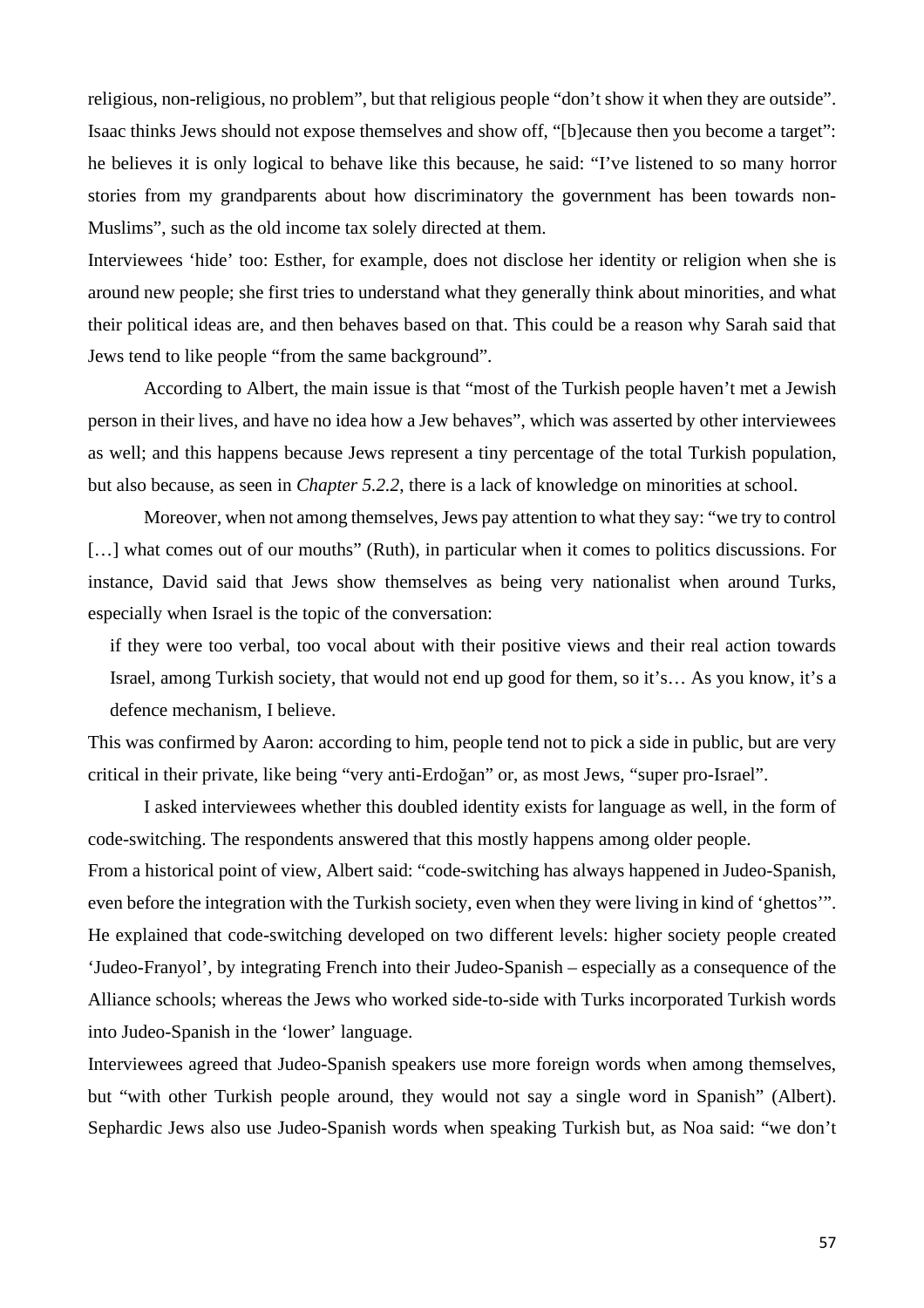use these words with other people, and try to, you know, make our accent also very perfect in Turkish".

So, the Sephardim are experiencing an identity crisis, but are also struggling to assert themselves in the public sphere. Exactly as in Brink-Danan's book, my interviews have shown that Sephardic Jews mainly identify themselves as Jews, and display their uniqueness, and practice their traditions in their private life. However, they tend to hide their opinions, their accent, and in general those cultural and physical characteristics differentiating them from the majority when they are outside their home, by showing their sameness as Turkish citizens – because, as Brink-Danan explains, these differentiating characteristics are not tolerated in public. Not only does this general private-vs-public distinction confirm Brink-Danan's idea of a doubled identity of Turkish Jews, but it also proves how Bucholtz and Hall are right in believing that the concepts of sameness and difference are important to form complementing views on identity.

Nonetheless, some participants believe code-switching is not something strictly connected to Sephardic Jews, but is rather a universal phenomenon. Rebecca said every person behaves differently and also feels different when speaking a certain language: "it's connected to culture: what you say, and what you can't say, what you can joke about, what you can't joke about in a certain language", which again reflects linguistic relativism. David and Ruth said they naturally use words and expressions from idioms they have in common with their interlocutors; and Aaron interestingly told me that there are some words in Judeo-Spanish that young Jews do know, that were introduced to their Turkish friends.

# 5.4.3 Spanish/Portuguese citizenship

Since Sarah mentioned her Spanish citizenship when talking about identity, I decided to ask the other interviewees about it, and have discovered they all have – or have applied for – either the Spanish or Portuguese citizenship, the only exception being Rebecca.

Miriam explained the process: when the Spanish government gave Jews the possibility to get the citizenship, "one person applied, and he got it. And that's how almost 2000 applied […]. And according to the Spanish nationality law, if you had children under eighteen, they would also be able to get the citizenship directly". But later, because so many people had applied, a new law was passed which required applicants – among others – to take language and culture tests, and travel to Spain. At the same time, "Portugal also announced a new law, which didn't require any language or culture tests. They only required for you to prove a strong relationship with you and your Portuguese ancestry" (Miriam). Miriam also stated that now the Spanish law is not in force anymore.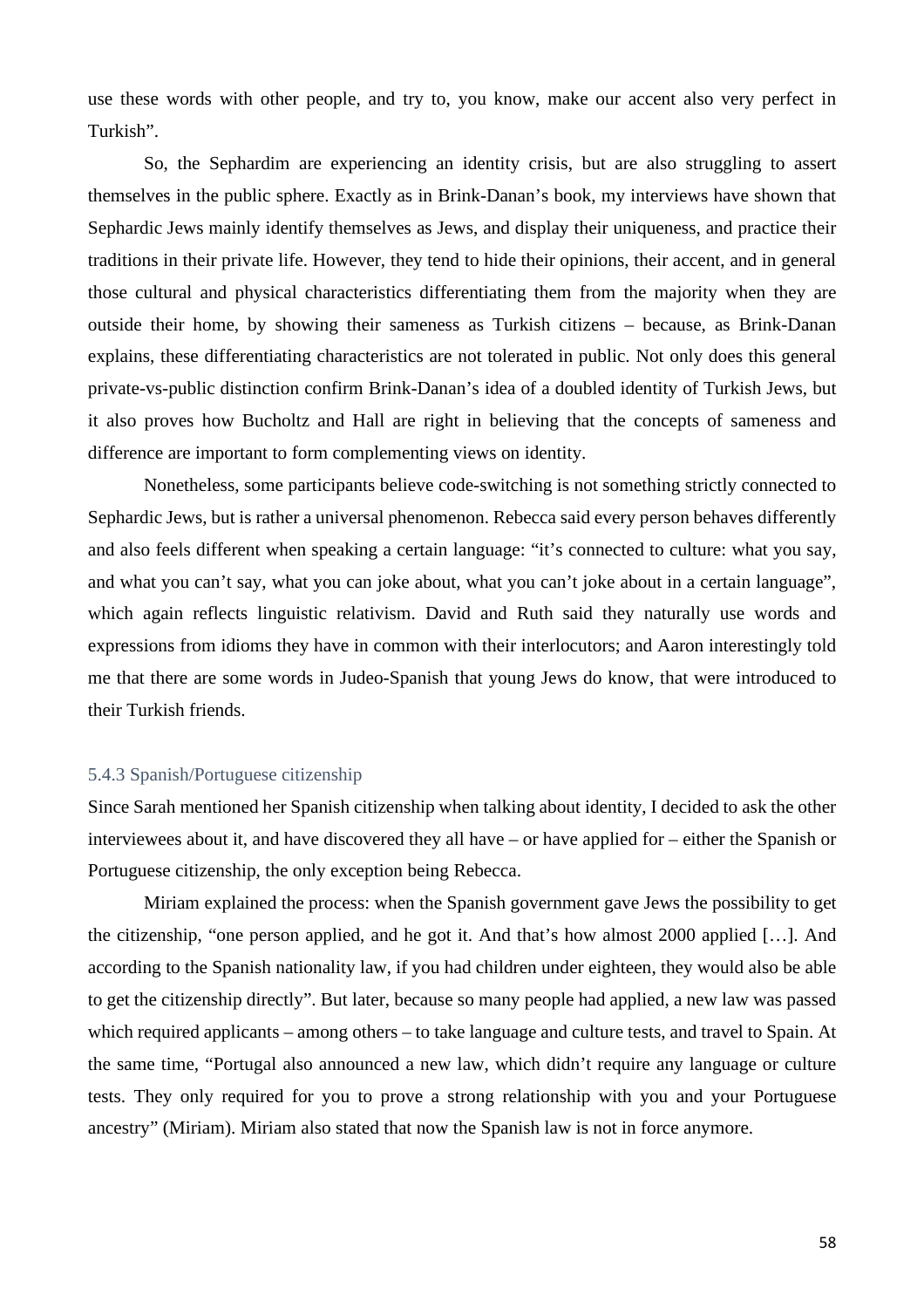The interviewees believe having one of the two citizenships offers some advantages: it makes travelling outside Turkey easier and it is useful for work and study opportunities abroad. Noa even said it can help in an emergency situation, "we have this guarantee that, if something happens, we can go right away". Also, Isaac said he started understanding something of what his family says thanks to Spanish, which he had to learn to get the citizenship.

However, David applied for the Portuguese citizenship because he did not feel "comfortable" about the language and culture requirements of the Spanish one:

I come from, let's say, from a people who have safeguarded your culture for 500 years, and you want to offer your privileges to me, and you come up with some test, you come up with some prerequisites. That's not fine.

In conclusion, it can be said that the Spanish and Portuguese citizenships brought Sephardic Jews remarkable advantages, and that they also serve as 'proof' of Judeo-Spanish speakers' origins.

# 5.5 Experiences in Turkish society

I then asked respondents to talk about their general experiences as members of a minority in Turkey. First of all, Jews are a small community: "in a country of 83 million people, we are only 15000, so it's nothing. But that smaller group is very highly educated. Mostly speak a lot of languages, and have kind of good jobs" (Ruth).

Aaron could not think of a particular experience as a minority member, but said "it's a general state, I would say… of being 'less than'". I asked him if he can actually perceive it, and his answer was: "clearly, there's people who own the country, and there's people who just happen to live in the country, and we're part of the group who just happens to live in the country" (Aaron). Noa said: "My parents always used to say that we were always different, and we have to keep ourselves a little bit distanced from other people, you know, other religions". She told me she loves Turkey and would not live anywhere else; however, she stated: "I've always felt this: that I'm here a minority, and some people don't like me" (Noa). Eva in fact said she has not had very nice experiences during her life because people in Turkey do not like minorities – and this dislike is addressed especially to Jews. Lastly, according to Miriam, minorities can feel they have some 'boundaries' in society: in the job world, for example, they know they cannot aspire to very important professions; most Jews consequently work in the private sector.

Contrarily to the overwhelming majority of interviewees, Sarah connected her being part of a minority to positive experiences, too: she mentioned again that she enjoys reading the Judeo-Spanish part in *Şalom*, and explained how happy she was to participate in the International Ladino Day in Istanbul – which she could enjoy only because she speaks Judeo-Spanish.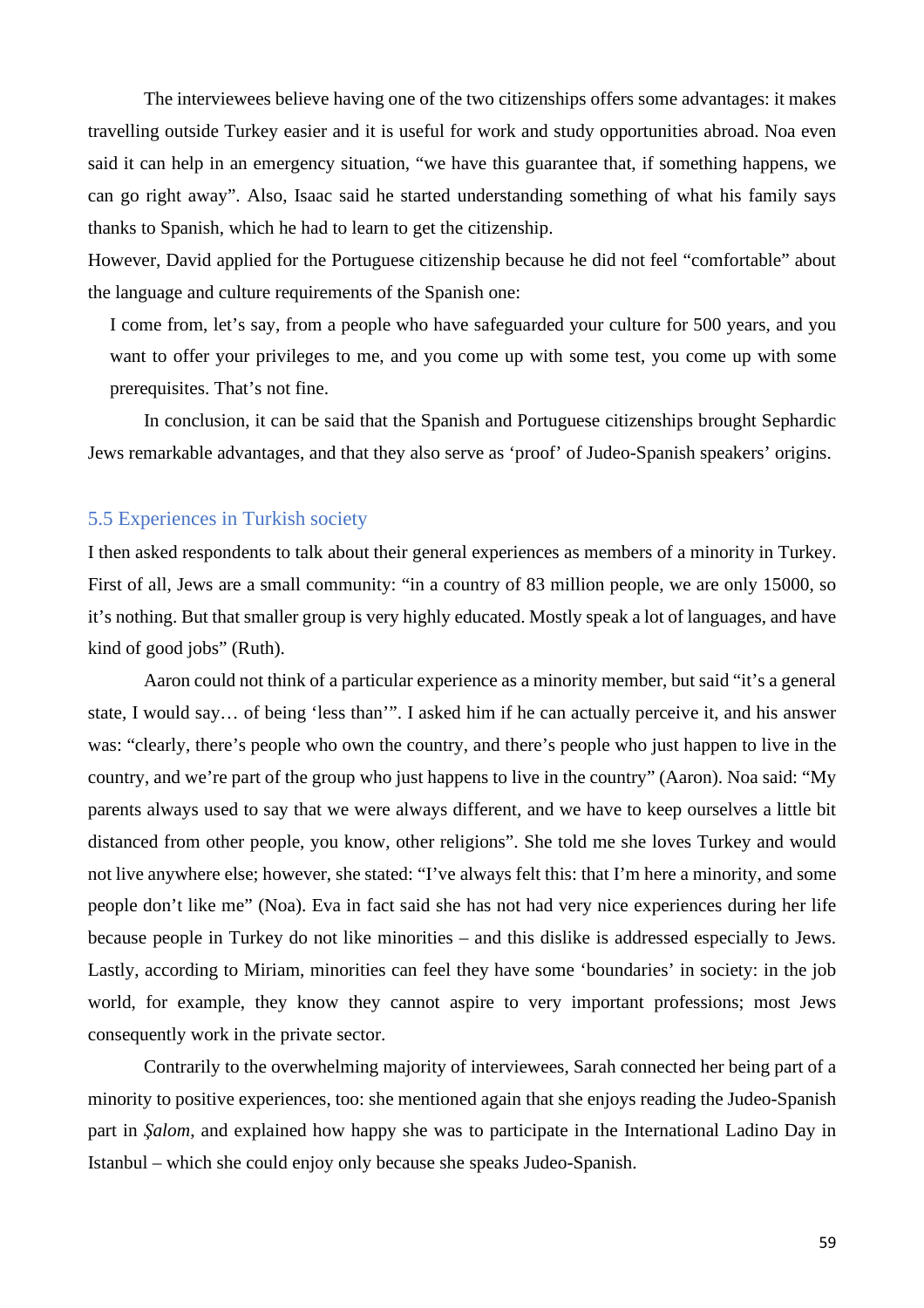Sephardic Jews are therefore considered a minority in Turkey because they are a smaller group, and also have a non-dominant state (*see page 26*): the general view is indeed that 'minority' equals an inferior position in society – which brought the conversation to the topic of discrimination and exclusion.

#### 5.5.1 Discrimination and exclusion

I asked participants whether they have ever experienced exclusion in society – because of their religion, culture, language or name –, and whether there is discrimination in Turkey.

All interviewees agreed that there is discrimination in the country, and that it mainly derives from ignorance and lack of awareness among the general population, asserting in fact that educated people accept everyone without distinctions. Regarding exclusion, participants are divided among those who have experienced it, and those who never have.

Rebecca said that, in general, discrimination and exclusion in Turkey cannot be compared to what happened in other European countries. When talking about her parents, she explained:

I don't remember them being rejected, or 'You can't do this, you can't do that'. I never heard anything like this, like in Western countries: 'Jews can't get here, they can't belong to this club, or that club' […]. I mean, those things come out […] when the financial difference becomes very large. (Rebecca)

Rebecca and Miriam both stated that anti-Semitism is to be found in Turkey, as in the rest of the world. Miriam explained that in Turkey it derives from the government, and that it is 'mimicked' by people on social media, where hate speech is common. There is general intolerance towards the country's minorities, but there are also some beliefs and events particularly dictated by anti-Semitism: for example, Noa once saw a writing on a wall like 'Jews, not allowed', and said she felt bad seeing it while walking, and Miriam said the Jews are blamed for the constant loss in the Turkish lira value.

Regarding personal experiences with exclusion and discrimination, Miriam said: "I always tell this to people who ask this to me, like: you learn the fear of being discriminated, I think in this package. I like always felt the fear of it". Different interviewees gave concrete examples: Esther mentioned one time in high school when she was the only non-Muslim in the group, and could not travel to Oman because she had an Israeli stamp on her passport. Also, she talked about her high school entrance exam, during which the examiner controlled her identity card and – probably because of her name or her appearance – decided to check the back of it. He did so because "until five years ago, […] everybody's religion was indicated on their ID, on the back of that" (Esther). Seeing that she was Jewish, the examiner threw the identity card at her, and made a sound of disdain. Esther told me she was afraid he would actually do something to 'ruin' her exam. Similarly, Miriam told me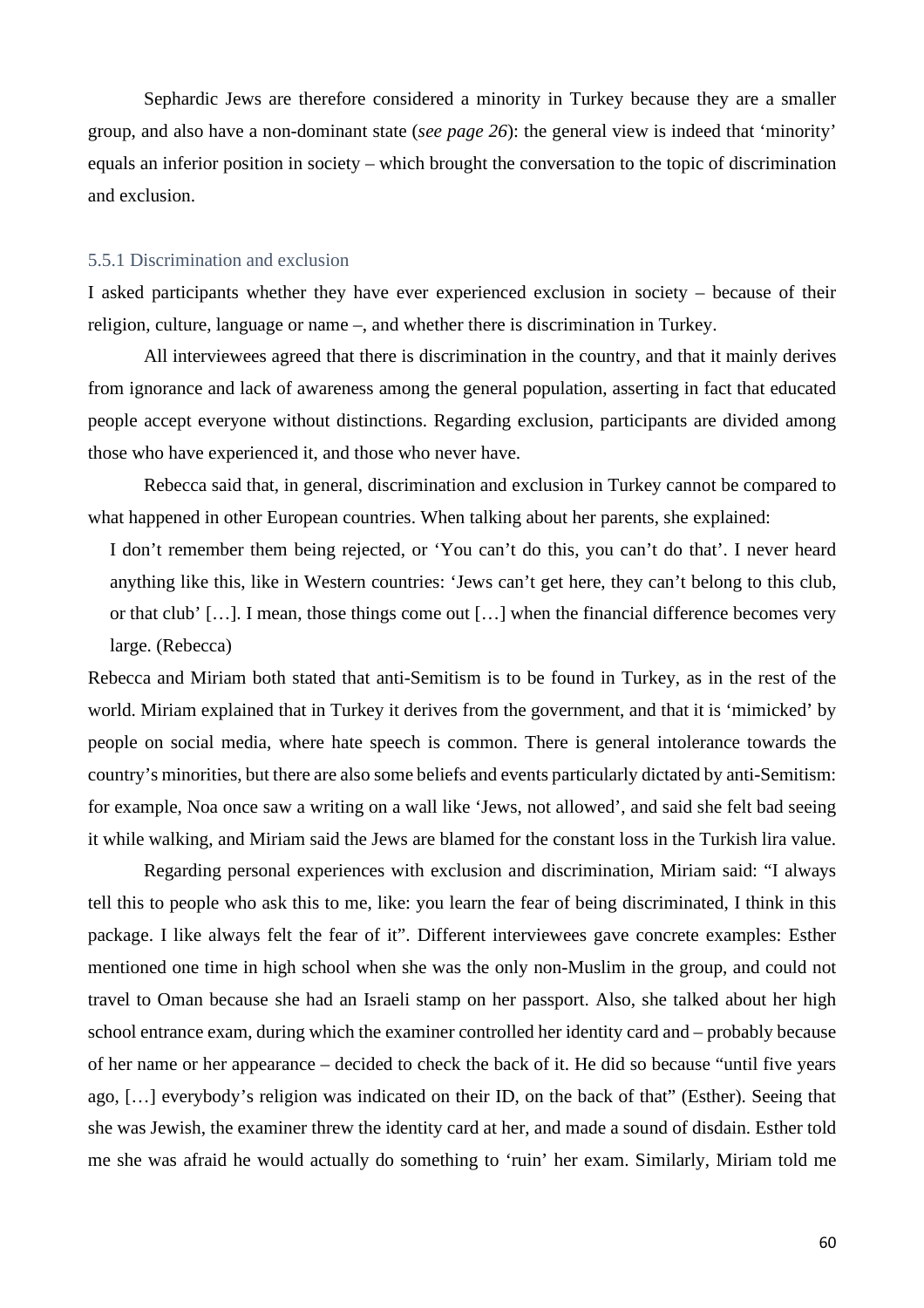about the time she applied for her legal license. Although she had prepared all the documents and had applied earlier than the others, her application took longer than usual. She was then told one of her papers was not right – the same document that was however accepted for other people.

They probably didn't do it on purpose […]. But I really thought that I wasn't going to like, get it. And when I was back in the office, some people like didn't even pay attention to my concerns; I understood that it's because of my identity that I was concerning. (Miriam)

Eva told me she was a very good student, but in secondary school: "during exams, […] they gave a little bit less points compared to the others". Also, at the end of university, she and other students – some Jews, a Greek, and an Armenian – did not get their degrees because of one teacher who failed them. Without her diploma, she could not teach at school, but only give private lessons; she actually had to study again during a year in her forties to finally get her degree. And, in a similar way, her son lost a year, too: "[t]his means that, from generation to generation, this doesn't pass because people don't know the minorities" (Eva). According to her, the main issue is that people believe Jews' country is Israel and not Turkey.

This issue of not being recognised as Turks was also mentioned by Esther: she had a negative situation when she was younger with a person who would not leave her alone because of her and her mother's uncommon names. This person would not believe Esther when she said they were Turkish, and claimed they were instead foreigners. "And I was terrified because I understood that he understood that I was Jewish, but he wanted to hear it. He wanted to hear it from my mouth, so he insisted" (Esther). So, there is discrimination in society, but it usually does not escalate to something violent: "my experience is more to the sense that I find myself in situations that I have to persuade people that I'm still a Turkish person" (Esther). With regards to this, Albert, when asked about exclusion, actually went back to the idea of Sephardic Jews' identity struggle: "for everyone Turkish, we're foreigners", but for example, in Israel he was considered Turkish. He said that people generally try to put him into boxes because they need to know where he belongs: "Jewish identity, or Muslim identity. Either, or. And they don't mix" (Albert). He then said this felt 'excluding' because

people are not interested in you or something, they just want to know: 'Are you one of us? Are you one of them?', and they want to put you in the categories, and label you. […] They just want me to say 'yes' because they want me to be one of them, not one of 'the other'. (Albert)

All these examples provided by the interviewees show that what Sephardic Jews are missing in Turkey is recognition, as explained by Taylor and Douzinas. Sephardic Jews are in fact not recognised as belonging to their own country, and are often misrecognised as 'foreigners', and this is how their identities are distorted by others, in the context of public recognition. Indeed, as seen above, they fully express themselves in their private sphere.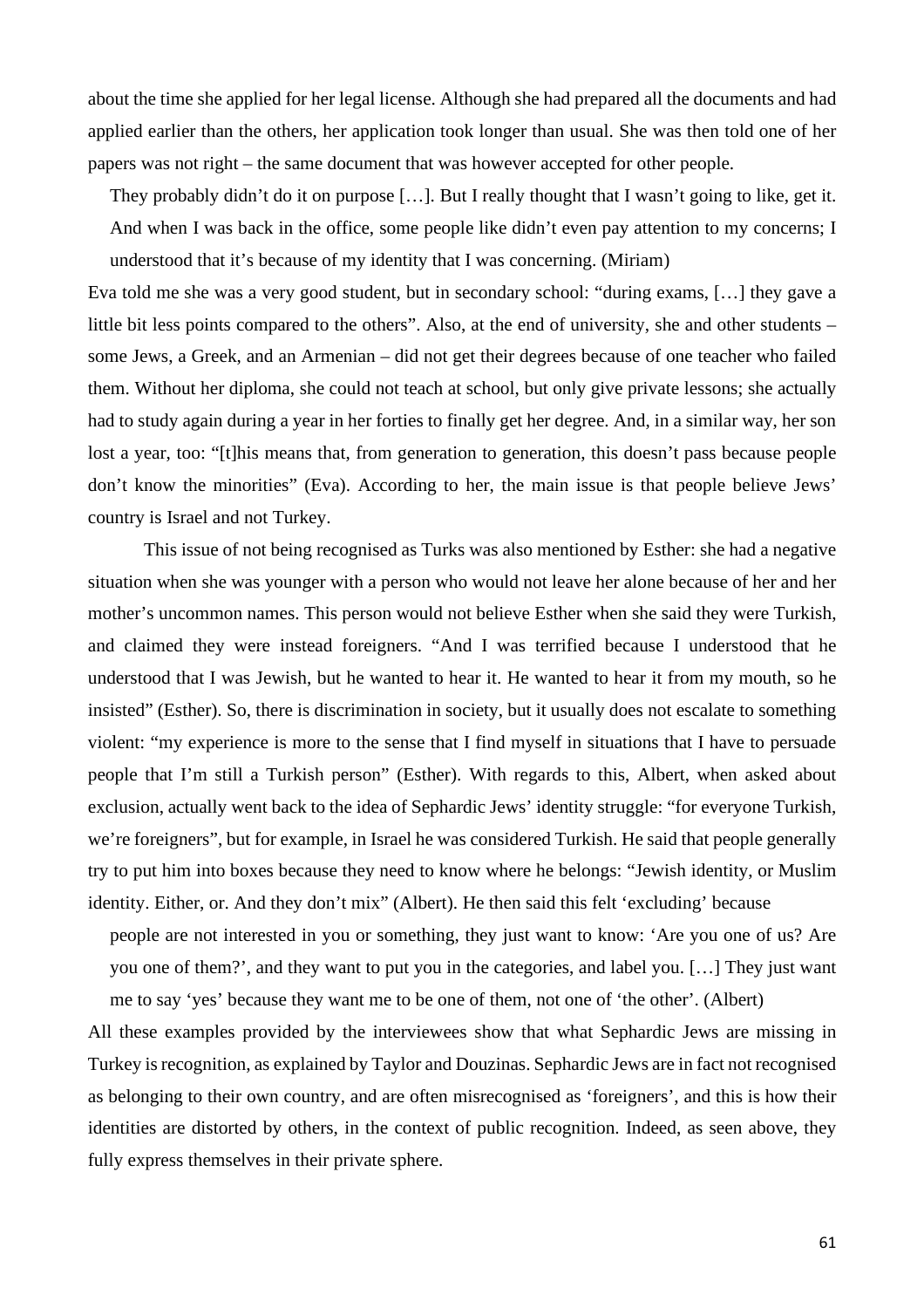Furthermore, Sephardic Jews' identity is characterised by the us-vs-other differentiation Hall talks about (*see page 22*): Jews are in fact often considered as foreigners in Turkey, but – for instance – as Turkish in Israel, which also shows how contextual identity is. This 'us-vs-them' distinction highlights the fact that identities mainly work through exclusion and difference among groups, rather than sameness. Additionally, this lack of recognition of Sephardic Jews only adds to the identity crisis that the community is experiencing today because of the general detachment from religion, and the loss of Judeo-Spanish. As Szoszkiewicz explains, language is an important element for collective identity, and it is now dying because of external discriminatory regulations, but also because of the minority's wish to be integrated in Istanbul society, which supports Aydingün and Aydingün's idea that groups also play an active role in their belonging to the national identity.

Interestingly, the vast majority of participants described their name as being a common element leading to discrimination, especially in the military, like in David's case: he experienced exclusion, and said "that was not because of language, that was not because of my let's say, my accent, that was because of my name. It was because of my origins, that was because of my ethnic identity". Sarah explained that Jewish names are historically different; therefore, she was also asked: "'Why is your name different than ours?"". At this regard, Noa asked herself: "What if I could have some more Muslim name? It would be better for me because they understand now that I'm Jew, and they will hate me".

So, to avoid discriminations or even questions, young people prefer to give their children "Turkish names who do not attract attention" (Sarah), which is what Eva also did with her children, as, according to her, traditional Jews names would be good in Israel, but not in Turkey. David said that this is a "way to combat anti-Semitism. But it did not work, unfortunately" because people might still find out about Jews' identity through their parents' names.

Another tendency – which is connected to the distinction between private and public life – is that "[a] lot of people have also the second name that are [sic] suitable for here, it is a Turkish name" (Noa). As Albert explained, "everything they [Jews] do outside, they want to look like Turkish people – they change their names" to Turkish-sounding ones.

Miriam is questioned about her name and surname as well, but this does not bother her because of how Turkish people are: "most of the time they don't really try to discriminate, they just like don't know that Jewish people live in Turkey". Indeed,

we're talking about a population of 83 million who's never even met a Jew in their life, and all they read are, you know, conservative newspapers and things that paint not a very nice picture of Jews in general. So, when they really do meet us, they're surprised… that we're normal, like human beings. (Ruth)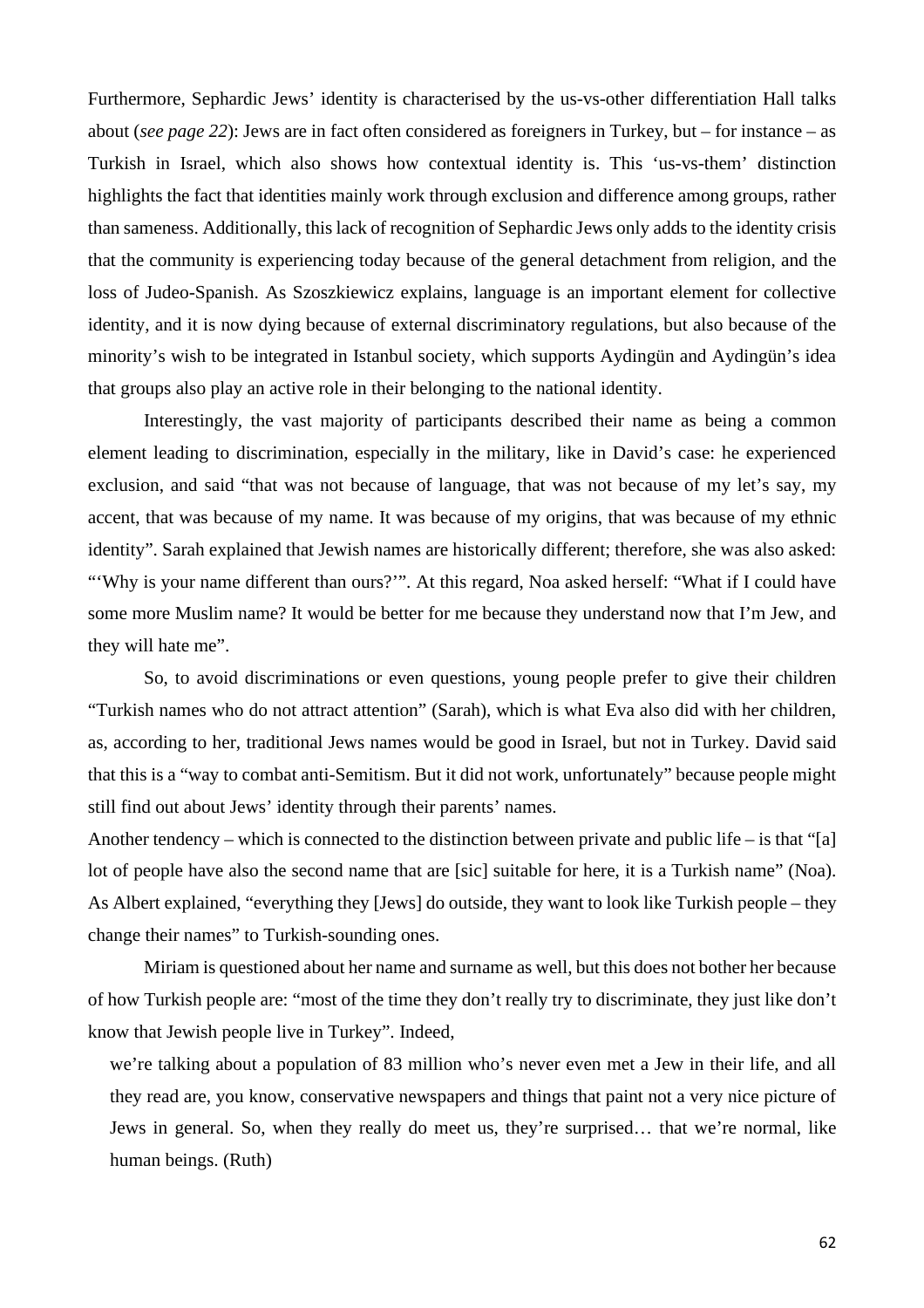Only three interviewees said they have never experienced exclusion in society, for two different reasons. First, Rebecca explained that no one asked questions about her name because years ago, in Istanbul there was no knowledge about Sephardic Jews – also among her family –, nor curiosity or awareness. "'Why are we here? Who are we? Why are we different?'. We're Jewish. We were just there" (Rebecca). Second, two interviewees have never been excluded because they consciously never expose themselves – which actually is a common "survival strategy that's like learned over generations" (Aaron). To avoid discrimination, people "especially Jewish minorities, don't reveal themselves as minorities" (Isaac); also, Isaac and Esther sometimes simply say they are Spanish: "When people ask why my name is weird, I say that I'm Spanish, I don't tell them that I'm Jewish. And then they assume that I'm Christian. And I don't give them an answer" (Isaac). They said they usually get positive feedback, as people in Turkey do not like minorities, but like foreigners.

In conclusion, it can be said that discrimination is very much present in Turkish society against minorities in general, but especially in the form of anti-Semitism. What emerged from the interviews is that Jews in Turkey have some 'barriers' in society, are struggling to affirm themselves and their identities, and tend not to expose themselves too much, as to avoid being discriminated against or excluded. And nowadays, as most Sephardic Jews do not speak Judeo-Spanish, the main elements leading to discrimination and making them 'foreigners' are accent and name – so, as Brink-Danan believes, a name can indeed create inclusion or exclusion in a society.

The interviews also showed the presence of an 'us-vs-them' relationship in Istanbul through the concept of difference. Examples are Noa stating that her parents always tried to raise her 'differently', and that being a Sephardic Jew in Istanbul is "like being in a different community", or Sarah explaining that she is often asked: "Why is your name different than ours?".

The fact of always being considered different or even foreign, is connected to representation. As Hall explains, representation can occur only when there are relations of difference among people. In the case of this research, Turks are the ones who have the dominant position, and therefore 'speak' Sephardic Jews, representing them as 'the Other'. This – as seen through the interviewee's narratives – can result in exclusion and discrimination, and in internal struggles as well. According to Hall, the main problem of representation is that it is made from outside the group, and is based on a single dominant identity: the Turkish are indeed representing Sephardic Jews using their own identity as 'model'. Consequently, Sephardic Jews' language, culture, values, names, and religion differ from this single Turkish identity, which directly makes this minority's members as 'others'. As Taylor explains, this process of representation is wrong because a group cannot be judged with another community's criteria, otherwise there would be no acceptance of differences. In a similar way, when discussing multicultural education, May affirms that schools need to be aware of the fact that there is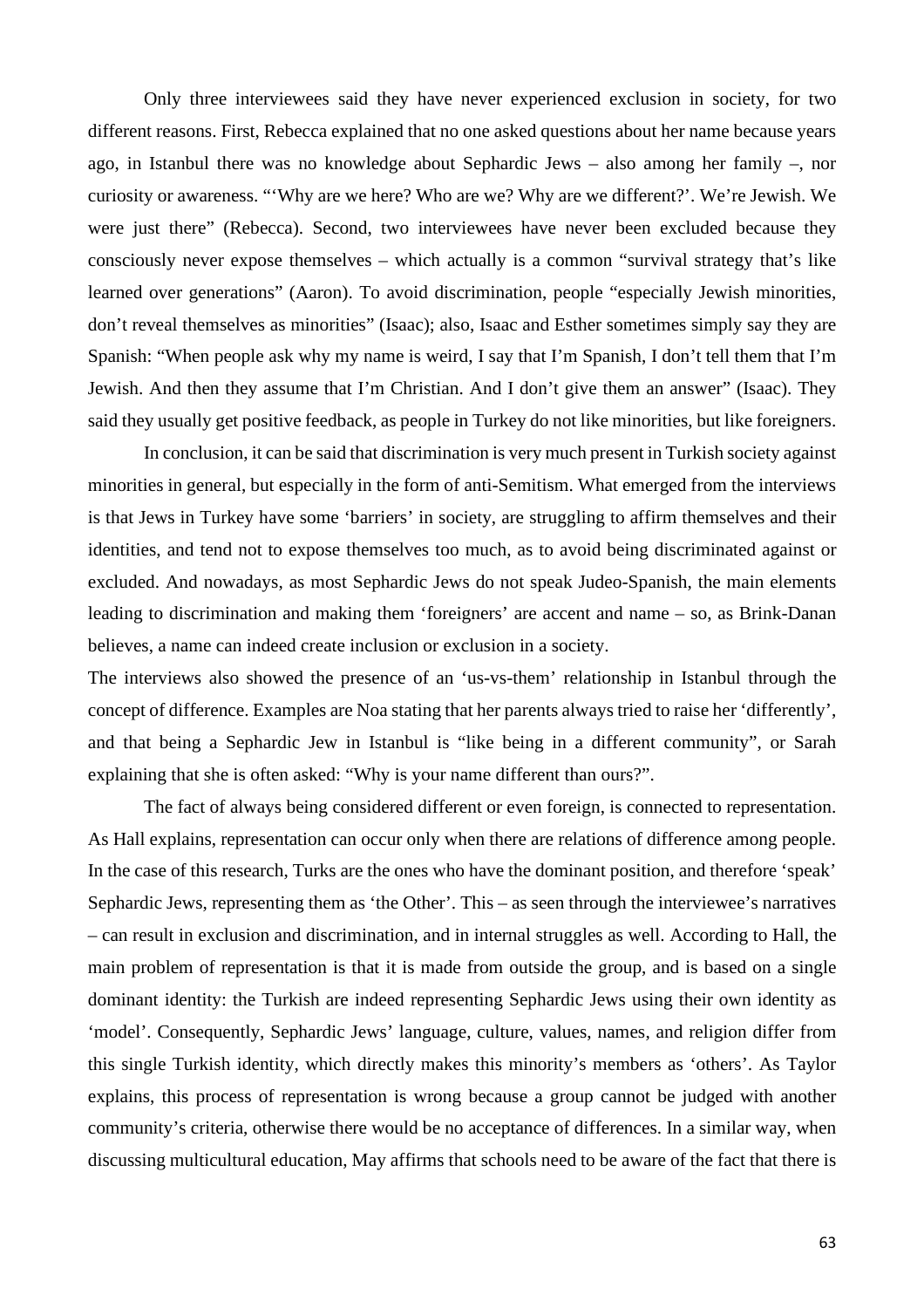not just one 'acceptable' knowledge, that is the majority's one: the education system should indeed recognise and accept that various cultural and linguistic types of knowledge exist, and are all valid.

### 5.5.2 Stereotypes

The clearest example of external representation is prejudice. So, to conclude the discussion about experiences in society as minority members, I asked interviewees whether they think there are stereotypes connected to Judeo-Spanish and Sephardic Jews, or Jews in general, and Albert explained that, in Turkish society, there are specific words used to 'define' people from every group.

Regarding Jews in particular, the most common stereotype is their alleged association with wealth, money and money management, stinginess, and trade. In reality, Isaac and Esther both asserted there is a big financial gap among Turkish Jews.

Some other preconceptions connected to Jews are: "dual loyalty, […] being insular or supporting each other over everyone else" (Aaron). Furthermore, "[i]n particular to Turkish Jewish society [...], I can say we are criticised for being too apolitical. Like that we never speak up" (Esther). However, this is a consequence of the country's discriminatory regulations, because of which people were also beaten up. Esther agrees with this general idea because those who do speak up, always do so abroad.

Two interviewees talked about the accent Jewish people have – or are believed to have. At this regard, Ruth said that everyone thought it was a Jewish inflection, when in reality it is a Spanish one, as Judeo-Spanish derives from Spanish.

Regarding language, David said Judeo-Spanish is seen as the tongue of the uneducated. This idea was also believed by Jews themselves: David met Judeo-Spanish speakers who preferred to speak French or Hebrew, as they defined themselves as intellectuals. In addition, Albert explained that there is one well-known sentence people use "to invalidate the language, just to prove it's not a language". It is not a Judeo-Spanish phrase, but a sentence with some "Turkish words made into Spanish" (Albert). However, people think that it is actually Judeo-Spanish, which supports the belief that the tongue is a "jargon, made out of a mixture of many languages, from French and Turkish, a little bit of Spanish" (Albert). And "this is why the language is completely broken, disfigured" (Albert), and people are persuaded to study modern Spanish instead.

The only stereotype connected to appearance, mentioned by different interviewees, is that Jews have a big nose. Sarah also added that they are identifiable especially because most of them usually frequent a small island away from mainland Istanbul, so she is able to recognise them because of their "familiar faces" and their Jewish outfits.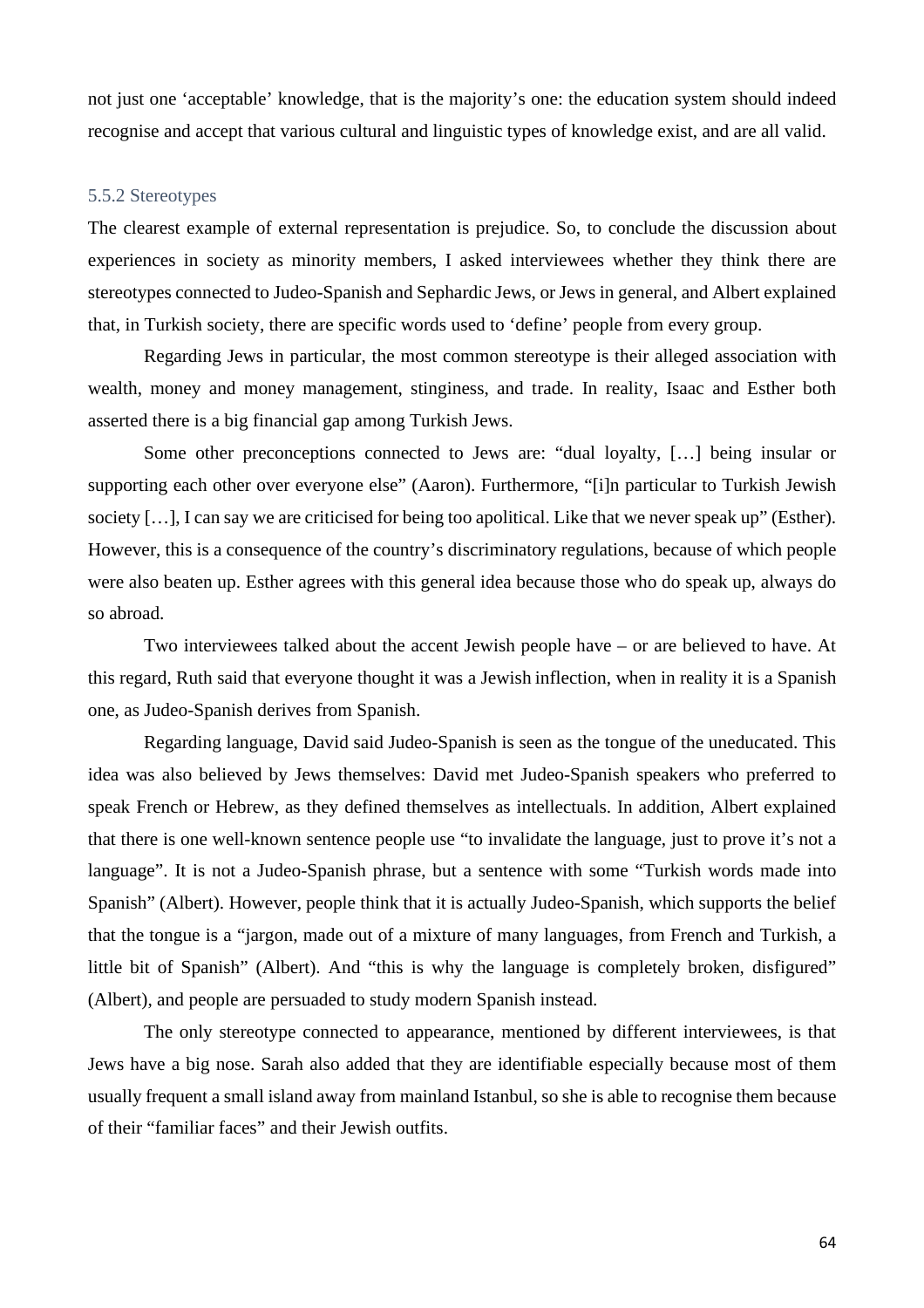Some of the stereotypes existing today were also present in the past. Miriam talked about cartoons regarding Sephardic Jews, and said, "there have been very bad ones in the early Republican era: they're just like speaking in [Judeo-]Spanish or in French, and like they're all talking about money, and they have like big noses".

There are also some beliefs from inside the minority. For instance, Noa told me she does not feel there are stereotypes in society, but then, when discussing identity, she said that Jews have always had "more clever minds" and have been successful in trade. Rebecca said Jews "are a little bit more Westernised in general, more open. They are a little different. That's my observation".

There are many stereotypes in Turkey about all the groups living in the country, but also about Jews specifically. According to the interviewees, the main element leading to stereotypes and preconceptions about minorities and Jews is the lack of knowledge in society, which is also what Toktaş concluded after her study: Turkish citizens lack information about Jews and Judaism.

#### 5.6 Linguistic and cultural heritage

The last concept I discussed with interviewees is that of cultural heritage: I asked them whether they would like to transmit Judeo-Spanish to the newer generations.

The majority of participants said they would do it, and defended their answer by saying that language is a richness that cannot be lost, mainly because Judeo-Spanish is very ancient. For example, Eva said she did not speak Judeo-Spanish to her son because she wanted him to learn Turkish: "But we have made a mistake. Now I see that it's really a mistake. Unfortunately". Among the youngest interviewees, Miriam said she would transmit the tongue only if it was easy enough for her to learn and teach it, and Aaron hopes to become good enough in Judeo-Spanish to be able to pass it on. Ruth said the Sephardic Cultural Research Center in Istanbul is indeed trying to revitalise Judeo-Spanish: thanks to it, there is material, such as "books, stories, anecdotes, legends" (Ruth), the page in *Şalom*, and also the only Judeo-Spanish newspaper in the world, *El Amaneser*.

Contrary to the majority, there were some interviewees who affirmed they do not see the transmission of Judeo-Spanish as necessary nowadays. For instance, Sarah first said: "language is a richness. The more you know, the better is for you". However, she later stated she does not see any advantage in speaking Judeo-Spanish outside the family environment: no job opportunities or higher salary, and no availability of TV series. The only benefit she can actually think of is that it makes it easier for people to learn other Romance languages. Similarly, when asked about linguistic heritage, Rebecca said: "I don't see any use to it"; in her mind, Judeo-Spanish is in fact that 1950 language that froze in time. Therefore, she only writes about it and its history: "I don't care to teach it, I don't believe in its philosophy" (Rebecca).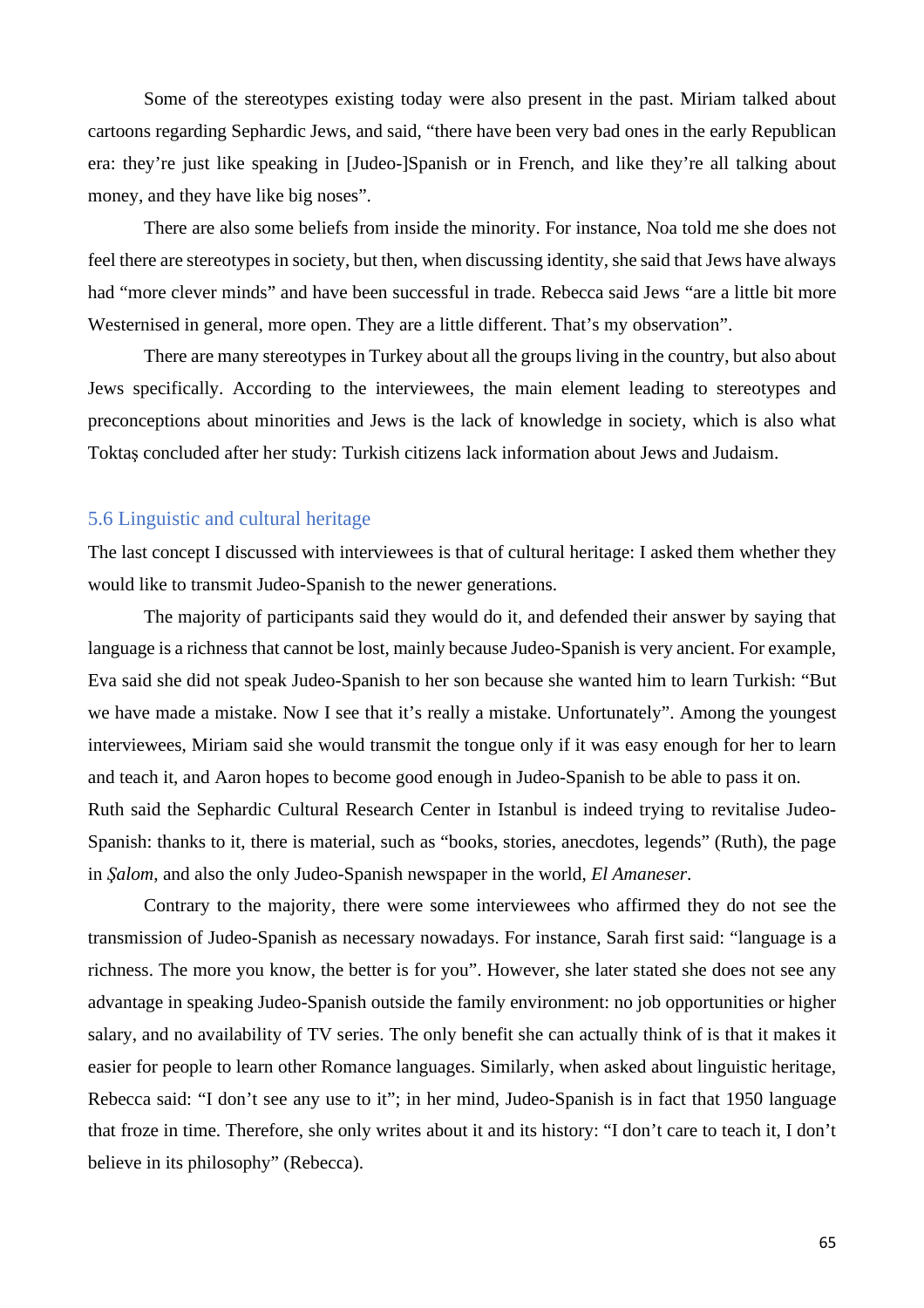Afterwards, I asked interviewees if they would like to pass on traditions and culture as well. The general answer was affirmative, as traditions are considered extremely important: "it's like history: you know where you're coming from, you know where you're going to" (Ruth).

Traditions were indeed connected to the family sphere, to the feeling of togetherness, and to holidays and celebrations: "Yes, because I think it makes life more beautiful having a family around the table, and having an aim to celebrate something […], so that's very good for keeping family together and keeping an identity" (Sarah). "Should I keep it? Sure, you know, we love that warmth we feel, I'm happy to hear some old Passover songs" (Rebecca).

Nevertheless, some participants said that they would like their children to know about culture and traditions, but that they will be free to choose what to believe in: "we need to have rituals so that also children, and young people as well, learn – whether they will do it, or not, it's their choice" (Eva). Noa and David stated that, for them, transmitting religion is not vital, the most important thing is that children know about Judaism, and that they are Jewish. Esther and Isaac said that this will be the same even if they get married to someone from another religion.

Other respondents mentioned the fact that nowadays cultural transmission is tougher. First, Jews are much assimilated into the wider society: Judeo-Spanish will never be used the same way as it was in the past "because basically we are more integrated into the major society – which our parents hadn't been" (Ruth). Second, Sephardic Jews are just a few, and are also dispersed – both in modern Istanbul, and in the world: "Those who did leave Turkey, they moved all around the world, it's amazing how far they spread out. But spreading out also means being lost" (Rebecca). Rebecca mentioned that now, with globalisation and people's movements, all Jews can do is to "write about the past, how it was"; she indeed expressed UNESCO's argument that globalisation is a threat the cultural diversity in the world (*see page 31*). Furthermore, Rebecca said that traditions and culture are constantly changing, so it is difficult to transmit all the old customs to new generations – "religion, and culture also, it's fluid, it doesn't stay the same".

For the interviewees, it is thus important to pass on culture and traditions, but not religion per se, as most of them defined themselves as not being very religious. Despite the wish to transmit cultural heritage, the interviewees noticed that nowadays it is tougher. In the UNESCO documents presented in *Chapter 3.7*, it is expressed that both language and education play a role in cultural transmission from generation to generation, and the same was actually said by the participants. Language is vanishing and is not part of young Sephardic Jews' identity anymore, so it is more challenging to pass on some traditions and cultural elements – such as Passover prayers. And the family has practically become the last place where heritage can be transmitted, as the school is not dealing with it – an argument discussed in the next chapter.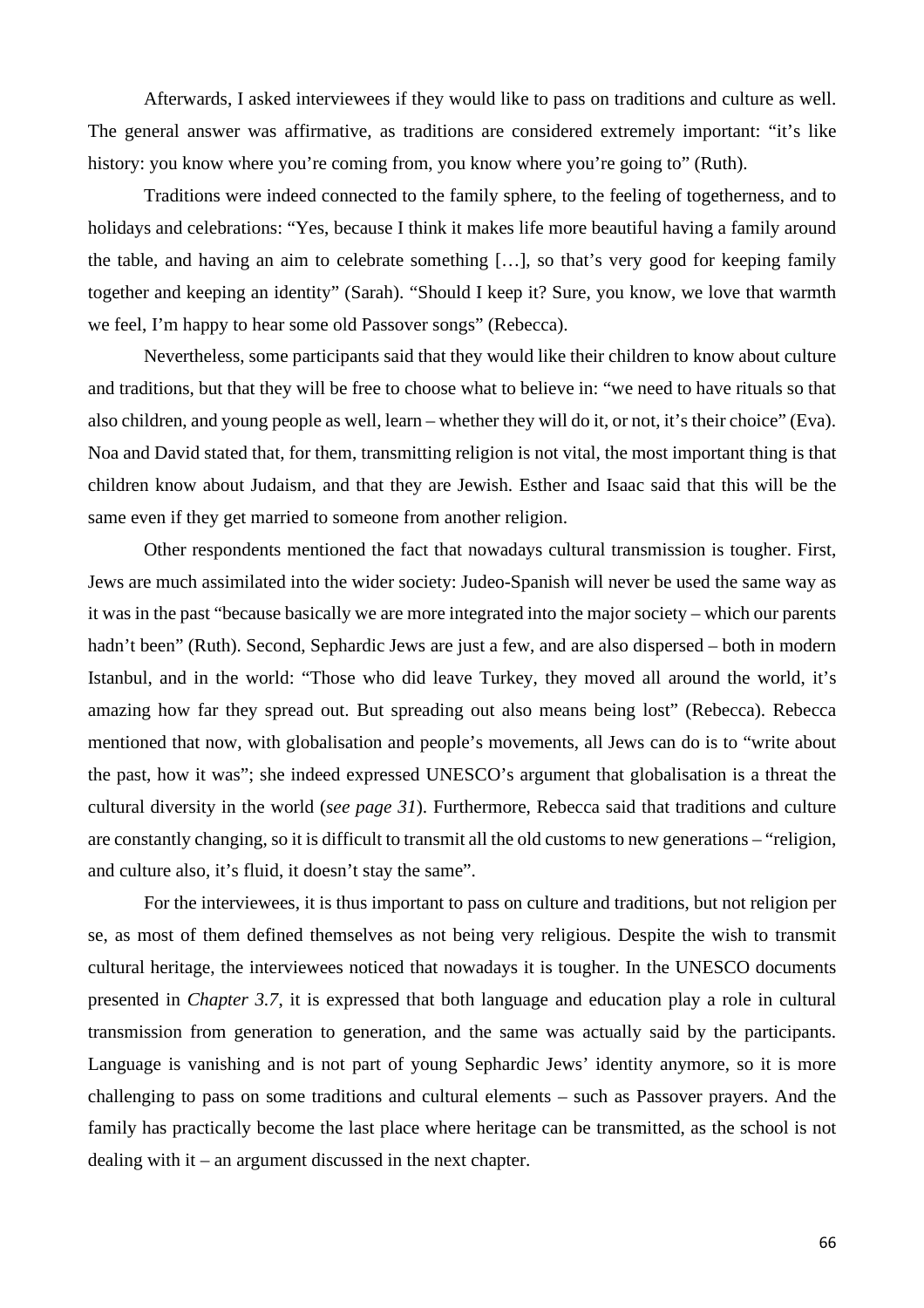#### 5.7 Education and language loss

Finally, I asked interviewees whether they think education actively played a role in the loss of Judeo-Spanish. They mainly said that this is actually the case, and most interestingly, many of them mentioned this spontaneously during the interviews, which made me understand how vital the role of schools in language transmission is.

For instance, when talking about language attitudes, David stated he does not feel "strong" in Judeo-Spanish because he did not "get the proper education of it", which is also what Esther said regarding her mother. Eva said: "there are some people who are interested, but there isn't any school that teaches this; so, it is difficult". She indeed believes that speaking alone cannot 'save' Judeo-Spanish, "there is a need to study this language" (Eva).

Also, according to Sarah, schools cannot be a means for transmitting culture, and she mentioned the compulsory religious class to defend her opinion. She indeed said her children are learning only in their family and in Jewish social clubs in Istanbul – which highlights why Seloni and Sarfati believe the family sphere is very important for heritage. Nevertheless, Sarah stated how unsuccessful families actually were in transmitting linguistic heritage to their children – including her family.

As seen in *Chapter 5.1.1*, what brought to the decline of Judeo-Spanish in the educational system were first the Alliance schools, and later the teaching of Hebrew in the Jewish school. Nevertheless, Jews' daily language has never been Hebrew; "we had one, and you are trying to kill it" (David).

Again, many interviewees compared the situation of Judeo-Spanish to that of Greek and Armenian. "For them, it's an even situation: […] they will be discriminated anyway, and they were discriminated, but they have the language, they still keep the language in their pockets. But for us it's a lose-lose situation" (David). Jews tend to send children to international schools because, according to Eva, they are more laic and 'European', whereas the other two minorities see foreign languages as coming second after mother tongue.

However, many interviewees agreed that there has been an increasing interest in Judeo-Spanish recently, especially with the pandemic, which introduced online meetings, shows, and classes on an international level. "Everybody seems to be interested now, and a lot of people are actually trying to learn, trying to go back to their roots" (Ruth). Rebecca explained that, nowadays, people are more curious and actually want to know more about Sephardic Jews and their history, whereas Aaron stated: "I think with more ideas of like identity politics, and like trying to make sense of 'who you are', especially among those who moved to the West, there's been growing interest in like kind of understanding ourselves".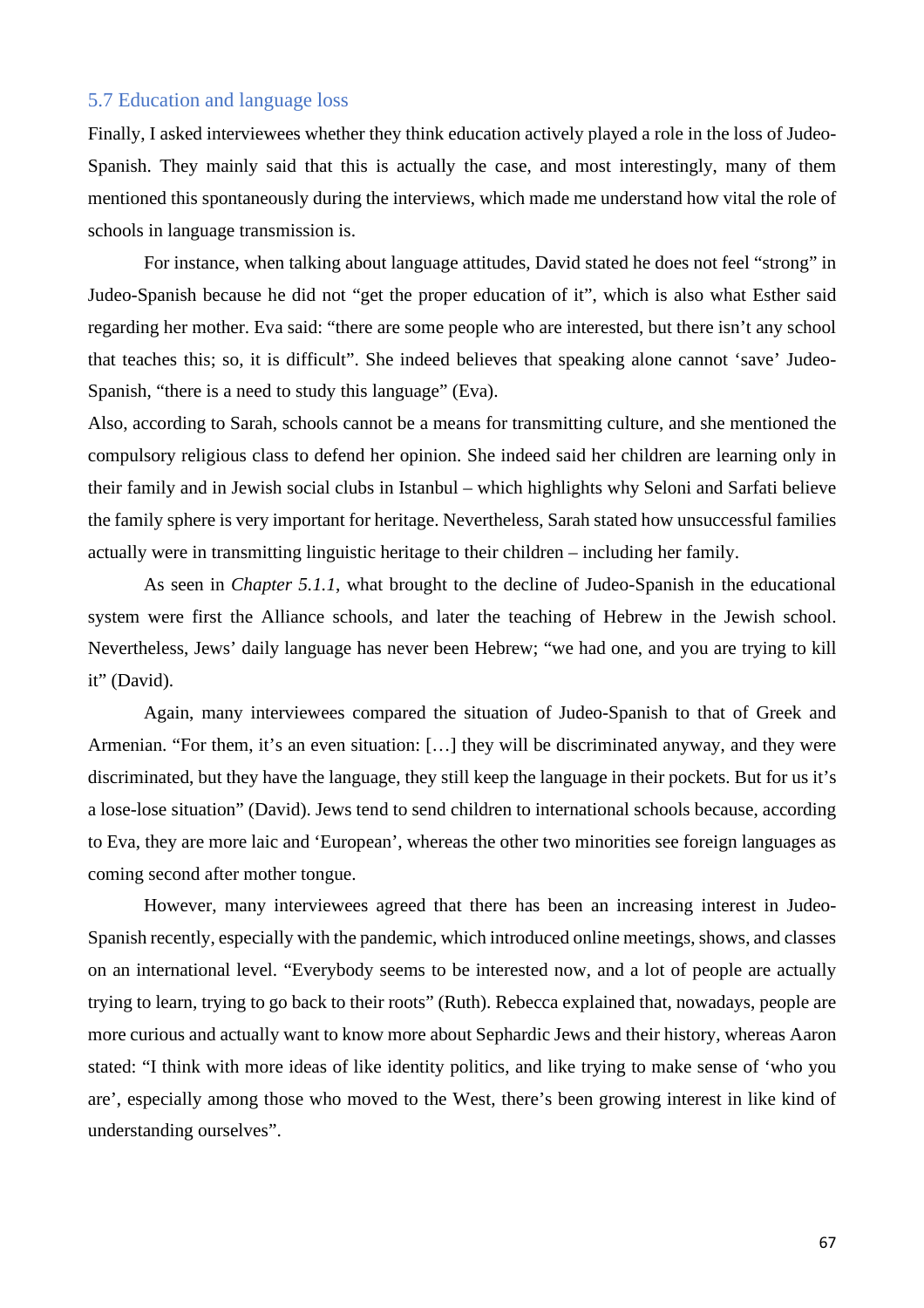The interviewees believe that, although the language will die in Istanbul, it will live in the academy, which is good, as "you don't want it to disappear to thin air, it's important to leave behind something, anything" (Rebecca). Nonetheless, Ruth said the academy is only studying old books: "I'm more interested in creating new things which will show that the language is still alive because [...] if you only look at the old manuscripts, then the language is dead". Indeed, there are still native speakers who use the language, and need more words to describe modern concepts.

Eva said people are creating a kind of dictionary for sayings in Judeo-Spanish translated into Turkish and English, and Rebecca said she was recently told about this idea of a Judeo-Spanish online translator.

So, people are showing interest in the tongue nowadays, however, "it is not going to work [...] unless we don't teach it properly to our kids, which is not the case" (David). Some of the interviewees told me they actually tried to include Judeo-Spanish into the education system: Ruth explained that people from the Sephardic Center offered the Jewish school to teach the language there, but they refused it, preferring Spanish; Albert called the Jewish school to ask why they were not teaching Judeo-Spanish instead of Hebrew, and he was laughed at; and Aaron talked to the Jewish community's president about the matter, but he was told that Judeo-Spanish is not the language of all Turkish Jews. However, Aaron believes that in Istanbul, "there's some knowledge of Ladino for almost everyone" among Sephardic Jews. "I think with school, the best thing would be if the Jewish school just started to teach Ladino", even as a foreign class: "if we have a school, why not teach it?" (Aaron). And the Lausanne Peace Treaty, in Articles 40 and 41, gave Jews the right to teach their mother tongue and religion in the Jewish private school, mainly because Judeo-Spanish speakers once constituted a higher percentage of people in Istanbul.

David, moreover, made an attempt in unformal education: he tried to offer some lessons about Judeo-Spanish and Sephardic identity to a children's Jewish club, but did not receive an answer. He personally thinks that transmitting the language is still possible, as there are both teachers and native speakers: pupils would be able to go to their grandparents and practice: "it's really [the] real last chance, last stop before exit. But […] we're not using it. Unfortunately. So, is Ladino going to die? Yes, big yes. Unfortunately, big yes". Language revival is "a big big lie because you don't let us reach out the kids" (David).

These attempts by Judeo-Spanish speakers at including the language in education – both formal and unformal –, shows that minority members are still not consulted when it comes to their own educational rights. According to Taylor and Douzinas, recognition in society can be reached through dialogue. However, dialogue is what seems to be missing in this context: minorities do not have a say about school, not from the inside, nor from the outside.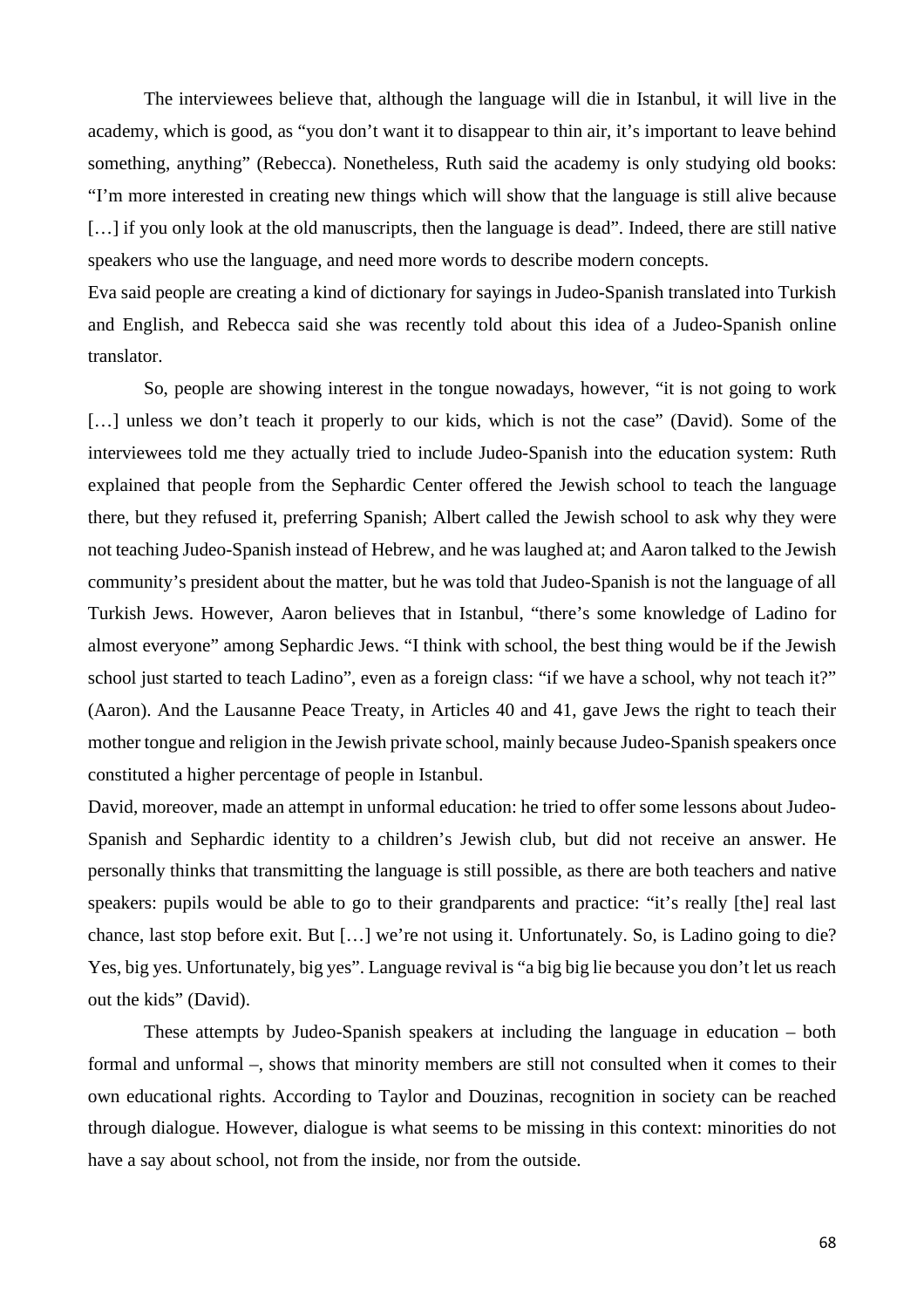Regarding minorities in general, two interviewees actually mentioned two of the positive reforms that were introduced after Turkey's candidature to the European Union: Esther talked about the annulment of the obligation to write one's religion on the identity card, whereas Albert, when talking about Kurdish, said: "there have been some new laws accepting those languages to be used [...] in the media, like in tv, in radio". Nonetheless, when he tried to include some Jude-Spanish on television, he was laughed at; so, these new laws did not have a positive impact on the Sephardic Jews' language.

Indeed, analysing the situation of Judeo-Spanish in Turkey with the promotion continuum of Skutnabb-Kangas and Phillipson, I can say that there is not total prohibition anymore, as people are free to speak any tongue on the streets now. However, the situation is still far away from reaching active promotion, as Judeo-Spanish is not even accepted in the Jewish school – in which it is permitted according to the Lausanne Treaty; nowadays there are in fact only private language courses.

According to May, to become more pluralistic, a society has to undergo a profound change, as to modify the power relations that exist between majority and minorities, eliminate this hierarchy, and put all groups in society on the same level.

And, looking at attitudes towards Judeo-Spanish with Seloni and Serfati's theory (*see page 16*), I can say that Sephardic Jews are, on one side, capitulating to the national language, Turkish, as to be socially integrated, but, on the other, some of them are also resisting, trying to 'loyally' save their heritage language. Interestingly, when they code-switch, Sephardic Jews also partly represent the 'negotiation' category.

To conclude, the general view is that the interest will keep going in the academy, but that Judeo-Spanish will in fact die, mostly because new generations do not have the chance to formally learn it, which will most probably entail the death of the identity and culture connected to this ancient tongue.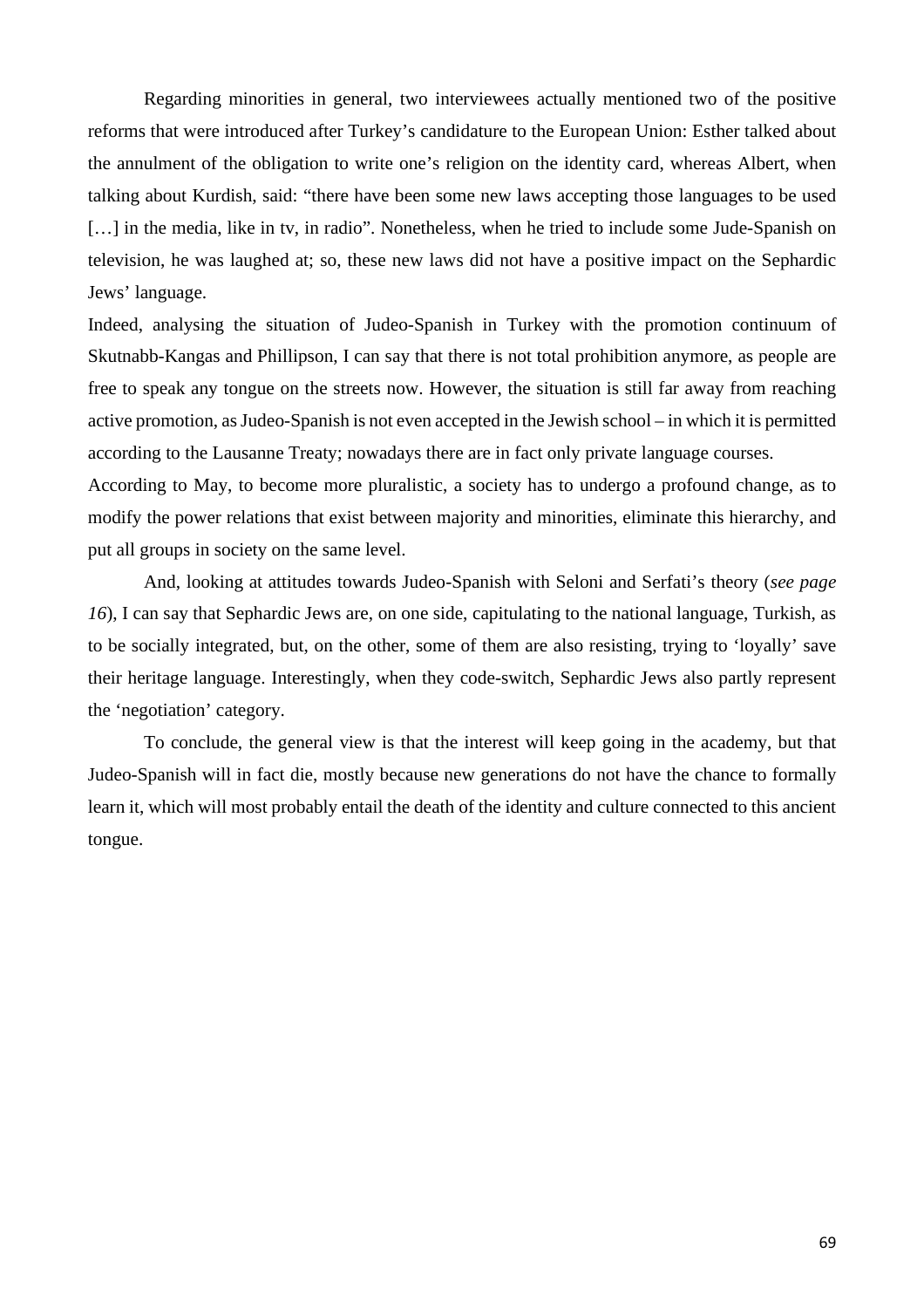### **6 Conclusion**

This thesis aimed at showing how education, and specifically the right to learn in one's mother tongue, can have consequences on a minority's identity and culture, focusing on the Judeo-Spanish language in the multicultural context of the city of Istanbul. The topic was explored through the perspectives of eleven Sephardic Jews, who were born and raised in Istanbul, and who heard the language at home growing up.

Historically, in Turkey, there have been various discriminatory policies against minorities and their cultures: in fact, since the establishment of the Republic in 1923, the diversity that had flourished during the Ottoman Empire started to go missing, since the government was aiming at uniting the population under one culture and one language – by banning all tongues other than Turkish.

In particular to Judeo-Spanish, it was clear from the interviews with the respondents that education and language use in school did have an impact on the status and transmission of Judeo-Spanish, as the language cannot be taught in the public educational system. Although Turkey's three recognised minorities – Jews, Armenians, and Greeks – received the right to use their mother tongue in their institutions through the Lausanne Treaty in 1923, the Jewish community decided to teach Hebrew instead. All of this is leading to the slowly 'death' of this ancient language that Sephardic Jews have managed to preserve for more than five centuries.

Moreover, in Turkey, there is a lack of education of both the majority and the minority. As a consequence, the country's population do not know anything about the history and culture of Sephardic Jews, but, more generally, they also do not know that Jews actually live in Turkey. The lack of awareness of Sephardic Jews' history and the lack of recognition of themselves and their language brought to an identity struggle that minority members are facing today: they are indeed trying to understand who they are, and where they fit in modern Istanbul – always torn between their sameness as Turks and their uniqueness as Jews. And this struggle is 'fuelled' by the majority, who still discriminates against them, tends to see them as 'foreigners' in their country, and always perceives and represents them as 'the other'.

The loss of the language is also having an impact on the community's cultural heritage. Judeo-Spanish is more than just a language: it is connected to Sephardic Jews' culture, traditions, and to family and history. In Turkey, there is in fact a saying according to which one language is equal to one person; so, with the loss of Judeo-Spanish, the Sephardic person is getting lost as well.

In conclusion, it can be said that there is a need for recognition of Sephardic Jews on the larger level: they should indeed be recognised as such, and should be represented in society. Most of all, they should be able to use and learn Judeo-Spanish in the educational system, and to study through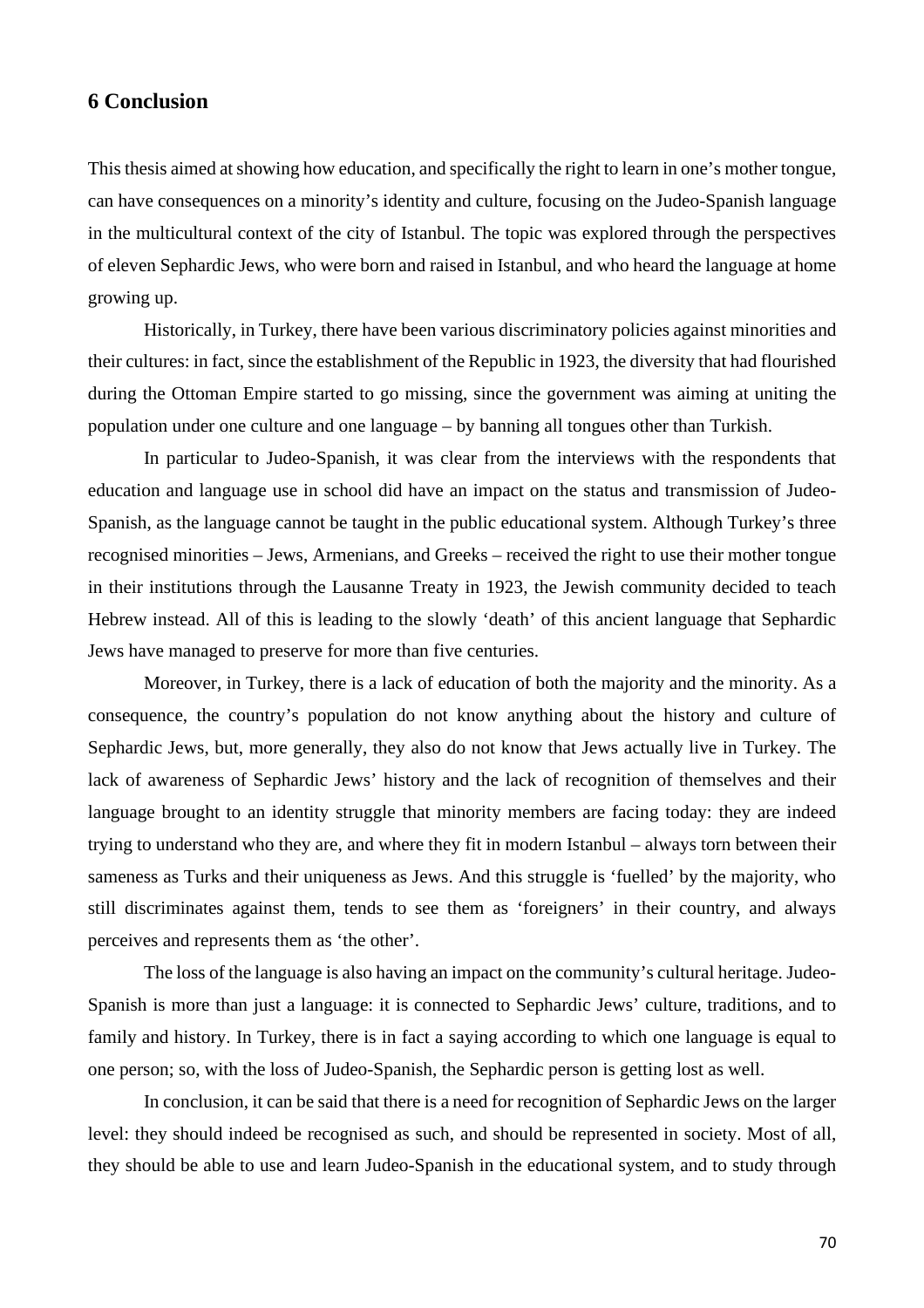it, as the language is slowly disappearing as mother tongue. Furthermore, they should have their identity, culture, religion, and values reflected in the school materials and curricula. So, Sephardic Jews should have their rights recognised and protected as Turkish citizens, meaning that their universal character as human beings should be defended. At the same time, their characteristics and uniqueness as minority members should be understood, and rights specific to their situation should be guaranteed and promoted.

To preserve the multiculturalism and multilingualism that characterises its society, Turkey should put all the cultures living within its borders on the same level, and should recognise that cultural diversity is a richness that has to be protected. Turkish is and will remain a fundamental language, as it is the country's official one, but it can be taught alongside someone's mother tongue, and through the medium of it, because one language does not exclude the other, and also because children can actually learn more than an idiom at the same time, especially when they are little.

The question now is: will the growing interest in learning Judeo-Spanish – driven from the current pandemic – actually lead to more awareness in Istanbul, too? Will this bring the community to realise there is still a chance to save this ancient language from death?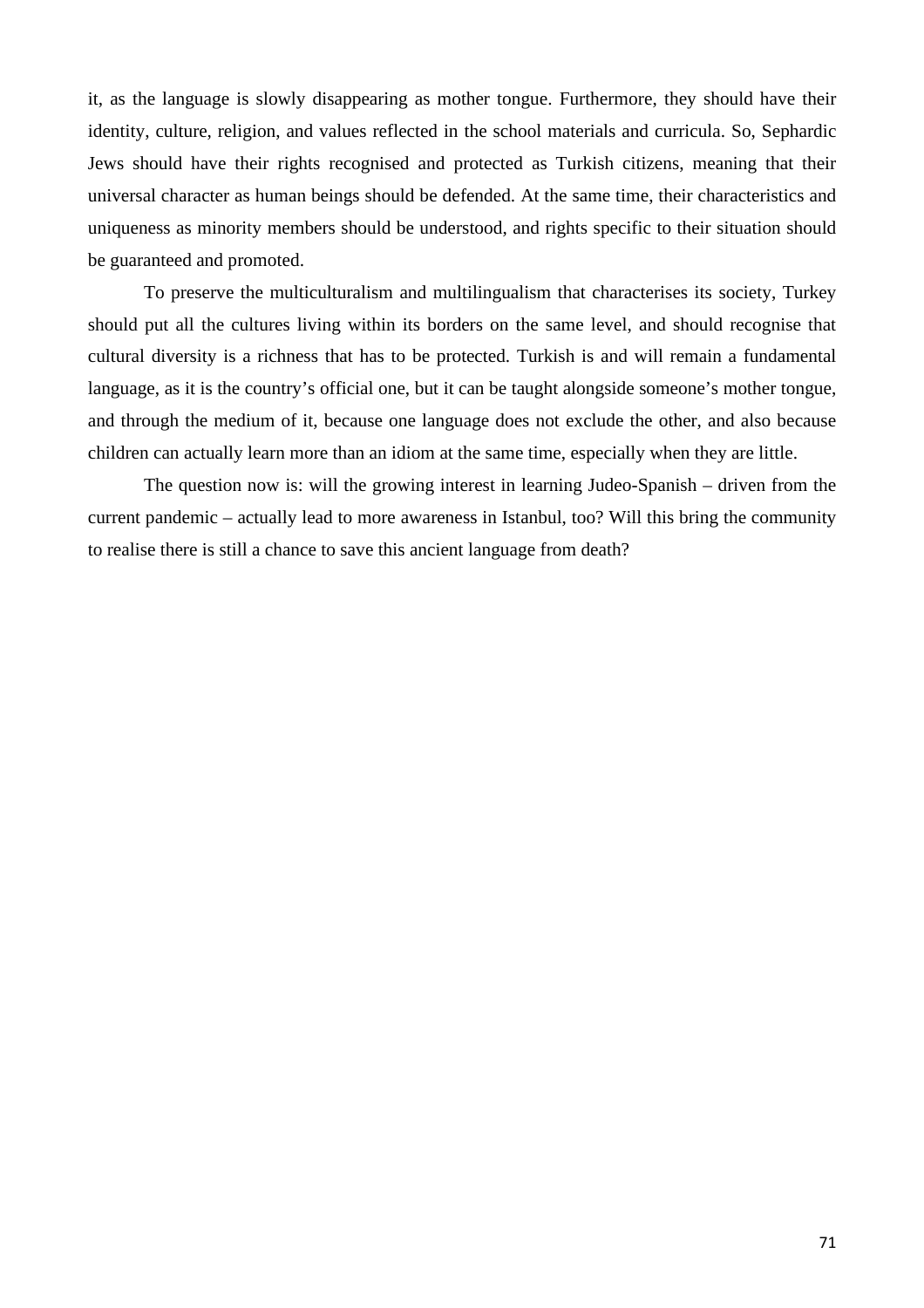# **7 Bibliography**

- Aydingün, A., & Aydingün, İ. (2004). The Role of Language in the Formation of Turkish National Identity and Turkishness. *Nationalism and Ethnic Politics, 10*(3), 415-432. doi:10.1080/13537110490518264
- Brink-Danan, M. (2011). The Meaning of Ladino: The Semiotics of an Online Speech Community. *Language & Communication, 31*(2), 107–118. doi:10.1016/j.langcom.2010.08.003
- Brink-Danan, M. (2012). *Jewish Life in 21st-Century Turkey: The Other Side of Tolerance*. Bloomington; Indianapolis: Indiana University Press.
- Brinkmann, S., & Kvale, S. (2014). *InterViews: Learning the Craft of Qualitative Interviewing* (3rd ed.). Thousand Oaks, Calif: SAGE Publications, Inc.
- Bryman, A. (2012). *Social Research Methods* (4th ed.). New York: Oxford University Press Inc.
- Bucholtz, M., & Hall, K. (2004). Language and Identity. In A. Duranti (Ed.), *A Companion to Linguistic Anthropology* (pp. 369-394). Retrieved from https://ebookcentral.proquest.com/lib/ucsn-ebooks/reader.action?docID=214140
- Cattoni, A. (2020). *Full Thesis Proposal*. Course requirement. Faculty of Humanities, Sports and Educational Sciences. University of South-Eastern Norway (USN).
- *Constitution of the Republic of Turkey* (1982). Retrieved from https://global.tbmm.gov.tr/docs/constitution\_en.pdf
- Çoşkun, V., Derince, M. Ş., & Uçarlar, N. (2011). *Scar of Tongue: Consequences of the Ban on the Use of Mother Tongue in Education ad Experiences of Kurdish Students in Turkey*. Retrieved from http://docplayer.net/6298937-Consequences-of-the-ban-on-the-use-ofmother-tongue-in-education-and.html
- Douzinas, C. (2002). Identity, Recognition, Rights or What Can Hegel Teach Us about Human Rights? *Journal of Law and Society, 29*(3), 379-405. Retrieved from http://www.jstor.com/stable/4150539.
- Hall, S. (1990). Cultural Identity and Diaspora. In J. Rutherford (Ed.), *Identity: Community, Culture, Difference* (pp. 222-237). London: Lawrence & Wishart.
- Hall, S. (1996). Introduction: Who Needs 'Identity'? In S. Hall & P. d. Gay (Eds.), *Questions of Cultural Identity* (pp. 1-17). Retrieved from https://ebookcentral.proquest.com/lib/ucsnebooks/reader.action?docID=1474805
- Hall, S. (1997a). Introduction. In S. Hall (Ed.), *Representation: Cultural Representations and Signifying Practices* (pp. 1-12). London: SAGE Publications in association with The Open University.
- Hall, S. (1997b). The Work of Representation. In S. Hall (Ed.), *Representation: Cultural Representations and Signifying Practices* (pp. 13-74). London: SAGE Publications in association with The Open University.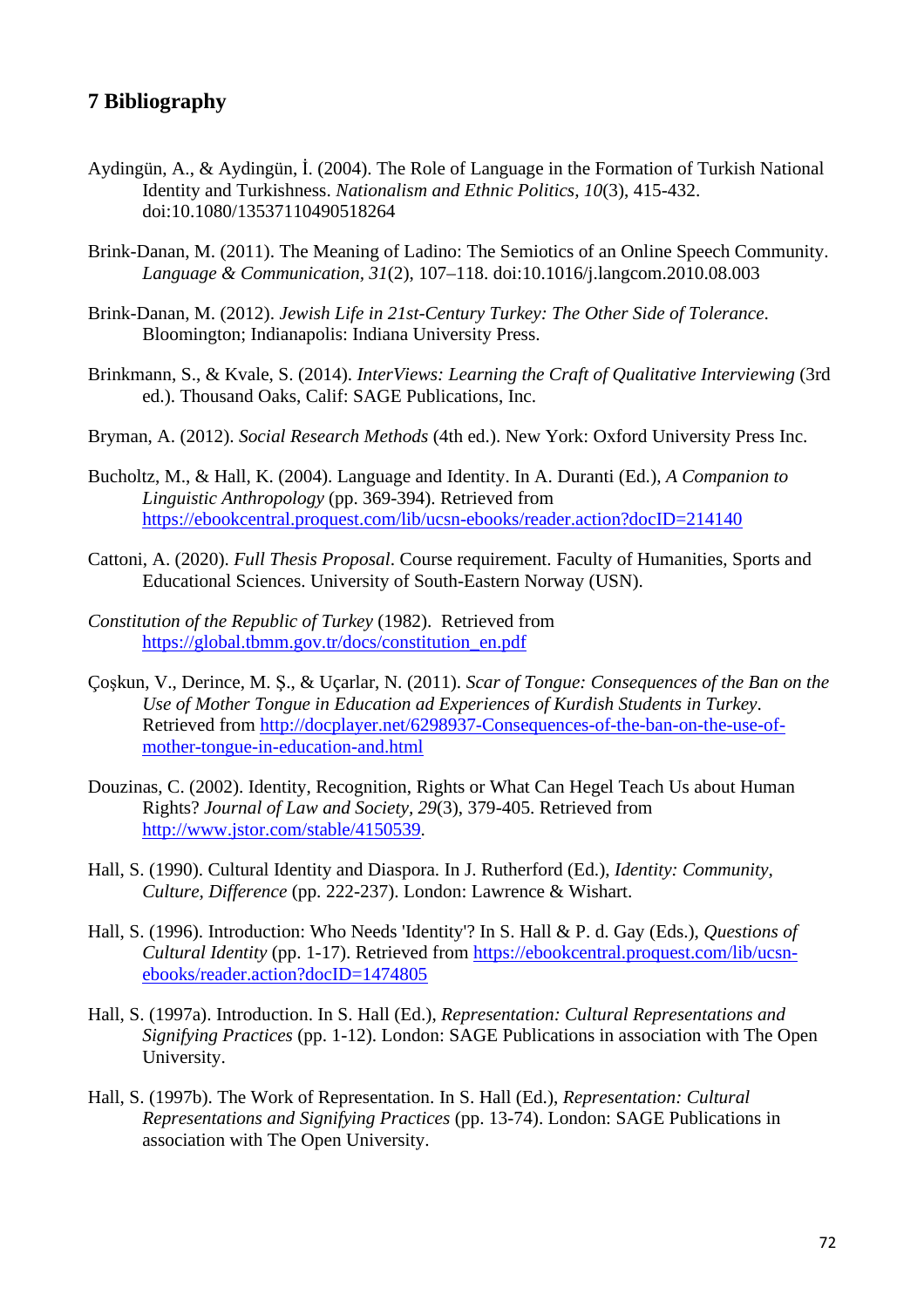- IBE-UNESCO (2012). Turkey. *World Data on Education: VII Ed. 2010/11.* Retrieved from http://www.ibe.unesco.org/sites/default/files/Turkey.pdf
- Jewish Women's Archive. (2020). Episode 42: Ode to Ladino. *Can We Talk?* [Audio podcast] Retrieved from https://jwa.org/podcasts/canwetalk/episode-42-ode-ladino
- Kaya, N. (2009). *Forgotten or Assimilated? Minorities in the Education System of Turkey*. Retrieved from https://minorityrights.org/wp-content/uploads/old-site-downloads/download-632-Forgotten-or-Assimilated-Minorities-in-the-Education-System-of-Turkey.pdf
- Kaya, N. (2015). *Discrimination Based on Colour, Ethnic Origin, Language, Religion and Belief in Turkey's Education System*. Retrieved from https://minorityrights.org/wpcontent/uploads/2015/10/EN-turkiye-egitim-sisteminde-ayirimcilik-24-10-2015.pdf
- KIVUNIM ONLINE (2020). SUMMER EXPLORATIONS: Karen Şarhon. [Video file] Retrieved from https://www.youtube.com/watch?app=desktop&v=6BMdGXbln3s&feature=emb\_logo
- *Lausanne Peace Treaty* (1923). Retrieved from http://www.mfa.gov.tr/lausanne-peacetreaty.en.mfa
- May, S. (2012). *Language and Minority Rights: Ethnicity, Nationalism and the Politics of Language* (2nd ed.). New York; London: Taylor & Francis Group.
- Mills, A. (2008). The Place of Locality for Identity in the Nation: Minority Narratives of Cosmopolitan Istanbul. *International Journal of Middle East Studies, 40*(3), 383-401. Retrieved from https://www.jstor.org/stable/40205963. doi:10.1017/S0020743808080987
- Minority Rights Group International (2018). Turkey. *World Directory of Minorities and Indigenous Peoples.* Retrieved from https://minorityrights.org/country/turkey/
- Modood, T. (2007). *Multiculturalism: A Civic Idea*. Cambridge: Polity Press.
- OHCHR Status of Ratification Interactive Dashboard. Retrieved from https://indicators.ohchr.org/
- OHCHR (2010). Minority Rights: International Standards and Guidance for Implementation. In (UN Doc HR/PUB/10/3).
- Şarhon, K. G. (2011). Ladino in Turkey: The Situation Today as Reflected by the Ladino Database Project. *European Judaism: A Journal for the New Europe, 44*(1), 62-71. Retrieved from https://www.jstor.org/stable/41444100.
- Schwarzwald, O. R. (2019). Judeo-Spanish throughout the Sephardic Diaspora. In B. Hary & S. B. Benor (Eds.), *Languages in Jewish Communities, Past and Present* (pp. 145–184). doi:10.1515/9781501504631-007
- Seloni, L., & Sarfati, Y. (2013). (Trans)national Language Ideologies and Family Language Practices: A Life History Inquiry of Judeo-Spanish in Turkey. *Language Policy, 12*, 7-26. doi:10.1007/s10993-012-9262-7
- Sentro Sefardi d'Estambol (2020, July 23). Dokumentaryo de Movistar en Estambol. [Video file] Retrieved from https://www.youtube.com/watch?app=desktop&v=bFpGxzk5DJ4&feature=youtu.be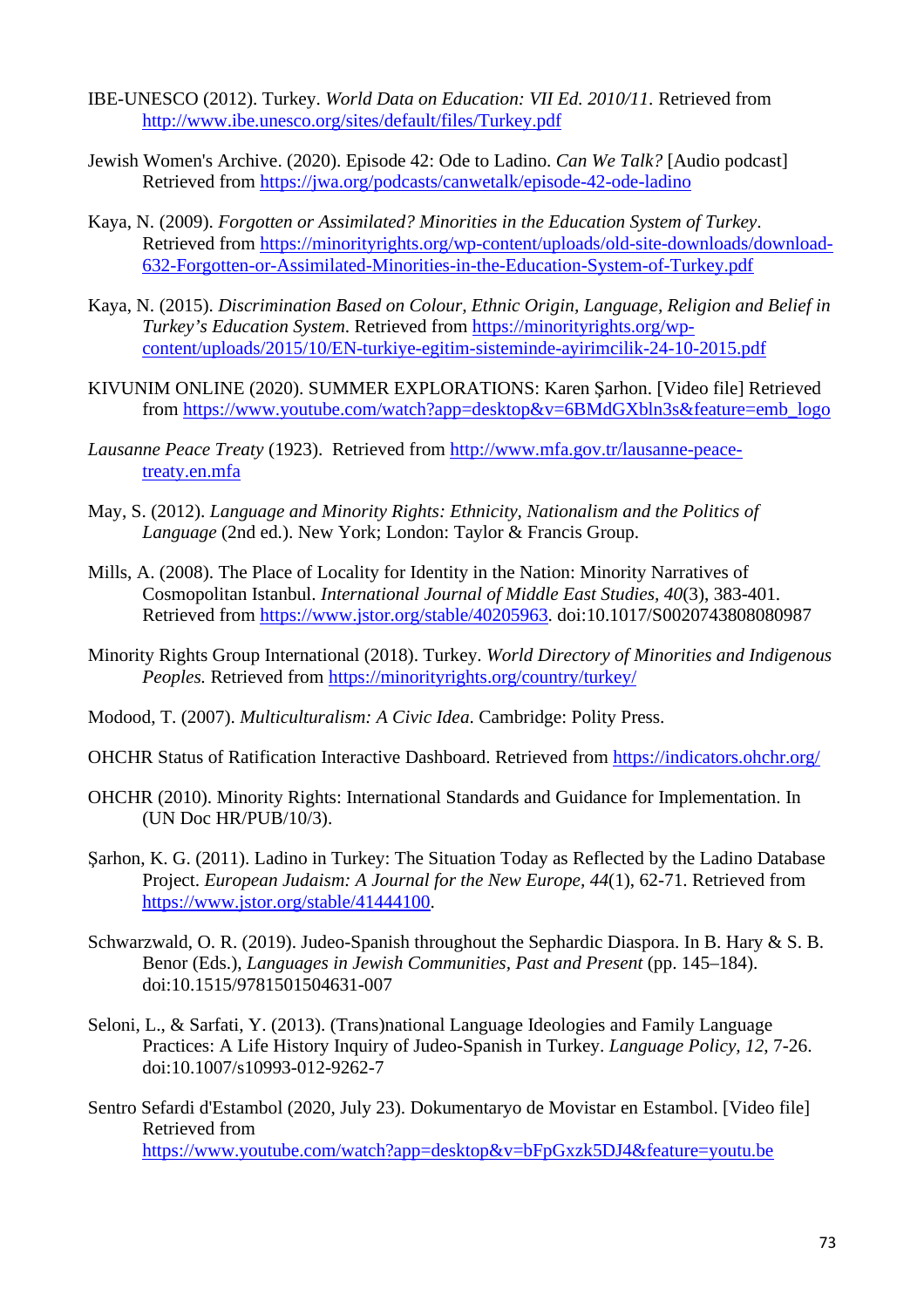- Skutnabb-Kangas, T. (1989). Multilingualism and the Education of Minority Children. *Estudios Fronterizos, VIII*(18-19), 36-67. doi:10.21670/ref.1989.18-19.a02
- Skutnabb-Kangas, T. (2002). Marvelous Human Rights Rhetoric and Grim Realities: Language Rights in Education. *Journal of Language, Identity, and Education, 1*(3), 179-205. doi:10.1207/S15327701JLIE0103\_2
- Skutnabb-Kangas, T., & Phillipson, R. (1995). Linguistic Human Rights, Past and Present. In T. Skutnabb-Kangas & R. Phillipson (Eds.), *Linguistic Human Rights: Overcoming Linguistic Discrimination* (pp. 71-110). Retrieved from https://ebookcentral.proquest.com/lib/ucsnebooks/reader.action?docID=937483
- Szoszkiewicz, Ł. (2017). Linguistic Human Rights in Education. *Adam Mickiewicz University Law Review, 7*, 105-118. doi:10.14746/ppuam.2017.7.07
- Taylor, C. (1994). The Politics of Recognition. In A. Gutmann (Ed.), *Multiculturalism: Examining the Politics of Recognition* (pp. 25-73). Princeton: Princeton University Press.
- Toktaş, Ş. (2006). Perceptions of Anti-Semitism among Turkish Jews. *Turkish Studies, 7*(2), 203- 223. doi:10.1080/14683840600714830
- Toktaş, Ş., & Aras, B. (2009). The EU and Minority Rights in Turkey. *Political Science Quarterly, 124*(4), 697-720. Retrieved from https://www.jstor.org/stable/25655744.
- Tomaševski, K. (2001). *Human Rights Obligations: Making Education Available, Accessible, Acceptable and Adaptable*. Retrieved from https://www.right-to-education.org/sites/right-toeducation.org/files/resource-attachments/Tomasevski\_Primer%203.pdf
- UNESCO (2001). *Universal Declaration on Cultural Diversity*. Retrieved from https://www.ohchr.org/en/professionalinterest/pages/culturaldiversity.aspx
- UNESCO (2003a). *Convention for the Safeguarding of the Intangible Cultural Heritage*. Retrieved from https://unesdoc.unesco.org/ark:/48223/pf0000132540
- UNESCO (2003b). *Education in a Multilingual World: UNESCO Education Position Paper*. Retrieved from https://unesdoc.unesco.org/ark:/48223/pf0000129728/PDF/129728eng.pdf.multi
- UNGA (1966). International Covenant on Civil and Political Rights. In ([Online]. 999 UNTS, ICCPR, p. 171, adopted 16 December 1966, entered into force 23 March 1976).
- UNGA (1986). Declaration on the Right to Development. In ([Online]. 41/128).
- UNGA (1989). Convention on the Rights of the Child. In ([Online]. 1577 UNTS, CRC, p. 3, adopted 20 November 1989, entered into force 2 September 1990).
- UNGA (1992). Declaration on the Rights of Persons Belonging to National or Ethnic, Religious and Linguistic Minorities. In ([Online]. 47/135).
- Yiğit, M. F., & Tarman, B. (2016). How Do Different Ethnicities Approach to the Education System and Differences in Turkey? *Italian Sociological Review, 6*(3), 339-353. doi:10.13136/isr.v6i3.119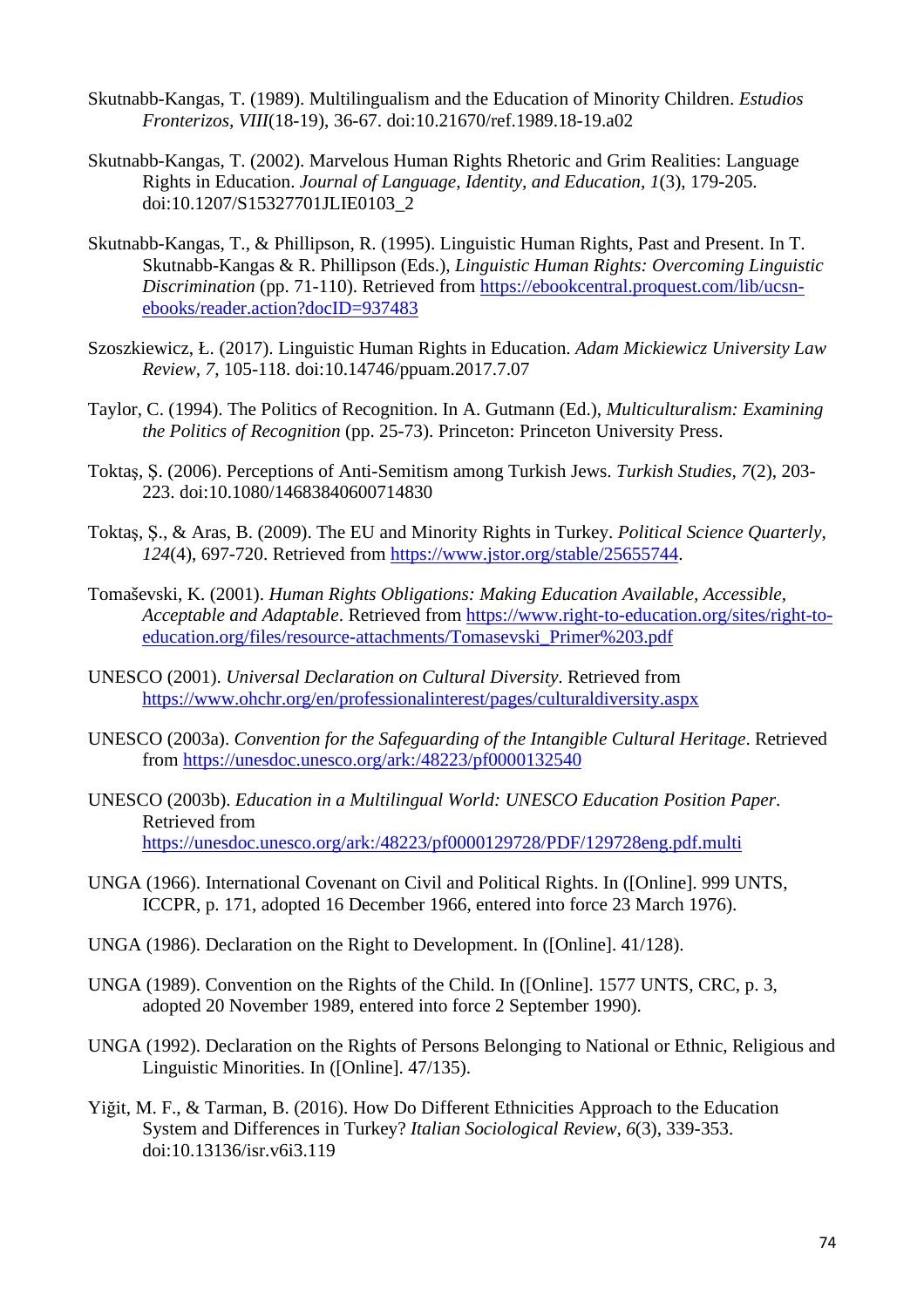# **Appendices**

# Appendix 1: Information letter

# **Are you interested in taking part in the research project "***Judeo-Spanish speakers in Istanbul***"?**

This is an inquiry about participation in a research project where the main purpose is to discover how education can impact a minority member's identity and a group's cultural heritage. In this letter we will give you information about the purpose of the project and what your participation will involve.

# **Purpose of the project**

This project is a Master's thesis for the programme in Human Rights and Multiculturalism at the University of South-Eastern Norway (USN).

It aims at discovering how the right to education and to learn in one's mother tongue can influence someone's identity and a group's cultural heritage, in the context of Judeo-Spanish speakers in and from Istanbul.

### **Who is responsible for the research project?**

The University of South-Eastern Norway (USN) is the institution responsible for the project.

### **Why are you being asked to participate?**

You are being asked to participate because you are in/come from Istanbul, and you speak Judeo-Spanish, or because your family speaks the language.

#### **What does participation involve for you?**

If you chose to take part in the project, this will involve that you participate in an interview carried out online. The interview includes questions about your mother tongue, educational background, identity, culture, and personal experiences as member of a linguistic minority in Turkey. Your answers will be recorded electronically.

#### **Participation is voluntary**

Participation in the project is voluntary. If you chose to participate, you can withdraw your consent at any time without giving a reason. All information about you will then be made anonymous. There will be no negative consequences for you if you chose not to participate or later decide to withdraw.

#### **Your personal privacy – how we will store and use your personal data**

We will only use your personal data for the purpose(s) specified in this information letter. We will process your personal data confidentially and in accordance with data protection legislation (the General Data Protection Regulation and Personal Data Act).

• In connection with the University of South-Eastern Norway (USN), the student Adelaide Cattoni and the supervisor Lena Lybæk will have access to the personal data.

# **What will happen to your personal data at the end of the research project?**

The project is scheduled to end on May 14, 2021. At the end of the project, the data collected, including the digital recordings, will not be further used.

# **Your rights**

So long as you can be identified in the collected data, you have the right to: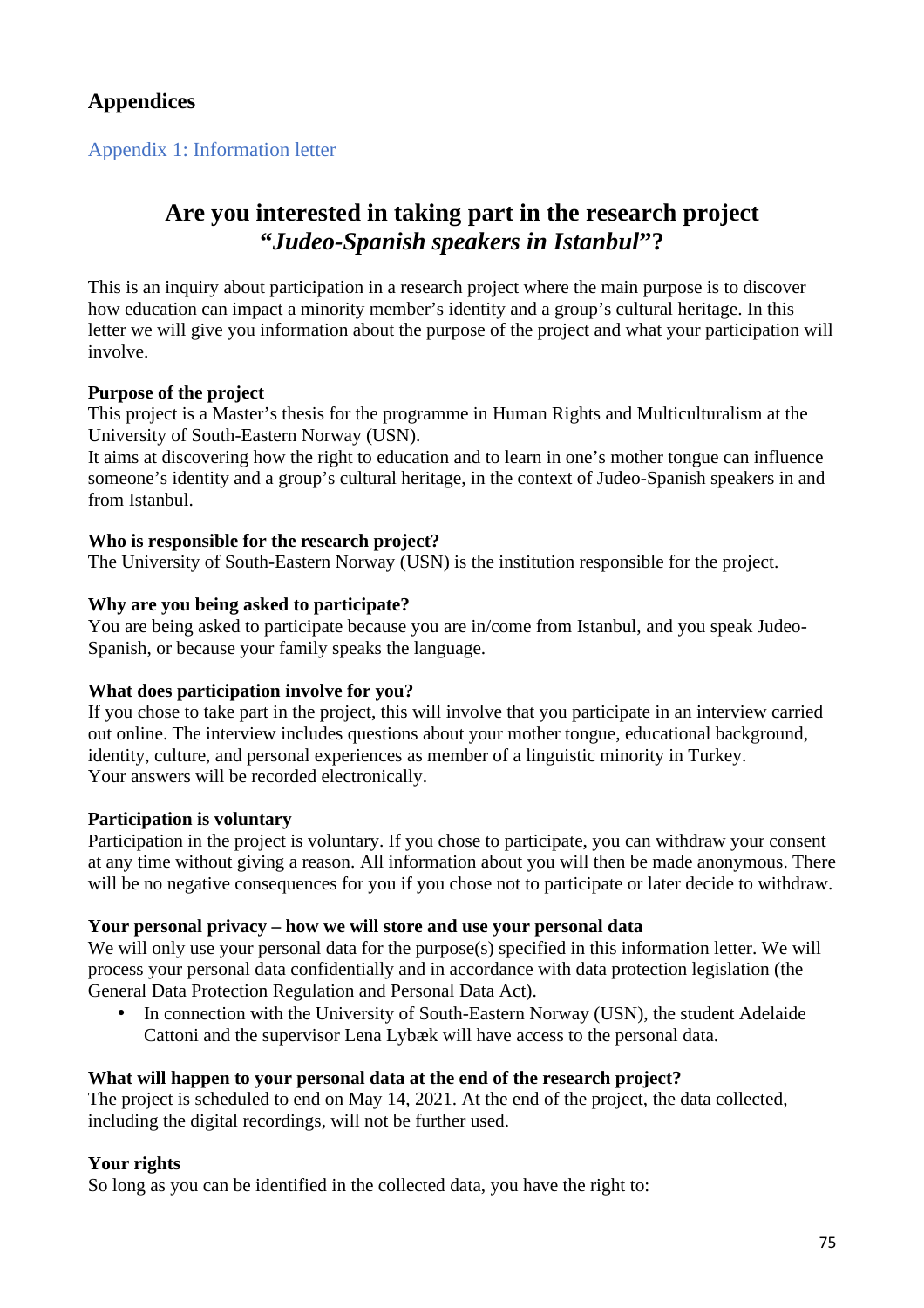- access the personal data that is being processed about you
- request that your personal data is deleted
- request that incorrect personal data about you is corrected/rectified
- receive a copy of your personal data (data portability), and
- send a complaint to the Data Protection Officer or The Norwegian Data Protection Authority regarding the processing of your personal data

#### **What gives us the right to process your personal data?**

We will process your personal data based on your consent.

Based on an agreement with the University of South-Eastern Norway (USN), NSD – The Norwegian Centre for Research Data AS has assessed that the processing of personal data in this project is in accordance with data protection legislation.

#### **Where can I find out more?**

If you have questions about the project, or want to exercise your rights, contact:

- University of South-Eastern Norway (USN) via Adelaide Cattoni (student);
- Lena Lybæk (supervisor);
- Our Data Protection Officer:
- NSD The Norwegian Centre for Research Data AS.

Yours sincerely,

Supervisor Student

Lena Lybæk Adelaide Cattoni

------------------------------------------------------------------------------------------------------------------------ **Consent form** 

I have received and understood information about the project "Judeo-Spanish speakers in Istanbul" and have been given the opportunity to ask questions. I give consent:

------------------------------------------------------------------------------------------------------------------------

 $\Box$  to participate in a personal interview online

I give consent for my personal data to be processed until the end date of the project, approx. May 14, 2021.

(Signed by participant, date)